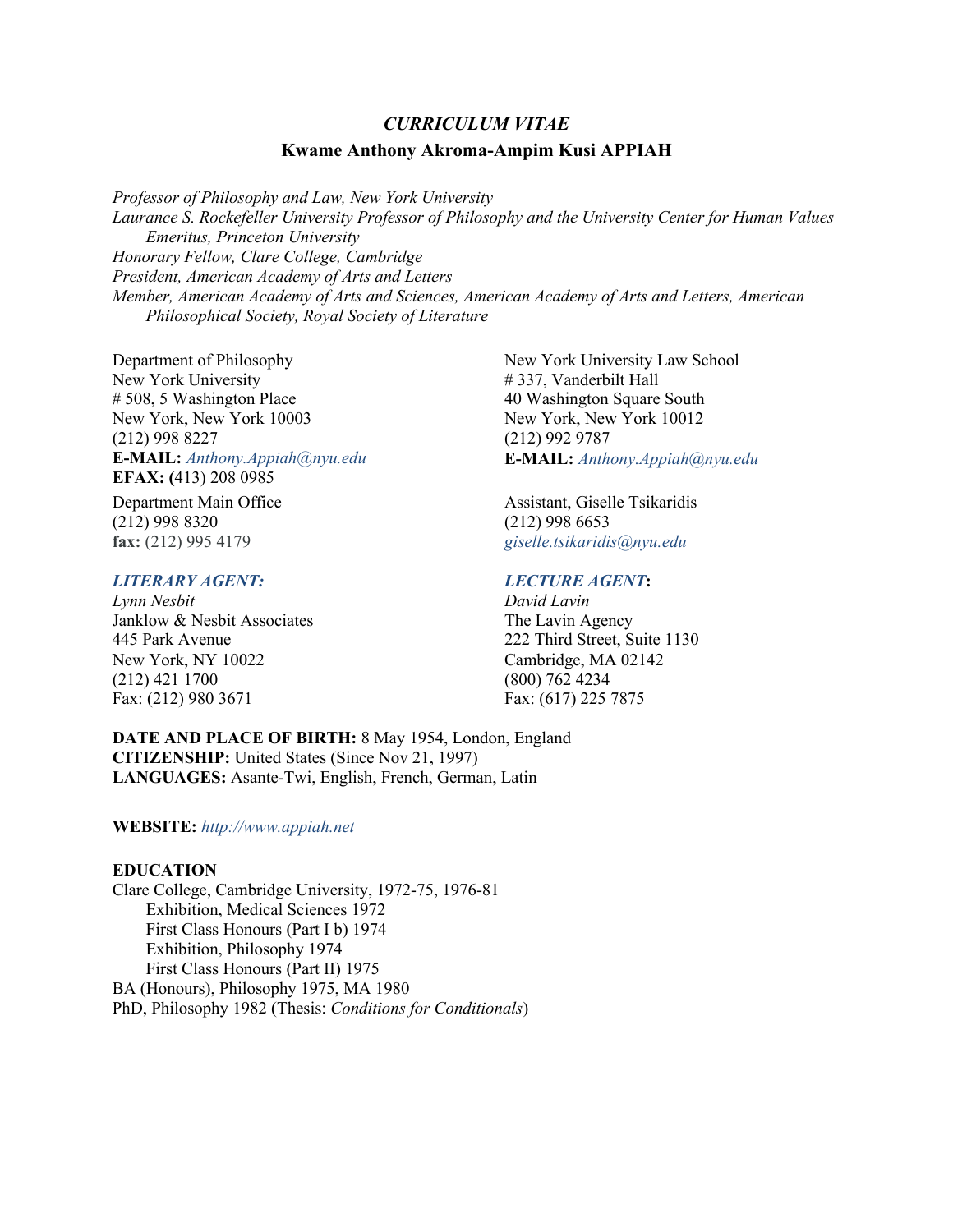# **EMPLOYMENT**

**New York University**

*Professor of Philosophy and Law,* January 2014-

### **Princeton**

*Laurance S. Rockefeller University Professor of Philosophy and the University Center for Human Values,* July 2002-January 2014 Associated Fields: African-American Studies (2002—2014), African Studies (2002—2014) Comparative Literature (2005—2014), Politics (2006—2014), Program in Translation and Intercultural Communication (2007—2014), Program in Gender and Sexuality Studies (2012—2014) *Bacon-Kilkenny Visiting Professor,* Fordham University School of Law Fall 2008 *Phi Beta Kappa-Romanell Professor,* 2008*-*2009 *Professor Emeritus, 2014-*

### **Harvard**

*Charles H. Carswell Professor of Afro-American Studies and of Philosophy,* July 1999-June 2002 *Professor* of Afro-American Studies and Philosophy, July 1991-June 1999 Head Tutor, Afro-American Studies, July 1991-June 2001 Acting Director of Graduate Studies, Philosophy, Spring Semester 1991 Associate Director, *Black Fiction Project,* 1991-1996 Member of the Board of the W. E. B. Du Bois Institute,1991-2002 Chair, Committee on African Studies, 1995-2001 Member of the Faculty of Education, 1997-2002 Walter Channing Cabot Fellow, Harvard University, 1998-1999 Director of Graduate Studies, African American Studies 2001-2002 *Visiting Professor of Philosophy,* New York University School of Law Fall 1998 *Directeur d'études invité,* École des Hautes Études en Sciences Sociales May 1999 Senior Fellow, *Harvard Society of Fellows* 2000-2002

#### **Duke**

*Professor* of Philosophy and Literature, January 90-June 1991 Appointments: Primary: Department of Philosophy; Secondary: Graduate Program in Literature Associate Director, *Black Fiction Project*, January 90-June 91 Mellon Fellow, *National Humanities Center*, September 90-June 91

## **Cornell**

*Professor*, Philosophy, July 89-December 89 *Associate Professor,* Philosophy, February 89-June 89 Dual Appointment, *Africana Studies and Research Center,* July 88-December 89 Graduate Field, Cognitive Studies, July 87-December 89 Associate Director, *Black Fiction Project,* May 85-December 89 *Visiting Associate Professor*, Philosophy, July 86-January 89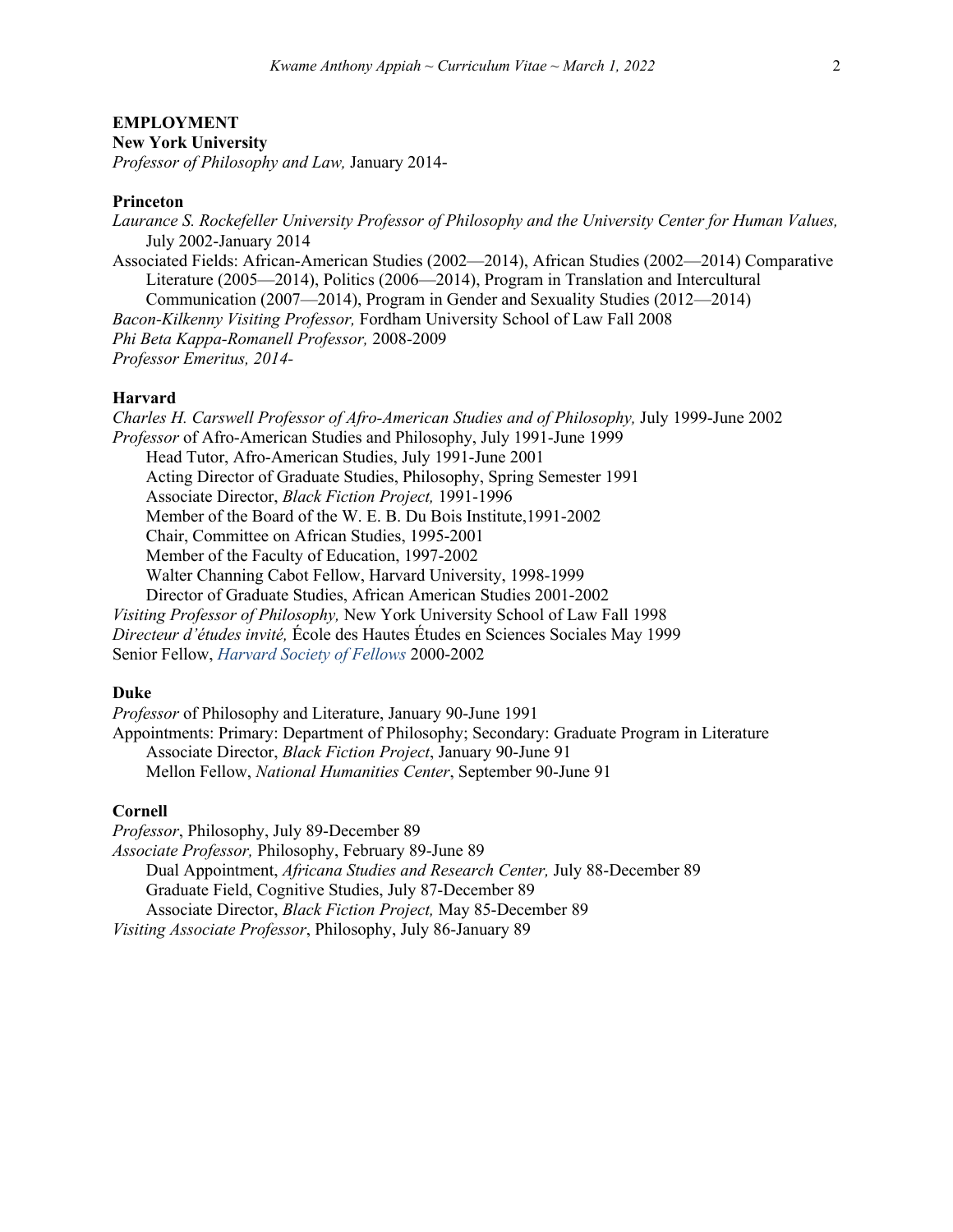#### **Yale**

- *Associate Professor*, Philosophy, African & Afro-American Studies, July 85-June 86, offered tenure June 86
- Junior Fellow, *Society for the Humanities,* Cornell, September 85-June 86 Associate Director, *Center for Research in Education, Culture and Ethnicity,* January 85-June 86 *Assistant Professor,* Philosophy and Afro-American Studies, July 81-June 85
- Visiting Fellow, *Clare College, Cambridge*—Morse Fellowship, July 83-June 84 Consultant, *International Labor Organization,* Ivory Coast "Socio-economic effects of petroleum development," December 82 Director of Undergraduate Studies, African Studies & Afro-American Studies, July 81-June 83

#### **Clare College, Cambridge**

*Research Fellow*, Clare College, Cambridge, July 79-June 81 Director of Studies in Philosophy, Fall 80

### **Pre-doctoral teaching appointments**

*Visiting Fellow* in Yale College, Spring 79 *Tutor*, University of Sussex, Fall 77 *Teaching Assistant*, University of Ghana, Legon, October 75-July 76

## **HONORS & AWARDS**

Greene Cup for General Learning, Clare, Summer 1975 Morse Fellowship, Yale University, 1983-84 Cornell University Society for the Humanities, Junior Fellowship, 1985-86 Woodrow Wilson Fellow, Florida A&M University, April 1989 Andrew W. Mellon Fellow, National Humanities Center, 1990-91 All-College Convocation Speaker, Simpson College—George Washington Carver Centennial, September 1990 Woodrow Wilson Fellow, Dillard University, April 1991 A.M. ad eundem (on appointment with tenure), Harvard University, October 1991 Lugard Lecturer: International African Institute, London March 1992 Citation: Celebration of Black Scholarship in New England: University of Massachusetts at Boston, April 29, 1992 Machette Lecturer: Brooklyn College, April 1992 W. E. B Du Bois Distinguished Visiting Lecture in Philosophy: CUNY Graduate Center, April 1994 Avenali Professor, University of California at Berkeley, September 1994 Tanner Lecture, University of California at San Diego, October 1994 Spencer-Leavitt Visiting Professor, Union College, Schenectady, November 1994 Member, American Academy of Arts and Sciences, 1995- Visiting Interdisciplinary Scholar, Humanities Center, University of Kansas, March 1996 "World of Thought" Resident Scholar, Mankato University, May 1996 Distinguished Lecture Series, Arts and Humanities, Columbia Teacher's College, March 1997 Hans Maeder Lecturer, New School for Social Research, March 1997 Member, Advisory Council, Green Center, University of Texas, Dallas, March 1998-2002 Amnesty Lecturer, Oxford, February 1999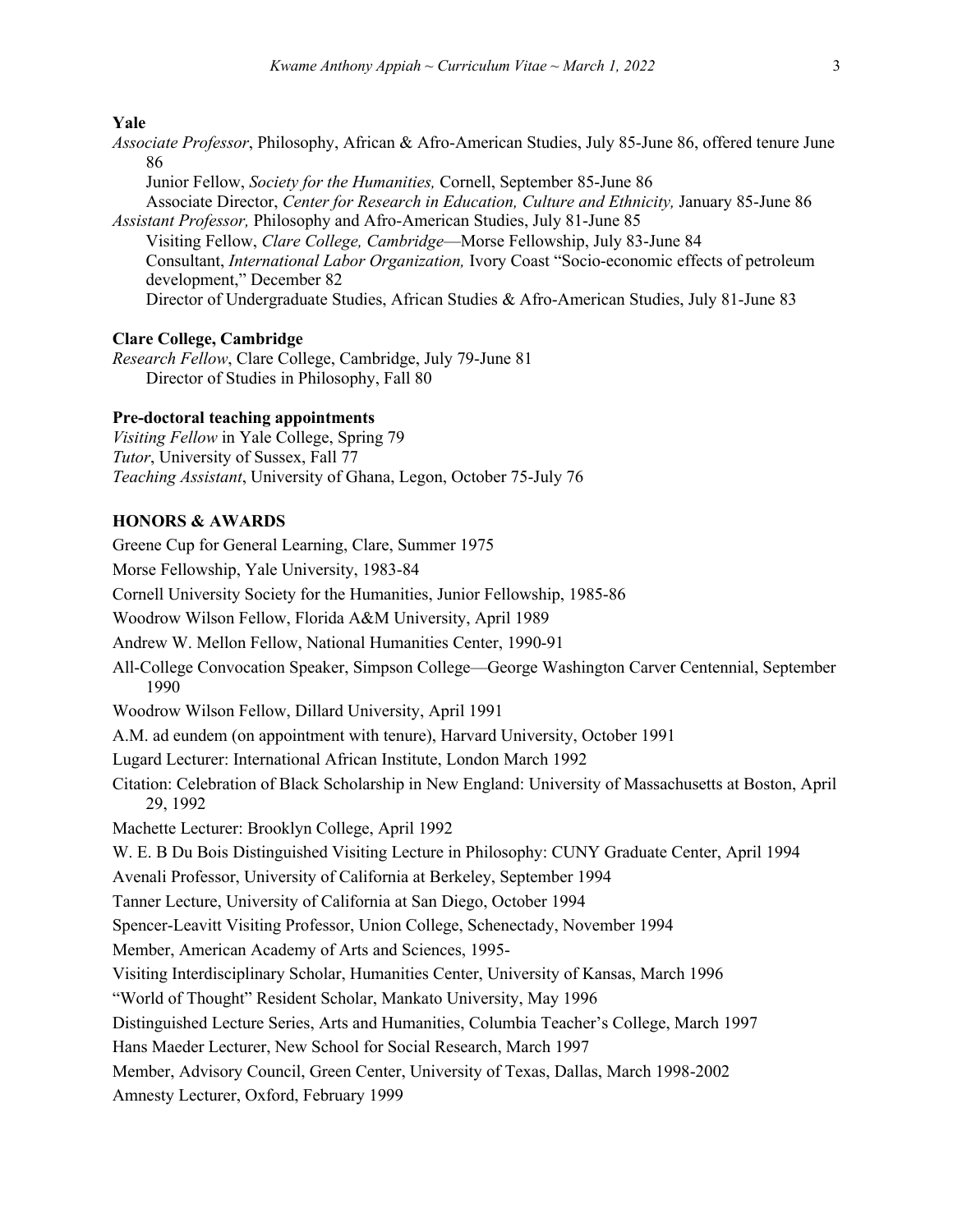Honorary Associate Member, National Council of Negro Women, October 1999 Honorary Doctor of Letters, University of Richmond, 2000 Phi Beta Kappa Speaker, Harvard Commencement, June 2000 Honorary Member, Alpha Iota Chapter of Phi Beta Kappa, Harvard University June 2000 Member, American Philosophical Society, April 2001- Tanner Lecturer, Cambridge University, May 2001 Juror, Neustadt Prize, University of Oklahoma, Fall 2001 Candle in the Dark Award in Education, Morehouse College, Feb 2003 Honorary Doctor of Letters, *Colgate University*, 2003 Honorary Doctor of Letters, *Bard College*, 2004 Honorary Doctor of Letters, *Fairleigh Dickinson University*, 2006 Honorary Doctor of Letters, *Swarthmore College*, 2006 Convocation Speaker, University of Pennsylvania Graduate School of Education, 2007 Baccalaureate Service Speaker, University of Pennsylvania, 2007 Phi Beta Kappa-Romanell Professorship, 2008-2009 Member, American Academy of Arts and Letters, 2008- Honorary Doctor of Letters, *Dickinson College*, Commencement Speaker, 2008 Graduation Speaker, Stuart Country Day School, 2008 The first Joseph B. and Toby Gittler Prize for "outstanding and lasting scholarly contributions to racial, ethnic and/or religious relations," 2008 Honorary Doctor of Letters, *Columbia University*, 2009 Honorary Doctor of Letters, *The New School*, 2009 Princeton University, Howard T. Behrman Award for Distinguished Achievement in the Humanities, 2010 Honorary Doctor of Laws, *Colby College*, 2010 Honorary Doctor of Humane Letters, *Berea College*, 2010 Honorary Member, Marshall University Chapter, Phi Kappa Phi, November 2011 The John P. McGovern Award, Cosmos Club Foundation, 2012 *National Humanities Medal* for 2011 Honorary Doctor of Humane Letters, Commencement Speaker, *Occidental College* 2012 Honorary Doctor of Laws, *Harvard University,* 2012 Honorary Doctor of Humane Letters, *University of Pennsylvania* 2013 Honorary Doctor of Laws, *Edinburgh University* 2013 Mellon CDI Visiting Fellow, CRASSH (Centre For Research in The Arts, Social Sciences and Humanities) Cambridge University, March 2015 Convocation Speaker, *Sarah Lawrence College* 2015 Honorary Fellow, Clare College, Cambridge, May 2015 Global Thought Leaders Index 2015, #95, *The World Post* Honorary Doctor of Letters, *Wesleyan University,* 2016 Rockefeller Foundation Fellowship, Bellagio Center, 2016 The *Spinozalens* Prize of the Spinoza Prize Foundation, for "thinkers who concern themselves with ethics and society," 2016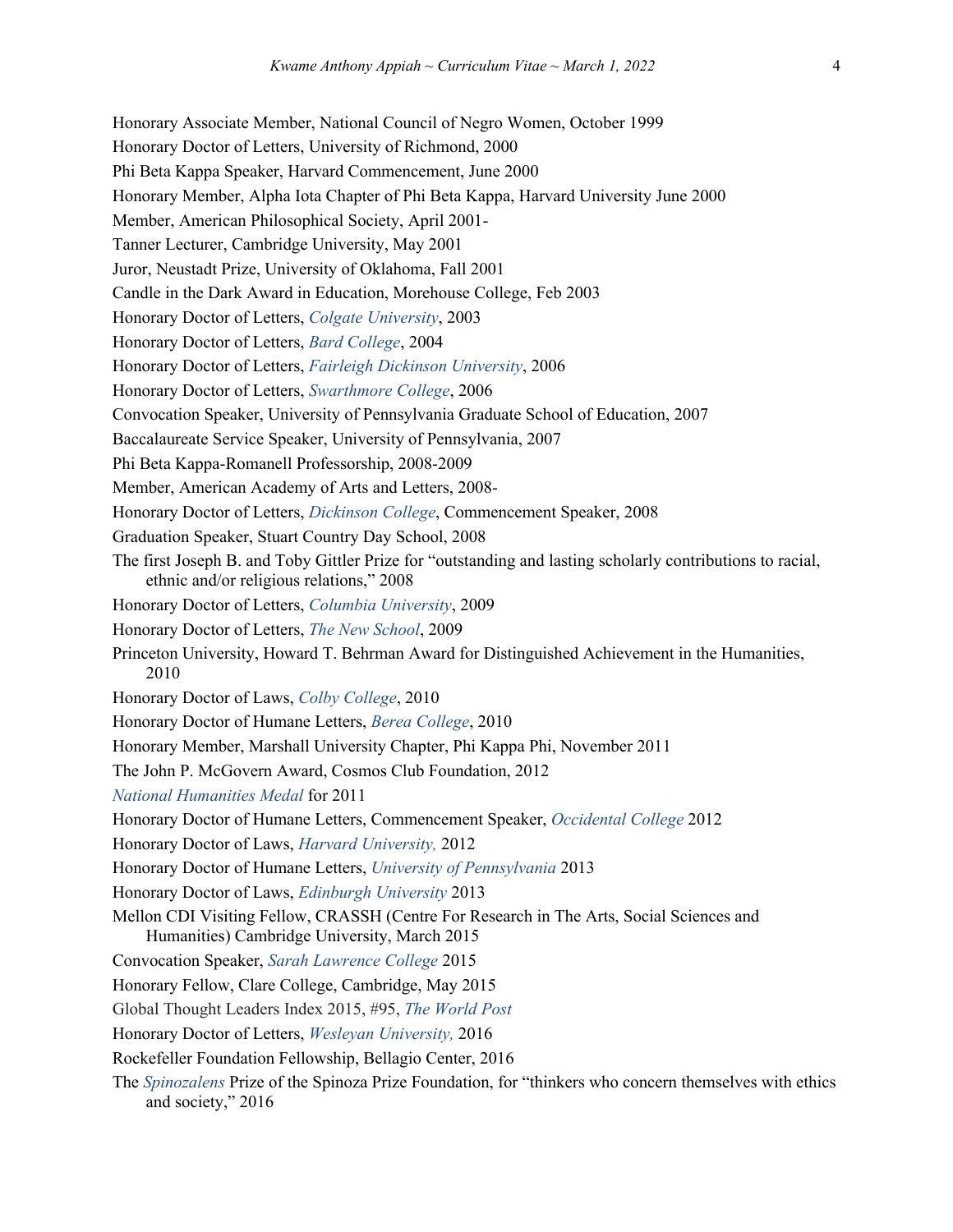Global Thought Leaders Index 2016, #155, *The World Post*

Fellow, Royal Society of Literature, 2017

- Literary Lights Award, Boston Public Library, 2017
- Selected as "*one of the leading 100 visionaries of our time*" as part of the centennial celebrations marking Albert Einstein's *Theory of General Relativity*, Albert Einstein Legacy Project, 2017
- Honorary Doctor of Humane Letters, *Elizabethtown College*, 2018
- Doctor of Development Award, All Stars Project, New York Gala, Lincoln Center, 2019
- Honorary Doctor of Letters, Duke University, 2019
- Prospect Magazine, One of world's *top 50 thinkers* for 2019
- Finalist for the British Academy's Nayef Al-Rodhan Prize for Cultural Understanding, 2019
- One of "Les 10 philosophes qui influencent le monde," *Nouveau Magazine Littéraire,* No. 25 January, 2020.
- Getty Medal of the J. Paul Getty Trust, recognizing contributions to the arts and humanities, 2020.
- *Phillip L. Quinn Prize*, American Philosophical Association, "awarded in recognition of service to philosophy and philosophers, broadly construed," 2020.
- *Honorary Doctor of Letters*, Skidmore College, 2021.
- The Gold Medal of the National Institute for Social Sciences, 2021.
- The Apostolos P. Stefanopoulos Prize in Philosophy for contributions in applied Philosophy and Ethics, Marist College, 2021
- Presidential Scholars Program, Amherst College, 2021
- Doctor of Letters, honoris causa, Cambridge University, 2022

## **BOOK AWARDS**

Annisfield-Wolf Book Award for *In My Father's House,* April 1993

- Honorable Mention, James Russell Lowell Prize of the Modern Language Association for *In My Father's House,* December 1993
- 1993 Herskovits Award of the African Studies Association "for the best work published in English on Africa" for *In My Father's House,* December 1993
- Annual Book Award, 1996, North American Society for Social Philosophy, "for the book making the most significant contribution to social philosophy" for *Color Conscious,* May 1997
- Ralph J. Bunche Award, American Political Science Association, "for the best scholarly work in political science which explores the phenomenon of ethnic and cultural pluralism" for *Color Conscious*, July 1997
- Outstanding Book on the subject of human rights in North America, Gustavo's Myers Center for the Study of Human Rights in North America, for *Color Conscious,* December 10, 1997
- Honorable Mention, Gustavus Myers Outstanding Book Award, Gustavus Myers Center for the Study of Bigotry and Human Rights for *The Ethics of Identity*, December 9, 2005
- Editors' Choice *New York Times* Book Review, *The Ethics of Identity*, June 26, 2005.
- Amazon.com Best Books of 2005, *Top 10 Editors' Picks: Nonfiction*, *The Ethics of Identity*, December 2005
- Arthur Ross Book Award of the Council on Foreign Relations, which "recognizes books that make an outstanding contribution to the understanding of foreign policy or international relations," *Cosmopolitanism* May 2007
- Finalist for Estoril Global Ethics Book Prize, for *Cosmopolitanism* (2009)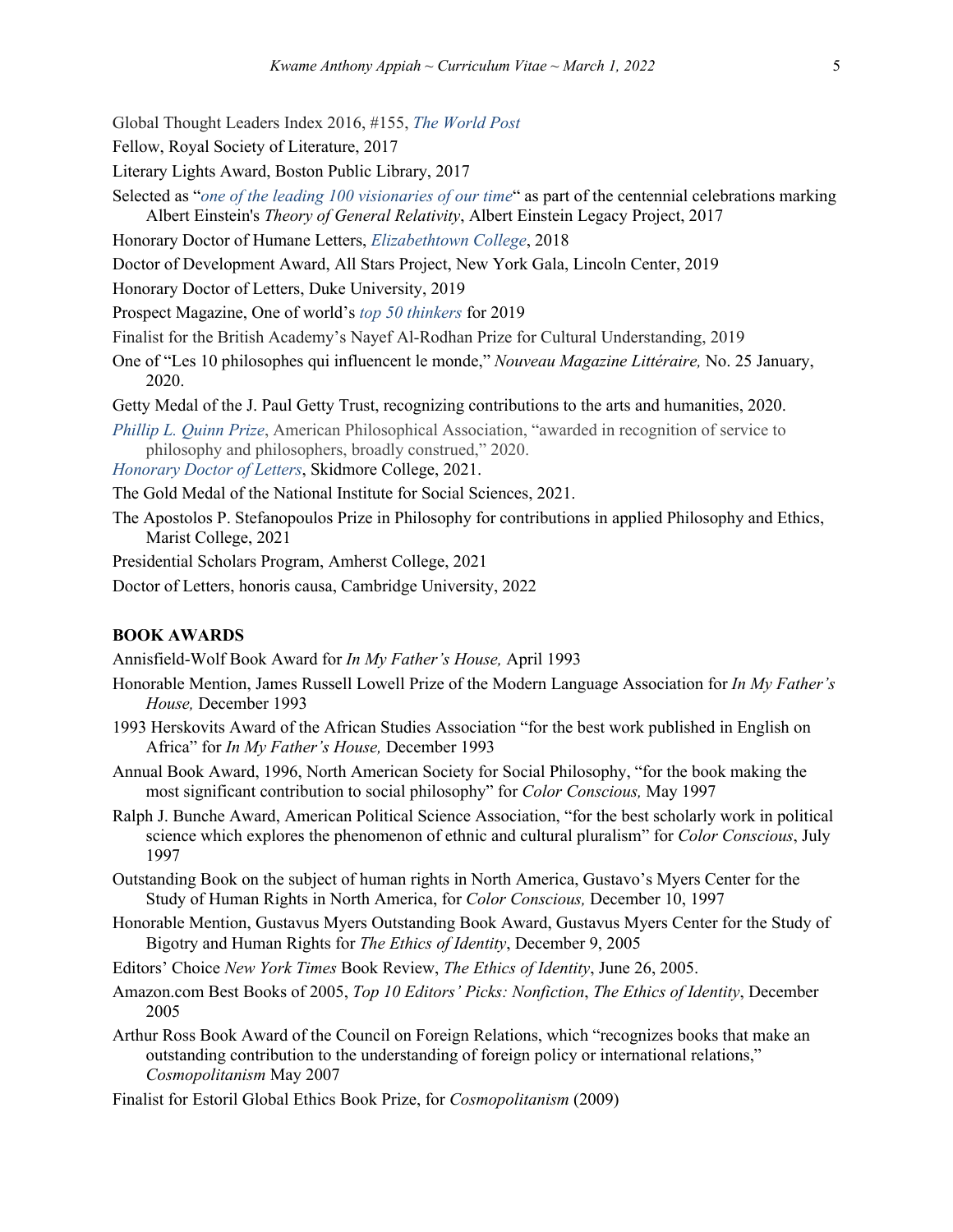One of *Times Literary Supplement*'s Book of the Year 2010 for *The Honor Code* One of New York Times Book Review's 100 Notable Books of 2010 for *The Honor Code* New Jersey Council for the Humanities Book Award 2011 for *The Honor Code Washington Post* Notable Book of the Year for *The Lies that Bind*

### **PUBLIC SERVICE**

Algebra in Middle Schools, Boston, Community Board, 1993-94 ArtStor, Board of Directors, 2003-2016 Trustee, Ashesi University College, Ghana, 2006-2011 Academic Advisory Board, Ashesi University 2011- Facing History, Board of Trustees, 1993- *Chair, Scholarly Advisory Committee, 2014-* Hellman-Hammett Award Committee, 2000-2012 Institute for Human Rights and Development in Africa, The Gambia, Member, Governing Board, 1998 Martin Luther King Jr. After-School Program, 2000-2002 Pulitzer Prize, Non-fiction Juror, 2004 Member, Advisory Board, United Nations Democracy fund (UNDEF) Member, Commission on the Humanities and Social Sciences, American Academy of Arts and Sciences, 2011-2013 Member, Advisory Board of the National Museum for African Art, The Smithsonian Institution, 2012- 2016 Member, Global Citizenship Commission, 2013-2016 Member, New York Public Library Board, 2014- *Program & Policy Committee, 2014- Search Committee, Director Schomburg Center for Research in Black Culture, 2010 Search Committee, Director Schomburg Center for Research in Black Culture, 2016 Search Committee, Director Schomburg Center for Research in Black Culture, 2021* Member, International Team of Experts, Humboldt Forum, 2015- Vice-President for Literature, American Academy of Arts and Letters, 2016-2019 Member, Public Theater Board, 2016- Member, American Academy of Arts and Sciences Board of Directors, 2017- *Institutional Policy Committee, 2018-* Member, Visiting Committee Africa, Oceania and the Americas, The Metropolitan Museum, 2017- Member, Global Advisory Board, Whittle School and Studios, 2018- Member, Advisory Board, Marc Sanders Foundation, 2020- Member, World Monument's Fund Board of Trustees, 2021- Member, Board of Patrons, African Futures Institute, Accra, 2021-

President, American Academy of Arts and Letters, 2022-2025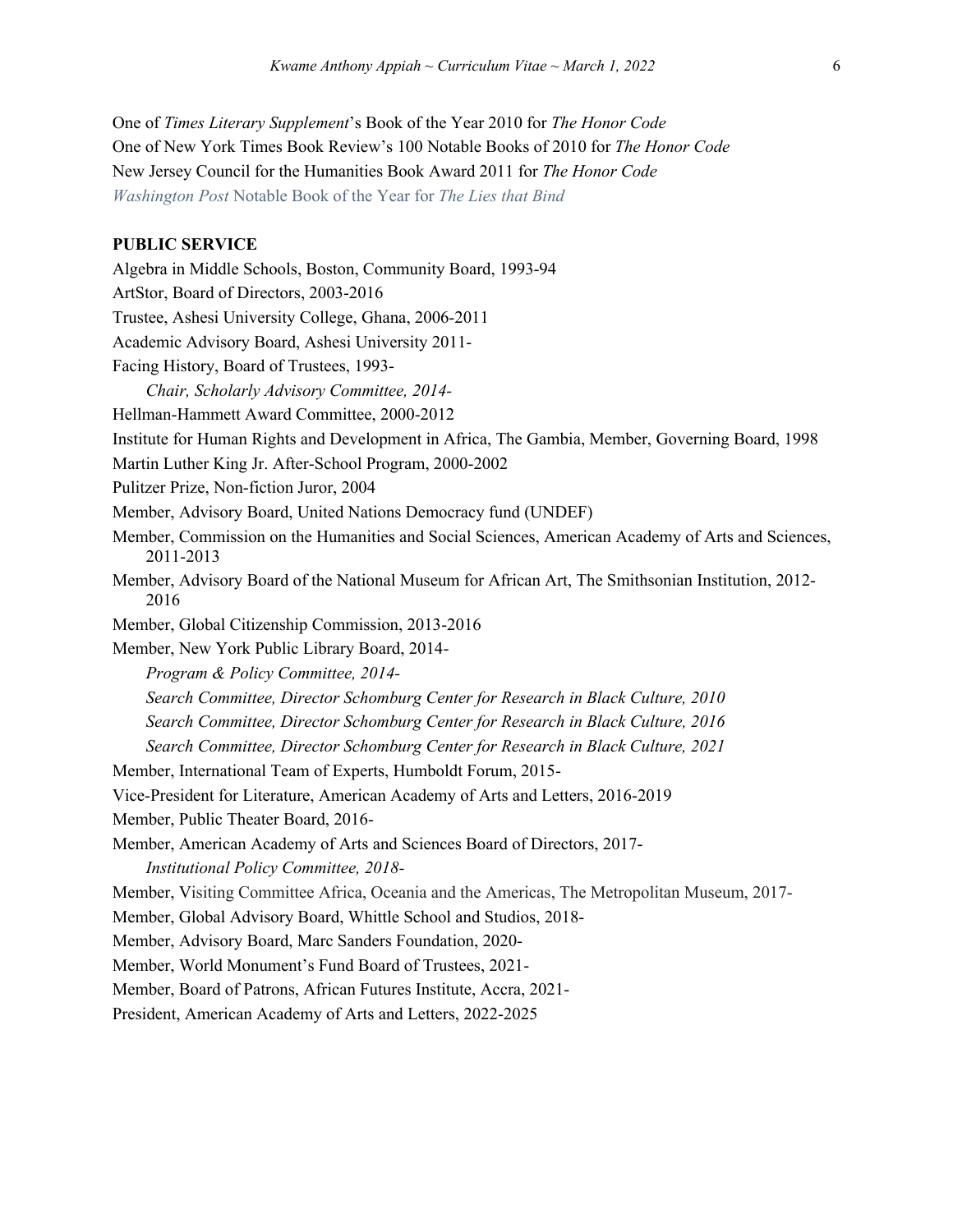#### **EDITORIAL POSITIONS**

Assistant Editor, *Theoria to Theory* 1974-79 Editorial Board, *Universitas* 1976-78 Advisory Editor, *Critical Studies in Black Life and Culture* (Greenwood Press) 1984 Reviews Committee, *Philosophical Review* 1986-87 Editorial Consultant, *African Philosophical Inquiry* 1986- Editorial Board, *Perspectives in Auditing and Information Systems* 1986- Associate Editor, *Philosophical Review* 1987-89 Editorial Board, *Diacritics* 1987-89 Editorial collective, *Public Culture* 1989-1995 Editorial Advisory Board, *Callaloo* 1990-1998 Editorial Board, *Common Knowledge* 1990- Editor, *Transition* 1991-2005 Publisher, *Transition* 2005- Editorial Board, *GLQ: A Journal of Lesbian and Gay Studies* 1992-2005 Editorial Board, *Wilson Quarterly* 1993 Board of Editors, *Vanderbilt Library of American Philosophy*, Vanderbilt University Press, Nashville 1994 Board of Editors, *Nationalism and Internationalism*, Berg Publishers, Oxford 1995 Editorial Advisor on African Philosophy, *The Routledge Encyclopedia of Philosophy,* 1993-97 Editorial Consultant, *Essence, An International Journal of Philosophy,* 1997 Editorial Board, *Ethnic and Racial Studies,* 1998-2008 Editorial Advisor on African Philosophy, *Routledge Encyclopedia of Philosophy Online,* 2004 Scientific Committee, *Translation,* 2010- General Editor, Norton Global Ethics Series, 2012-2015 Editorial Board, *Journal of Political Philosophy* 2017-

# **PROFESSIONAL ASSOCIATIONS AND POSITIONS**

*African Literature Association* (A.L.A. Coordinating Committee, Annual Meeting 1987) *African Studies Association* (A.S.A. Herskovits Award Committee, 1994-96) *American Academy in Berlin,* (Board 2005-2006) *American Academy of Religion* (June 1993) *American Council of Learned Societies* (Board, 2004-2016) (Board Chair, 2005-2012) *American Philosophical Association* (A.P.A. Eastern Division Committee on Blacks in Philosophy, 1983- 86) (A.P.A. Eastern Division Advisory Committee to the Program Committee; Philosophy of Language, 1988-91) (A.P.A. Committee on International Cooperation, 1989-92) (Vice-President of the Eastern Division, 2006) (President of the Eastern Division, 2007) (Chairman of the Board of Officers, 2008-2011) *Aristotelian Society Cornell Center for the Humanities* (Member, Advisory Board, 1998-2008)

*Council on Foreign Relations* (October 1993-)

*Du Bois Institute, Working Group on African-American Intellectual History*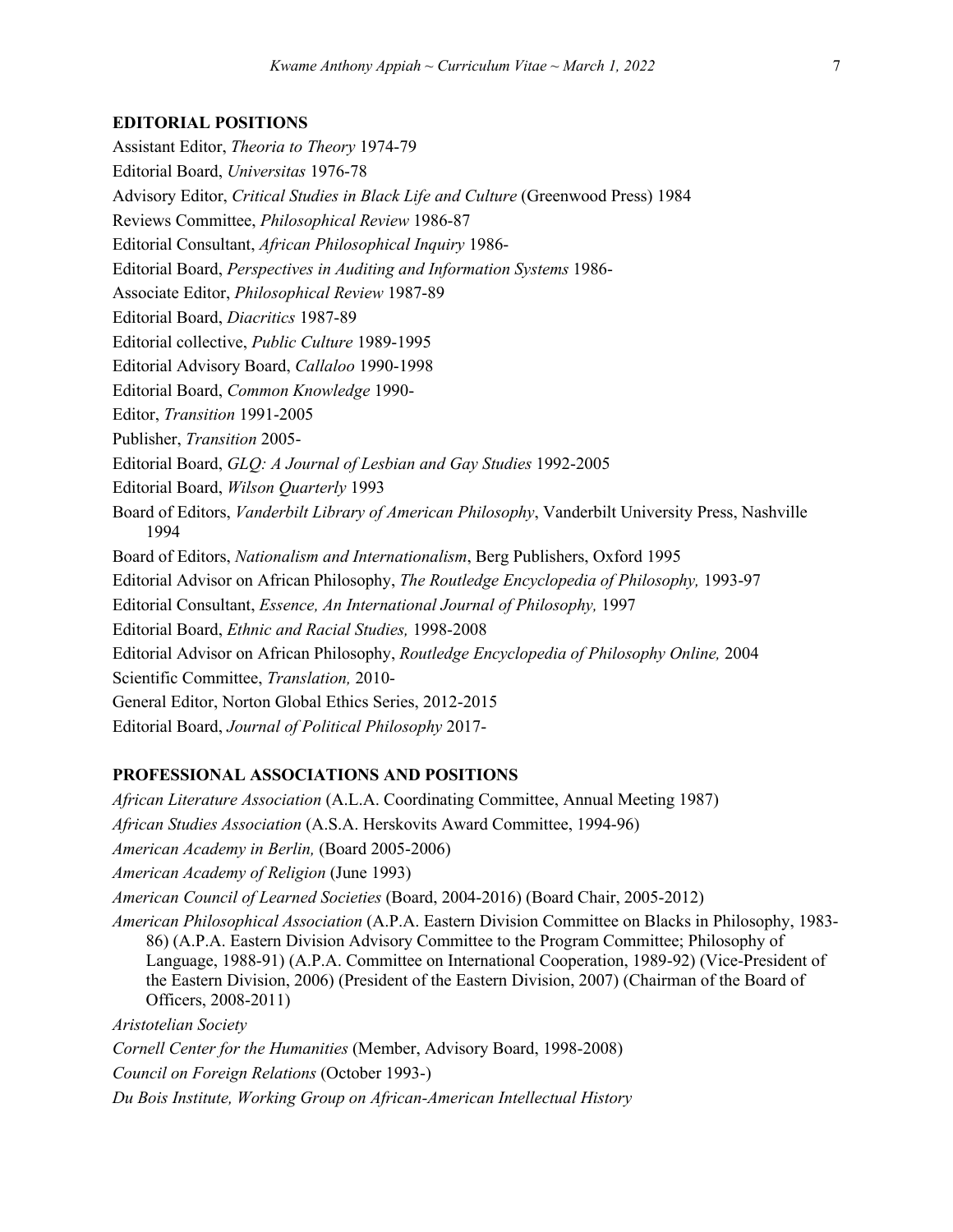*Du Bois Institute, Working Group on Black-Jewish Relations*

*English Institute, Supervising Committee* (1992-94; Chair, 1993-94; Trustee 1996-2000)

*Harvard University Libraries* (Visiting Committee, 2003-2008)

*Howard University Press*, Commissioner

- *Joint Committee on African Studies* of the Social Science Research Council and the American Council of Learned Societies (J.C.A.S. Working Group on the African Humanities, July 1987-June 1991) (Chair, J.C.A.S. Working Group on the African Humanities, July 1988-June 1991) (Chair, J.C.A.S. July 1991-June 1994)
- *Modern Language Association of America* (Executive Council, 2003-2006) (Second Vice President, 2014, First Vice President 2015, President 2016) (Chair, Search Committee for Executive Director, 2016-2017)

*National Humanities Center* (Trustee (1999-2001, re-elected 2002-2004, re-elected 2005-7)

*PEN American Center, Member* (1996-) (Chair, PEN Freedom to Write Committee, 1996-2003) (Member, Nominating Committee, 1997) (Board Member, 2000-2003) (Member, Search Committee for Executive Director, 1998) (President, 2009-2012)

*Society for African Philosophy in North America* (Founder member, President, 1991-94)

- *Society for Progress, Member* (2014-)
- *University of Maryland Center for Ethics and Public Policy: Multicultural Education Working Group* (1993)

## **SELECTION & PRIZE COMMITTEES**

*American Academy in Berlin Fellowship Selection Committee (2003-2005) (Chair, 2004-2005) American Council of Learned Societies Fellowship Selection Committee* (January 1993, 1994, 1995, 1998, 1999) *Cornell University Society for the Humanities, Faculty Fellow Selection Committee (1999-2008) Martin Duberman Fellowship in Lesbian and Gay Studies, Award Committee* (1997) *University of Michigan Humanities Institute Fellowship Selection Committee* (1995) *National Humanities Center Fellowship Selection Committee* (1995) *President's Commission on White House Fellowships,* Northeast Selection Committee, April 1993 *Woodrow Wilson Center, Selection Committee* (January 1993, 1994) *Fletcher Fellowship Selection Committee* (2004-2009) *Cullman Center, New York Library, Fellowship Selection Committee* (2008-2013) *Nominating Committee, Arthur Ross Award, Council on Foreign Relations* (2008, 2009) *Literature Committee, American Academy of Arts and Letters (2008-9) Holberg Prize Academic Committee (2008-2013) American Philosophical Society,* John Hope Franklin Dissertation Fellowship (2014-) Judge, FT/Oppenheimer Funds Emerging Voices Awards (2015) *Society for Progress*, Gold Medal Jury, Co-chair (2015, 2016) *Berggruen Institute*, Berggruen Prize Jury, Chair (2016-2018) Member, Committee of Judges, Campus of the Future Competition, University of Michigan (2017) Member, Selection Committee, Suppes Prize of the American Philosophical Association (2018-2019) Chair, Man Booker Prize Committee (2018) Juror, Aga Khan Award for Architecture (2018)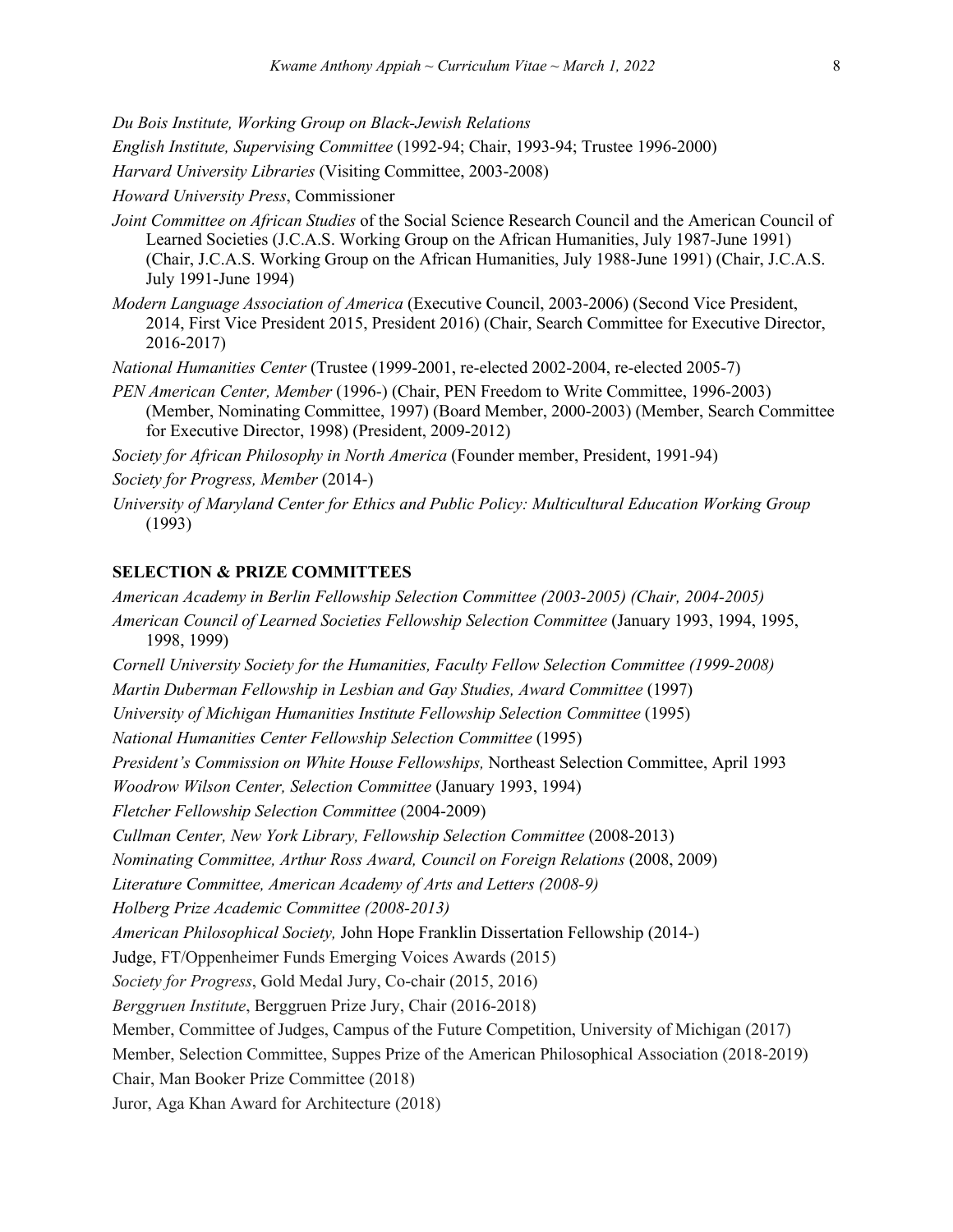Juror, Arthur Ross Book Award of the Council on Foreign Relations (2021)

# **UNIVERSITY COMMITTEES**

#### **Yale**

Council on African Studies 1981-83, 1984-85 Minority Advisory Committee 1981-83 Board of Governors, Elizabethan Club 1983-85

# **Cornell**

Undergraduate Curriculum Committee, College of Arts and Sciences Fall 1987-January 89 *Ad Hoc* Committee on African Studies Program 1987-89 Search Committee: Director of African Languages Program Spring 1988 Humanities Council, College of Arts and Sciences 1987-89 Chair, Humanities Council July 1988-January 89 Faculty Council of Representatives Fall 1988-January 89 Chair, University Committee on African Studies Fall 1988-December 89 Search Committee: African History Positions, Africana Center Spring 1989-Fall 1989 Director, Rockefeller Humanities Institute Program in African Cultural Studies Fall 1989

#### **Duke**

Committee on the African-American Studies Program 1990-1991 Search Committee for Dean of Arts and Sciences Fall 1990-Spring 1991 Committee on Non-Discrimination, 1991 Member Executive Committee, Academic Council 1991

## **Harvard**

Search Committee in Fine Arts 1991 Boylston Prize Committee 1991 Chair, Curriculum Committee, Afro-American Studies 1991-2001 Head Tutor, Afro-American Studies 1991-2001 Committee on African Studies (chair, 1995-) 1991- Standing Committee on Degrees in History and Literature 1992-2001 Faculty Council 1992-93 Faculty Committee on Race Relations, Chair 1992-93 Search Committee in Afro-American Studies and Comparative Literature 1992 Standing Committee on Administration of the Bowdoin Prize 1992-93 Standing Committee on Study Out of Residence 1992-94 Selection Committee for Harvard Mellon Fellows 1992-94 Chair, Selection Committee for Du Bois Fellows 1993-2000 Educational Policy Committee Subcommittee on Ethnic Studies 1993-94 Advisory Committee on Race Relations 1993-94 Standing Committee on the Hoopes Prize 1994, 1997, 2000 Faculty Coordinator, Mellon Minority Undergraduate Mentorship Program 1993-1994 Executive Committee, Center for Literary and Cultural Studies 1993-1994 Selection Committee, Bunting Institute Fellows 1994, 1996, 2000 Advisory Committee, Center for the Study of World Religions 1994-1995 Ad Hoc Committee to Review the Core Program 1995-97 Standing Committee on Neuroscience 1995 Standing Committee on Degrees in Literature 1996-2001 Advisory Committee, Children's Studies 1997-1999 Ad Hoc Committee to prepare Graduate Program in Afro-American Studies, Chair 1998-2000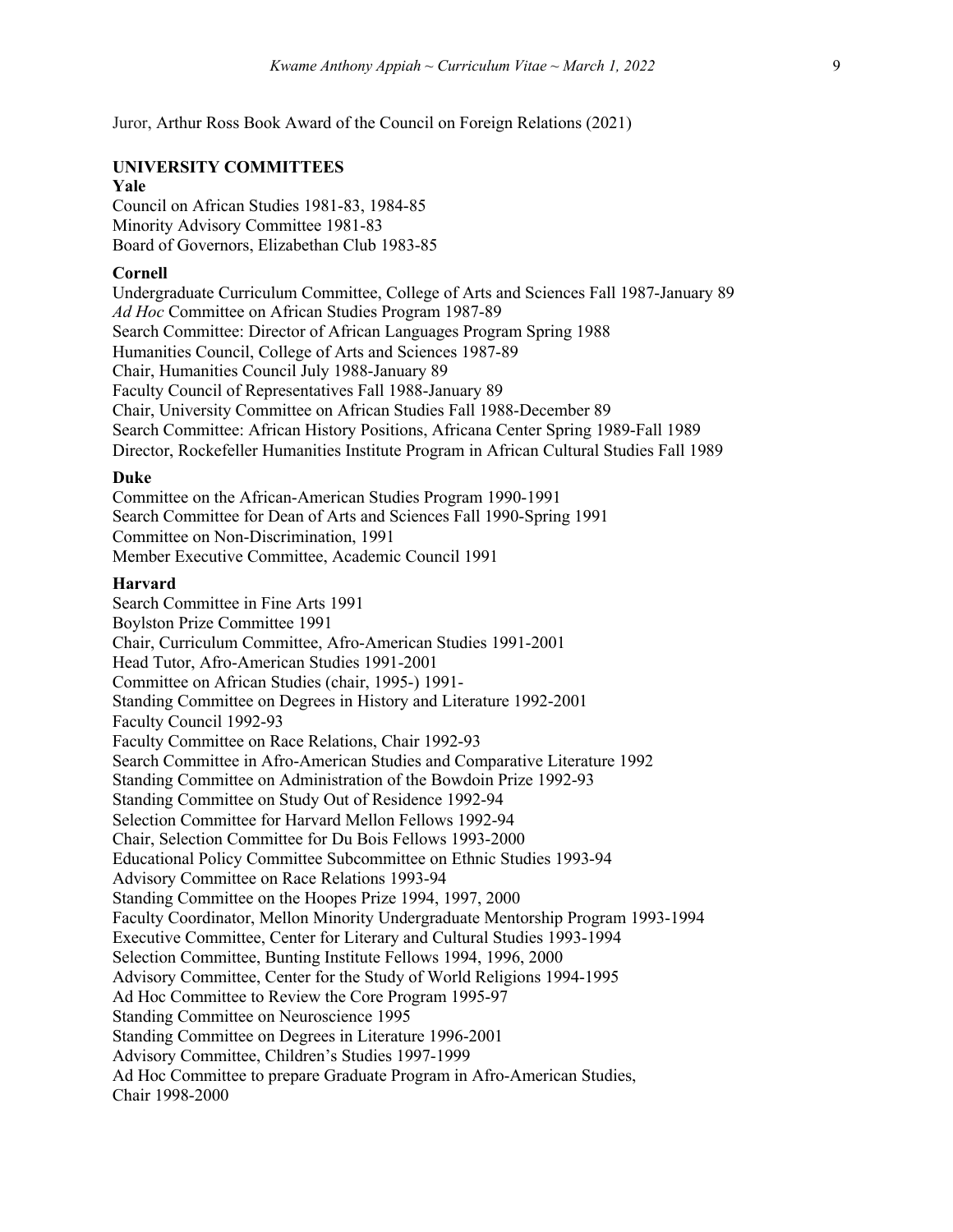Standing Committee on Degrees in Social Studies 1999-2001 Search Committee in Afro-American Studies and Social Studies 1999 Foreign Cultures Committee, Core Program 1999-2000 University Committee on Human Rights 2000-2001 Curriculum Subcommittee 2001 University Committee on Justice, Economics, and Human Development 2001-2002 Committee on Out of School Programs 2001-2002 **Princeton** Interdepartmental Committee on African-American Studies 2002-2006 Executive Committee, Center for African-American Studies (CAAS), 2006-2004, 2005-2008, 2009-2013 Interdepartmental Committee on African Studies 2002-2008, 2009-2013 Chair, Library Committee, Department of Philosophy 2002-2003 University Target of Opportunity Search Committee 2002-2003 Selection Committee, Rockefeller Fellows, University Center for Human Values (UCHV) 2002-2008, 2009-2013 Graduate Committee, Department of Philosophy 2003-2004, 2005-2007 Chair, Tanner Committee, UCHV 2005-2008 Member, Tanner Committee, UCHV 2009 Humanities Council 2005-2008 Placement Committee, Department of Philosophy 2005-2006 Ad Hoc Committee on the Future of African-American Studies 2005-2006 Committee of Three 2005-2006 Undergraduate Curriculum Committee, Department of Philosophy 2006-2007 Executive Committee, Program in Law and Public Affairs (LAPA) 2006-2011 Acting Director, UCHV 2006-2007 Program on Translation and Intercultural Communication, Executive Committee 2007 University Lectures Committee 2011-2013 Ad Hoc Committee on Alumni Interviewing 2012 **New York University** Climate/Inclusiveness Committee, Philosophy Department Spring 2014- Bioethics Search Committee, NYU Abu Dhabi, 2014 Faculty Senate, 2014-2017 Presidential Search Committee, 2014-2015 Search Committee, Dean of College of Arts and Sciences 2017 Merit Review Committee, Philosophy Department 2018 Search Committee, Dean of the Faculty of Arts and Sciences 2018 Chair, Hearing Panel, Faculty Tenure Committee, 2018 Director, Program on Work: The Hard Problem, NYU Institute for Global Studies, 2018-2019 (Post-doctoral fellows: Denise Celentano, David Frayne, Riccardo Zago) Advisory Board, Center for the Study of Africa and the African Diaspora, 2019- FAS, Faculty Assembly, 2019-2021 Search Committee, Ethics, Department of Philosophy, 2019-2020 Committee on Committees and Rules, 2020-2021 (Chair, Spring 2021) Search Committee, Bersoff Fellowship, 2020-2021 Search Committee, NYU Abu Dhabi, Philosophy, 2021-2022 Search Committee, Ethics, Department of Philosophy, 2021-2022 Graduate Admissions (2022)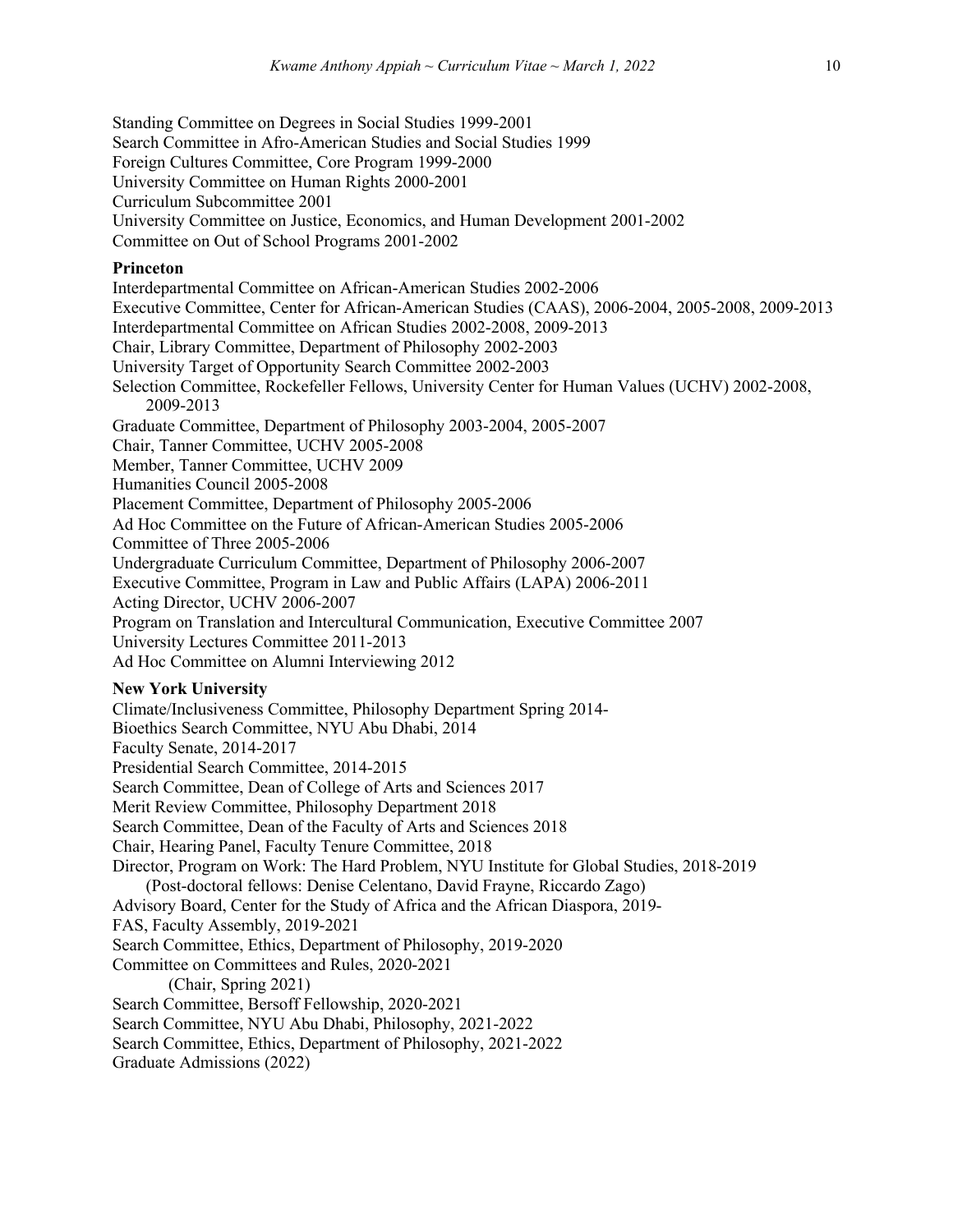## **CURRICULUM**

The *National Council for Curriculum and Assessment* in Ireland introduced a new high school Leaving Certificate on *Politics and Society* in 2016. In section 7 of the curriculum specification on *Globalisation and Identity*, five thinkers are identified for study: Thomas Hylland Eriksen (the Norwegian anthropologist), Benedict Anderson (the Anglo-Irish historian and political theorist), Samuel Huntington (the American political scientist), and Edward Said (the Palestinian literary theorist) and Kwame Anthony Appiah.

Mellon/Volkswagen Global Humanities Curriculum Project, member (2018-)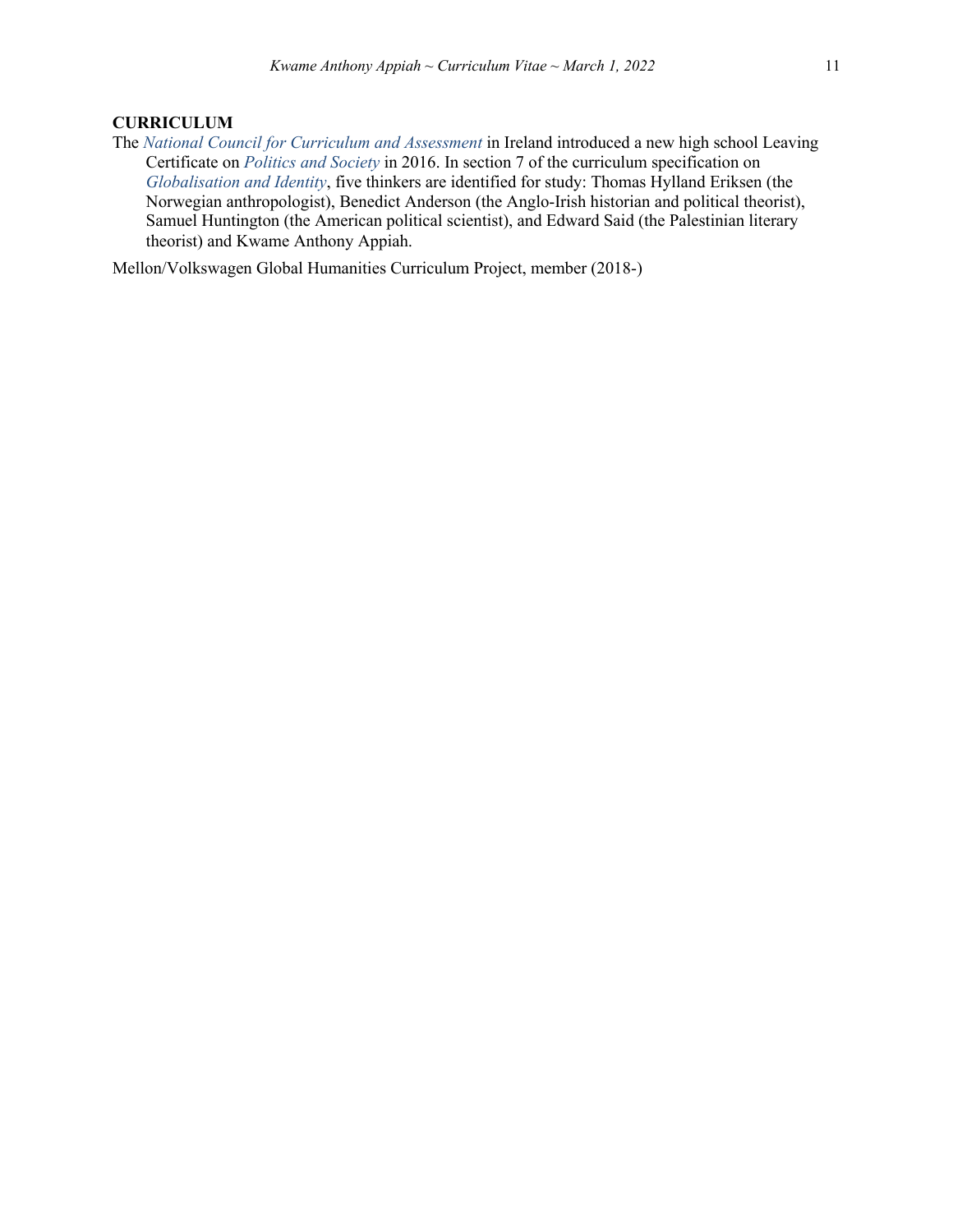## **PUBLICATIONS**

## **NON-FICTION**

- 1. *Assertion and Conditionals* (Cambridge: Cambridge University Press, 1985; digitally printed version 2008).
- 2. *For Truth in Semantics* (Oxford: Blackwell's, 1986).
- 3. *Necessary Questions: An Introduction to Philosophy* (New York: Prentice-Hall/Calmann & King, 1989).
- 4. *In My Father's House: Africa in the Philosophy of Culture* (London: Methuen, 1992; New York: Oxford University Press, 1992); Brazilian Portuguese: *Na casa de meu pai: a África na filosofia da cultura,* trans. Vera Ribeiro (Rio de Janeiro: Contraponto Editora, Rio De Janeiro, 1997).
- 5. *Color Conscious: The Political Morality of Race* (Princeton, NJ: Princeton University Press, 1996) with Amy Gutmann. Introduction by David Wilkins.
- 6. *Bu Me B*ε*: The Proverbs of the Akan* with Peggy Appiah, and with the assistance of Ivor Agyeman-Duah (Accra: The Center for Intellectual Renewal, 2002);  $2^{nd}$  ed. (Banbury, Oxon.; Ayebia Clarke Publishing, 2008). (Text in Twi and English).
- 7. *Thinking It Through: An Introduction to Contemporary Philosophy* (New York: Oxford University Press, 2003). Translations: Brazilian Portuguese: *Introdução à filosofia contemporânea*, trans. Vera Lúcia Mello Joscelyne (Petrópolis: Vozes, 2006); Simplified Chinese: (Beijing: Xinhua Press, forthcoming); Italian: *"Quell'x tale che ...," Introduzione alla filosofia contemporanea,* trans. S. Levi (Bari: Giuseppe Laterza, 2009).
- 8. *The Ethics of Identity* (Princeton: Princeton University Press, 2005). Translations: Greek: Η ηθική της ταυτότητας, trans. Dimitris Michail (Athens : Polis Publishers, 2016); Spanish: *La ética de la*

*identidad,* trans. Lilia Mosconi (Buenos Aires, Madrid: Katz Editores, 2007); Simplified Chinese: !

"#\$%, trans. Zhang Rongnan (Nanjing, Yilin Press, 2013); Turkish: (Istanbul: Merkez Kitaplar, forthcoming).

9. *Cosmopolitanism: Ethics in a World of Strangers* (New York: W. W. Norton, 2006; London: Allen Lane, 2006). Translations: Brazilian Portuguese: forthcoming; Simplified Chinese: trans. Miao Huajian (Central Compilation & Translation Press, 2012); Dutch: *Kosmopolitisme: Ethiek in een wereld van vreemden,* trans. Han van der Vegt (Amsterdam: Uitgeverij Bert Bakker, 2007); French: *Pour un Nouveau Cosmopolitisme*, trans. Agnès Botz (Paris: Odile Jacob, 2008); German: *Der Kosmopolit: Philosophie des Weltbürgertums*, trans. Michael Bischoff (Munich: C. H. Beck, 2007) & (Bonn: Lizenzausgabe für die Bundeszentrale für politische Bildung, 2007); Greek: (Alexandria Publications: Athens, 2016); Hebrew: תויטילופומסוק , trans. Idit Shorer (Tel Aviv: Xargol, 2008); Indonesian: *Kosmopolitanisme: Etika di Dunia yang Mengglobal* (Serpong-Tangerang: Marjin Kiri, forthcoming); Italian: *Cosmopolitismo: L'etica in un mondo di stranieri*, trans. S. Liberatore (Bari: Giuseppe Laterza, 2007); Korean: 세계시민주의, trans. The Society of Practical Philosophy (Min-Young Kim, Sang-Hyun Kim, Ji-Hyun Kim, Dae-Won Park, Byung-Tak Lee, and Sang-Hwan Rhie) (Seoul: ByBooks, 2008); Polish: *Kosmopolityzm. Etyka w świecie obcych*, trans. Joanna Klimczyk (Warsaw: Prószynski i S-ka, 2008); Portuguese *Cosmopolitismo*, trans. Ana Catarina Fonseca (Mem Martins: Publicações Europa-América, 2008); Romanian: *Cosmopolitism: Etica intr-o lume a strainilor, trans.* Andrei Mihai Pogonaru (Bucharest: Andreco Educational Grup SA, 2007); Spanish: *Cosmopolitismo: La ética en un mundo de extraños*, trans. Lilia Mosconi (Buenos Aires, Madrid: Katz Editores, 2007); Turkish*: Kozmopolitizm: Yeni Küresel Ahlak*, trans. Fezal Gülfidan (Istanbul: Türk Henkel Yayinlari, 2008), Second Edition *Kozmopolitizm: Dünya Yurttaşlığının Felsefesi* (Ankara: Nika Yayinevi, 2017).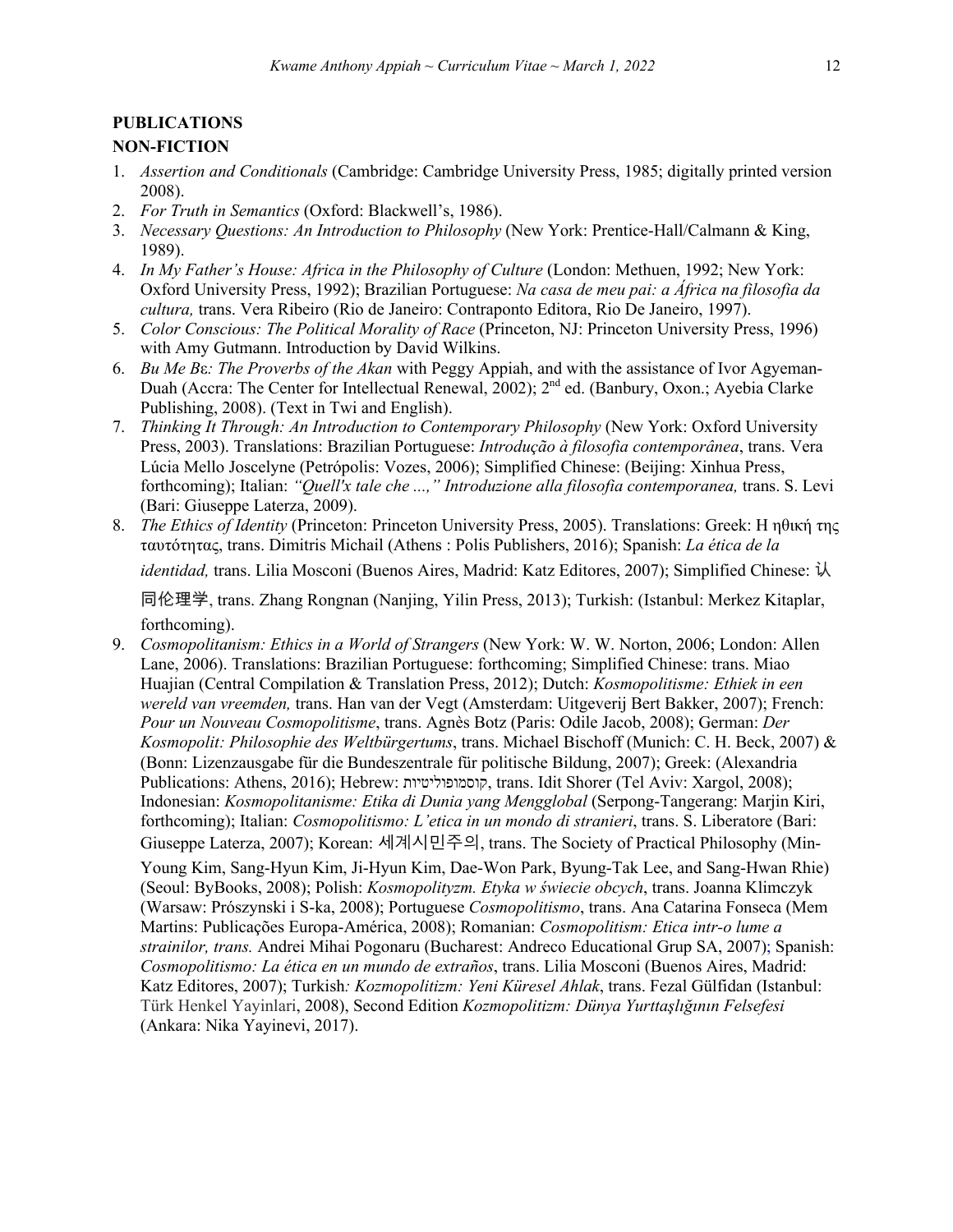- 10. *Experiments in Ethics.* The Mary Flexner Lectures Series of Bryn Mawr College. (Cambridge: Harvard University Press, 2008). Translations: German: *Ethische Experimente: Übungen Zum Guten Leben, trans.* Michael Bischoff (Munich: C. H. Beck, 2009); Korean: 윤리학의 배신: 우리의 행동을 지배하는 윤리적 판단을 실험하다, trans. Eun-Ju Lee (Seoul: ByBooks Publishing, 2011).
- 11. *El meu cosmopolitisme/My cosmopolitanism.* Catalan/English parallel text: trans. Daniel Gamper Barcelona: Centre de Cultura Contemporània de Barcelona, 2008).
- 12. *Mi Cosmopolitismo.* Spanish: trans. Lilia Mosconi. With an interview with Daniel Gamper Sachse *"Las culturas sólo importan si les importa las personas."* (Buenos Aires, Madrid: Katz Editores, 2008).
- 13. *Che cos'è l'Occidente*? (Modena: *paginette* festival*filosofia,* Fondazione San Carlo di Modena, 2008).
- 14. *The Politics of Culture, the Politics of Identity,* Eva Holtby Lecture on Contemporary Culture No. 2, (Toronto: Institute for Contemporary Culture at the Royal Ontario Museum, 2008).
- 15. *The Honor Code: How Moral Revolutions Happen* (New York, London: W. W. Norton, 2010). Translations: Arabic: ةیقلاخلأا تاروثلا ثدحت فیك فرشلا: قاثیم , trans. Radwa Kotait, *online* at *http://www.hindawi.org/kalimat/82483074/*; Brazilian Portuguese: *O Código De Honra—Como ocorrem as revoluções morais*, trans. Denise Bottmann (São Paulo: Companhia das Letras, 2012); Chinese (Taiwan): trans. Zhuang Anqi (Taipei: Locus Publishing, 2012); Simplified Chinese (Mainland): 荣誉法则: 道德革命是如何发生的, trans. Miao Huajian (Central Compilation &

Translation Press, 2011); Czech (Prague: Divize Academia Nakladatelství, forthcoming); Dutch: *De Erecode, trans.* Willem Vngisser (Amsterdam: Boom, 2016); French: *Le code d'honneur*, trans. Jean-François Sené (Paris: Gallimard, 2012) and for francophone Africa and Haiti: (Paris: Nouveaux Horizons, 2012); Georgian: ღირსების კოდექსი, trans. Tamar Lomidze (Tbilisi: Radarami, 2014); German: *Eine Frage der Ehre oder Wie es zu moralischen Revolution kommt, trans.* Michael Bischoff (Munich: C. H. Beck, 2011); Italian: *Il codice d'onore: Come cambia la morale*, trans. D. Damiani (Milan: Raffaello Cortina, 2011); Korean: (Seoul: ByBooks, forthcoming).

- 16. *Lines of Descent: W. E. B. Du Bois and the Emergence of Identity* (Cambridge, MA: Harvard University Press, 2014).
- 17. *A Decent Respect: Honor in the Life of People and of Nations* (Hong Kong: Faculty of Law, University of Hong Kong, 2015).
- 18. *As If: Idealization and Ideals* based on the *2013 Paul Carus Lectures* (Cambridge, MA: Harvard University Press, 2017).
- 19. *The Lies That Bind: Rethinking Identity* (US Edition: New York, W. W. Norton, 2018; UK Edition: London: Profile, 2018). Croatian: (Zagreb: Mizantrop, forthcoming); Czech: (Prague: Academia, forthcoming); Dutch: *De Leugens Die Ons Binden*: *Een Nieuwe Kijk Op Identiteit*, trans. Maarten Polman (Amsterdam: Uitgeverij Pluim, 2019); French: *Repenser l'identité*: c*es mensonges qui unissent*, trans. Nicolas Richard (Paris: Grasset, 2021); German: *Identitäten: Die Fiktionen der Zugehörigkeit*, trans. Michael Bischoff (Berlin: Hanser Berlin, 2019); Italian: *La menzogna dell'identità: Come riconoscere le false verità che ci dividono in tribù, trans.* Flavio Santi (Milan: Feltrinelli, 2019); Spanish: *Las mentiras que nos unen: Repensar la identidad*, trans. María Serrano Giménez (Madrid: Taurus, Grupo Penguin Random House Spain, 2019); and Swedish: *Identitets Illusionen: lögnerna som binder oss samman, trans.* Ulrika Kallenberg (Stockholm: Fri Tanke, 2019).
- 20. *On the Very Idea of Religion: The 2017 Terry Lectures* (In preparation). (New Haven: Yale University Press).
- 21. *Reading Fanon* (In preparation.)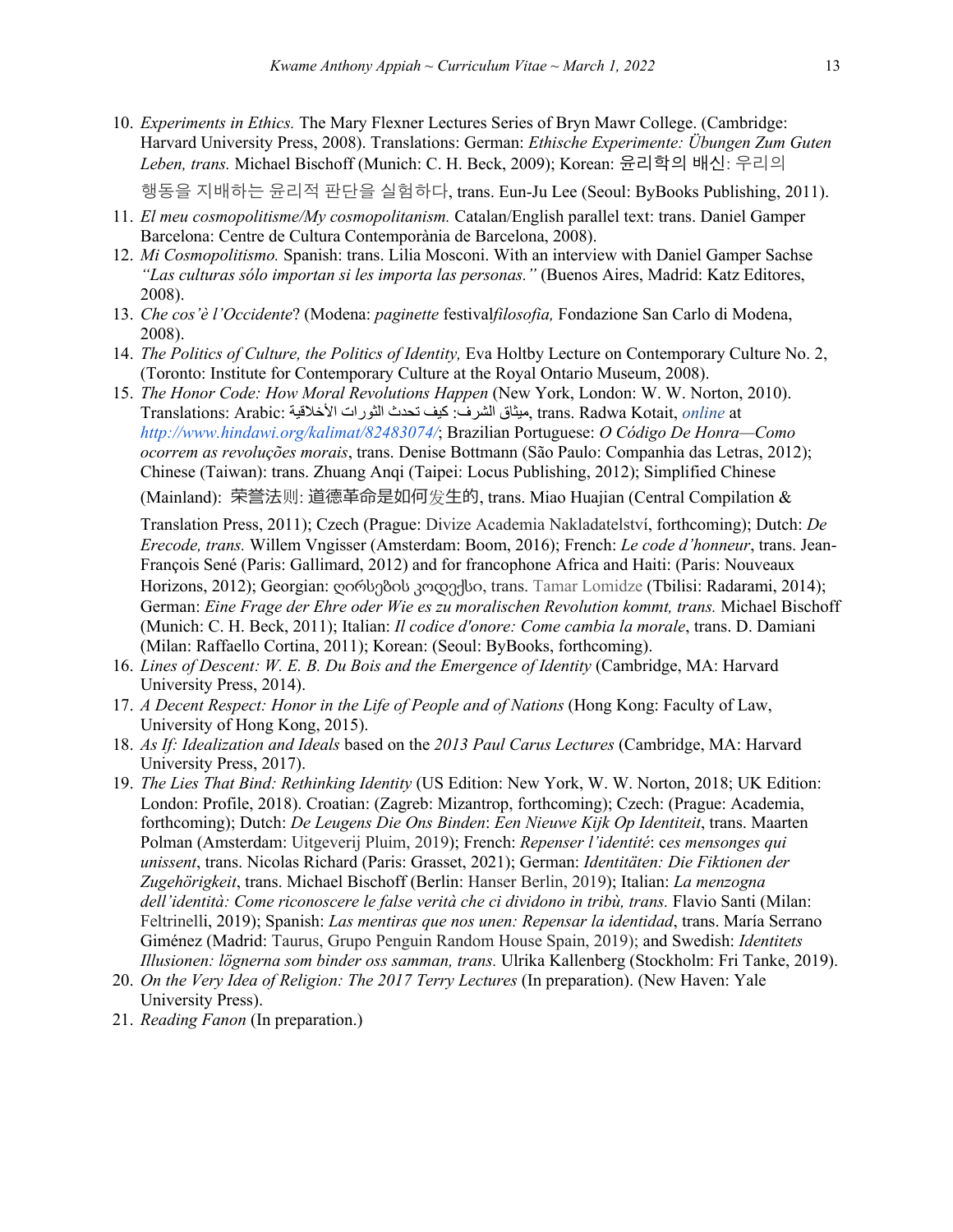### **AUDIOBOOKS**

- *Cosmopolitanism: Ethics in a World of Strangers* (New York: Audible Studios, 07-23-13). Read by Kwame Anthony Appiah.
- *The Honor Code: How Moral Revolutions Happen* (New York: Audible 07-24-13). Read by Kwame Anthony Appiah.

*Race in the Modern World* (New York: Foreign Affairs, 03-02-15). Read by Kevin Stilwell.

*The Lies That Bind: Rethinking Identity* (Prince Frederick, MD: HighBridge Audio, 10-16-2018). Read by Kwame Anthony Appiah.

## **POETRY**

*Poems of Three Generations,* Richard Stafford Cripps, Peggy Appiah, Kwame Anthony Appiah, Abena Appiah (Kumasi: Peggy Appiah, 1977).

On *my website.*

## **OFFICIAL REPORTS**

- *Civil Paths to Peace: Report of the Commonwealth Commission on Respect and Understanding* (London: Commonwealth Secretariat, 2007) Commission Members: Amartya Sen (India) (Chair), John, Lord Alderdice (United Kingdom), Kwame Anthony Appiah (Ghana), Adrienne Clarkson (Canada), Noeleen Heyzer (Singapore), Kamal Hossain (Bangladesh), Elaine Sihoatani Howard (Tonga), Wangari Muta Maathai (Kenya), Ralston Milton Nettleford (Jamaica), Joan Rwabyomere (Uganda), Lucy Turnbull (Australia).
- *The Universal Declaration of Human Rights in the 21st Century: Report of the Global Citizenship Commission* (New York: Open Book Publishers, 2016) Commission Members: K. Anthony Appiah, Laurel Bellows, Nicolas Berggruen, Paul Boghossian, Gordon Brown (Chair), Craig Calhoun, Wang Chenguang, Mohamed ElBaradei, Fonna Forman, Andrew Forrest, Ronald M. George, Asma Jahangir, John Kufuor, Graça Machel, Catherine O'Regan, Ricken Patel, Emma Rothschild, Robert Rubin, Jonathan Sacks, Kailash Satyarthi, Klaus Schwab, Amartya Sen, John Sexton, Robert Shrum, Jeremy Waldron, Joseph Weiler, Rowan Williams, Diane C. Yu (Executive Director).

### **EDITED BOOKS**

- 1. *Early African-American Classics* (edited with an introduction) (New York: Bantam, 1990).
- 2. *Langston Hughes: Critical Perspectives Past and Present*, *Amistad Literary Series* (New York: Amistad Press, 1993), edited with H. L. Gates Jr.
- 3. *Zora Neale Hurston: Critical Perspectives Past and Present*, *Amistad Literary Series* (New York: Amistad Press, 1993), edited with H. L. Gates Jr.
- 4. *Toni Morrison: Critical Perspectives Past and Present*, *Amistad Literary Series* (New York: Amistad Press, 1993), edited with H. L. Gates Jr.
- 5. *Gloria Naylor: Critical Perspectives Past and Present*, *Amistad Literary Series* (New York: Amistad Press, 1993), edited with H. L. Gates Jr.
- 6. *Alice Walker: Critical Perspectives Past and Present*, *Amistad Literary Series* (New York: Amistad Press, 1993), edited with H. L. Gates Jr.
- 7. *Richard Wright: Critical Perspectives Past and Present*, *Amistad Literary Series* (New York: Amistad Press, 1993), edited with H. L. Gates Jr.
- 8. *Ann Petry: Critical Perspectives Past and Present*, *Amistad Literary Series* (New York: Amistad Press, 1994), edited with H. L. Gates Jr.
- 9. *Frederick Douglass: Critical Perspectives Past and Present*, *Amistad Literary Series* (New York: Amistad Press, 1994), edited with H. L. Gates Jr.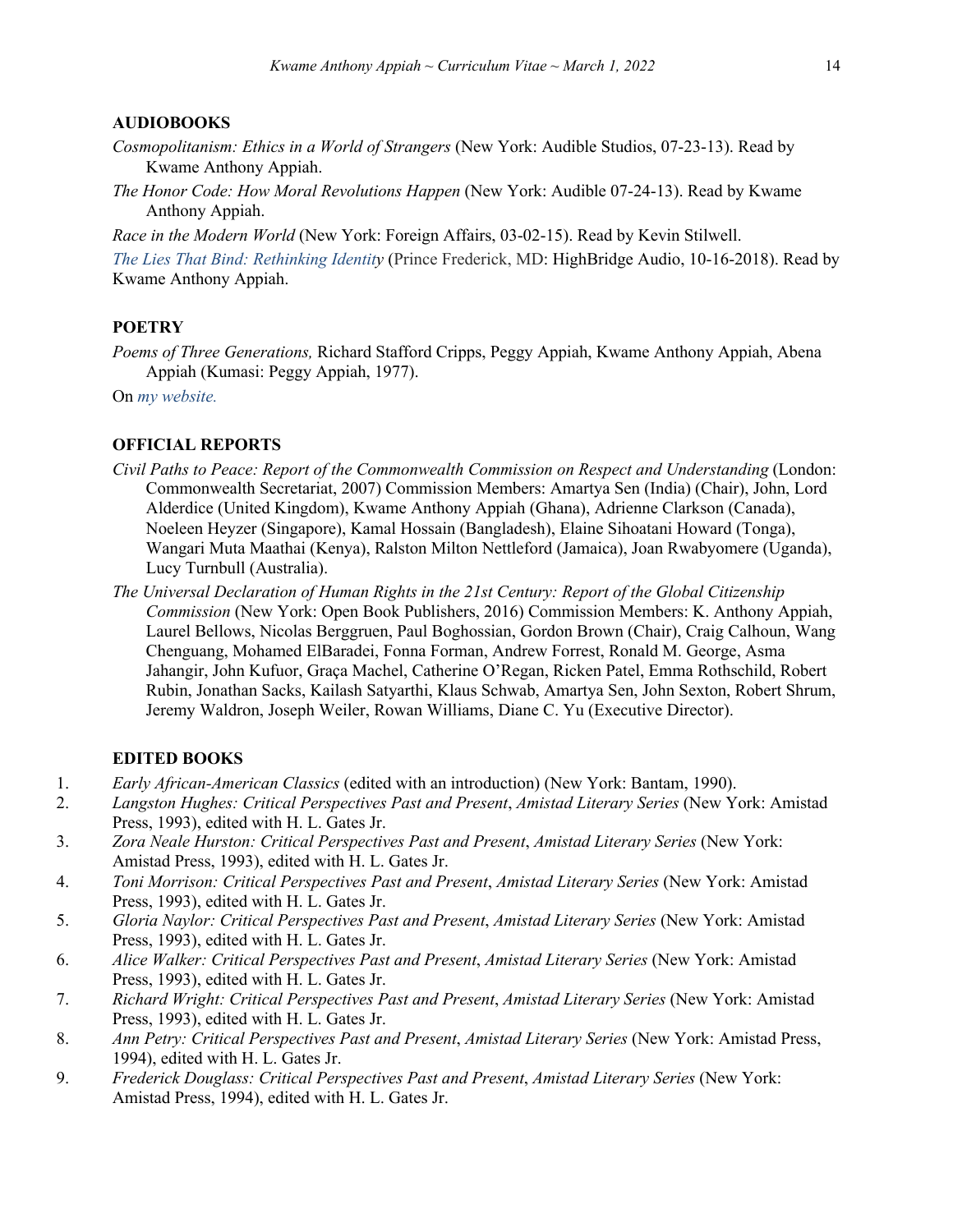- 10. *Chinua Achebe: Critical Perspectives Past and Present*, *Amistad Literary Series* (New York: Amistad Press, 1993), edited with H. L. Gates Jr.
- 11. *Identities* (Chicago: University of Chicago Press, 1995), edited with H. L. Gates Jr.
- 12. *A Dictionary of Global Culture* (New York: Knopf, 1996) edited with H. L. Gates Jr.
- 13. *Encarta Africana* (Redmond, Washington: Microsoft, 1999) edited with H. L. Gates Jr.
- 14. *Africana: The Encyclopedia of the African and African-American Experience* (New York: Basic-Civitas, 1999) edited with H. L. Gates Jr.
- 15. *Encarta Africana 2000* (Redmond, Washington: Microsoft, 1999) edited with H. L. Gates Jr.
- 16. *The Poetry of our World: An International Anthology of Contemporary Poetry* Edited by Jeffrey Paine with Kwame Anthony Appiah, Sven Birkerts, Joseph Brodsky, Carolyn Forché, and Helen Vendler (Edited and introduced African section.)
- 17. *Africana: The Concise Desk Reference* (Philadelphia, Running Press, 2003) edited with H. L. Gates Jr.
- 18. *Africana: The Encyclopedia of the African and African-American Experience*, Second Edition (New York: Oxford University Press, 2005) edited with H. L. Gates Jr.
- 19. *Buying Freedom* (Princeton: Princeton University Press, 2007) edited with Martin Bunzl.
- 20. *The Encyclopedia of Africa* (Oxford University Press, 2010) edited with H. L. Gates Jr.

# **GUEST-EDITED JOURNAL**

*Critical Inquiry* 18.4 *Identities*. Guest-edited with Henry Louis Gates Jr. Editors' Introduction "Multiplying Identities."

## **NOVELS**

*Avenging Angel* (London: Constable, 1990; New York: St. Martin's Press, 1991).

*Nobody Likes Letitia* (London: Constable, 1994).

*Another Death in Venice* (London: Constable, 1995).

# **SHORT STORIES**

"The Pool." In *Shade: An Anthology of Short Fiction by Gay Men of African Descent* Bruce Morrow and Charles Rowell (ed.) (New York: Avon Books, 1996.)

# **BOOKS & JOURNAL SPECIAL ISSUES ON KAA's WORK**

Christopher J. Lee *Kwame Anthony Appiah,* Routledge Critical Thinkers (New York: Routledge, 2021).

- *Philosophy & Public Issues: Symposium on Kwame Anthony Appiah The Lies that Bind Volker Kaul (ed.)* Vol. 10, No. 2 (2020).
- *New Literary History, Special Issue: On Kwame Anthony Appiah* Jahan Ramazani and Rita Felski (ed.) *Volume 49, Number 3* (2018).
- *Neuroethics Special Issue: Symposium on Anthony Appiah Experiments in Ethics* Neil Levy (ed.) Volume 3, Number 3, November 2010.

## **JOURNALISM**

*The Ethicist, The New York Times Magazine*, usually weekly, starting September 30, 2015. *Online Journalism Collection*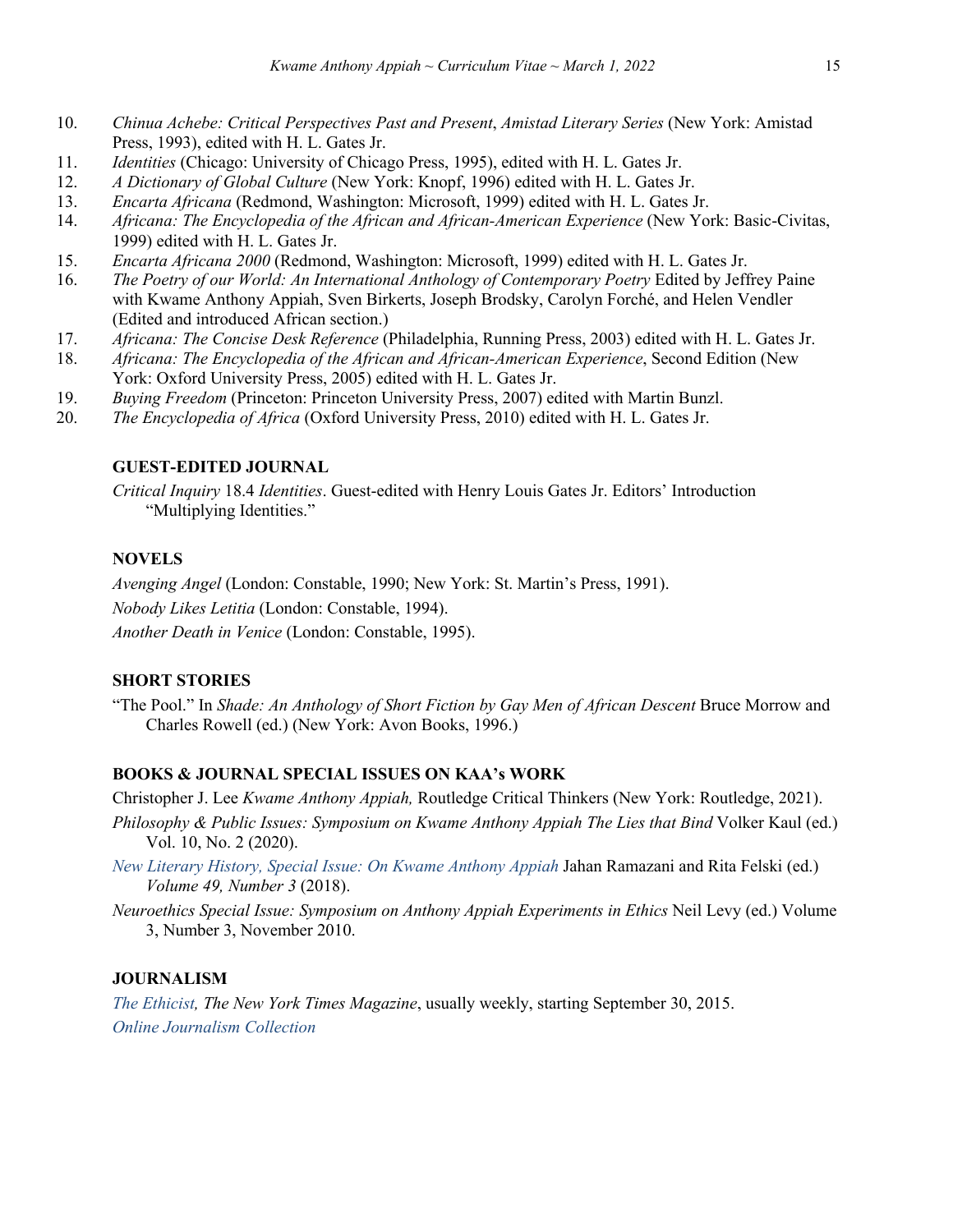# **ESSAYS & ARTICLES**

- 1. "Analyse: Gegen 'Rassen'" in Kristina Leopold und Marina Martinez Mateo ed. *Critical Philosophy of Race: Ein Reader* (Berlin: Suhrkamp,2021): 37-88.
- 2. "A Tale of Two pandemics: The True Cost of COVID in the Global South," Long Read, *The Guardian,*  23 November 2021
- 3. "Experiments in Political Theory," in Benjamin Boudou & Astrid von Busekist (ed.) *Raisons Politiques: Études de pensée politique* No. 84 2021/4 : 33-41.
- 4. *"Kinds of Writing," The Philosopher's Cocoon,* Guest Post*, 04/13/2021.*
- 5. "The Lies that Bind: A Précis" *Philosophy and Public Issues (New Series),* Symposium on Kwame Anthony Appiah The Lies that Bind, *Vol. 10, No. 2 (2020): 3-17.*
- 6. "Responses to Critics," *Philosophy and Public Issues (New Series),* Symposium on Kwame Anthony Appiah The Lies that Bind, *Vol. 10, No. 2 (2020): 89-109.*
- 7. "Lived Experience," *The Guardian* November 18, 2020.
- 8. "Self-creation or Self-discovery?" in Daniel M. Weinstock, Jacob T. Levy & Jocelyn Maclure ed. *Interpreting Modernity: Essays on the Work of Charles Taylor* (Montreal & Kingston: McGill-Queens University Press, 2020).
- 9. Foreword to Muhammad Ibn 'Umar al-Tunisi *In Darfur: An Account of the Sultanate and Its People, trans. Humphrey Davies (New York: NYU Press, 2020).*
- 10. *"The case for capitalizing the B in Black,"* The Atlantic (June 18, 2020)
- 11. "*Dreams made possible by others," The Wall Street Journal (April 20, 2020)*
- 12. *"*The Philosophy of Work," *Oxford Studies in Political Philosophy*, Volume 7, September 2021.
- 13. "Silence," Wall Street Journal Magazine Soapbox (January 15, 2020).
- 14. "For the Humanities" in Ignacio López-Calvo and Christina Lux (ed.) *The Humanities in the Age of Information and Post-Truth* (Evanston: Northwestern University Press, 2019):25-44.
- 15. "*Se le identità uniscono, anziché dividere*" *Il Sole 24 Ore,* Milan, Rome (26 November 2019)
- 16. "Cultural Identity: A Cosmopolitan View" Andres Lepnik ed. *Architecture in Dialogue* Aga Khan Award for Architecture, Geneva (Berlin: ArchiTangle GmbH, 2019)
- 17. *"Waarom je niet kunt spreken 'als witte man,'" Het Parool,* Amsterdam (27 October, 2019)
- 18. *"The False Divide Between Locals and Citizens of the World," The Wall Street Journal,* Ideas Section, October 5, 2019.
- 19. *"The True Meaning of Cosmopolitanism and Why We Need to Embrace it to Survive," Haaretz* October 5, 2019.
- 20. "Why be Cosmopolitan?" (in Hebrew) *Haaretz* The Next 100 Years September 29, 2019, 10.
- 21. "What does it mean to 'look like me'?" *The New York Times* Sunday Review, September 22, 2019, 7.
- 22. "An Unscientific Postscript," Chapter 14 in Gina Gustavsson and David Miller (ed.) *Liberal Nationalism and its Critics* (Oxford: Oxford University Press, 2020): 266-274.
- 23. *"Why Do Politicians Blame 'Cosmopolitans' for Local Problems?*" *New York Times Screenland,* August 25, 2019, 11.
- 24. *"Stonewall and the Myth of Self-Deliverance*," *The New York Times Sunday Review,* June 22 2019.
- 25. "Honneur," in Gloria Origgi (ed.) *Passions Sociales* (Paris: Presses Universitaires de France, 2019): 286- 293.
- 26. *"The Importance of Elsewhere: In Defense of Cosmopolitanism," Foreign Affairs* March/April 2019; translated as *"In weiter Ferne, so nah," Internationale Politik und Gesellschaft,* April 4, 2019.
- 27. *"The Red Baron," New York Review of Book*s, October 11, 2018, reprinted in *The Guardian* as *"The Myth of Meritocracy: Who Really Gets What They Deserve?"* October 19, 2018. Translated as *"Contro La Meritocrazia,"* in *Internazionale* 14-20 December, 2018, Number 1286.
- 28. *"Can We Choose our own Identity?" The Guardian*, September 8, 2018.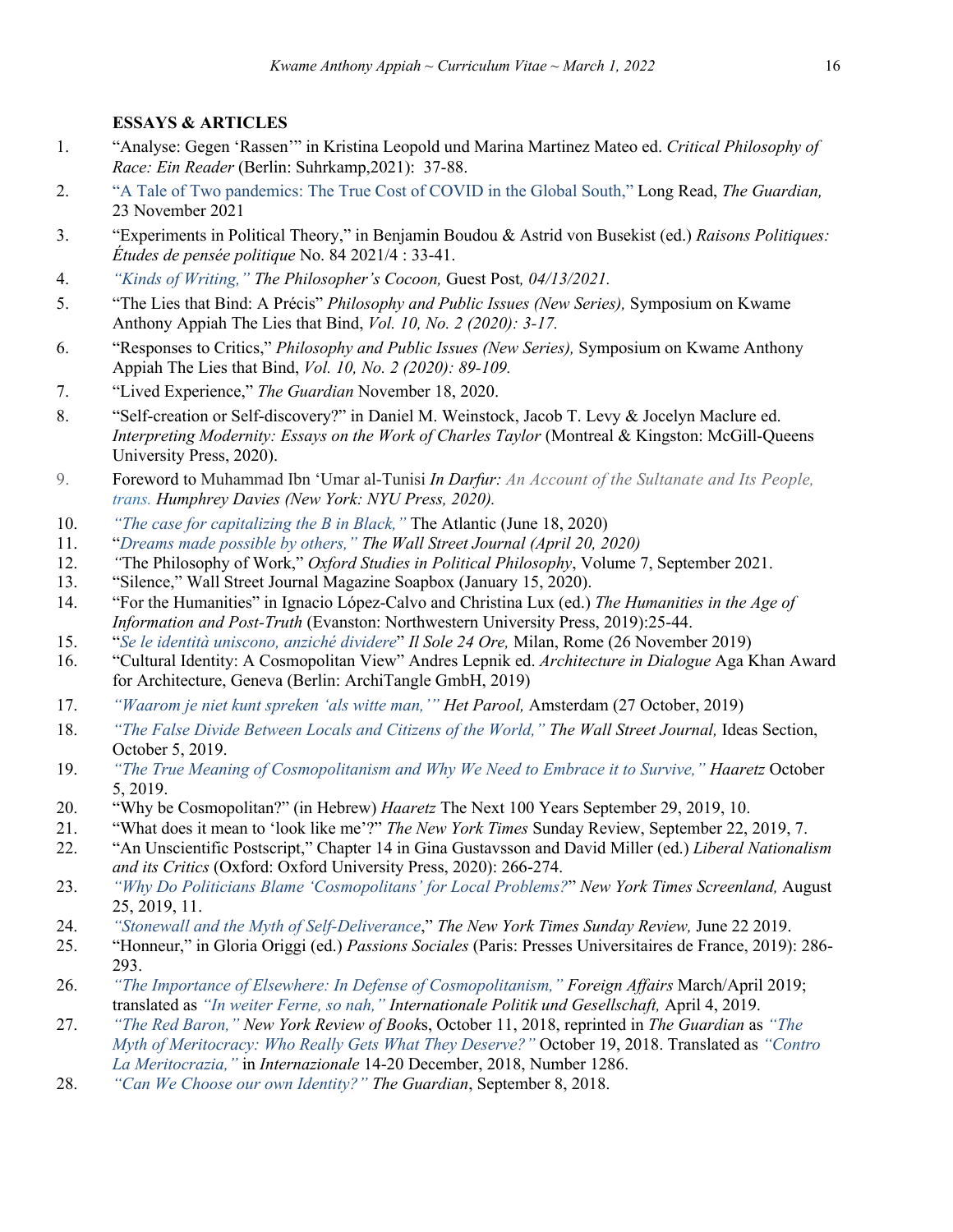- 29. *"Why Social Class Matters, Even If We Don't Agree What It Means,"* The Chronicle Review, *Chronicle of Higher Education*, September 7, 2018. (Website: August 19, 2018)
- 30. "Class Act," *The New York Times, Sunday Magazine,* First Words, September 2, 2018.
- 31. *"Cultural Borrowing is Great. The Problem is Disrespect,*" *Wall Street Journal,* Saturday Essay, September 1, 2018. Republished: as "*From Yoga to Rap, Cultural Borrowing is Great; The Problem is Disrespect*," *The Wire, http://www.thewire.in*
- 32. *"People Don't Vote for What They Want. They Vote for Who they Are." The Washington Post,* Opinion, September 1, 2018.
- 33. *"Crazy-Rich Identities" The Atlantic*, August 25, 2018.
- 34. "*Go Ahead: Speak For Yourself*," *The New York Times, Sunday Review*, August 12, 2018.
- 35. "Building Capacity for a Global Genome Editing Observatory: Conceptual Challenges," J. Benjamin Hurlbut, Sheila Jasanoff, Krishanu Saha, Aziza Ahmed, Anthony Appiah, Françoise Baylis, Gaymon Bennett, George Church, Glenn Cohen, George Daley, Kevin Finneran, William Hurlbut, Rudolf Jaenisch, Laurence Lwoff, John Paul Kimes, Peter Mills, Jacob Moses, Buhm Soon Park, Erik Parens, Rachel Salzman, Abha Saxena, Tania Simoncelli, O. Carter Snead, Kaushik Sunder Rajan, Robert D. Truog, Patricia Williams, & Christiane Woopen in *Trends in Biotechnology Volume 36, Issue 7, 639–641, July 2018* DOI: *https://doi.org/10.1016/j.tibtech.2018.04.009*.
- 36. "Building Capacity for a Global Genome Editing Observatory: Institutional Design," Krishanu Saha, J. Benjamin Hurlburt, Sheila Jasanoff, Krishanu Saha, Aziza Ahmed, Anthony Appiah, Françoise Baylis, Gaymon Bennett, George Church, Glenn Cohen, George Daley, Kevin Finneran, William Hurlbut, Rudolf Jaenisch, Laurence Lwoff, John Paul Kimes, Peter Mills, Jacob Moses, Buhm Soon Park, Erik Parens, Rachel Salzman, Abha Saxena, Tania Simoncelli, O. Carter Snead, Kaushik Sunder Rajan, Robert D. Truog, Patricia Williams, & Christiane Woopen in *Trends in Biotechnology Volume 36, Issue 8,* 741–743, *August 2018 DOI: https://doi.org/10.1016/j.tibtech.2018.04.008*
- 37. "Jack Whitten: Rooted Cosmopolitan," *Odyssey: Jack Whitten Sculpture: 1963-2017* Katy Siegel, Kelly Baum (ed.) (New York: Gregory R. Miller and Co, 2018): 28-35. Catalog for Baltimore Museum of Art/The Met Breuer Museum show of Jack Whitten's sculpture.
- 38. "The Forest of Reasons" in Subramanian Rangan (ed.) *Capitalism Beyond Mutuality?: Perspectives Integrating Philosophy and Social Science* (Oxford: Oxford University Press, 2018): 89-105.
- 39. "Trust and Entrustment," in *Liechtenstein Institute OSCE-LCM Briefing: Princeton, Vienna, November 2017* Wolfgang Danspeckgruber (ed.) (Princeton: Liechtenstein Institute on Self-Determination, 2017): 39-44.
- 40. "Afterword," in *Cosmopolitanisms* Bruce Robbins and Paulo Lemos Horta (ed.) (New York: New York University Press, 2017): 271-274.
- 41. "Boundaries of Culture," Presidential Address to the MLA, January 2017, *PMLA* Vol. 132: 3, May 2017, 513–525*.*
- 42. "The Achievement of Chinua Achebe," *NYR Daily,* May 22, 2017.
- 43. "The Law of Honor," in Mortimer Sellers (ed.) *Law, Reason and Emotion* (Cambridge: Cambridge University Press, 2017): 165-183. (Papers from the XXVII World Congress of the International Association for the Philosophy of Law and Social Philosophy (IVR)).
- 44. *"In Defense of Hierarchy*," with Stephen C. Angle, Julian Biaggini, Daniel Bell, Nicolas Berggruen, Mark Bevir, Joseph Chan, Carlos Fraenkel, Stephen Macedo, Michael Puett, Jiang Qian, Mathias Risse, Carlin Romano, Justin Tiwald & Robin Wang, *Aeon* 22 March 2017.
- 45. "Culture, Identity and Human Rights," in Steven Lecce, Neil McArthur, and Arthur Schafer (ed.) *Fragile Freedoms: The Global Struggle for Human Rights* (New York: Oxford University Press, 2017).
- 46. "Pride and shame: patriotism as a contested concept" online at
- 47. *National Questions: Questioning patriotism.*
- 48. Foreword to Chinua Achebe *The African Trilogy* (New York: Penguin, 2017).
- 49. *"Homo Sum," De Groene Amsterdammer,* Wednesday November 30, 2016.
- 50. *"There is no such thing as Western Civilization," The Guardian* November 9, 2016. *(Greek Translation.)*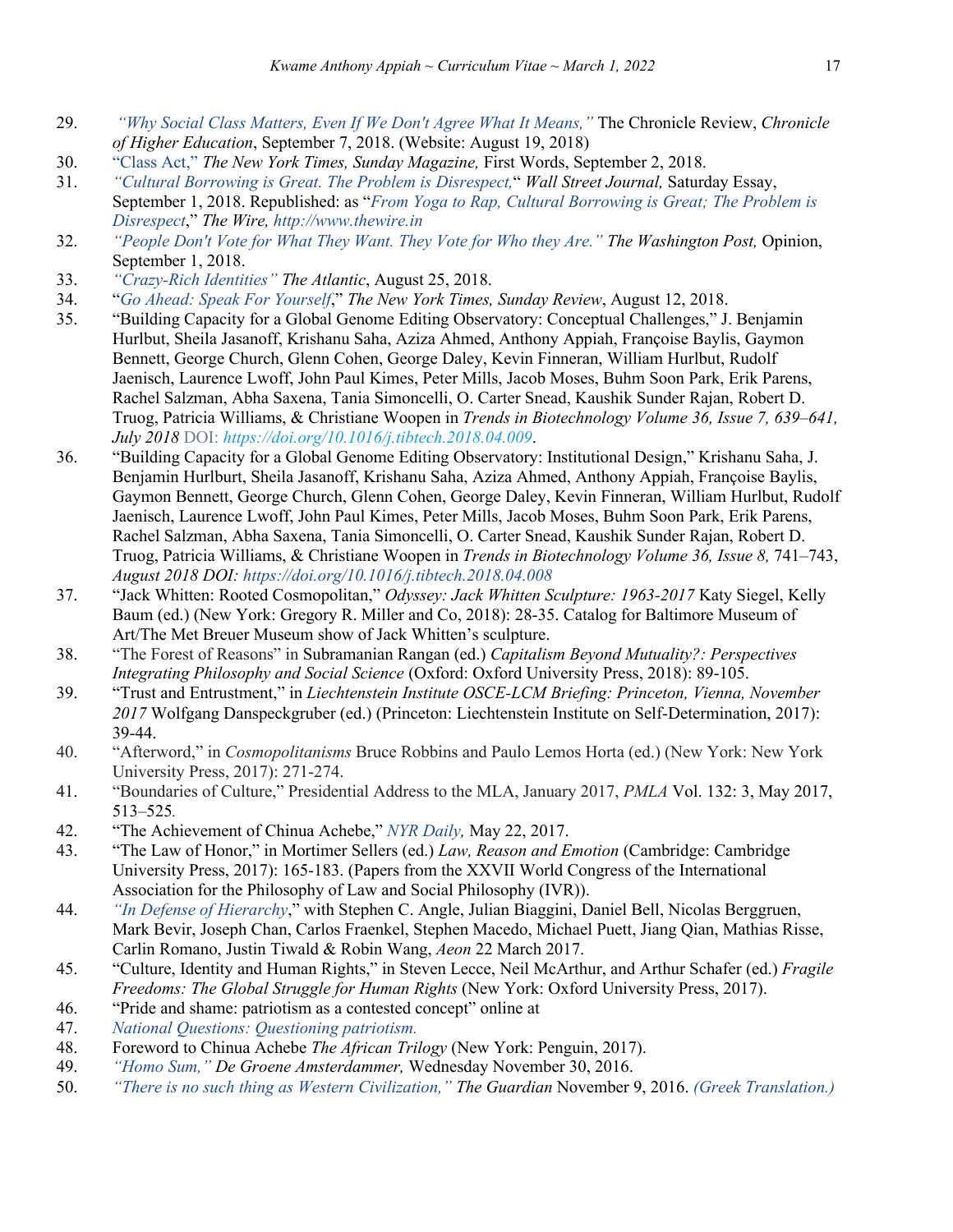- 51. "Respecting Gay People: Justice and the Interpretation of Scriptural Traditions" in Michael Sweeny (ed.) *Justice through Diversity? A Philosophical and Theological Debate* (Lanham, MD: Rowman and Littlefield, 2016): 551-572.
- 52. "The Diversity of Diversity" in Earl Lewis and Nancy Cantor (ed*.) Our Compelling Interests Our Compelling Interests: The Value of Diversity for Democracy and a Prosperous Society* (Princeton: Princeton University Press, 2016): 161-169.
- 53. "Taking Issue, Taking Stock," *MLA Newsletter* Vol. 48: 4 (Winter 2016): 2.
- 54. "*Setting Boundaries," MLA Newsletter* Vol. 48: 3 (Fall 2016): 2.
- 55. "*Ghosts in the Machine*," *MLA Newsletter* Vol. 48: 2 (Summer 2016): 2.
- 56. "*Boundary Conditions*," *MLA Newsletter* Vol. 48: 1 (Spring 2016): 2.
- 57. "Identidade Como Problema" in *Identidades* Brasilio Sallu Jr., Lilia Moritz Schwarcz, Diana Vidal, Afrânio Catani (orgs.) (São Paolo: Editora da Universidade de São Paolo, 2016): 17-32.
- 58. "Належна повага: честь у житті права" (A Decent Respect: Honor in the Life of the Law) Kostiantyn Gorobets and Yulia Khyzhniak (trans.) *Philosophy of Law and General Theory of Law* (Ukranian Journal) (1-2: 2015): 102-119; also in юриспруденция (Jurisprudence) (Russian Journal)
- 59. "What is the Point of College?" *New York Times Magazine, Education Issue,* September 8, 2015.
- 60. "The Evolution of Meaning," in Adam Strom, Dan Eshet and Michael Feldberg (ed.) *Washington's Rebuke to Bigotry* (Boston: Facing History and Ourselves, 2015): 107-112.
- 61. "Race, Ethnicity, and Philosophy," in Ivàn Jaksić (ed.) *Debating Race, Ethnicity, and Latino Identity: Jorge J. E. Gracia and his Critics* (New York: Columbia University Press, 2015): 48-55.
- 62. "Capitalism and Human Progress" in Subramanian Rangan (ed.) *Performance and Progress: Essays on Capitalism, Business and Society* (Oxford: Oxford University Press, 2015): 99-114.
- 63. "The Problem of the Color Line: Race in the Modern World," *Foreign Affairs* Volume 94 Number 2 (March/April 2015): 1-8.
- 64. "Expressive Neutrality," in Daniel Weinstock and Roberto Merrill (ed.) *Political Neutrality: A Reevaluation* (New York: Palgrave Macmillan, 2014): 83-96.
- 65. "A Master of his Trade," in Ivor Agyeman-Duah and Ogochukwu Promise *Essays in Honour of Wole Soyinka at 80* (Banbury, Oxfordshire: Ayebia, 2014): 98-107.
- 66. "Cosmopolitanism and Difference," *The World Post* May 14, 2013 *http://www.huffingtonpost.com/kwame-anthony-appiah/cosmopolitanism-and-diffe\_b\_3274310.html*
- 67. "Achebe Took Literature about Africans Global," *The Root,* March 22, 2013. Reprinted in Nana Ayebia Clarke and James Currey (ed.) *Chinua Achebe: Tributes and Reflections* (Banbury, Oxon.; Ayebia Clarke Publishing, 2014).
- 68. "Mondo plurale e codici d'onore: Ecco come cambia la morale," *Reset,* March 22, 2013. *http://www.reset.it/reset-doc/lonore-e-letica-come-cambia-la-morale*
- 69. "L'onore della Democrazia: Perché essere rispettati è il fondamento della politica," La Repubblica Anno 38 No. 61 (March 13 2013): 58-59.

*http://ricerca.repubblica.it/repubblica/archivio/repubblica/2013/03/13/lonore-della-democrazia.html*?

- 70. "Identity in the Twenty-First Century," with Amartya Sen in *The Brilliant Art of Peace: Lectures from the Kofi Annan Series* Abiodun Williams (ed.) (Washington, D.C.: United States Institute of Peace, 2013): 59-72.
- 71. "The Democratic Spirit," in *Daedalus* 142 (2) (Spring 2013): 1-13.
- 72. "Wir Kosmopoliten," FIPH Journal (Forschungs Institut für Philosophie Hannover) Nr. 2 (October 2012): 6-7.
- 73. "Courageux comme un lâche," *Libération,* Special Issue: *En voilà des idées, (*20 November 2012): 7-8.
- 74. "The Election," *New York Review of Books* November 8, 2012 Volume LIX, Number 17, 52.
- 75. "Anthropology and Moral Philosophy," in *A Companion to Moral Anthropology* Didier Fassin (ed.) (Oxford: Blackwell, 2012): 561-577.
- 76. "From 'Thick Translation,'" *Translation: A Transdisciplinary Journal,* Inaugural Issue, September 2011, 21-22.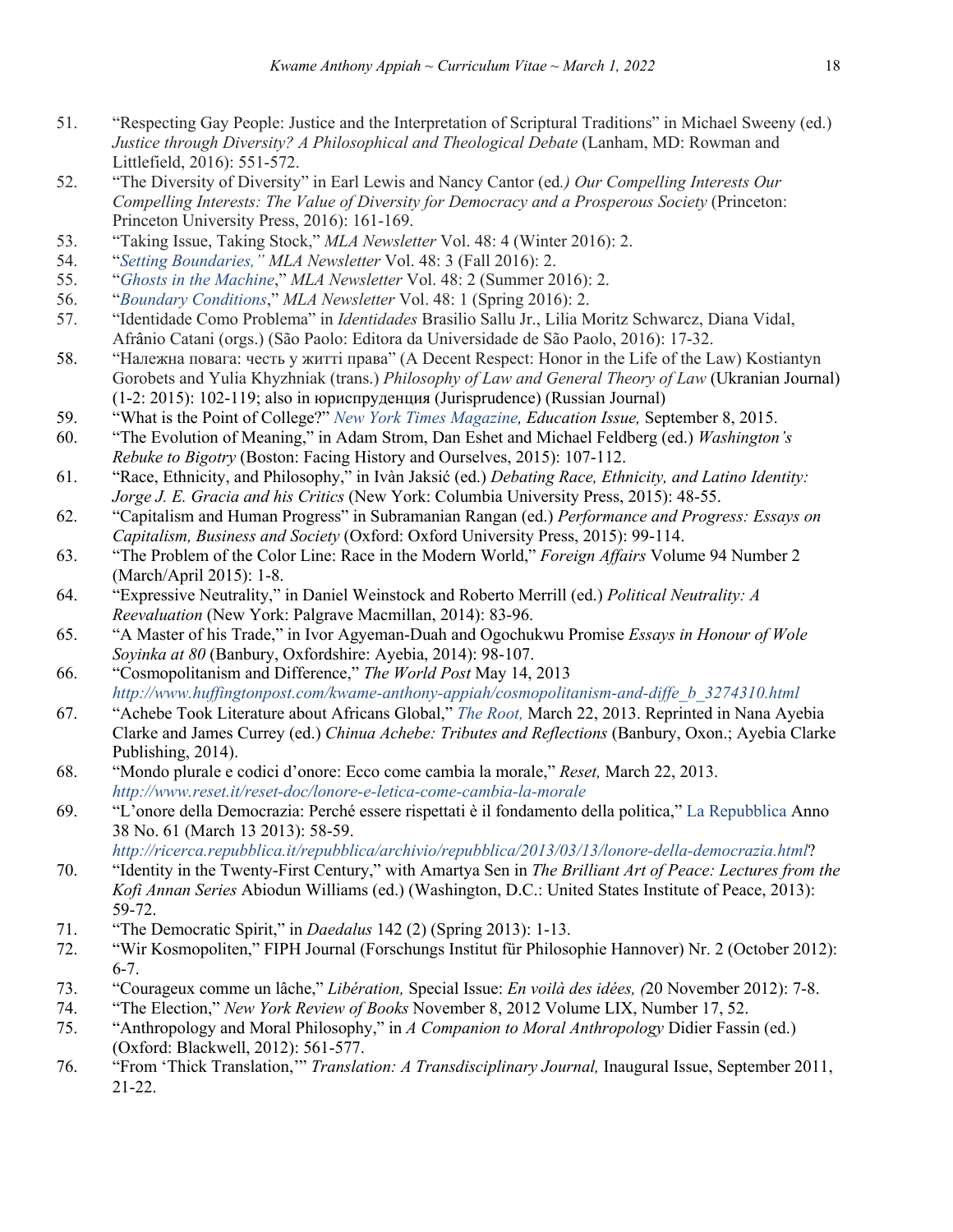- 77. "From *Cosmopolitanism: Ethics in a World of Strangers," Translation: A Transdisciplinary Journal,*  Inaugural Issue, September 2011, 32-33.
- 78. "Foreword," in *Adjaye, Africa, Architecture: Essays* Peter Allison (ed.) (London: Thames and Hudson, 2011).
- 79. "Identity, Politics and the Archive," in *Becoming Worthy Ancestors: Archive, Deliberation and Identity in South Africa* Xolela Mangcu (ed.) (Johannesburg: Wits University Press, 2011): 89-108.
- 80. "What's wrong with defamation of religion?" in *The Content and Context of Hate Speech: Rethinking Regulation and Responses* Michael Herz & Peter Molnar (ed.) (New York: Cambridge University Press, 2011): 164-182.
- 81. "Identity Against Culture," in Teresa Stojkov ed. *Critical Views: Essays on the Humanities and the Arts* The Townsend Papers in the Humanities *No. 4* (Berkeley: University of California Press, 2011): 15- 52 .
- 82. "Den Toten die Ehre erwiesen" in the catalog for the exhibition *"Angelo Soliman: Ein Afrikaner in Wien,"* Phillip Blom ed. (29 September 2011-29 January 2012) Wien Museum.
- 83. "Occidente, monolite inesistente," Enrico DelSero (trans.) *Reset* 127, (Settembre/Ottobre 2011): 71-79.
- 84. "Our Library," in *Know the Past, Find the Future: The New York Public Library at 100* Caro Llewellyn ed. (New York: Penguin Classics, 2011): 7-10.
- 85. "De liberale aard van de gewortelde kosmopolitiet," in "Liberalisme & Identiteit," *Idee: Tijdschrift van d Mr. Hans van Mierlo stichting* 32.3 June 2011: 4-9. *http://site.d66.nl/kennis/document/idee\_3\_2011\_identiteit/f=/vir0igqvrpw9.pdf*
- 86. "'Group Rights' and Racial Affirmative Action." *The Journal of Ethics,* (25 March 2011): 1-16. *http://dx.doi.org/10.1007/s10892-011-9103-5*
- 87. "Zurück in der Zukunft: was es heißt, ein Kosmopolit zu sein," in *Multikultur 2.0: Willkommen im Einwanderungsland Deutschland* Susanne Stemmler ed. (Berlin: Wallstein Verlag, 2011): 52-59.
- 88. "The First Liberal," *Slate,* Friday, March 11, 2011 *http://www.slate.com/id/2287982*
- 89. "Se människan!" *Axess Magasin: Sveriges Största Intellektuella Tidskrift* No. 1 (Feb 2011): 38-41. *http://www.axess.se/shop/search.aspx?str=Kosmopoliter*
- 90. "Prepared Testimony," Hearing before the Congressional-Executive Commission on China, One Hundred Eleventh Congress, Second Session, November 10, 2010, (Washington: U.S. Government Printing Office, 2012): 30-31. *http://www.cecc.gov/pages/hearings/2010/20101109/index.php*
- 91. "The Art of Social Change," *New York Times Sunday Magazine*, Sunday, October 24, 2010 *http://www.nytimes.com/2010/10/24/magazine/24FOB-Footbinding-t.html*
- 92. "Kwame Anthony Appiah on Honour," *The Daily Telegraph*, London, Friday, October 15, 2010 *http://www.telegraph.co.uk/culture/books/bookreviews/8063931/Kwame-Anthony-Appiah-on-Honour.html*
- 93. "Philippa Foot," in *Time Magazine*, Monday October 25, 2010 *http://www.time.com/time/magazine/article/0,9171,2025635,00.html*
- 94. "Why I nominated Liu Xiaobo," in *Foreign Policy*, Friday October 10, 2010 *http://www.foreignpolicy.com/articles/2010/10/08/why\_i\_nominated\_liu\_xiaobo*
- 95. "China's Burden of Shame," in *Foreign Policy*, Friday October 10, 2010 *http://www.foreignpolicy.com/articles/2010/10/08/china\_s\_burden\_of\_shame*
- 96. "The Multicultural Mirage," in the *Toronto Globe and Mail*, Commentary, Wednesday October 6, 2010 *http://www.theglobeandmail.com/news/opinions/the-multicultural-mirage/article1744245/*
- 97. "What will future generations condemn us for?" *The Washington Post*, Outlook, September 26, 2010, B1, B4. *http://www.washingtonpost.com/wp-dyn/content/article/2010/09/24/AR2010092404113.html* Reprinted in: *The Sydney Morning Herald,* September 29, 2010. *Minneapolis Star-Tribune,* October 1, 2010.*The Wisconsin Cap Times* October 2, 2010. *Commondreams.org.* October 3, 2010. *The Pittsburgh Post-Gazette,* Forum, October 3, 1010. *The Maine Sunday Telegram,* October 3, 2010*. Dallas Morning News,* October 15, 2010.
- 98. "Best Weapon Against Honor Killers: Shame," in *The Wall Street Journal*, Life and Culture, September 25, 2010 *http://online.wsj.com/article/SB10001424052748703989304575504110702939510.html*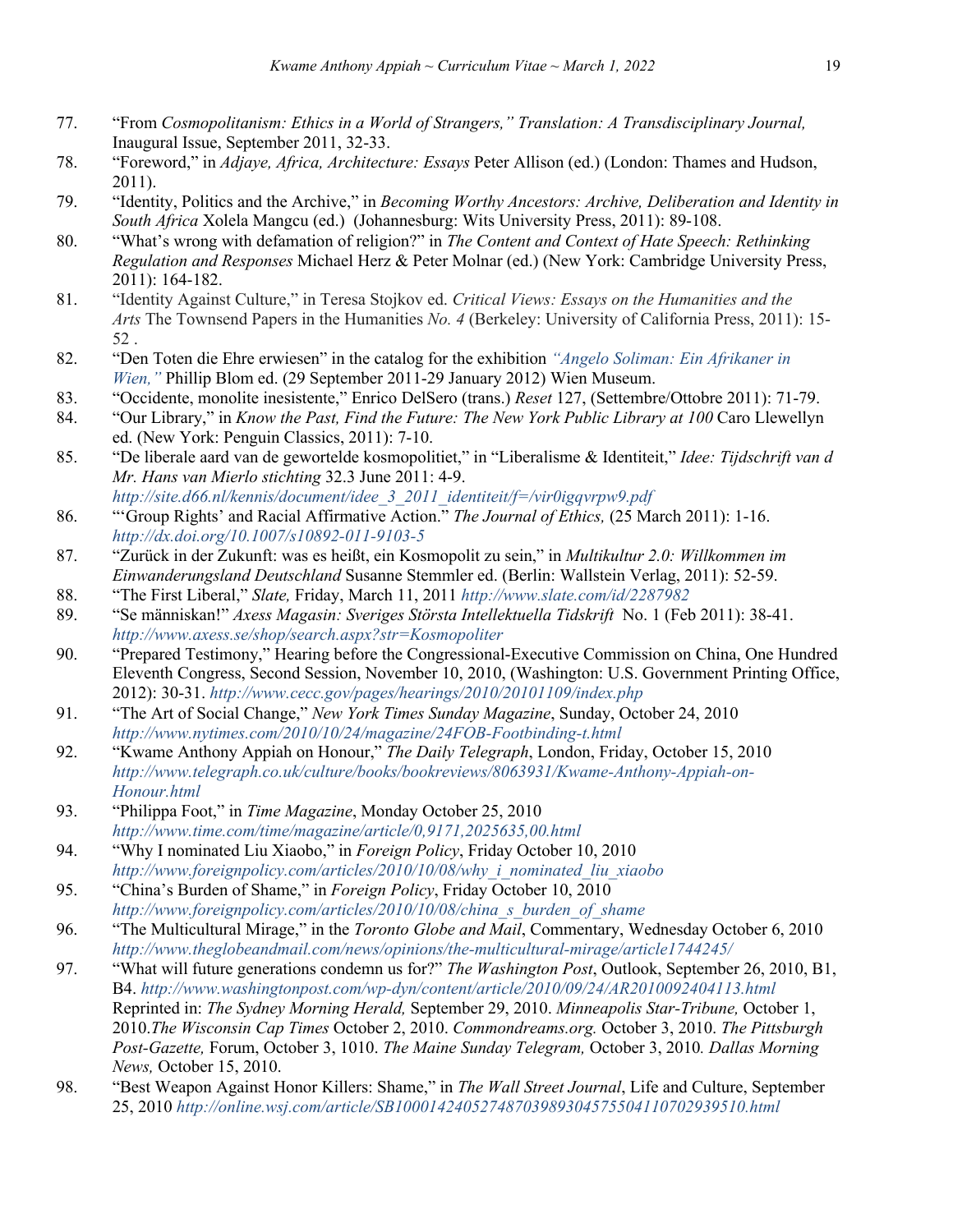- 99. "Malthusian Madness," in *Slate Magazine*, September 23, 2010 *http://www.slate.com/id/2268333/*
- 100. "My Daily Read," *Chronicle of Higher Education*, September 21, 2010, http://chronicle.com/blogPost/My-Daily-Read-Kwame-Anthon/26491/
- 101. "Going Back to Aristotle." *New York Times,* Room for Debate, August 19, 2010. *http://www.nytimes.com/roomfordebate/2010/08/19/*
- 102. "More Experiments in Ethics." *Neuroethics* Vol. No. 3, (April 2010): 233-242*. http://dx.doi.org/10.1007/s12152-010-9062-8*
- 103. "Relativism and Cross-Cultural Understanding." In *Relativism: A Contemporary Anthology* Michael Krausz (ed.) (New York: Columbia University Press, 2010): 488-500.
- 104. "Dignity and Global Duty." *Boston University Law Review* Vol. 90 No. 2 (April 2010): 661-675.
- 105. "Cosmopolitan Ethics," in *Witnesses to History: Documents and Writings on the Return of Cultural Objects* Lyndel V. Prott (ed.) (Paris: UNESCO, 2009): 95-109.
- 106. "Whose Culture Is It, Anyway?" in *Cultural Heritage Issues: The Legacy of Conquest, Colonization and Commerce* James A. R. Nafziger and Ann M. Nicgorski (ed.) (Leiden: Martinus Nijhof, 2009): 209-221.
- 107. "Defending the Universal (Encylopedic) Museum," in *Beyond the Turnstile: Making the Case for Museums and Sustainable Values* Selma Hol and Mari-Tere Álvarez (ed.) (Lanham, MD: AltaMira Press, 2009): 82-83.
- 108. "La diversidad de la identitad," Mercedes García Bolós (trans.) in *Identitad y Cosmopolitismo: La filosofía de Kwame Anthony Appiah* Antonio Lastra and Antonio Fernández Díez (ed.) (Valencia: Letra Capital, 2009): 25-52.
- 109. "Ciudadinia global" María Ángeles Romeo (trans.) in *Identitad y Cosmopolitismo: La filosofía de Kwame Anthony Appiah* Antonio Lastra and Antonio Fernández Díez (ed.) (Valencia: Letra Capital, 2009): 105- 130.
- 110. "Philosophy in and out of the Armchair:" in *The Force of Argument: Essays in Honor of Timothy Smiley* Jonathan Lear and Alex Oliver (ed.) (London: Routledge, 2009): 1-18.
- 111. "Explaining Religion," in Simon Levin (ed.) *Groups, Games and the Global Good* (New York: Springer, 2009): 195-203.
- 112. "Introduction," in Franz Fanon *Black Skin, White Masks* (New York: Grove Press, 2008): vii-x.
- 113. "Experimentálna filozofia," *Kritika & Kontext,* No. 37, Volume XIII, 2008, 112-115.
- 114. "Experimental Philosophy," Presidential Address to the Eastern Division of the American Philosophical Association, 2007. *Proceedings and Addresses of the American Philosophical Association* Vol. LXXXII No. 2. (November 2008): 7-22.
- 115. Untitled Essay in *Home is the Place You Left* Michael Elmgren and Ingar Dragset (ed.) (Berlin: Verlag der Buchhandlung Walther König, 2008): 47-50. (For the Trondheim Kunstmusem in association with the exhibition "Home is the Place You Left.")
- 116. "Lyle's Images," in *Blow Up: Lyle Ashton Harris* Terry Ann R. Neff (ed.) (Scottsdale, AZ: Scottsdale Museum of Contemporary Art, 2008): 15-22.
- 117. "Causes of Quarrel: What's Special about Religious Disputes?" in Tom Banchoff (ed.) *Religious Pluralism, Globalization, and World Politics* (Oxford University Press, 2008): 41-64.
- 118. "Sen's Identities" in K. Basu and R. Kanbur (ed*.*) *Arguments for a Better World: Essays in Honour of Amartya Sen* Vol 1*. Ethics, Welfare and Measurement* (Oxford: Oxford University Press, 2008): 475-488.
- 119. "Education for Global Citizenship," in David L. Coulter, John R. Wiens (ed.) *Why Do We Educate? Renewing the Conversation. 107th Yearbook of the National Society for the Study of Education* Vol*.* I*,*  (Boston: Wiley-Blackwell, 2008): 83-99.
- 120. "'Causas De Discordia': ¿Qué Hay De Especial En Las Disputas Religiosas?" Antonio Fernández Díez y Antonio Lastra trans. *La Torre del Virrey,* No. 5, (Summer 2008): 11-22.
- 121. "Kosmopolitisme anno 2008," *Ny Tid,* Oslo, April 4, 2008, 38.
- 122. "De qui est-ce la culture?" *Le débat, (*January-February 2008): 158-169.
- 123. "Bending Towards Justice." *Journal of Human Development* Vol. 9, No. 3, (November 2008): 343-355.
- 124. "Ser ciudadanos del mundo," Mirta Rosenberg trans. *La Nación. ADN Cultura.* Buenos Aires. February 23, 2008. http://adncultura.lanacion.com.ar/Nota.asp?nota\_id=988730&high=Appiah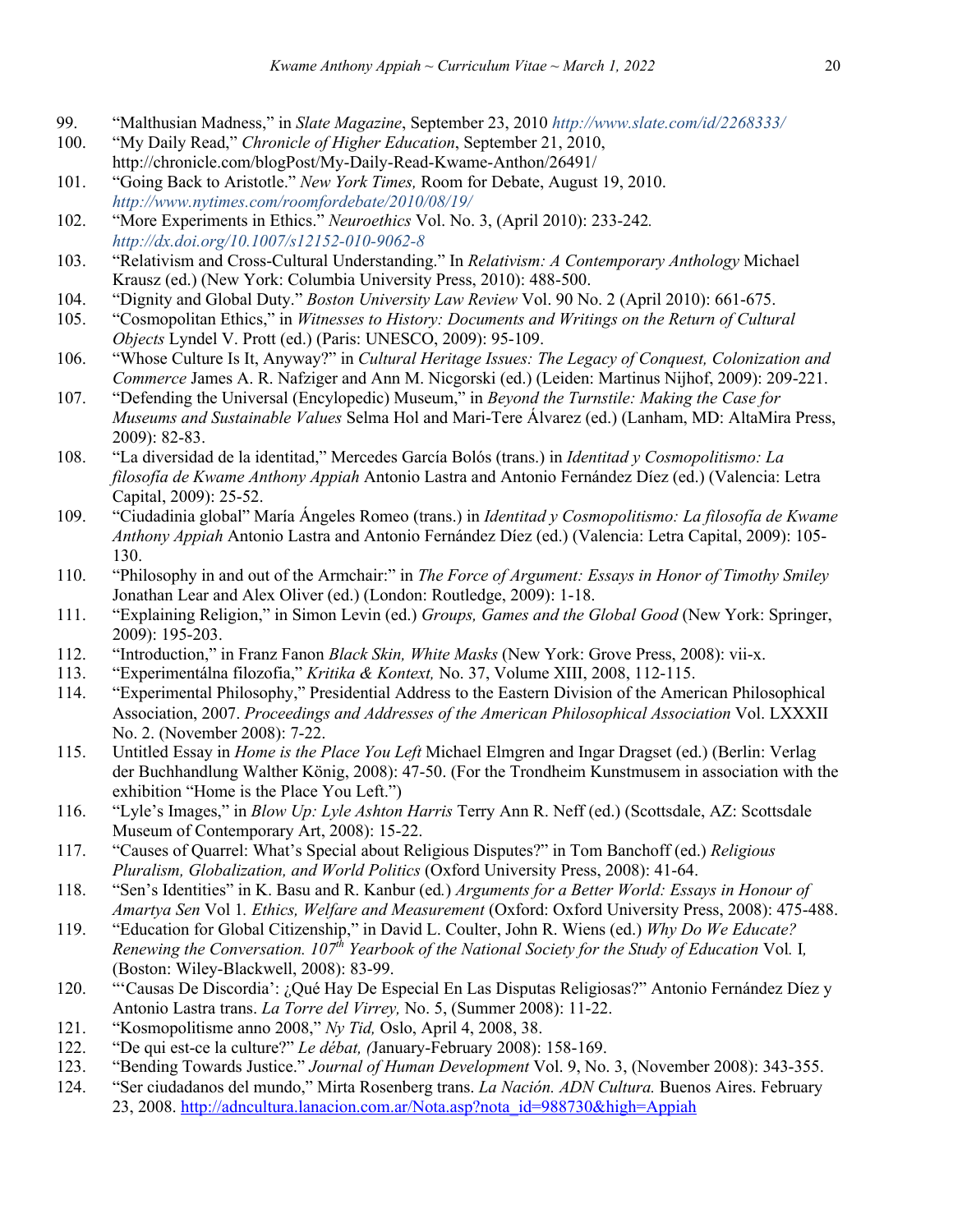125. "Llegó la hora del cosmopolitismo," Jesús Cuéllar Menezo trans. *El Pais.* Madrid. January 10, 2008. Òpinion.

http://www.elpais.com/articulo/opinion/Llego/hora/cosmopolitismo/elpepiopi/20080110elpepiopi\_12/Tes

- 126. "The new new philosophy," *New York Times Sunday Magazine,* Idea Lab, December 9, 2007, 34, 36.
- 127. "The Primacy of Practice," *The Kettering Review* Vol. 26.2 Fall 2007, 43-51.
- 128. "Ethics in a World of Strangers: W. E. B. Du Bois and the Spirit of Cosmopolitanism," in *Justice, Governance, Cosmopolitanism, and the Politics of Difference: Reconfigurations in a Transnational World* (Humboldt University Distinguished W. E. B. Du Bois Lectures, 2004-2005) with an introduction by Günther H. Lenz and Antje Dallmann (Berlin: Präsident der Humboldt-Universität zu Berlin, 2007).
- 129. "Immigrants and Refugees: Individualism and the Moral Status of Strangers," in *The Philosophy of Michael Dummett, The Library of Living Philosophers* Vol. XXXI Randall E. Auxier and Lewis Edwin Hahn (ed.) (Chicago and La Salle: Open Court, 2007): 825-840.
- 130. "Keynote Address: Global Citizenship," in Symposium: New Dimensions of Citizenship, *Fordham University Law Review* Vol. 75, No. 5, April 2007, 2375-2391.
- 131. "What's wrong with slavery?" in *Buying Freedom* Martin Bunzl and K. Anthony Appiah (ed.) (Princeton: Princeton University Press, 2007): 249-258.
- 132. "Does Truth Matter to Identity?" in *Race or Ethnicity: On Black and Latino Identity* Jorge Gracia (ed.) (Ithaca: Cornell University Press, 2007): 19-44.
- 133. "A Slow Emancipation," *New York Times Sunday Magazine,* The Way We Live Now, March 18, 2007, 15-17. Reprinted in *Best African American Essays 2009* Gerald Early, Debra J. Dickerson (ed.) (New York: Bantam Press, 2009): 165-170.
- 134. "Language Rights," *PMLA*, 121.5 October 2006, 1618-1620.
- 135. "The Politics of Identity," *Daedalus* Fall 2006, 135.4, 15-22.
- 136. "Reply to Gracia, Moody-Adams and Nussbaum," *Journal of Social Philosophy,* XXXVII.2, Summer 2006, 314-322. (Symposium on *The Ethics of Identity* with papers by Jorge Gracia, Michele Moody-Adams and Martha Nussbaum.)
- 137. "How to Decide if Races Exist," *Proceedings of the Aristotelian Society* CVI (May 2006): 363-380.
- 138. "Sixth Dialogue: The Power of the Prize," with Marika Hedin and George Steiner, in *The Power of the Word/La Puissance du verbe* The Cambridge Colloquia (Cross Cultures: Readings in Post/Colonial Literatures in English, Volume 83) T. J. Cribb (ed.) (Amsterdam, New York: Rodopi, 2006): 95-99.
- 139. "Introducing Maryse Condé," in *Feasting on Words: Maryse Cond*é*, Cannibalism and the Caribbean Text,* Vera Broichhagen, Kathryn Lachman & Nicole Simek (ed.) *Cuadernos* 8, (Princeton: Program in Latin American Studies, 2006): 29-34.
- 140. "Whose Culture Is It?" *New York Review of Books,* Vol. LIII, No. 2, February 9, 2006, 38-41.
- 141. "The Case for Contamination," *New York Times Sunday Magazine,* January 1, 2006 *http://www.nytimes.com/2006/01/01/magazine/01cosmopolitan.html*; Italian translation "Elogia della contaminazione" *Internazionale* 10/16 March 2006, No. 632, Anno 13, 32-41; reprinted in the art catalog *Brave New Worlds* Doreen Chong and Yasmil Raymond (ed.) (Minneapolis: Walker Art Center) October 2007, 179-185; reprinted as "The Case for Contamination: Multiculturalism as the Norm in Contemporary Africa" in *Reclaiming the Human sciences and Humanities through African Perspectives* Volume 2, Chapter 34: Helen Lauer and Kofi Anyidoho (ed.) (Accra: Sub-Saharan Publishers, 2012): 1173-1186; Portuguese translation: "O argumento a favor da contaminação: multiculturalismo como regra na África contemporânea" in *O Resgate das Ciências Humanas e das Humanidades Através de Perspectivas Africanas* Volume 3, Chapter 66, (Brasilia: Fundação Alexandre de Gusmão, 2016): 2041- 2068.
- 142. "College Makeover: Learn Statistics, Go Abroad," *Slate Magazine Online,* November 15, 2005, http://www.slate.com/id/2130328/
- 143. "Ethics in a World of Strangers: W. E. B. Du Bois and the Spirit of Cosmopolitanism" *The Berlin Journal,* Number 11, Fall 2005, 23-26.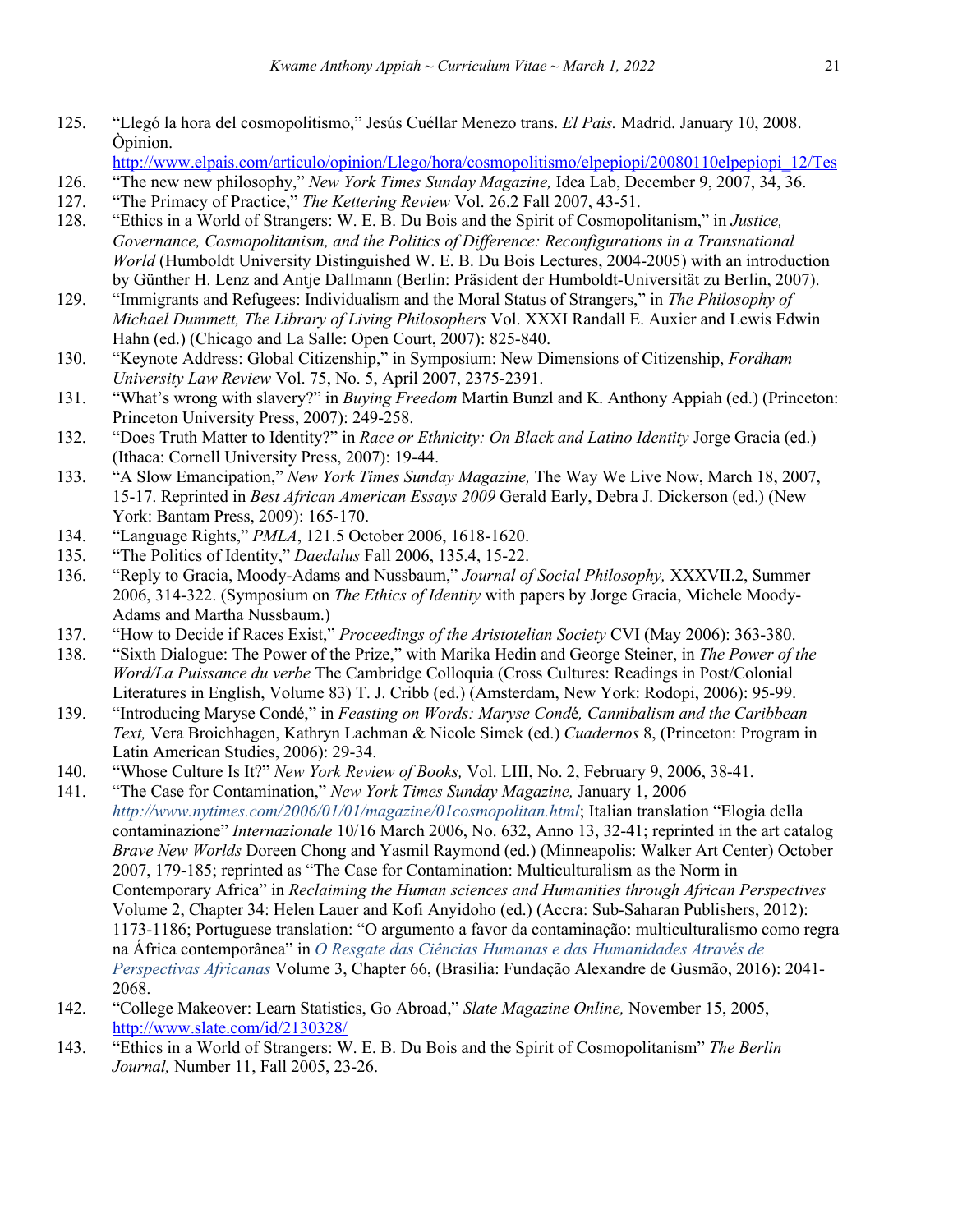- 144. "African Studies and the Concept of Knowledge," in *Knowledge Cultures: Comparative Western and African Epistemology* (Poznan Studies in the Philosophy of the Sciences and the Humanities 88) Bert Hamminga (ed.) (Amsterdam, New York: Rodopi, 2005): 23-56.
- 145. "Humane, All too Humane," *Profession* 2005, 39-46.
- 146. "The Election and America's Future," *New York Review of Books.* Vol. LI, No. 17 November 4, 2004, 6.
- 147. *"*Language, Race, and the Legacies of the British Empire," *Black Experience and the Empire* Philip D. Morgan and Sean Hawkins (ed.) (New York: Oxford University Press, 2004): 387-407.
- 148. "Comprendre les réparations: une réflexion préliminaire" *Cahiers d'études africaines*, 2004, 173-174.
- 149. "The Need for Roots," (with sculpture and commentary by Sokari Douglas Camp) *African Arts* Volume XXXVII, No. 1, Spring 2004, 26-31.
- 150. "The Limits of Being Liberal," *Global Agenda* (Magazine of the World Economic Forum) January 2004.
- 151. "Akan and Euro-American Concepts of the Person." In *African Philosophy* Lee Brown (ed.) (New York: Oxford University Press, 2004): 21-34.
- 152. "Liberal Education: The United States Example." In *Citizenship and Education in Liberal-Democratic Societies: Teaching for Cosmopolitan Values and Collective Identities* Kevin McDonough and Walter Feinberg (ed.) (New York: Oxford University Press, 2003): 56-74.
- 153. "Philosophy and Literature." In *Companion to African Philosophy* Kwasi Wiredu (ed.) (New York: Blackwell, 2003): 538-548.
- 154. "Citizens of the World?" *Biblio: A Review of Books* March-April 2002, 6-10. (Extracts translated from "Wereldburgers?" *Nexus,* No. 26, issue on Cosmopolitanism, Nexus Institute, Tilburg, The Netherlands.)
- 155. "Race and IQ." In *History and Philosophy of Science for African Undergraduates* Helen Lauer (ed.) (Ibadan: Hope Publishing, 2003). Reprinted in *Reclaiming the Human sciences and Humanities through African Perspectives* Volume 2, Chapter 34: Helen Lauer and Kofi Anyidoho (ed.) (Accra: Sub-Saharan Publishers, 2012): 547-559; Portuguese translation: "'Raça' e 'QI'" in *O Resgate das Ciências Humanas e das Humanidades Através de Perspectivas Africanas* Volume 2, Chapter 34, (Brasilia: Fundação Alexandre de Gusmão, 2016): 1083-1106.
- 156. Foreword to Paulin Hountondji *The Struggle for Meaning* (Ohio University Center for International Studies, 2002). Translation of *Combat pour le sens (*trans*.* John Conteh*-*Morgan*.)*
- 157. "États altérés," *Le Débat* Janvier-Fevrier 2002 Numéro 118, 18-33. (trans. Pierre-Emmanuel Dauzat).
- 158. "Individuality and Identity." In *The Tanner Lectures on Human Values* Volume 23 Grethe Petersen (ed.) (Salt Lake City: University of Utah Press, 2002): 53-136. *http://tannerlectures.utah.edu/lectures/documents/Appiah96.pdf*
- 159. "Stereotypes and the Shaping of Identity." In *Prejudicial Appearances: The Logic of American Anti-Discrimination Law* by Robert C. Post, with K. Anthony Appiah, Judith Butler, Thomas C. Grey, and Reva B. Siegel (Durham: Duke University Press, 2001): 55-71.
- 160. "Grounding Human Rights." In *Human Rights As Politics and Idolatry* by Michael Ignatieff with commentaries by K. Anthony Appiah, David Hollinger, Thomas W. Laqueur and Diane F. Orentlicher, edited by Amy Gutmann (Princeton: Princeton University Press, 2001): 101-116.
- 161. "Ethnic Identity as a Political Resource." In *Explorations in African Political Thought: Identity, Community, Ethics* Teodros Kiros (ed.) (New York: Routledge, 2001): 45-54.
- 162. "African Identities." In *Race and Racism* Bernard Boxill (ed.) (New York: Oxford University Press, 2001): 371-382.
- 163. "Cosmopolitan Reading." In *Cosmopolitan Geographies: New Locations in Literature and Culture* Vinay Dharwadker (ed.) (New York: Routledge, 2001): 197-227.
- 164. "Liberty, Individuality and Identity," *Critical Inquiry* 27, Winter 2000, 305-332.
- 165. "Some Akan proverbs (In the Twi language of Ghana with English translations and explicatory notes)," with Peggy Appiah. *New England Review Middlebury Series* 21.1, Winter 2000, 119-127.
- 166. "Introduction," *Narrative of the Life of Frederick Douglass, An American Slave & Incidents in the Life of a Slave Girl* Frederick Douglass and Harriet Jacobs *Modern Library Edition* (New York: Random House, 2000): *xi* to *xvi.*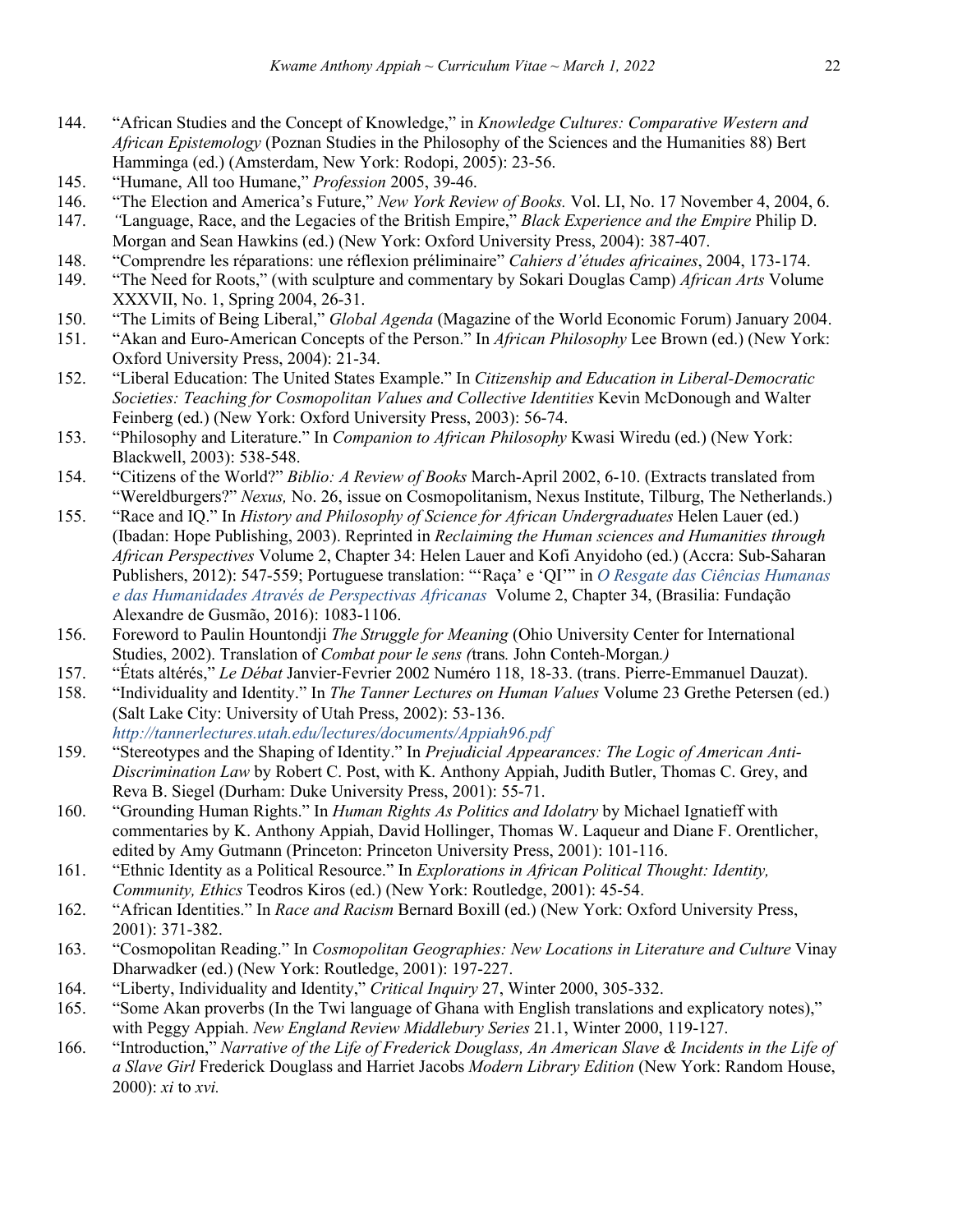- 167. "The Right to Write," *Free Speak The Namibian 15th Anniversary Magazine* Gwen Lister (ed.) (Windhoek: The Free Press of Namibia, August 2000).
- 168. "Wereldburgers?" In *Kosmopolitisme*, Rob Rieman (ed.) *Nexus* Nummer 26 (Tilburg: Nexus Institute, 2000): 59-85.
- 169. "African Literature: Old Voices and New," *Correspondence: An International Review of Culture and Society* Spring/Summer 2000 Issue No. 6, 35-36.
- 170. "Aufklärung und Dialog der Kulturen." In *Zukunftsstreit* Wilhelm Krull (ed.) (Weilerswist: Velbrück Wissenschaft, 2000): 305-328.
- 171. "Preface." In Albert Memmi *Racism* (Minneapolis: University of Minnesota Press, 1999)
- 172. "Yambo Ouologuem and the Meaning of Postcoloniality." In *Yambo Ouologuem: Postcolonial Writer, Islamic Militant* Christopher Wise (ed.) (Boulder, CO: Lynne Rienner Publishers, 1999),55-63.
- 173. "For Nurrudin Farah," *World Literature Today* 72.4 Autumn 1998, 703-705.
- 174. "Against National Culture," *English in Africa*. 23.1 May 1996, 11-27.
- 175. "Reconstructing Racial Identities," *Research in African Literatures* 27.3 Fall 1996, 58-72.
- 176. "Afterword: How Shall We Live As Many?" In *Beyond Pluralism: The Conception of Groups and Group Identities in America* Wendy Katkin, Ned Landsman and Andrea Tyree (ed.) (Urbana and Chicago: University of Illinois Press, 1998): 243-259.
- 177. "Old Gods, New Worlds." In *African Philosophy: A Classical Approach* Parker English and Kibujo M. Kalumba (ed.) (Upper Saddle River, NJ: Prentice Hall, 1996): 229-250.
- 178. "Ethnophilosophy and its Critics." In *The African Philosophy Reader* P.H. Coetzee and A. J. P. Roux (ed.) (London and New York: Routledge, 1998): 109-130.
- 179. "Old Gods, New Worlds." In *The African Philosophy Reader* P.H. Coetzee and A. J. P. Roux (ed.) (London and New York: Routledge, 1998): 245-274.
- 180. "Naturalization in Theory and Practice: A Response to Charles Kesler." In *Immigration and Citizenship in the 21st Century: True Faith and Allegiance* Noah M. Jedediah (ed.) (New York: Rowman and Littlefield, 1998): 41-48.
- 181. "Foreword" to Saskia Sassen *Globalization and its Discontents* (New York: The New Press, 1998): xi-xv.
- 182. "Race, Pluralism and Afrocentricity" *The Journal of Blacks in Higher Education* Number 19 (Spring 1998): 116-118.
- 183. "The Limits of Pluralism." In *Multiculturalism and American Democracy* Arthur M. Melzer, Jerry Weinberger and M. Richard Zinman (ed.) (Lawrence: University of Kansas Press, 1998): 37-54.
- 184. "Liberalism and the Plurality of Identity." In *Knowledge, Identity and Curriculum Transformation in Africa* N. Cloete, M.W. Makgoba and D. Ekong (ed.) (Johannesburg: Maskew Miller Longman, 1997): 79-99. Reprinted in *Pretexts: Studies in Writing and Culture* 6.2 Nov. 1987, 213-22.
- 185. "South African English Lessons." *Venue: An International Literary Magazine* 1.1 1997, 132-138.
- 186. "Cosmopolitan Patriots." *Critical Inquiry* 23 (Spring 1997): 617-639. Reprinted in *Cosmopolitics: Thinking and Feeling beyond the Nation* Pheng Cheah & Bruce Robbins (ed.): 91-114. Translated as *Patriotas Cosmopolitas* by Antonio Sérgio Alfredo Guimarães in *Revista Brasileira de Ciências Sociais* 13.36 February 1998, 79-94.
- 187. "What is African Art?" *New York Review of Books.* Vol. XLIV, No. 7 April 24, 1997, 46-51. Reprinted as "The Arts of Africa" in *Ideas Matter: Essays in Honour of Conor Cruise O'Brien* Richard English and Joseph Morrison Skelly (ed.) (Dublin: Poolbeg, 1998): 251-264.
- 188. "Preliminary Thoughts on Liberal Education." *New Political Science*, Winter/Spring 1997, 38/39, 41-62. Reprinted in *The Promise of Multiculturalism: Education and Autonomy in the 21st Century* George Katsiaficas and Teodros Kiros (ed.) (New York and London: Routledge, 1998): 34-55.
- 189. "Europe Upside Down: Fallacies of the New Afrocentrism" in *Perspectives on Africa*, ed. Richard Roy Grinker and Christopher B. Steiner (London: Blackwell Publishers, 1997): 728-731.
- 190. "Cosmopolitan Patriots." In *For Love of Country: Debating the Limits of Patriotism* Josh Cohen (ed.) (Boston: Beacon Press, 1996): 21-29.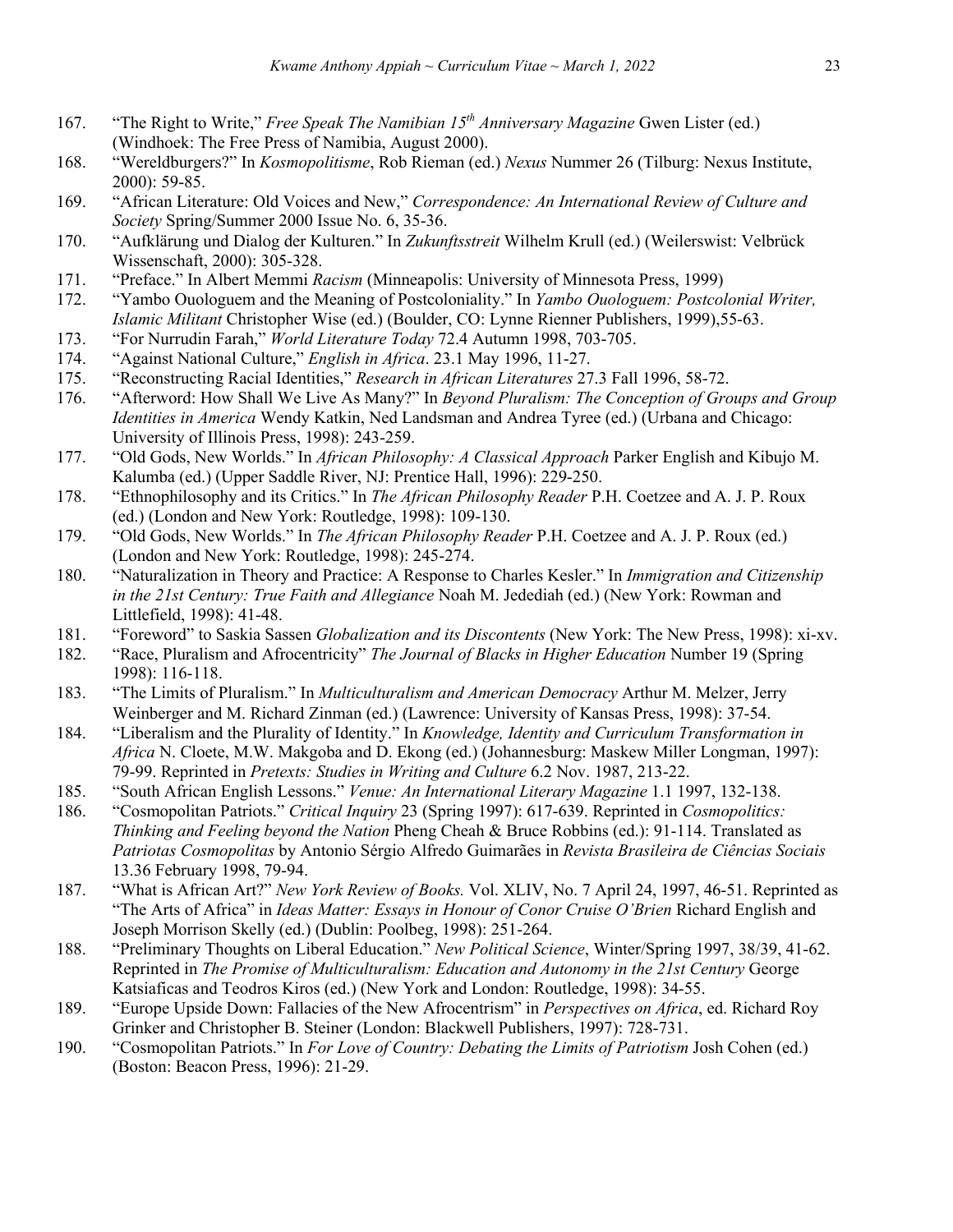- 191. "Only Connect: The Humanities in an Age of Information Overload." In *Gateways to Knowledge: The Role of Academic Libraries in Teaching, Learning, and Research* Larry Dowler (ed.) (Cambridge: MIT Press, 1996): 35-39.
- 192. "Eine Rasse ist eine Familie." Excerpted and translated from Chapters 1 and 2 of *In My Father's House* by Bernhard Veitenheimer. In the exhibition catalog *Family, Nation, Tribe Community SHIFT: Zeitgenössische künstlerische Konzepte im Haus der Kulturen der Welt* (Berlin: Neue Gesellschaft für Bildende Kunst HGBK, 1996): 133-137.
- 193. "Against National Culture." In *Text and Nation* Peter Pfeiffer and Laura Garcia-Moreno (ed.) (Columbia, SC: Camden House, 1996): 175-190.
- 194. "Race, Culture, Identity: Misunderstood Connections." *The Tanner Lectures on Human Values* Vol. 17 (Salt Lake City: University of Utah Press, 1996): 51-136.
- 195. "Around the World in Family Ways." (Italian Title: *Il Giro Del Mondo in Famiglia*.) *Aspenia, Rivista Di Aspen Institute Italia* Anno 2. No. 3, September 1996, 44-57.
- 196. "Against National Culture." *English in Africa* Vol. 23 No. 1, May 1996, 11-27.
- 197. "Identity: Political not Cultural." In *Field Work: Sites in Literary and Cultural Studies* Marjorie Garber, Rebecca L. Walkowitz, Paul B. Franklin (ed.) (New York: Routledge, 1997): 34-40.
- 198. "Introduction." Part One: "Mass Media, Biography, and Cultural Media" in *The Seductions of Biography* Mary Rhiel and David Suchoff (ed.) (New York: Routledge, 1996): 9-11.
- 199. "Why Africa? Why Art?" In the exhibition catalog *Africa: The Art of a Continent* Tom Phillips (ed.) (London: Royal Academy, 1995): 21-26. Reprinted in *The Royal Academy Magazine* No. 48 Autumn 1995, 40-41; and in the exhibition catalog *Africa: The Art of a Continent: 100 Works of Power and Beauty* (New York: The Guggenheim Museum, 1996):
- 200. "Philosophy and Necessary Questions." in *Readings in African Philosophy: An Akan Collection* Safro Kwame (ed.) (Washington, DC: University Press of America, 1995): 1-22.
- 201. "Culture, Subculture, Multiculturalism: Educational Consequences." In *Public Education in a Multicultural Society* Robert Fullenwider (ed.) (New York: Cambridge University Press, 1996): 65-89. Reprinted in *Philosophy of Education: An Anthology* Randall Curren (ed.) (Oxford: Blackwell Publishing, 2007): 55-65.
- 202. "Script Reading." In the exhibition catalog *Worlds Envisioned: Alighiero e Boetti and Frédéric Bouabré* Lynne Cooke and André Magnin, Curators; Lynne Cooke and Karen Kelly (ed.) (New York: Dia Foundation for the Arts, 1995): 11-20.
- 203. "Dal villaggio allo Stato Mondo." Translation of "Loyalty to Humanity." *The Boston Review.* Vol. XIX No. 5, October/November 1994 by Marina Astorlogo and Biancamaria Bruno in *Piccole patrie, grande mondo* introduction by Maurizio Viroli (Milan: *I Libri di Reset* 1995): 29-33.
- 204. "Geist Stories." In *Comparative Literature in the Age of Multiculturalism* Charlie Bernheimer (ed.) (Baltimore: Johns Hopkins University Press, 1995): 51-57.
- 205. "Identity Against Culture: Understandings of Multiculturalism." Doreen B. Townsend Center Occasional Papers 1: Avenali Lecture, Commentators: Jorge Klor de Alva, David Hollinger, and Angela Harris. Berkeley: Doreen B. Townsend Center, 460 Stephens Hall, The University of California, Berkeley CA 94720, 1994. http://townsendcenter.berkeley.edu/op1.shtml
- 206. "Ancestral Voices." In *Salmagundi* Fall 1994-Winter 1995 (nos. 104-5): 88-100. Reprinted in T*he New Salmagundi Reader* Robert Boyers and Peggy Boyers (ed.) Syracuse, NY: Syracuse University Press, 1996),122-134; and in *Salmagundi* Fall 2015-Winter 2016 (nos. 188-189): 295-308 *50th Anniversary*  Volume Three: The Non-fiction Issue.
- 207. "Loyalty to Humanity." *The Boston Review.* Reply to Martha Nussbaum's essay "Patriotism and Cosmopolitanism." Vol. XIX No. 5, October/November 1994, 10.
- 208. "Identity, Authenticity, Survival: Multicultural Societies and Social Reproduction." In *Multiculturalism: Examining "The Politics of Recognition."* An essay by Charles Taylor, with commentary by Amy Gutmann (editor), K. Anthony Appiah, Jürgen Habermas, Steven C. Rockefeller, Michael Walzer, Susan Wolf (Princeton, NJ: Princeton University Press, 1994): 149-164.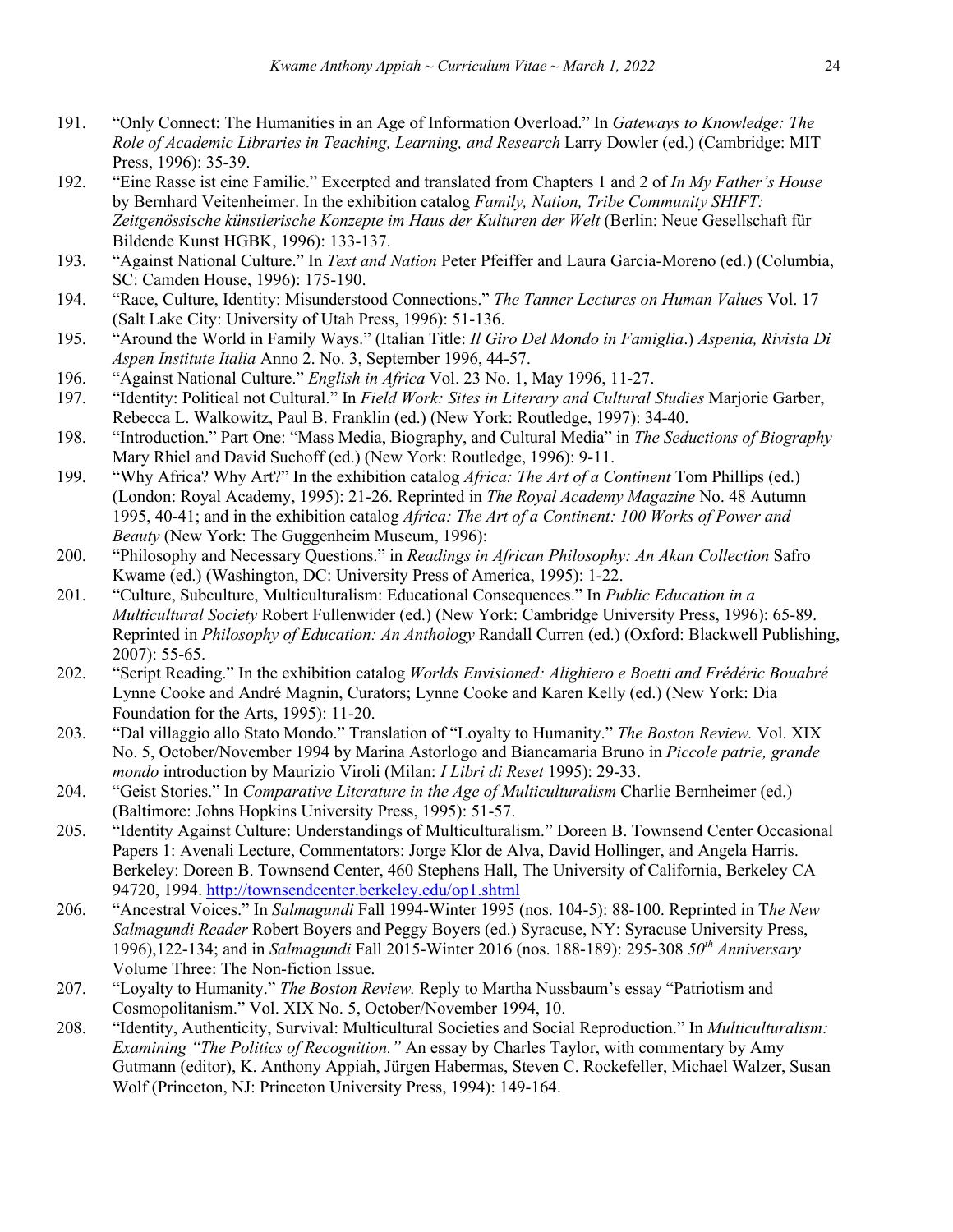- 209. "Free Speech and the Aims of the University: Some Modest Proposals." In *An Ethical Education* edited by Mortimer Sellers (Oxford: Berg Publishers, 1995): 143-161.
- 210. "Multiculturalism and Elementary Education." In *The Challenge of Elementary Education: Shaping Common Values for Tomorrow's Pluralistic World* (A symposium at Grace Church School) (Privately published by: Grace Church School, 86 Fourth Avenue, New York, NY 10003, 1994.)
- 211. "Myth, Literature and the African World." In *Wole Soyinka: An Appraisal* edited by Adewale Maja-Pearce (London: Heinemann, 1994): 98-115.
- 212. "Preface." Claude Sumner *Classical Ethiopian Philosophy* (Los Angeles: Adey Publishing Company, 1994): xi.
- 213. "Beyond Race: Fallacies of Reactive Afrocentrism." In *The Skeptic* Vol. 2. No. 4, 104-7. (Revised version of "Europe Upside Down: Fallacies of the new Afrocentrism." *Times Literary Supplement* February 12, 1993, 24-25.)
- 214. "Only Ifs." In *Philosophical Perspectives, 7: Language and Logic, 1993* edited by James E. Tomberlin (Atascadero, CA: Ridgeview Publishing Company, 1993): 397-410.
- 215. "Thick Translation." *Callaloo* Vol. 16 No. 4 (Fall, 1993): 808-819. Special issue *On "Post-Colonial Discourse"* guest-edited by Tejumola Olaniyan. Reprinted in *The Translation Studies Reader* Lawrence Venuti (ed.) (Routledge: New York, 2021): 339-351.
- 216. "Foreword: Art and Secret." In the exhibition catalog *Secrecy: African Art that Conceals and Reveals* Mary H. Nooter (ed.) (New York: Center for African Art, 1993): 14-16.
- 217. "The Impact of African Studies on Philosophy." With V. Y. Mudimbe. In *The Impact of African Studies on the Disciplines* edited by Robert Bates, V. Y. Mudimbe and Jean O'Barr (Chicago: Chicago University Press, 1993): 113-138.
- 218. "'No Bad Nigger': Blacks as the Ethical Principle in the Movies." In *Media Spectacles* Marjorie Garber, Jann Matlock, Rebecca Walkowitz (ed.) (New York: Routledge, 1993): 77-90.
- 219. "Object Lessons." *Voice Literary Supplement* 108 (September 1992): 11.
- 220. "African-American Philosophy?" *Philosophical Forum* Vol. XXIV, Nos. 1-3 (Fall-Spring 1992-93): 1- 24. Reprinted in *African-American Philosophical Perspectives and Philosophical Traditions* John Pittman (ed.) (New York: Routledge, 1997): 11-34.
- 221. "African Identities." In *Constructions identitaires: questionnements théoriques et études de cas*. Jean-Loup Amselle, Anthony Appiah, Shaka Bagayogo, Jean-Pierre Chrétien, Jocelyne Dakhlia, Ernest Gellner, Richard LaRue, Valentin-Yves Mudimbe, Jerzy Topolski, Fernande Saint-Martin sous la direction de Bogumil Jewsiewicki et Jocelyn Létourneau *Actes du Célat* No. 6, Mai 1992 (CÉLAT, Université Laval, 1992): - .
- 222. "Thought Police." *Voice Literary Supplement* 103 (February 1992), 14.
- 223. "Out of Africa: Topologies of Nativism." Revised from *The Yale Journal of Criticism* 2.1, 1988 in *The Bounds of Race* Dominic LaCapra (ed.) (Ithaca: Cornell University Press, 1991): 134-163. Reprinted in: *African Literature: An Anthology of Criticism and Theory,* Tejumola Olaniyan and Ato Quayson (ed.) (Oxford and Malden, MA: Wiley-Blackwell 2007): 242-250.
- 224. "Words on the Occasion of the Retirement of Hans Panofsky." *Passages* 2 (Late Fall, 1991), 4.
- 225. "Vital Signs." *Voice Literary Supplement* 99 (October 1991) *Symposium on Postmodernism*, 18.
- 226. "Social Forces, 'Natural' Kinds." In *Exploitation and Exclusion: Race and Class in Contemporary US Society* Abebe Zegeye, Leonard Harris and Julia Maxted (ed.) *African Discourse* series *3* (Oxford: Hans Zell, 1992): 1-13.
- 227. "Introduction." Chinua Achebe *Things Fall Apart* (London: Everyman, 1992): ix-xvii.
- 228. "Inventing an African Practice in Philosophy: Epistemological Issues." In *The Surreptitious Speech:*  Présence Africaine *and the Politics of Otherness 1947-1987* V.Y. Mudimbe (ed.) (Chicago: Chicago University Press, 1992): 227-237.
- 229. "Soyinka's Myth of an African World." In *Crisscrossing Boundaries in African Literatures* Ken Harrow, Jonathan Ngaté and Clarisse Zimra (ed.) (Washington, DC: Three Continents Press and the African Literature Association, 1991): 11-24.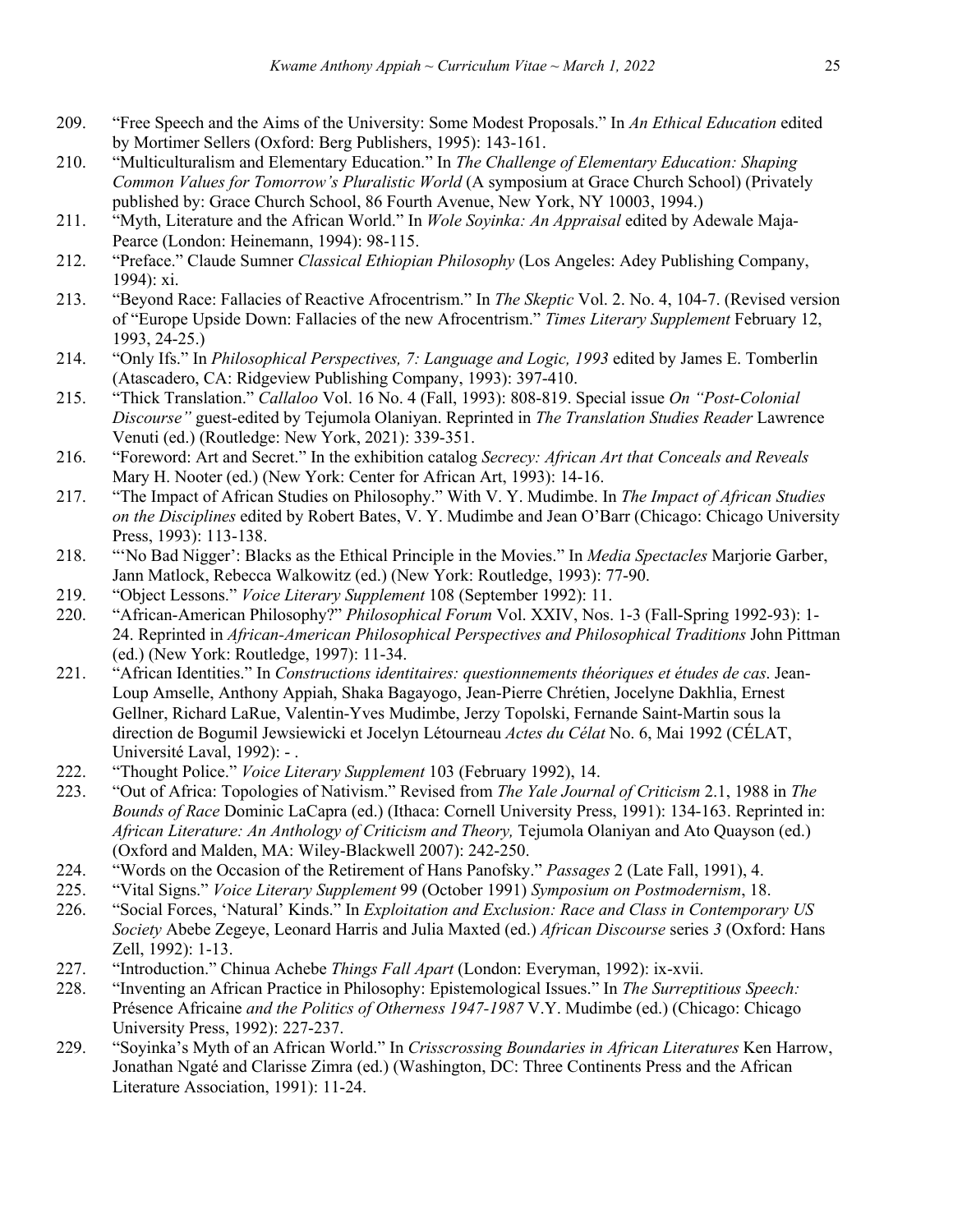- 230. "Representations and Realism." (Reply to Michael Devitt "Aberrations of the Realism Debate.") *Philosophical Studies* 61 (1991): 65-74.
- 231. "Is the 'Post' in 'Postcolonial' the 'Post' in 'Postmodern?'" *Critical Inquiry* 17 (Winter, 1991): 336-357. Reprinted in *Contemporary Postcolonial Theory: A Reader* Padmini Mongia (ed.) (New York, London, Sydney, Auckland: Arnold, 1996): 55-71. And in *Dangerous Liaisons: Gender, Nation, & Postcolonial Perspectives* Anne McClintock, Aamir Mufti, & Ella Shohat (ed.) (Minneapolis: University of Minnesota Press, 1997): 420-444. And in *Theory of the Novel* Michael McKeon (ed.) (Baltimore: Johns Hopkins University Press, 2000): 882-899. Translated into Italian by Edoardo Greblo as "Il 'post' di 'postmoderno' è il 'post' di 'postcoloniale'?" in *aut aut,* Vol 339 "Altre Afriche," July-September 2008, 17-45.
- 232. "Altered States," *The Wilson Quarterly*, Vol. XV, No. 1 (1991): 19-32.
- 233. "New Literatures, New Theory?" *Mtatu,* 7 *Canonization and Teaching of African Literatures* Raoul Granquist (ed.) (Amsterdam: Editions Rodopi B.V., 1990): 57-90.
- 234. "But would that still be me? Notes on gender, 'race,' ethnicity as sources of identity," *The Journal of Philosophy*, Vol. LXXXVII, No. 10 (October 1990): 493-499. Reprinted in *Race, Sex: Their Sameness, Difference and Interplay* Naomi Zack (ed.) (New York: Routledge, 1997): 75-81.
- 235. "Alexander Crummell and the Invention of Africa," *The Massachusetts Review* Vol. XXXI, No. 3 (Autumn, 1990): 385-406.
- 236. "Tolerable Falsehoods: Agency and the Interests of Theory." In *Consequences of Theory*, Barbara Johnson & Jonathan Arac (ed.) (Baltimore: Johns Hopkins University Press, 1991): 63-90.
- 237. "Racisms." In *Anatomy of Racism*, David Goldberg (ed.) (Minneapolis: Minnesota University Press, 1990): 3-17. Reprinted in *Introduction to Philosophy: Classical and Contemporary Readings* (Third Edition) John Perry and Michael Bratman (ed.) (New York: Oxford University Press, 1998): 668-678.
- 238. "The Institutionalization of Philosophy." In *Proceedings of the Mellon Fellows' Conference on Teaching*, Bonnie S. McElhinny (ed.) (Woodrow Wilson National Fellowship Foundation, 29.iii.1990): 128-141.
- 239. "Race." In *Critical Terms for Literary Study* Frank Lentricchia & Tom McLaughlin (ed.) (Chicago University Press, 1989): 274-287. Excerpted in *The Place of Thought in Writing* Van. E. Hillard and JuliAnna Smith (ed.) (Needham Heights, MA: Simon and Schuster, 1995): 384-386.
- 240. "The Conservation of 'Race,'" *Black American Literature Forum* 23, Spring 1989, 37-60.
- 241. "The Afro-American Novel Project: Finding, Databasing, and Analyzing Texts," with Henry Louis Gates Jr. and Cynthia D. Bond *Literary Research* 13, Winter 1988, 31-38.
- 242. "Out of Africa: Topologies of Nativism," *The Yale Journal of Criticism* 2.1, 1988,153-178.
- 243. Reply to Cynthia Macdonald's review of *Assertion and Conditionals*. *Philosophical Books*, Vol. XXVIII No. 4 (October 1987): 199-205.
- 244. "Old Gods, New Worlds: Some Recent Work in the Philosophy of African Traditional Religion." In *Contemporary Philosophy: A New Survey* Vol. V, Guttorm Fløistad (ed.) (The Hague: Martinus Nijhoff, 1987): 207-234.
- 245. "'If' Again," *Analysis* 47, 1987, 193-199.
- 246. "Why Componentiality Fails: A Case Study," *Philosophical Topics* 15.1, 1987, 23-45.
- 247. "A Long Way From Home: Richard Wright in the Gold Coast." In *Richard Wright* Harold Bloom (ed.) (New York: Chelsea House, Modern Critical Views, 1987): 173-190. Reprinted in *Richard Wright: A Collection of Critical Essays* Arnold Rampersad (ed.) (New York: Prentice Hall, New Century Views, 1994): 188-201.
- 248. "Racism and Moral Pollution," *Philosophical Forum* Vol. XVIII, Nos. 2-3 (Winter-Spring, 1986-1987): 185-202. Reprinted in *Collective Responsibility: Five Decades of Debate in Theoretical and Applied Ethics* Larry May and Stacey Hoffman (ed.) (New York: Rowman and Littlefield, 1991): 219-238.
- 249. "Are We Ethnic? The Theory and Practice of American Pluralism," *Black American Literature Forum* 20, Spring-Summer 1986, 209-224.
- 250. "Deconstruction and the Philosophy of Language," *Diacritics*, Spring 1986, 49-64.
- 251. "The Importance of Triviality," *Philosophical Review* 95, April 1986, 209-231.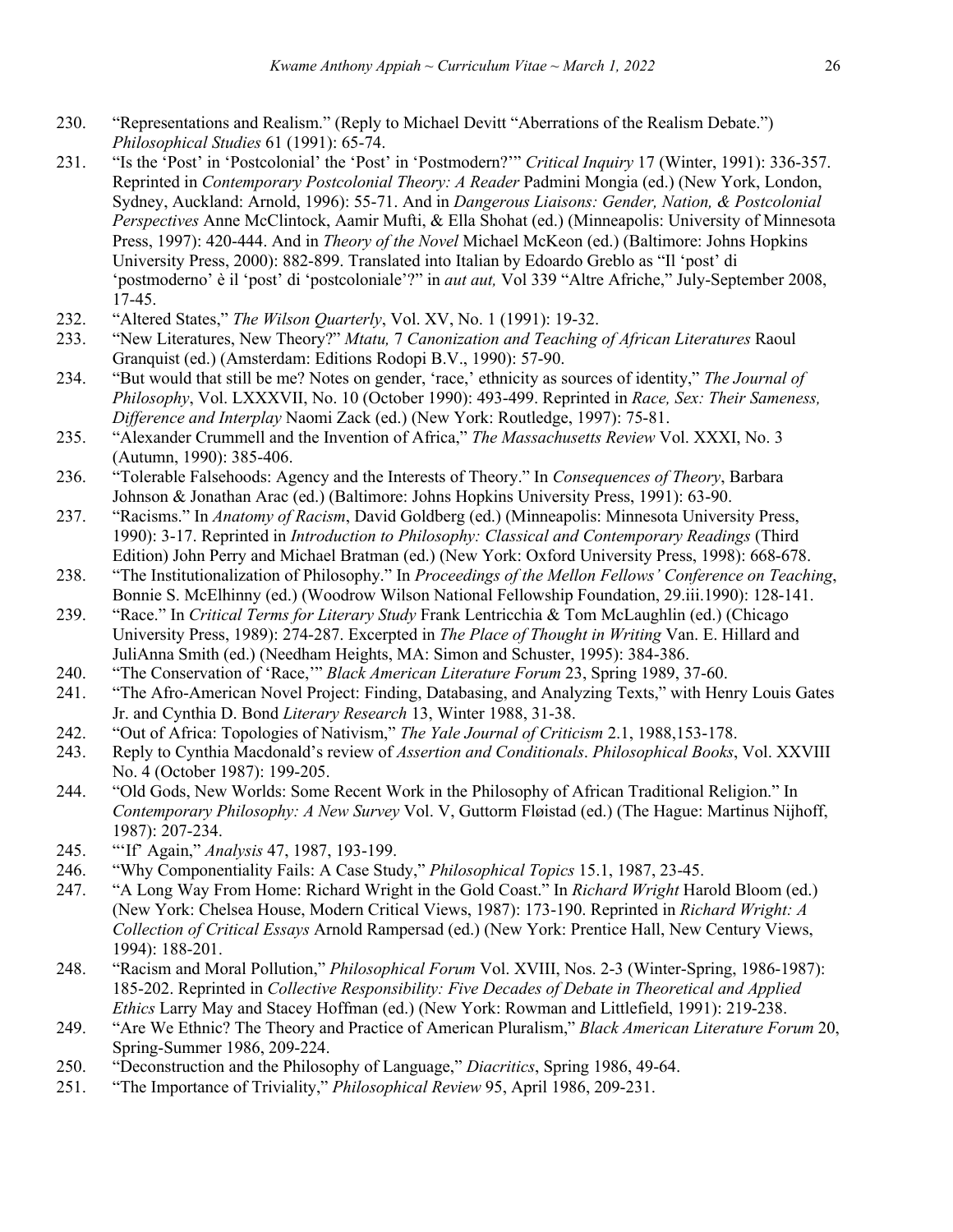- 252. "Truth Conditions: A Causal Theory." In *Language, Mind and Logic,* Thyssen Seminar Volume, Jeremy Butterfield (ed.) (Cambridge: Cambridge University Press, 1986): 25-45.
- 253. "The Uncompleted Argument: Du Bois and the Illusion of Race," *Critical Inquiry* 12, Autumn 1985. Reprinted in *"Race," Writing and Difference* Henry Louis Gates Jr. (ed.) (Chicago: Chicago University Press, 1986): 21-37. And in *Overcoming Racism and Sexism* Linda A. Bell & David Blumenfeld (ed.) (Lanham, Maryland: Rowman and Littlefield, 1995): 59-77.
- 254. "Verificationism and the Manifestations of Meaning," *Aristotelian Society Supplementary Volume* 59, 1985, 17-31.
- 255. "Soyinka and the Philosophy of Culture." In *Philosophy in Africa: Trends and Perspectives* P. O. Bodunrin (ed.) (Ile-Ife: University of Ife Press, 1985): 250-263.
- 256. "An Argument Against Anti-realist Semantics," *Mind* 93, October 1984, 559-565.
- 257. "Strictures on Structures: On Structuralism and African Fiction." (Revised version of "On structuralism and African fiction: an analytic critique." *Black American Literature Forum* 15, Winter 1981.) In *Black Literature and Literary Theory* Henry Louis Gates Jr. (ed.) (London: Methuen, 1984): 127-150.
- 258. "An Aesthetics for Adornment in some African Cultures." In the catalogue of the exhibition *Beauty by Design: The Aesthetics of African Adornment* (New York: African-American Institute, Fall 1984): 15-19.
- 259. "Anti-realism Unrealized," *Philosophical Quarterly* 34, April 1984, 85-103.
- 260. "Jackson on the Material Conditional," *Australasian Journal of Philosophy* 62, March 1984, 77-81.
- 261. "Lewis on the Material Conditional," *International Logic Review* 14, June 1983, 28-36.
- 262. "Conversation and Conditionals," *Philosophical Quarterly* 32, October 1982, 327-338.
- 263. "Structuralist Criticism and African fiction: an Analytic Critique," *Black American Literature Forum* Vol. 15 No. 4, Winter 1981, 165-174.

# **ENCYCLOPEDIA ARTICLES**

- 1. "African Philosophy." In *The Routledge Encyclopedia of Philosophy* Edward Craig (ed.) (London: Routledge, book and CD-ROM, 1998)
- 2. "African Ethical Systems." In *The Routledge Encyclopedia of Philosophy* Edward Craig (ed.) (London: Routledge, book and CD-ROM, 1998)
- 3. "African Traditional Religions." In *The Routledge Encyclopedia of Philosophy* Edward Craig (ed.) (London: Routledge, book and CD-ROM, 1998)
- 4. "Amílcar Cabral." In *The Routledge Encyclopedia of Philosophy* Edward Craig (ed.) (London: Routledge, book and CD-ROM, 1998)
- 5. "Frantz Fanon." In *The Routledge Encyclopedia of Philosophy* Edward Craig (ed.) (London: Routledge, book and CD-ROM, 1998)
- 6. "Pan-Africanism." In *The Routledge Encyclopedia of Philosophy* Edward Craig (ed.) (London: Routledge, book and CD-ROM, 1998)
- 7. "Philosophy and the Study of Africa." *The Encyclopedia of Sub-Saharan Africa* (New York: Simon and Schuster, book and CD-ROM, 1998).
- 8. "Africa." In *Encyclopedia of Ethics* Lawrence C. Becker (ed.) (New York: Garland, 1992): 25-28.
- 9. "Anthropology." In *Encyclopedia of Ethics* Lawrence C. Becker (ed.) (New York: Garland, 1992): 48-9.

#### **REVIEWS**

- 1. Rev: *The Wretched of the Earth* by Franz Fanon *The New York Review of Books,* Vol LXIX, Number 3.
- 2. *"Generational Equality,"* Rev: *Justice Across Ages: Treating Young and Old as Equals* by Juliana
- Uhuru Bidadanure, in *The Best Scholarly Books of 2021*, *The Chronicle of Higher Education* January 5, 2022.
- 3. "The Roots of Inequality: An Exchange," *New York Review of Books*, January 13, 2022, Vol. LXIX, Number 1.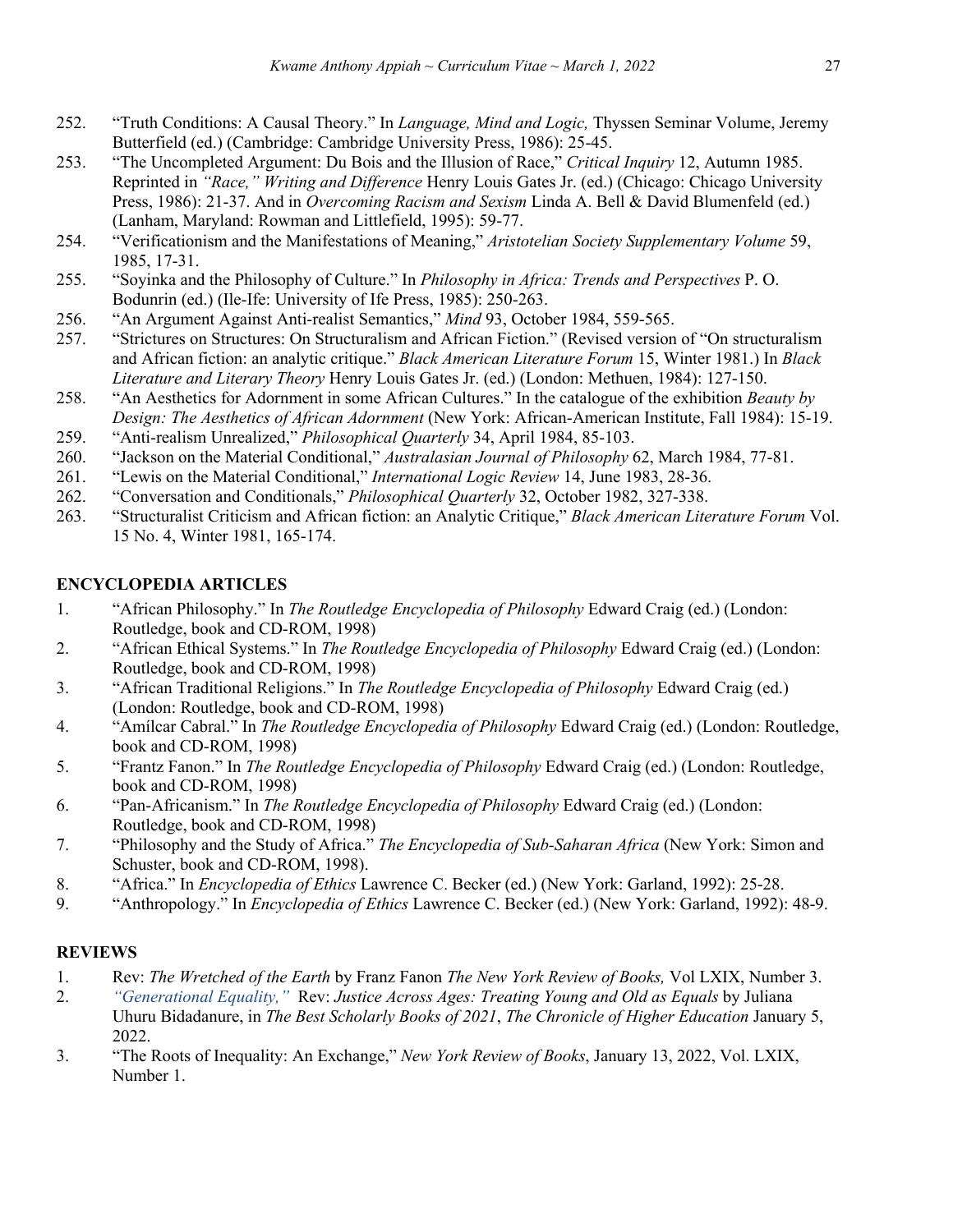- 4. "Digging for Utopia," Rev: *A New History of Humanity* by David Graeber and David Wengrow *The New York Review of Books,* December 16, 2021, Vol. LXVIII, Number 20.
- 5. "The Prophet of Maximum Productivity," Rev: *Veblen: The Making of an Economist who unmade Economics* by Charles Camic *The New York Review of Books*. January 14, 2021, Vol. LXVIII, Number 1.
- 6. "The Defender of Differences." Rev: *Franz Boas: The Emergence of the Anthropologist* by Rosemary Lévy Zumwalt, *Gods of the Upper Air* by Charles King, and *From Boas to Black Power: Racism, Liberalism, and American Anthropology* by Mark Anderson, *New York Review of Books,* May 28, 2020, Volume LXVII, Number 9.
- 7. "The Key to All Mythologies." Rev: *L*é*vi-Strauss: A Biography* by Emmanuel Loyer (trans. Ninon Vinsonneau and Jonathan Magidoff), *Claude L*é*vi-Strauss: A Critical Study of His Thought* by Maurice Godelier (trans. Nora Scott), *The New York Review of Books* February 13, 2020, Volume LXVII, Number 2.
- 8. "Dialectics of Enlightenment." Rev: *Irrationality: A History of the Dark Side of Reason* by Justin E. H. Smith, *New York Review of Books,* May 9, 2019, Volume LXVI 66, Number 8.
- 9. "Surreal Anthropology." Rev: *Phantom Africa* by Michel Leiris (Brent Hayes Edwards trans.) *New York Review of Books* March 8, 2018, Volume LXV, Number 4, 8-10.
- 10. "We're Still Puzzled." Rev: *The Amateur: Barack Obama in the White House* by Edward Klein and *The New New Deal: The Hidden History of Change in the Obama Era* by Michael Grunwald *New York Review of Books* November 8, 2012, Volume LIX, Number 17, 68-70.
- 11. "Battling with Du Bois." Rev: *Democracy's Reconstruction: Thinking Politically with W. E. B. Du Bois* by Lawrie Balfour and *In the Shadow of Du Bois: Afro-Modern Political Thought in America* by Robert Gooding-Williams *New York Review of Books* December 22, 2011, Volume LVIII, Number 20.
- 12. "The Apple Fell Far from the Tree." Rev: *The Obamas: The Untold Story of an African Family* by Peter Firstbrook *New York Review of Books* May 12, 2011, Volume LVIII, Number 8.
- *13.* "Religious Faith and John Rawls." Rev: *A Brief Inquiry into the Meaning of Sin and Faith, with "On My Religion"* by John Rawls and *Reading Obama: Dreams, Hopes and the American Political Tradition* by James T. Kloppenberg *New York Review of Books* December 9, 2010, Volume LVII, Number 19, 51-52.
- 14. "Science Knows Best." Rev: *The Moral Landscape* by Sam Harris, *New York Times Book Review*, October 3, 2010, 12.
- 15. "Seven Habits of Truly Liberal People. Alan Wolfe's Persuasive Portrait of Liberalism." Rev: *The Future of Liberalism* by Alan Wolfe, *Slate Magazine Online,* February 16, 2009, http://www.slate.com/id/2210158/
- *16.* "How Muslims Made Europe." Rev: *God's Crucible: Islam and the Making of Modern Europe, 570-1215*  by David Levering Lewis *New York Review of Books* November 6, 2008, Volume LV, Number 17, 59-62.
- 17. "What was Africa to Them?" Rev: *Middle Passages: African American Journeys to Africa 1787-2005* by James T. Campbell, *Black Gold of the Earth: Searching for Home in Africa and Beyond* by Ekow Eshun, *American Africans in Ghana: Black Expatriates and the Civil Rights Era* by Kevin J. Gaines, *Lose Your Mother: A Journey Along the Atlantic Slave Route* Saidiya Hartman, and *The Door of No Return: The History of Cape Coast Castle and the Atlantic Slave Trade* by William St. Clair, *New York Review of Books* September 27, 2007, Volume LIV, Number 14. Republished as "Le rêve Africain des Afroaméricains," Claire Saint-Germain trans. in *La revue Internationale des livres et des idées* Janvier-Février 2008 No. 3, 3-7.
- 18. Rev: *Fear of Small Numbers: An Essay on the Geography of Anger* by Arjun Appadurai, *Common Knowledge,* Vol. 13, No 1, Winter 2007, 143.
- *19.* "Into the Woods." Rev: *Nelson Mandela's Favorite African Folktales* Nelson Mandela (ed.), *New York Review of Books*, December 18, 2003, Vol. L No 20*,* 46 *et seq.*
- 20. "You Must Remember This." Rev: *The Ethics of Memory* by Avishai Margalit, *New York Review of Books,* March 13, 2003, Vol. L No 4, 35-37.
- 21. "History of Hatred." Rev: *Racism: A Short History* by George M. Fredrickson, *New York Times Book Review* August 4, 2002, 11-12.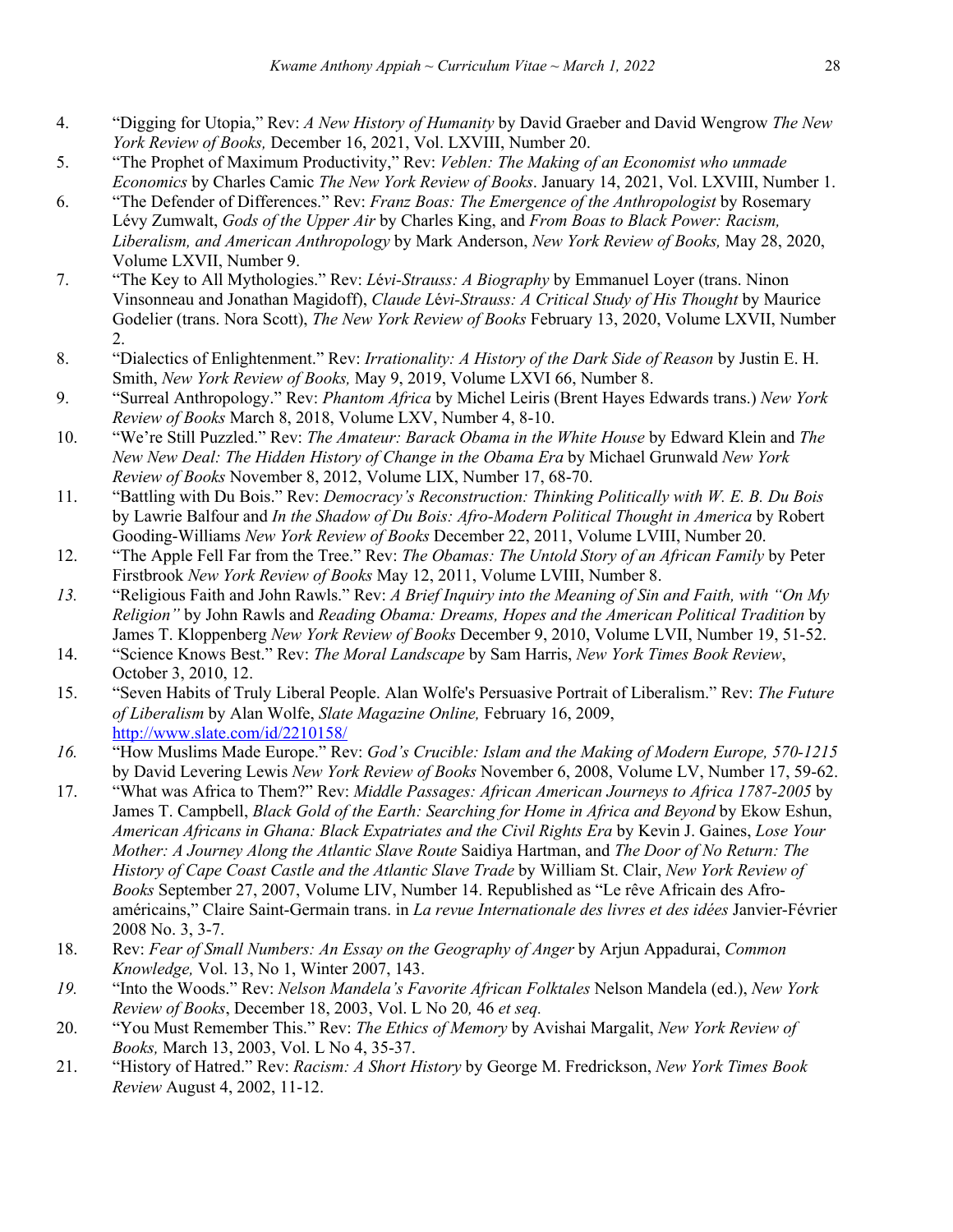- *22.* "What Garland Knew." Rev: *The Emperor of Ocean Park* by Stephen L. Carter, *The New York Review of Books, June 27, 2002,* Vol. XLIX No 11, 4-6.
- 23. "The House of the Prophet." Review: *Martin Luther King Jr.* by Marshall Frady, *The New York Review of Books,* April 11, 2002, Vol. XLIX No 6, 79-83 .
- 24. "Chaps in Timbuktu." Rev: *Thomas Hodgkin: Letters from Africa 1947-1956* Elizabeth Hodgkin and Michael Wolfers (ed.), *Times Literary Supplement* July 6, 2001, 30.
- 25. "Equality of What?" Rev: *Sovereign Virtue: The Theory and Practice of Equality* by Ronald Dworkin, *The New York Review of Books* November 16, 2000, Vol. XLVIII No. 7, 63-68.
- 26. Rev: *The Mismeasure of Desire* by Edward Stein *Journal of Homosexuality* 2001 42 (1): 151-163.
- 27. Rev: *Two Faces of Liberalism* by John Gray *New York Times Book Review*, October 29, 2000, 26.
- 28. "Dancing with the Moon." Rev: *In the Arms of Africa: The Life of Colin M. Turnbull* by Roy Richard Grinker, *The New York Review of Books* November 16, 2000, Vol. XLVII No. 18, 55-59.
- 29. "Battle of the Bien-Pensant." Rev: *Critical Condition: Feminism at the Turn of the Century* by Susan Gubar, *The New York Review of Books*, April 27, 2000, Vol. XLVII No. 7, 42-44.
- *30.* "The Rite Stuff." Rev: *African Ceremonies* by Carol Beckwith and Angela Fisher, The New York Times Book Review, Dec 5, 1999*.*
- 31. "How to Universalize Liberalism?" *Dialogue and Universalism*, 1998, Vol. 8, Issue 10, Selected Contributions to the Third World Congress of Universalism, Part I, 27-35. https://doi.org/10.5840/du199881022
- 32. "Africa: The Hidden History." Rev: *Africa: A Biography of the Continent* by John Reader, *The New York Review of Books,* December 17, 1998 Vol. XLV No. 20, 64-72.
- 33. "Africans Before Americans." Rev: *Exchanging Our Country Marks* by Michael A. Gomez *New York Times Book Review* May 10, 1998, 24.
- 34. "... Some Day." Rev: *A Country of Strangers* by David Shipler *New York Times Book Review* November 16, 1997, 11.
- 35. "The Multiculturalist Misunderstanding." Rev: *On Toleration* by Michael Walzer and *We Are All Multiculturalists Now* by Nathan Glazer, *The New York Review of Books* October 9, 1997 Vol. XLIV No. 15, 30-36. Excerpted as "The Multicultural Mistake" in *The Utne Reader* January/February 1998 No. 85, 24-27. Translated as "Misforstått multikulturalisme" Carsten Hveen Carlsen (trans.) in *Mangfold Eller Enfold: 21 stemmer om kultur i v*å*r tid* Trond Giske (ed.) (Oslo: H. Aschehoug & Co. (W. Nygaard), 2009): 135-156.
- 36. "Mokélé-Mbembe, being the Faithful Account of a Hazardous Expedition to find the Living African Dinosaur." Rev: *Congo Journey* by Redmond O'Hanlon. *The London Review of Books* Vol. XIX No. 8 24 April 1997, 19-21.
- 37. "Telling it like it is." Rev: *Sexual Investigations* by Alan Soble. *Times Literary Supplement* June 20, 1997, 5. (Reprinted in *Australian Financial Review*.)
- 38. *Pagan's Father* by Michael Arditti. Briefly Noted in *The New Yorker* September 23, 1996.
- 39. "The Marrying Kind." Rev: *Virtually Normal: An Argument About Homosexuality* by Andrew Sullivan and *The Case for Same-Sex Marriage* by William N. Eskridge Jr., *The New York Review of Books* June 20, 1996 Vol. XLIII No. 8, 48-52.
- 40. "The African World." Rev: *The Black Diaspora* by Ronald Segal *Boston Globe* September 10, 1995, 74.
- 41. Rev: *One by One from the Inside Out* by Glenn C. Loury *Wilson Quarterly* Summer 1995 Vol. XIX No 3, 77-80.
- 42. "The Color of Money." Rev: *Race and Culture* by Thomas Sowell *Transition* 66, Summer 1995, 66-90.
- 43. "Identity Crisis." Rev: *The Black Album* by Hanif Kureishi *New York Times Book Review* September 17, 1995, 42.
- 44. "Madmen and Specialists." Rev: *Colonial Psychiatry and the 'African Mind'* by Jock McCulloch *The London Review of Books* Vol. XVII No. 17 September 7, 1995, 16-17.
- 45. "How to Succeed in Business by Really Trying." Rev: *Race and Culture* by Thomas Sowell, *The New York Review of Books* January 12, 1995, Vol. XLII, No. 1, 29-33.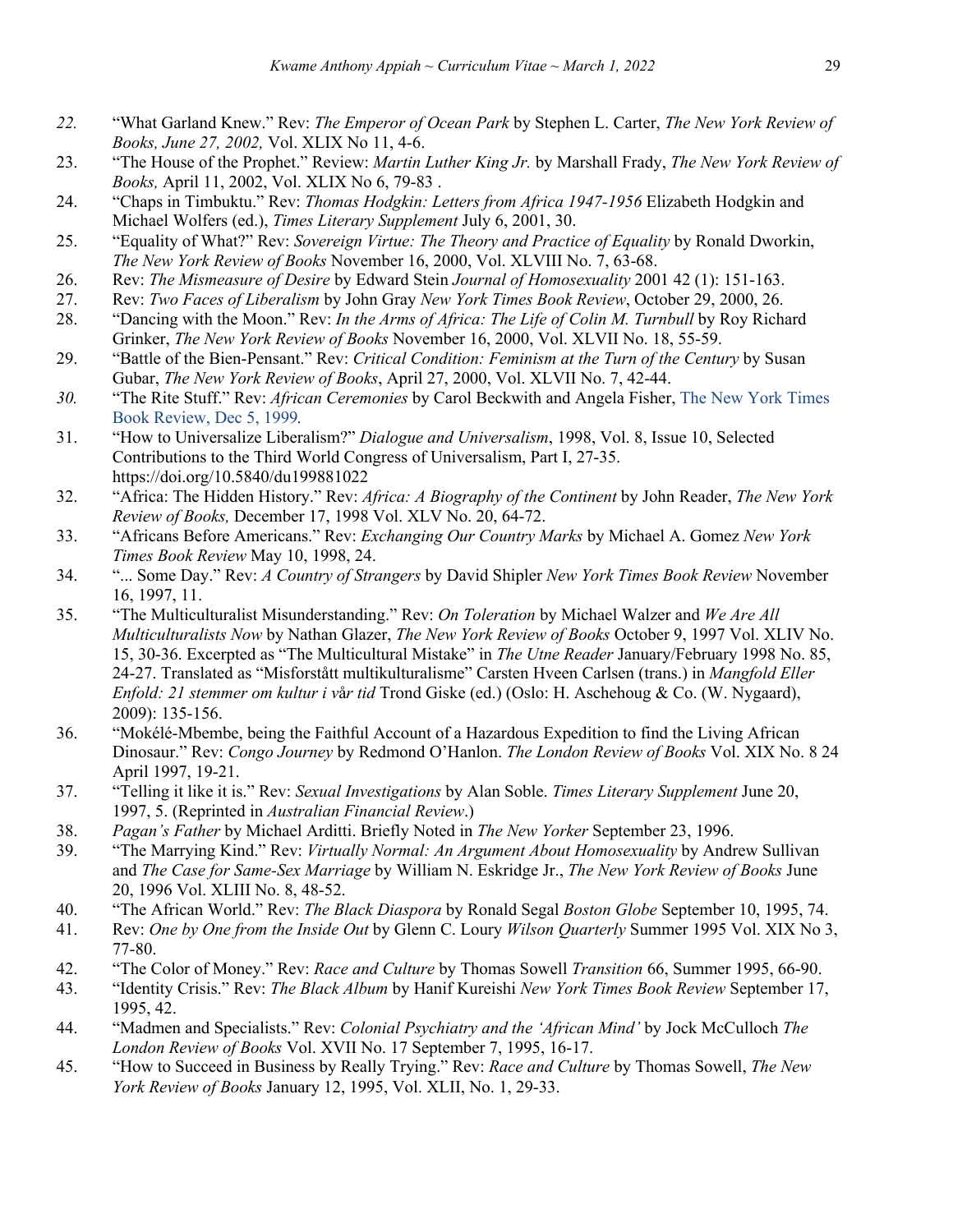- 46. "The Hybrid Age?" Rev: *The Location of Culture* by Homi Bhabha *Times Literary Supplement* May 27, 1994, 5.
- 47. "A Black Man's Burden." Rev: *W. E. B. Du Bois: Biography of a Race* by David Levering Lewis *Boston Sunday Globe* November 7, 1993, B 15.
- 48. "Giving up the Perfect Diamond." Rev: *The Holder of the World* by Bharati Mukherjee *New York Times Book Review* October 10 1993,7.
- 49. "Azaro and the Spirits." Rev: *Songs of Enchantment* by Ben Okri *The Washington Post Book World* Vol. XXIII No. 40, 5, 13.
- 50. "The Lover Who Flew Solo." Rev: *The Lives of Beryl Markham* by Errol Trzebinski *Washington Post Book World* August 29, 1993, 5.
- 51. Rev: *Africa: Brothers and Sisters* by Virginia Kroll (Vanessa French, illustrator) and *Joshua's Masai Mask* by Dakari Hru (Anna Rich, illustrator) *New York Times Book Review* September 5, 1993, 17.
- 52. "Invisible Entities." Rev: *Patterns of Thought in Africa and the West* by Robin Horton *Times Literary Supplement* July 2, 1993, 7.
- 53. "The Art of Sympathy." Rev: *African Laughter* by Doris Lessing *New Republic* June 28, 1993, 30-37.
- 54. "Europe Upside Down: Fallacies of the new Afrocentrism." Rev: *Behind the Eurocentric Veils: The Search for African Realities* by Clinton Jean *Times Literary Supplement* February 12, 1993, 24-25.
- 55. "Spiritual Realism." Rev: *The Famished Road* by Ben Okri *The Nation* Vol. 255, No. 4, 146-148. Reprinted in *Contemporary Literary Criticism* (Chicago: Gale Research, 1995).
- 56. "Poet Laureate of Africa." Rev: *The Collected Poetry* by Léopold Sédar Senghor (translated and with an introduction by Melvin Dixon) *The Washington Post Book World* Vol. XXII No. 27, 2.
- 57. "Italian Days." Rev: *The Uncle from Rome* by Joseph Caldwell *The Village Voice* June 30, 1992, 67-68.
- 58. "Racism Today: Hard Data Versus the 'Soft Facts' of Culture." Rev: *Two Nations: Black and White, Separate, Hostile and Unequal* by Andrew Hacker, *Rethinking Social Policy: Race, Poverty and the Underclass* by Christopher Jencks and *Race: How Blacks and Whites Feel about the American Obsession* by Studs Terkel. *Christian Science Monitor* April 10, 1992, 10-11.
- 59. "Don't Touch That Dial." Rev: *Cultural Imperialism* by John Tomlinson. *Voice Literary Supplement* April 1992, 20.
- 60. "Where Home Once Was." Rev: *Native Stranger* by Eddy Harris. *New York Times Book Review* March 22, 1992, 18.
- 61. "See Spot Run." Rev: *Consciousness Explained* by Daniel Dennett. *The Village Voice* November 26, 1991, 77.
- 62. Rev: *Kwame Nkrumah: The Conakry Years* June Milne (ed.). *Times Literary Supplement.* July 12, 1991, 8.
- 63. Rev: *Conditionals* by Frank Jackson. *International Studies in Philosophy* 1991 Volume 23.1, 124-5.
- 64. "South Africa's Melting Pot." Rev: *Umfaan's Heroes* by Jon Elkon. *New York Times Book Review* September 30, 1990, 30.
- 65. "A Prophetic Pragmatism." Rev: *The American Evasion of Philosophy: A Genealogy of Pragmatism* by Cornel West. *The Nation* April 9, 1990, 496-498.
- 66. "Metaphys Ed." Rev: *Contingency, Irony and Solidarity* by Richard Rorty. *The Village Voice* September 19, 1989, 55.
- 67. Rev: *Minimal Rationality* by Christopher Cherniak. *Philosophical Review*, 99, January 1990, 121-123.
- 68. "Thought in a time of famine." Rev: *An Essay on African Philosophical Thought* by Kwame Gyekye, *Times Literary Supplement*, July 29-August 4, 1988, 837.
- 69. Rev: *Calendriers d'Afrique Cahier 7 "Systèmes de Pensée en Afrique Noir",* Michel Cartry (ed.) *International Journal of African Historical Studies*, 20, No. 4 (1987): 761-762.
- 70. Rev: *Thoughts: An Essay on Content*, Christopher Peacocke, *Philosophical Review*, 98, January 1989, 110-114.
- 71. Rev: *Frege's Puzzle*, Nathan Salmon. *History of European Ideas*, Volume 9, Issue 2, January 1988, 243- 24.
- 72. Rev: *African philosophy: myth and reality*, Paulin Hountondji, *Queens Quarterly*, Winter 1985, 873-874.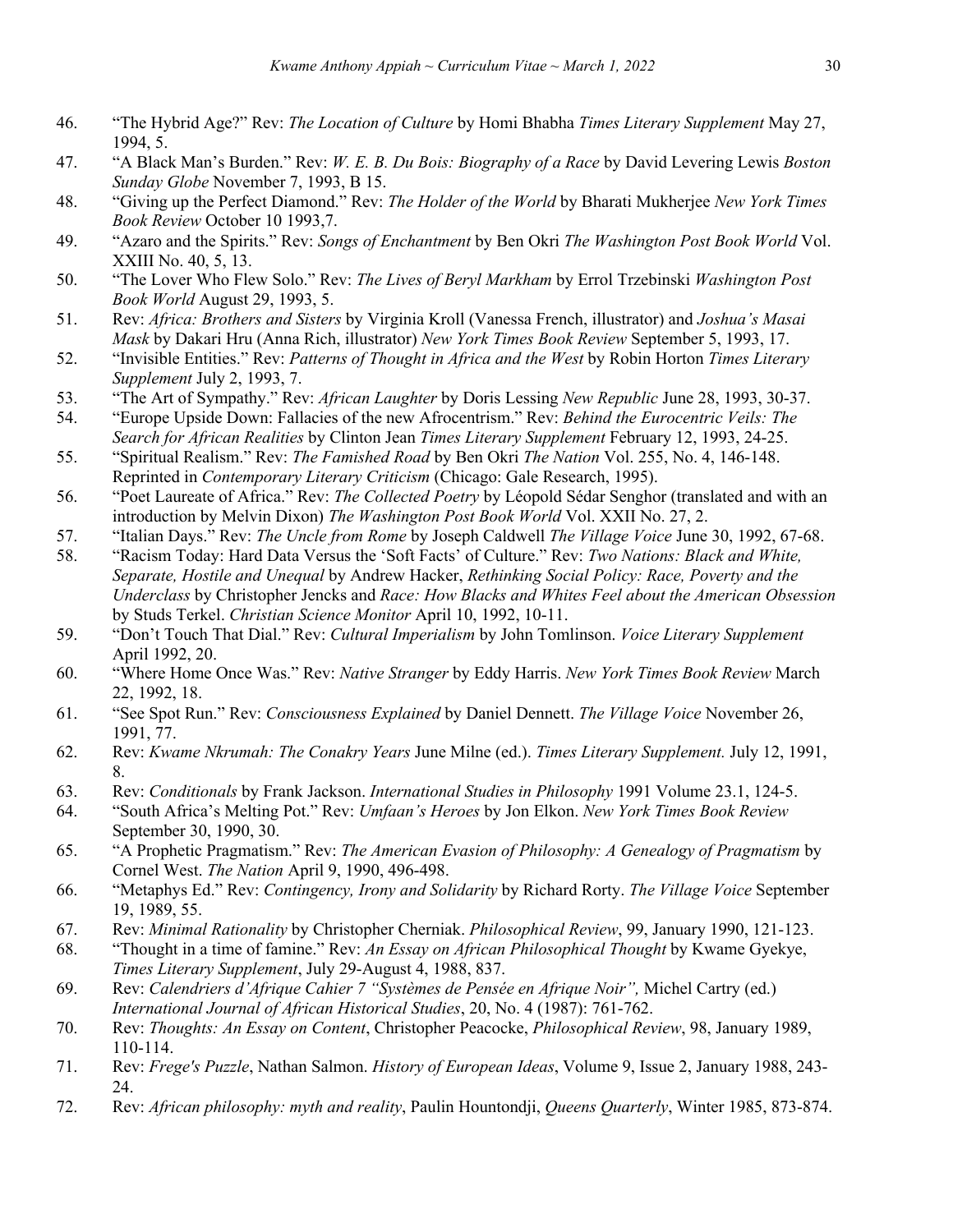- 73. "Making the language theirs." Rev: *African Short Stories*, Chinua Achebe & C.L. Innes (ed.); and *Modern African poetry*, Gerald Moore & Ulli Beier (ed.) Third ed., *New York Times Book Review*, August 18, 1985.
- 74. "Modernization and the mind." Rev: *Philosophy and an African Culture*, Kwasi Wiredu, *Times Literary Supplement*, June 20, 1980: 697.
- 75. "'Over-bureaucracy' a major battle." Rev: *The Economies of the Middle East*, Rodney Wilson (ed.) *Voice* 91, February 1980.
- 76. "Genes, clones, catastrophes." Rev: *Recombinant DNA: Science, Ethics, Politics*, John Richards (ed.) *Quarto*, Dec. 1979.
- 77. "What holds the Emirates together?" Rev: *The United Arab Emirates: Unity in Fragmentation*, Ali Mohammed Khalifa, *Voice* 92, April 1979.
- 78. "Mediaeval misunderstandings explained." Rev: *The Arabs and Mediaeval Europe*, Norman Daniel, Second ed., *Voice* 90, No. 2, 1979.
- 79. "Compassion amidst the web of violence." Rev: *The Uprooted*, Kanty Cooper, *Voice* 88, September 1979.
- 80. "Bridging the gap in understanding Islam." Rev: *The Muslim Mind*, Charis Waddy, *Voice* 88, September 1979.
- 81. "How not to do African philosophy." Rev: *African Philosophy: An Introduction*, Richard A. Wright, *Universitas* 6.2, 1979.

# **PUBLISHED DISCUSSIONS & INTERVIEWS**

- *1.* Interview with *Lire: Magazine littéraire* (October 15, 2021)
- 2. *"Les inégalités raciales nous font perdre de vue les inégalités de classe,"* Interview with Gabriel Bouchaud *Le Point* (October 18, 2021)
- 3. *"Kwame Anthony Appiah: Identity,"* interview with Pelle Axelsson for IntellectInterviews.com (August 10, 2021)
- *4.* Interview with Donatien Grau in *Under Discussion: The Encyclopedic Museum* (Los Angeles: Getty Research Institute, 2021): 185-195.
- 5. *The Art of Nonfiction No. 10: Kwame Anthony Appiah.* Interview with David Remnick. *The Paris Review* Issue 236, Spring 2021. 151-180.
- 6. *"Kosmopolitismus und Kulturerbe: Thomas Thiemeyer im Gespräch mit Kwame Anthony Appiah," in (Post)Colonialism and Cultural Heritage* (Berlin: Humboldt Forum, 2021): 55-75.
- 7. *"Für universelle Kämpfe müssen Menschen nicht ihre Identitäten aufgeben," Philosophie Magazin*, philoamag.de August 14 2020.
- 8. *Kwame Anthony Appiah : "L'antiracisme, ce n'est pas faire comme si les races n'existaient pas" Philosophie Magazine* philomag.com June 24, 2020.
- 9. *Kwame Anthony Appiah: "Ecco perché il nazionalismo buono serve,"* Discussion with Luca Mastrantonio, *Corrierre della Serra,* January 10, 2020.
- 10. *"Afterwords with Thomas Chatterton Williams,"* Discussion of "Self-Portrait in Black and White: Unlearning Race" by Thomas Chatterton Williams, C-SPAN Book Program, October 31, 2019.
- 11. *"Los intelectuales pueden ser un estorbo para hallar soluciones*," Discussion with Andrea Aguilar, *El Pais,* May 30, 2019
- 12. *"Connesso con l'intera famiglia umana,"* with Andrea Monda, *l'Osservatore Romano,* May 12, 2019
- 13. *"Stories about People and Communities: Talking to Kwame Anthony Appiah"* Discussion with Andy Fitch of *The Lies that Bind* with Andy Fitch, Blog *Los Angeles Review of Books,* April 12, 2019.
- *14. "Socrates Questions, A Contemporary Philosopher Answers," New York Times,* April 11, 2019.
- 15. *"Unity in Disunity" Carnegie Reporter*, Carnegie Corporation of New York, December 18, 2018.
- 16. *"Lies We Can't Live Without,"* with John Laidler, *Harvard Gazette,* December 5, 2018.
- 17. *"Uses and Misuses of Identity,"* with Pamela Paul, *New York Times Book Review Podcast,* August 31, 2018.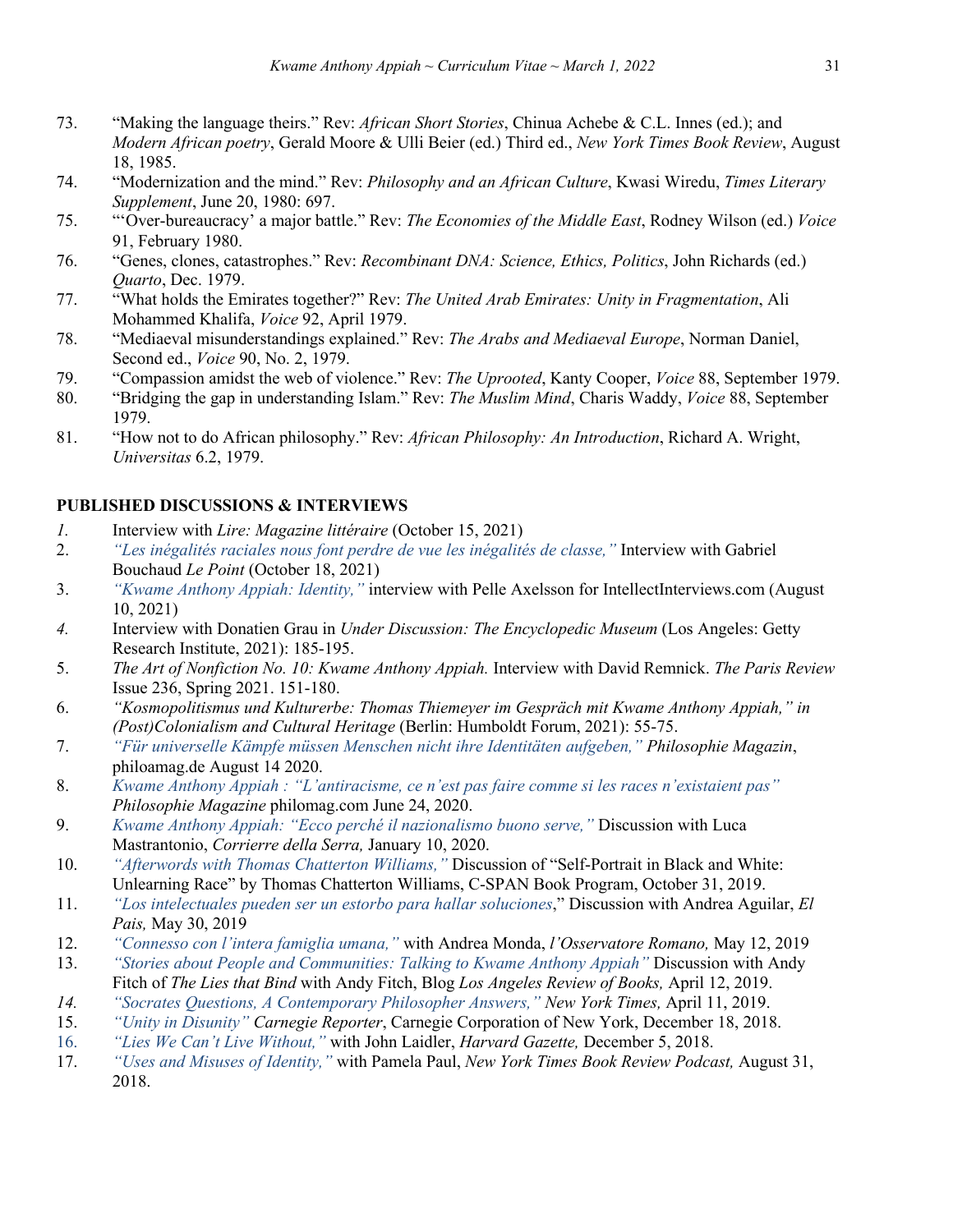- *18. "Kwame Anthony Appiah on race, nationalism and identity politics,"* with Mark Vandevelde, *Financial Times Magazine,* September 1, 2018.
- 19. *"Can a Philosopher Help Calm the Identity-Politics Wars?*" with Jesse Singal, *New York* Magazine, Daily Intelligencer, Books, August 29, 2018.
- *20.* "Cosmopolitanism and Convergence," a conversation with Homi Bhabha *New Literary History New Literary History,* Volume 49, Number 2, 171-198, Spring 2018.
- 21. *"Kwame Anthony Appiah: Five Books about Individuality and Identity,*" with Jane Ciabatta for *Book Marks* at *Lit Hub, August 2018.*
- *22. "Universalismo Più Differenza,"* with Barbara Bertoncin, *Una Città n. 248,* April 2018.
- *23.* "*Dublin Calling 18, (Kwame Anthony Appiah, NYU)*" podcast discussion with Gráinne McKeever, School of Sociology, University College, Dublin, June 12, 2018.
- 24. *"Pictures for Many Different Purposes: Talking to Anthony Appiah*," with Andy Fitch, Blog *Los Angeles Review of Books,* May 11, 2018.
- 25. *"The blinding power of nationalism–a word with Prof Appiah," The New Internationalist,* January 20, 2018.
- *26. "How to read philosophy,"* with Milan Terlunen on the podcast *How to Read,* November 17, 2017.
- *27. "Interview with Kwame Anthony Appiah: Part II,*" with Daniel Kodsi, *The Oxford Review of Books,*  September 22, 2017.
- 28. *"Interview with Kwame Anthony Appiah: Part I,*" with Daniel Kodsi, *The Oxford Review of Books,*  September 20, 2017.
- 29. *"'The Ethicist' in the House,"* The Brian Lehrer Show, The Greene Space, New York Public Radio, September 19, 2017.
- 30. *"Fantasyland: A Conversation with Kurt Anderson,"* New York Public Library September 12, 2017.
- 31. *"Many ways of seeing the world with the Ethicist,"* The Brian Lehrer Show, New York Public Radio August 30, 2017.
- 32. Interview with George Yancy in George Yancy *On Race: 34 Conversations in a Time of Crisis* (New York: Oxford University Press, 2017): 271-277.
- 33. *"Kwame Anthony Appiah on Cosmopolitanism,"* a discussion with Ezra Klein on "The Ezra Klein Show," on Vox.
- 34. *"Person, Place, Thing,"* a discussion with Randy Cohen, Tuesday Tuesday April 18, 2017 1:30 on WNYE, 91.5 FM.
- 35. "La società ibrida," Interview with Viviana Mazza *Corriere della Serra, La Lettura* April 16, 2017: 11.
- 36. *"Interview: In Conversation With Kwame Anthony Appiah,"* Interview with Chiran Raj Pandey *The Gazelle* (NYU Abu Dhabi) February 18, 2017.
- 37. *"Kwame Anthony Appiah: Een man van eer,"* Interview with Florentijn van Rootselaar (Editor in chief) *Filosofie Magazine* 2017 No. 1.
- 38. *"De revolutionaire kracht van eergevoel,"* Interview with Leonie Breebaart, *Trouw* December 4, 2016.
- 39. *"Volk, ras en cultuur zijn conceptuele vergissingen die leiden tot morele vergissingen,"* Interview with Gie Goris, *MO: Mondiaal Nieuws*, December 1, 2016.
- 40. *"De American dream is voorbij,"* Interview with Koen Vidal, *De Morgen,* November 26, 2016.
- 41. *Interview* on *The Current,* Interview with Duncan McCue, Canadian Broadcasting Corporation, Friday November 18, 2016.
- 42. "*Eer Is Het Probleem, En Ook De Oplossing*," Interview with Lisette Thooft *Nieuwwij.nl* November 10, 2016.
- 43. "*Racial Identity is a Biological Nonsense, Says Reith Lecturer,"* Interview with Hannah Ellis-Petersen, *The Guardian* October1 8, 2016
- 44. "The Authors in Conversation with Kwame Anthony Appiah, Minna Salami, Emma Dabiri, and Asta Busingye Lydersen," Chapter 6 of Eva Rask Knudsen and Ulla Rahbek *In Search of the Afropolitan: Encounters, Conversations, and Contemporary Diasporic African Literatures*) Lanham, MD: Rowman and Littlefield, 2016): 143-155.
- 45. "A perspective on world citizenship from a Global Thought Leader," *Interview at Wolfson College*,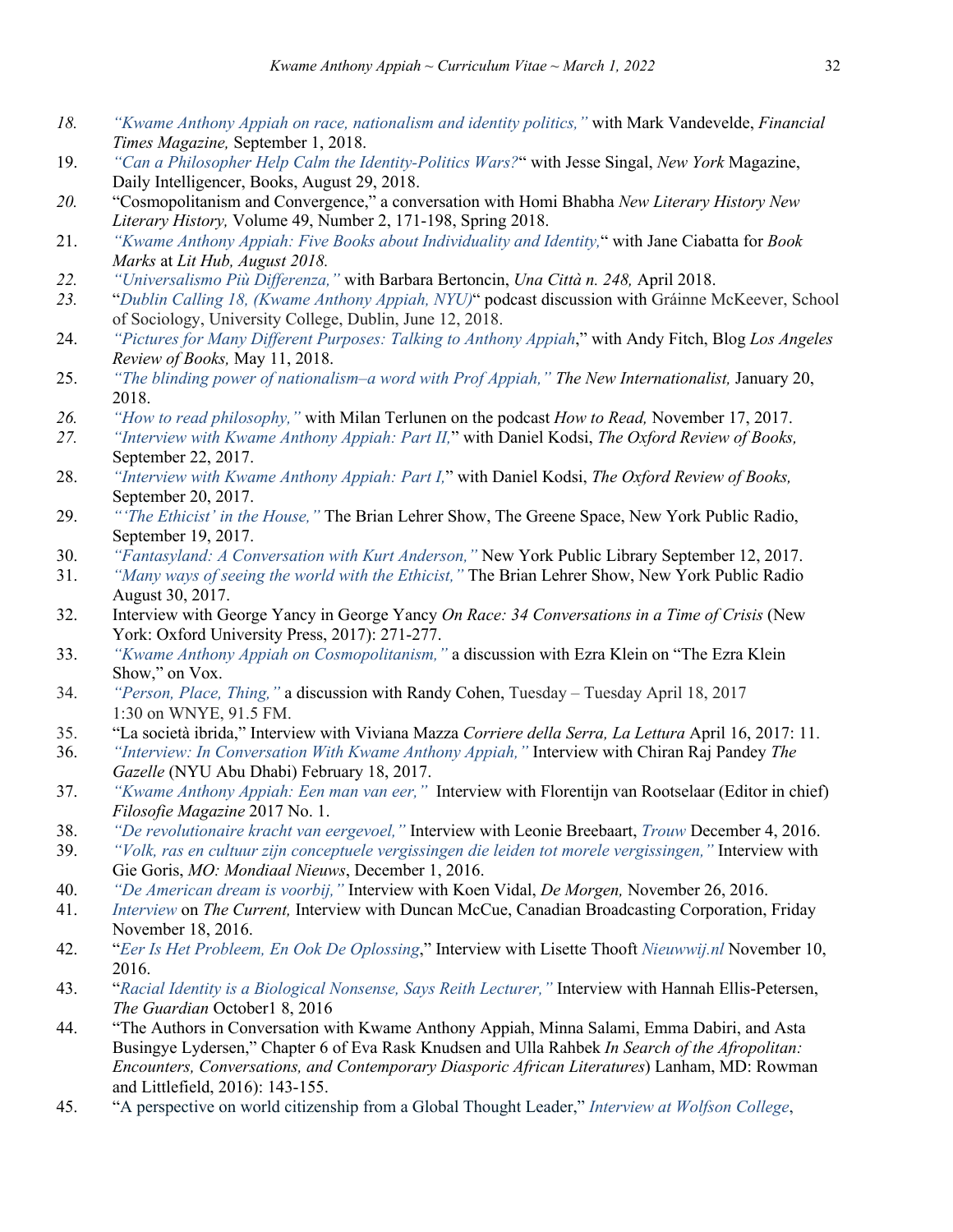Wolfson College Website, June 2016.

- 46. "The Consciousness Industry," *Salmagundi Magazine* Summer 2015 (no. 187): 513-605, with Christopher Hitchens, Slavoj Žižek, George Steiner, James Miller, Peter Schneider, Charles Molesworth, Benjamin Barber, David Bromwich, Jonathan Schell, Rochelle Gurstein, Daniel Harris, Robert Boyers.
- 47. "Should I Help a Classmate Who Sexually Harassed My Friend Get a Job?" *The Ethicists, The New York Times Sunday Magazine,* with Amy Bloom and Kenji Yoshino, September 16, 2015.
- 48. "Can I Lie to My Father About Being Gay So He Will Pay for College?" *The Ethicists, The New York Times Sunday Magazine,* with Amy Bloom and Kenji Yoshino, September 2, 2015.
- 49. "Can I Wear Jewelry If I Don't Support Its Origins?" *The Ethicists, The New York Times Sunday Magazine,* with Amy Bloom and Kenji Yoshino, August 26, 2015.
- 50. "How Do I Handle a Racist Remark in a Workplace?" *The Ethicists, The New York Times Sunday Magazine,* with Amy Bloom and Kenji Yoshino, August 19, 2015.
- 51. "How Do I Handle the Towel Saga Next Door?" *The Ethicists, The New York Times Sunday Magazine,*  with Amy Bloom and Kenji Yoshino, August 12, 2015.
- 52. "Is It Wrong If a Friend Sells My Hand-Me-Downs?" *The Ethicists, The New York Times Sunday Magazine,* with Amy Bloom and Kenji Yoshino, August 5, 2015.
- 53. "What Can I Do About a Neighbor's Partying Child?" *The Ethicists, The New York Times Sunday Magazine,* with Amy Bloom and Kenji Yoshino, July 29, 2015.
- 54. "Ein Bürger Dieser Welt" Interview with Robin Droemer and Krisha Kops in *Hohe Luft* Ausgabe 5/15 (23 July 2015): 56-63.
- 55. "Should I Ask MY Secretary to Fix Her Teeth?" *The Ethicists, The New York Times Sunday Magazine,*  with Amy Bloom and Kenji Yoshino, July 22, 2015.
- 56. "Can I Post a Photo of a Bad Driver," *The Ethicists, The New York Times Sunday Magazine,* with Amy Bloom and Kenji Yoshino, July 15, 2015.
- 57. "Should I Respond to My Mechanic's Racist Poster?" *The Ethicists, The New York Times Sunday Magazine,* with Amy Bloom and Kenji Yoshino, July 8, 2015.
- 58. "Do Another Woman's Marriage Vows Bind Me?" *The Ethicists, The New York Times Sunday Magazine,*  with Amy Bloom and Kenji Yoshino, July 1, 2015.
- 59. "How Do I Counter My Sister's Abuse Claims Against Our Father?" *The Ethicists, The New York Times Sunday Magazine,* with Amy Bloom and Kenji Yoshino, June 28, 2015.
- 60. "Do I Have to Keep a Secret about a Family Member's Health?" *The Ethicists, The New York Times Sunday Magazine,* with Amy Bloom and Kenji Yoshino, June 10, 2015.
- 61. "Do I Have to Tell About a Co-Worker's Rape?" *The Ethicists, The New York Times Sunday Magazine,*  with Amy Bloom and Kenji Yoshino, May 27, 2015.
- 62. "May I lie to my husband to get him to see a doctor?" *The Ethicists, The New York Times Sunday Magazine,* with Amy Bloom and Kenji Yoshino, May 20, 2015.
- 63. "Can I change my name to avoid discrimination?" *The Ethicists, The New York Times Sunday Magazine,*  with Amy Bloom and Kenji Yoshino, May 13, 2015.
- 64. "What Did Race Mean to Du Bois?" Interview with Timothy Shenk in *Dissent Blog* May 7, 2015.
- 65. "What should I do about a nanny who drinks?" *The Ethicists, The New York Times Sunday Magazine,*  with Amy Bloom and Kenji Yoshino, May 6, 2015.
- 66. "Doublespeak: Anthony Appiah on the year in race," as told to Michelle Kuo *Art Forum,* December 2013, Volume 52, Number 4: 248-251
- 67. "Citizens of the World," Interview with Marcy Goldberg, *Passages: The Cultural Magazine of Pro Helvetia* Vol. 60 No. 1 (2013): 14-16.
- 68. "Descolonizando os livros de História. Entrevista a Guilherme Freitas." Prosa & Verso, *O Globo*, May 1, 2013.
- 69. *http://blogs.oglobo.globo.com/prosa/post/kwame-anthony-appiah-fala-sobre-representacao-da-africa-noocidente-481076.html*
- 70. "Conversar no es evangelizar," *La Estrella*, Panama, September 9, 2012, discussion with Luis Pulido Ritter *http://www.laestrella.com.pa/online/impreso/2012/09/09/conversar-no-es-evangelizar.asp*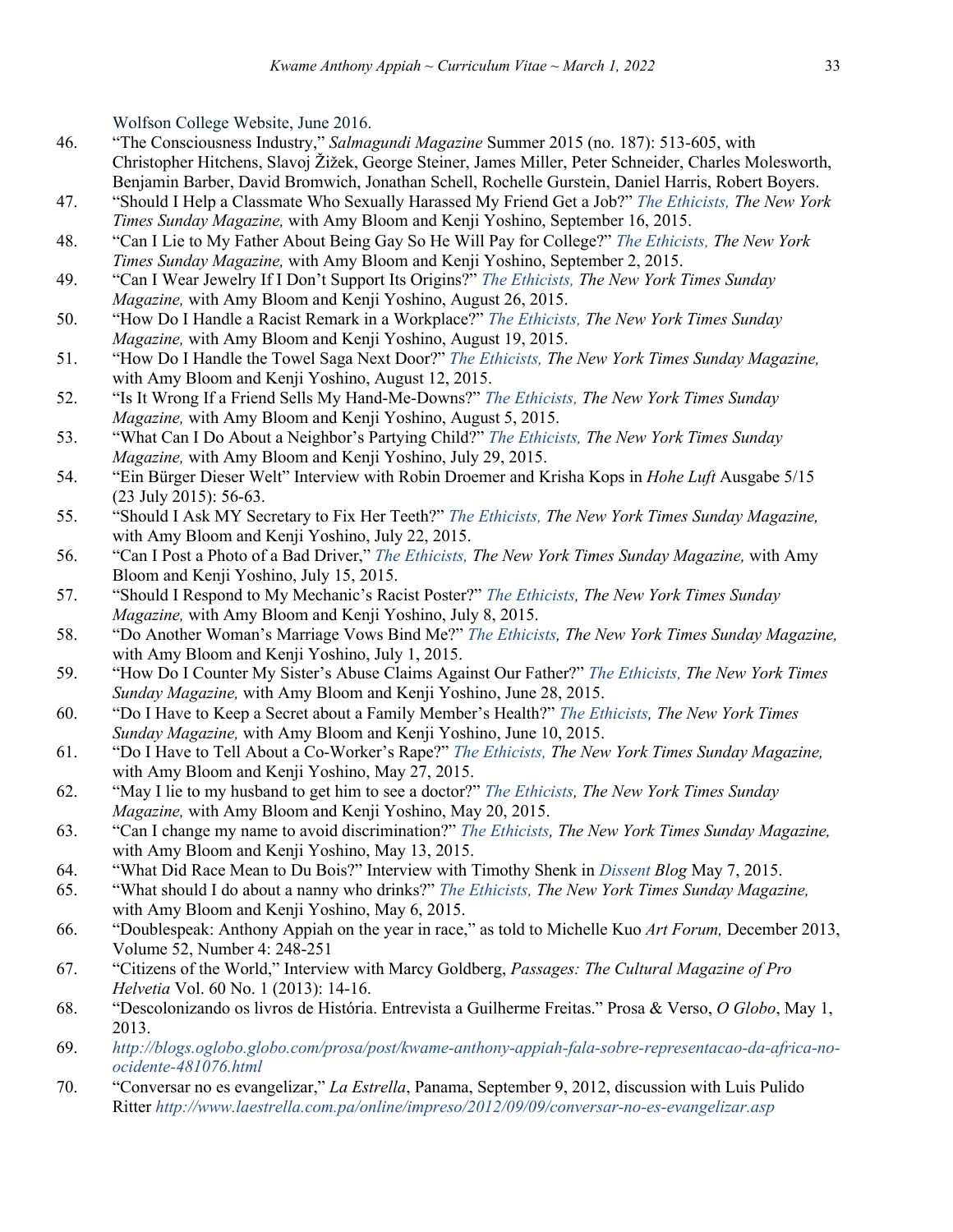- 71. "Grading Obama," *The Root,* Thursday, November 17, 2011 *http://www.theroot.com/views/blackacademics-grade-president-obama-anthony-appiah*
- 72. "Pourquoi en appeler à l'honneur," in "Les Philosophes: L'Entretien" *Philosophie Magazine* 49 (May 2011): 62-67.
- 73. "Mindannyian több identitással bírunk," in *Magyar Narancs* XXII, 35, September 2, 2010, 22-23.
- 74. "Kwame Anthony Appiah on Cosmopolitanism," in David Edmonds and Nigel Warburton (ed.) *Philosophy Bites* (Oxford: Oxford University Press 2010): 47-57.
- 75. "Making Sense of Cosmopolitanism: A Conversation with Kwame Anthony Appiah," Joshua Yates *The Hedgehog Review* Vol. 11.3 (Fall 2009): 42-50.
- 76. "Wer jeden Moment mit etwas füllt, reflektiert seine Erfahrungen nicht." Discussion with Timo Berger and Carmen Eller in *Kulturaustausch* (Thema: Freie Zeit. Was Menschen tun, wenn sie nichts zu tun haben.) 59.iv (2009): 16-18.
- 77. "Multiculturalismo: Se todo fossem iguais a você." Discussion with Zeca Camargo in *Novos Olhares* (Rio de Janeiro: Editora Globo, 2007): 260-271.
- 78. "Interview," in Morten Ebbe Juul Nielsen (ed.) *Political Questions,* (Automatic Press/VIP, Copenhagen,  $2006$ : -.
- 79. "A Conversation with Kwame Anthony Appiah." Catalog for Fred Wilson's exhibition, Pace Wildenstein, March 2006. Reprinted as "Fragments of a Conversation," in *Fred Wilson: A Critical Reader* Dor Globus (ed.) Ridinghouse: London, 2011): 272-302.
- 80. "Uma ONU in Casa." Interview with Diogo Schelp in *Veja*, Issue 1946, March 8, 2006.
- 81. "Interview with Nurrudin Farah," BOMB magazine, No. 87, (Spring 2004): 54-59.
- **82.** "Dialogue between Kwame Anthony Appiah and Robert S. Boynton *on philosophy, race, sex, &c." Daedalus* Vol. 132 No. 1 (Summer 2003): 104-110.
- 83. "Global Culture and its Discontents." Discussion with Michael Malone in *A Parliament of Minds* Michael Tobias, J. Patrick Fitzgerald, and David Rothenberg (ed.) (Albany, NY: State University of New York Press,  $2000$ : -.
- 84. "Política externa agrava xenofobia," September 16, 2001, *Folha*, São Paulo, Brazil. *http://www1.folha.uol.com.br/folha/mundo/ult94u29299.shtml*
- 85. "Straightening Out 'The Bell Curve.'" Discussion with Harriet A. Washington in *Emerge* December/January 1995, 28-32.
- 86. "Human Rights and Cultural Pluralism: Part I." Discussion with Harvey Cox, Christopher Queen, Arvind Sharma, Nur Yalman. Boston Research Center for the Twenty-First Century: Luncheon Seminar, University Place, Suite 450 South, 124 Mount Auburn Street, Cambridge MA 02138-5761. April 12, 1994.
- 87. "Race and Racism: American Dilemmas Revisited," *Salmagundi* Fall 1994-Winter 1995 (Nos. 105-5): 3- 155. Conversation with Orlando Patterson, Christopher Lasch, Dinesh D'Souza, Barbara Fields, Jim Sleeper, James Miller, Jean Elshtain, David Rieff, Michelle Moody-Adams, Norman Birnbaum, Ron Edsforth, Larry Nachman, Jim Adams, Gerald Early, Raymond Franklin, Terence Diggory, Lorrie Goldensohn, Gretchen Gerzina, Barry Goldensohn, Robert Boyers, Peggy Boyers.
- 88. "Art Beat." Conversation with Adrian Piper in *Voice Literary Supplement* October 1992, 12.
- 89. "On the Gulf War," *Society for African Philosophy in North America Newsletter*.
- 90. "An Evening with Wole Soyinka." (Revised version of "Easing the Transition: An Evening with Wole Soyinka." *The New Theater Review* 1.2, Summer 1987.) *Black American Literature Forum* 22.4, Winter 1988, 777-785.
- 91. "Easing the Transition: An Evening with Wole Soyinka," *The New Theater Review* 1.2, Summer 1987.
- 92. "Interview with Achebe." With John Ryle & D.A.N. Jones in the *Times Literary Supplement*, February 26, 1982, 209.
- 93. "Assessing Risk." With Tim Eiloart, Joan Miller, Claire Ryle, Isaac Levi & Tony Webb in *Theoria to Theory* 14.2, 1980.
- 94. "Finding Mental Capacities in the Brain." With Colin Blakemore & Nick Humphrey in *Theoria to Theory* 11.1 & 2, 1977.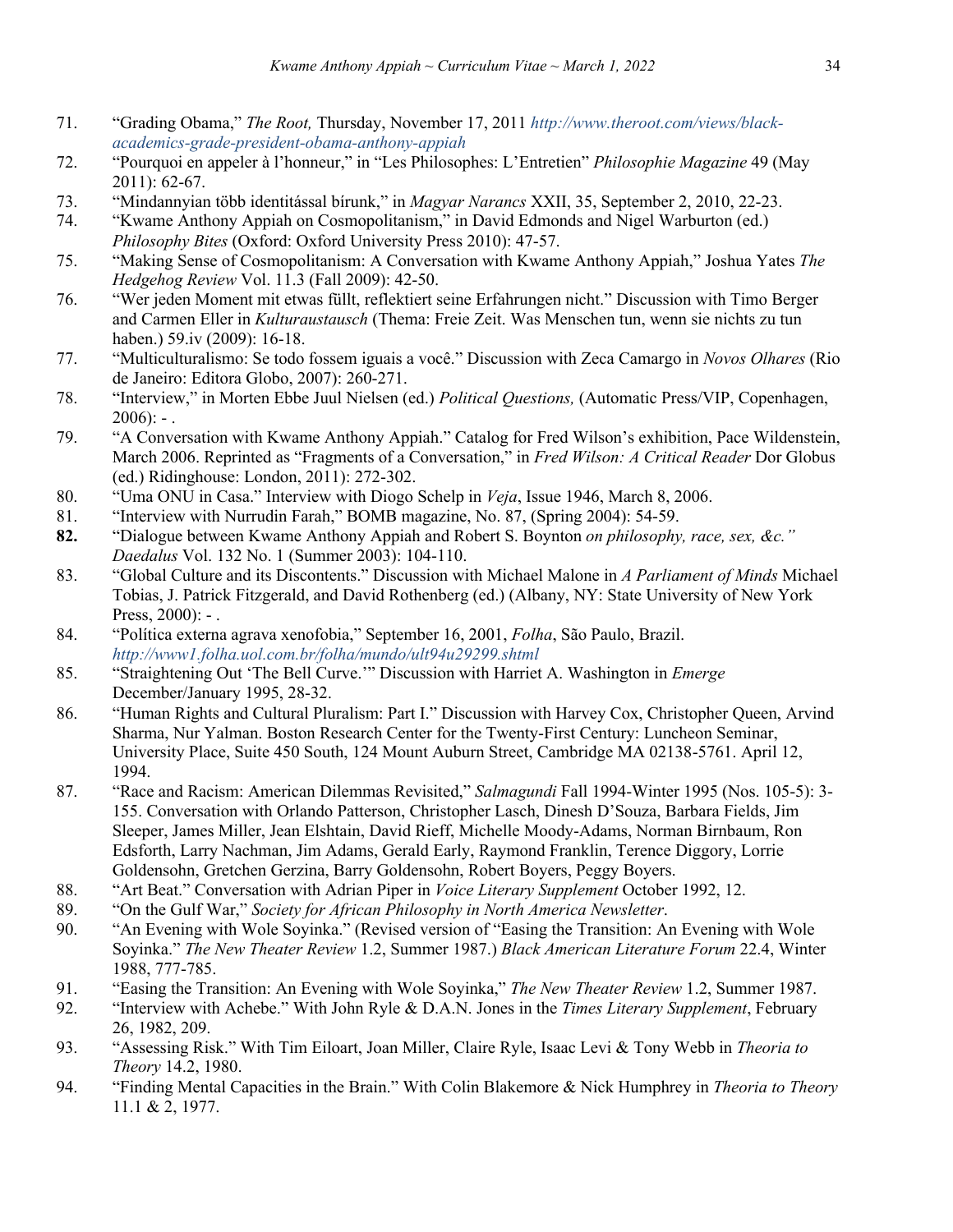- 95. "But Where is the Fringe in Scientific Publishing?" With David Davies & Roger Woodham (Editor and Deputy Editor of Nature) in *Theoria to Theory* 9.3, 1975.
- 96. "Conversation in the Fog at London Airport." With Jacques Monod & Mark Fitzgeorge-Parker in *Theoria to Theory* 9.2, 1975.
- 97. "Alternative Technology." With Fritz Schumacher, Dorothy Emmett & Gordon Laing in *Theoria to Theory* 9.1, 1975.

# **PUBLIC LECTURES & PAPERS, PODCASTS**

- 1. *"Conversation and conditionals,"* Keele University, Conference on *Philosophy of Language and Logic*  (Spring 1981)
- 2. *"Soyinka and the philosophy of culture,"* University of Ife, Ile-Ife, Nigeria, Conference on *African Philosophy*—read *in absentia (*Spring 1981)
- 3. *"Other peoples' gods,"* Wesleyan University (October 1982)
- 4. *"Symbol and ceremony in African traditional religion,"* African Studies Association Conference (November 1982)
- 5. *"Closing the gap between logic and language: the case of the indicative conditional,"* Institute of Philosophy, Oslo University (February 1984)
- 6. *"Modernization and the mind,"* International Development Seminar, Oslo University (February 1984)
- 7. *"A causal theory of truth conditions,"* Thyssen Foundation Seminar, Evesham, England (April 1984)
- 8. *"What Caesar meant,"* Cambridge University, Department of Philosophy (November 1984)
- 9. *"Soyinka and the space of the self,"* Departments of English and Afro-American Studies, University of Michigan (April 1985)
- 10. *"How not to do African philosophy,"* Africana Studies Center, Cornell University (October 1985)
- 11. *"Anti-realist semantics: the problem of output,"* Philosophy Department Discussion Club, Cornell University (October 1985)
- 12. *"Deconstruction as a philosophy of language,"* Third Colloquium on Twentieth-Century Literature in French, Louisiana State University (March 1986)
- 13. *"A critique of pragmatist theories of meaning,"* Philosophy Department, Howard University (March 1986)
- 14. *"African literature, African theory,"* African Literature Association, Michigan State University (April 1986)
- 15. *"Soyinka and the philosophy of culture,"* African Literature Association, Michigan State University (April 1986)
- 16. *"Nation and narration—a commentary,"* Cornell University, Conference on *Nation and Narration,* Society for the Humanities (April 1986)
- 17. *"A pragmatist's reason for not adopting the pragmatist theory of meaning,"* Department of Philosophy, University of Pennsylvania (November 1986)
- 18. *"Local epistemology,"* Departments of Philosophy and Comparative Studies, Ohio State University (January 1987)
- 19. *"Functionalism and the case against anti-realist semantics,"* Department of Philosophy, Duke University (March 1987)
- 20. *"Alexander Crummell and the Invention of Africa,"* Skidmore College, Conference on *Race, Religion and Nationalism* (April 1987)
- 21. *"Inside views: Some theories of African interpretation,"* University of Pennsylvania Faculty Seminar on Non-western Literatures (April 1987)
- 22. Reply to Thomas Donaldson *"The duty to divest,"* Society for Philosophy and Public Affairs Session at A.P.A. Central Division Meeting, Chicago (May 1987)
- 23. *"Why Componentiality Fails,"* Department of Philosophy, Stanford University (May 1987)
- 24. *"What? Me worry???,"* Duke Critical Theory Center, Conference on *Convergence in Crisis: Narratives of the History of Theory* (September 1987)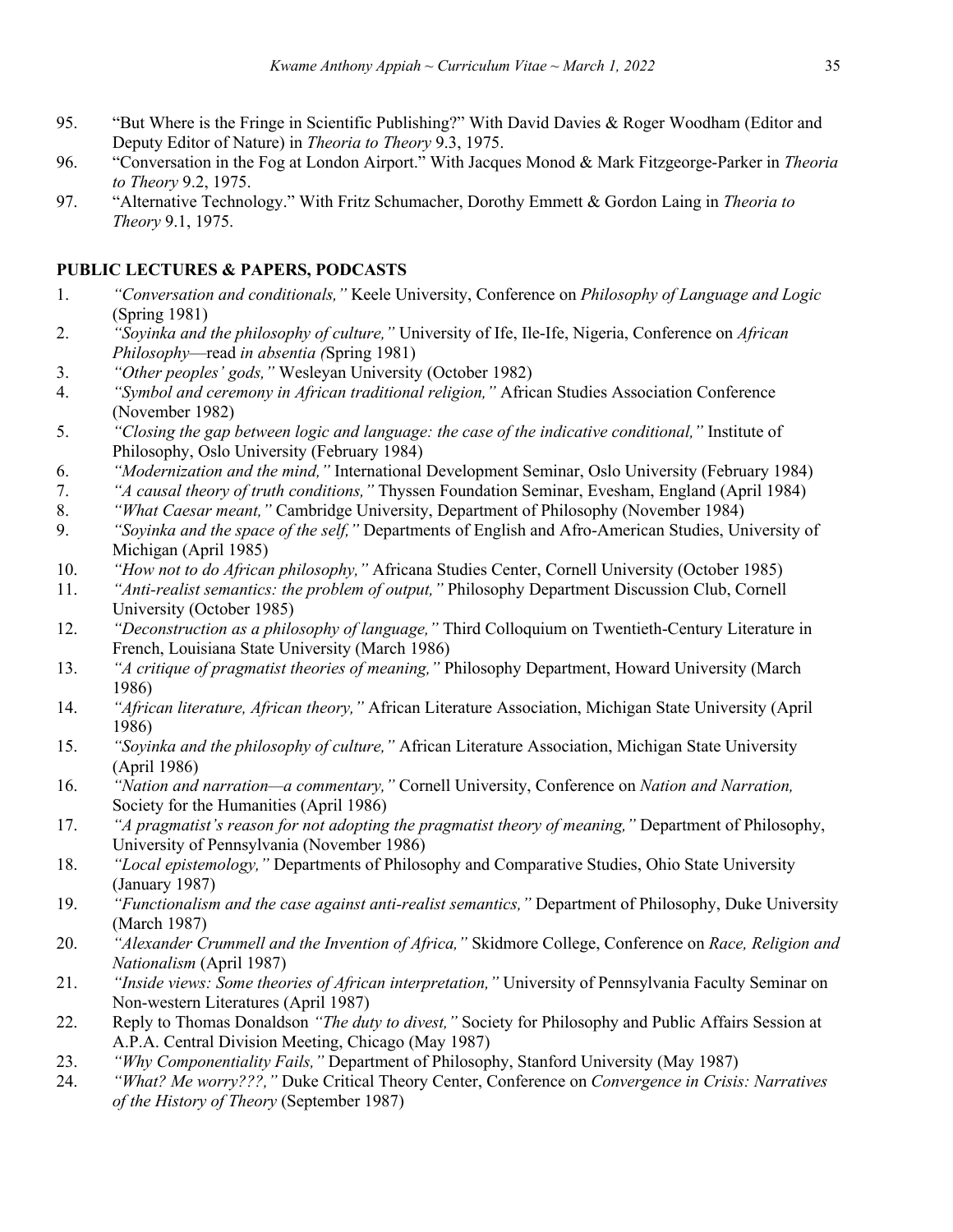- 25. *"Africa's New Philosophies,"* Department of Philosophy, Howard University (October 1987)
- 26. *"Ideals of Agency,"* Joint Meeting, Departments of Philosophy, Cornell and Syracuse Universities (October 1987)
- 27. *"Ideals of Agency,"* Department of Philosophy, Boston University (November 1987)
- 28. *"Social Forces, 'Natural' Kinds,"* Science Gender and Race panel of the Radical Philosopher's Association, A.P.A. Eastern Division Meeting, New York (December 1987)
- 29. *"Out of Africa: Topologies of Nativism,"* Yale University, Conference on *The Teaching of African Literature in the United States* (March 1988)
- 30. Roundtable on *"The Appropriation of Third World Culture by the Avant-Garde,"* Columbia University (March 1988)
- 31. *"Ideals of Agency,"* Department of Philosophy, University of Virginia (April 1988)
- 32. *"The Making of an American Opera,"* A discussion of the making of *"X"* with Tony, Thulani and Kip Davis: Seton Hall University (April 1988)
- 33. *"Race and the Humanities: Concluding Remarks,"* Society for the Humanities, Cornell University, Conference on *Race and the Humanities* (April 1988)
- 34. *"Philosophy and Religion,"* Ohio State University, Conference on *Africa in the 1990's* (April 1988)
- 35. *"Technologies of Representation,"* Louvain University, Conference on *Literature and Technology* (August 1988)
- 36. *"Whatever the Consequences,"* English Institute (August 1988)
- 37. *"Varieties of Racism,"* University of Notre Dame, Program of Cultural Diversity (September 1988)
- 38. *"Functionalism and Idealization,"* University of Notre Dame, Department of Philosophy (September 1988)
- 39. *"Race and the Humanities,"* Yale University, Conference on *Race and Education* (October 1988)
- 40. *"Inventing an African Practice in Philosophy: Epistemological Issues,"* African Studies Association, Chicago (October 1988)
- 41. *"Expanding the Canon and the Curriculum,"* Association of Colleges and Universities of the State of New York (November 1988)
- 42. *"Marginalia: A Post-Colonial Inventory,"* Michigan State University, Twenty-sixth Modern Literature Conference: *Third World, Diaspora, Revolution.* Panel on *"Culture and Différance"* with V.Y. Mudimbe and Abena Busia (November 1988)
- 43. *"Alexander Crummell and the Invention of Africa,"* Amherst College (February 1989)
- 44. *"What have the humanities got to do with race?"* Colgate University, Faculty Development Seminar (March 1989)
- 45. *"Reality and Relativism,"* Colgate University (March 1989)
- 46. *"Thick Translation,"* Institute for the Humanities, University of Michigan, Conference on *Translation* (March 1989)
- 47. *"Functionalism and Ideals of Agency,"* University of Michigan Department of Philosophy (March 1989)
- 48. *"The Understanding of African Culture by Black Americans: Alexander Crummell and the Invention of Africa,"* Florida A&M University (March 1989)
- 49. *"Human Characteristics and the Concept of Race,"* Florida A&M University (March 1989)
- 50. *"Reply to Devitt,"* Oberlin College, Conference on *Realism and Relativism* (April 1989)
- 51. *"Reflections on Akan Philosophy,"* Symposium: Philosophy and Anthropology, Smithsonian Institution (April 1989)
- 52. *"Racisms,"* Middlebury College (April 1989)
- 53. *"Idealization in Psychological Theory,"* Middlebury College (April 1989)
- 54. *"Africa's New Philosophies,"* Northwestern University, Monday Night Colloquium in African Studies (May 1989)
- 55. *"The Institutionalization of Philosophy,"* Bryn Mawr, Conference of the Mellon Fellowship Program (June 1989)
- 56. *"Is the 'Post' in 'Postcolonial' the 'Post' in 'Postmodern?'"* Harvard, N.E.H. Summer Seminar on "The Future of the Avant-Garde in Postmodern Culture" (July 1989)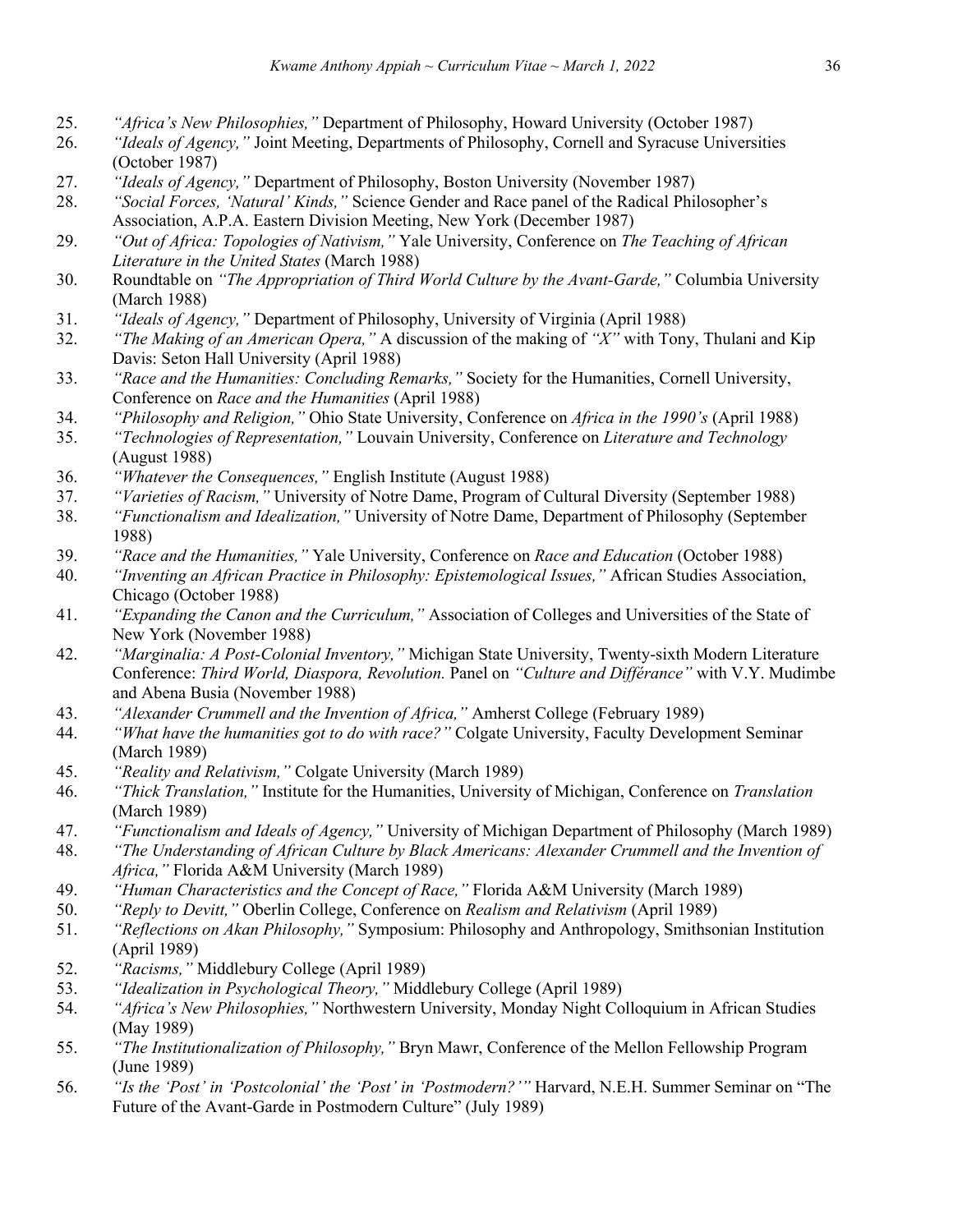- 57. *"The Intellectual in Contemporary Africa,"* lecture series *International Summer School on African, Afro-American and Caribbean Studies: Multi-disciplinary Perspectives*, Oxford Centre for African Studies (July 1989)
- 58. *"Indigenizing Theory,"* Oxford, Conference on *Cross-Examinations of African Discourse* (July 1989)
- 59. *"Functionalism and Ideals of Agency,"* University of North Carolina, Chapel Hill Colloquium in Philosophy (October 1989)
- 60. *"Postmodernism and Postcoloniality,"* African Studies Association Meeting, Atlanta—SAPINAsponsored session on *The Invention of Africa* (November 1989)
- 61. *"Concluding Comments,"* Cornell University, Workshop in Naturalized Epistemology (December 1989)
- 62. *"Tolerable Falsehoods: Structures, Agents and the Interests of Theory,"* Haverford College, Department of Philosophy (March 1990)
- 63. *"Social Forces, 'Natural' Kinds,"* Conference on "Gender and Ethnicity: Bridging the Two Cultures" at Steven's Institute of Technology (April 1990)
- 64. *"Idealization and Agency,"* Northwestern University, Department of Philosophy (April 1990)
- 65. *"The Future of African and African-American Studies,"* University of Rochester, Frederick Douglass Institute (April 1990)
- 66. *"Is the 'Post' in 'Postcolonial' the 'Post' in 'Postmodern'?"* Braudel Center, SUNY Binghamton (May 1990)
- 67. *"Humanity, Humanities, Humans,"* Simpson College, George Washington Carver Centennial (September 1990)
- 68. *"Is the 'Post' in 'Postcolonial' the 'Post' in 'Postmodern?'"* University of Virginia (September 1990)
- 69. *"Concerning V.Y. Mudimbe's* The Invention of Africa*,"* Conference of the Society for Phenomenology and Existential Philosophy, Villanova College (October 1990)
- 70. Respondent to Ian Baucom, Maria Bezaitis and Bogumil Jewsiewicki on *"Postmodernism and African Studies,"* Society for African Philosophy in North America Panel at African Studies Association Meeting, Baltimore (November 1990)
- 71. *"Postcolonial Predicaments,"* Departments of Afro-American Studies and Philosophy, Rutgers University, Newark (November 1990)
- 72. *"African Art in Postmodern America,"* Newark Art Museum (November 1990)
- 73. *"Race, Racism and Pan-Africanism,"* Bates College (December 1990)
- 74. *"Postcolonial Predicaments,"* Humanities Institute, Columbia University (December 1990)
- 75. *"Natives in a Nervous Condition,"* Afro-American Studies, Harvard University (February 1991)
- 76. *"Ideal Agents,"* Philosophy Department, Harvard University (February 1991)
- 77. *"Natives in a Nervous Condition,"* English Department, University of North Carolina, Chapel Hill (April 1991)
- 78. *"Natives in a Nervous Condition,"* Dillard University (April 1991)
- 79. *"Natives in a Nervous Condition,"* Afro-American Studies, Smith College (April 1991)
- 80. *"Rational Ideals,"* Philosophy, Smith College (April 1991)
- 81. *"The Cross-cultural Self,"* Greater Philadelphia Philosophy Colloquium (April 1991)
- 82. *"Reason and Local Epistemologies,"* Center for Ethnic Studies, Brown University (April 1991)
- 83. *"Ethnography and the Law,"* Program for Assessing and Revitalizing the Social Sciences, University of Pennsylvania (May 1991)
- 84. *"Altered States,"* Faculty Panel on "Nationalism and the Politics of Identity" on the occasion of the inauguration of President Neil Rudenstine, Harvard University (October 1991)
- 85. *"Ancestral Voices,"* Salmagundi Conference on Race and Racism, Skidmore College (October 1991)
- 86. *"What's in a name? Changing Identities in African Cultures,"* Commonwealth Center for Cultural Change, University of Virginia (November 1991)
- 87. *"African Identities: Asante, Ghana, Africa and Other Places,"* African Studies Program, Harvard University (November 1991)
- 88. *"The Return of Civil Society in Africa,"* National Humanities Center, Research Triangle Park (November 1991)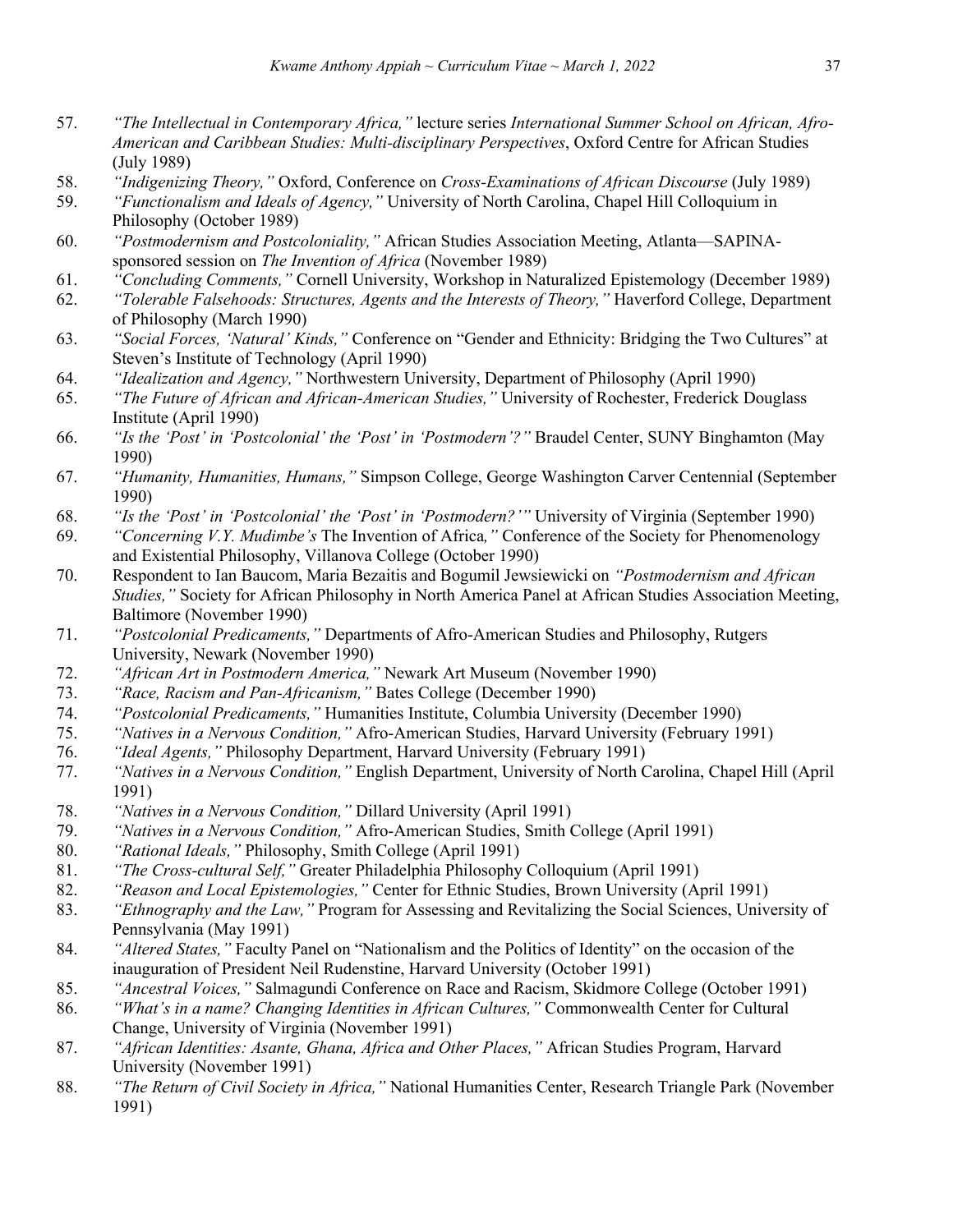- 89. *"One Way to Think about Translation,"* Philosophy Colloquium, University of South Carolina (November 1991)
- 90. *"What Does Philosophy have to do with Black Studies?"* Queen's University Public Lecture (November 1991)
- 91. *"Idealization and Rationality,"* Philosophy Colloquium, Queen's University (November 1991)
- 92. *"Philosophy and African Studies,"* African Studies Association, St. Louis Missouri (November 1991)
- 93. PEN Panel on African Literature, Chair, New York (November 1991)
- 94. *"Burying Papa,"* Center for Literary and Cultural Studies, Harvard University (December 1991)
- 95. *"Concluding Commentary,"* Boston University African Studies Center, N.E.H. Seminar on "African Interpretations of the Colonial Experience in Literature and Film" (December 1991)
- 96. *"A Burial,"* Red Lion Seminar, Chicago (February 1992)
- 97. *"Soyinka and the Philosophy of Culture,"* Tudor and Stuart Society, Johns Hopkins University (February 1992)
- 98. *"Ancestral Voices,"* Lugard Lecture, International African Institute, London (March 1992)
- 99. *"Literary Nativism,"* Leeds University, Department of English (March 1992)
- 100. *"A Funeral,"* West African Studies Seminar, University College London (March 1992)
- 101. *"Race, Canon, Curriculum,"* Department of Philosophy, Long Island University, Brooklyn Campus (April 1992)
- 102. *"What is African-American Philosophy?"* Society for Philosophy and Public Affairs, New York (April 1992)
- 103. *"Thick Translation,"* The Machette Lecture, Brooklyn College (April 1992)
- 104. *"Free Speech and the Aims of the University,"* Department of Philosophy, University of Michigan (April 1992)
- 105. *"What is African-American Philosophy?"* Center for African and African-American Studies, University of Michigan (April 1992)
- 106. *"A Funeral,"* Society for the Humanities, Cornell University (April 1992)
- 107. *"What is African-American Philosophy?"* Graduate Student Colloquium, Philosophy, Cornell University (April 1992)
- 108. *"Recent African Philosophy,"* American Philosophical Association Central Division Meeting, Louisville Kentucky (April 1992)
- 109. *"Multiculturalism,"* Black-Jewish Dialogue, Central Synagogue, Manhattan (May 1992)
- 110. *"No Bad Nigger: Blacks as the Ethical Principle from Huckleberry Finn to Ghosts," Dissident Spectators, Disruptive Spectacles* Conference, Harvard University (May 1992)
- 111. *"How did we get to be many?"* Conference on the History of Pluralism, SUNY Stonybrook (June 1992)
- 112. *"The Uses and Misuses of Other Cultures,"* Jesse Ball Du Pont Seminar, National Humanities Center (June 1992)
- 113. *Radio Interview "All Things Considered,"* National Public Radio (July 7, 1992)
- 114. *Radio Interview "Fresh Air with Terri Gross,"* National Public Radio (July 22, 1992)
- 115. *Radio Interview "On the Line,"* WNYC Public Radio, New York (July 30, 1992)
- 116. *Radio Interview:* WMUZ Radio, Detroit (August 7, 1992)
- 117. *"Memory and Identity in Africa,"* Commonwealth Center for Cultural Change, University of Virginia (October 1992)
- 118. *"Crossing the Boundaries,"* Keynote Address, Center for Critical Analysis of Contemporary Cultures, Conference on *Traveling Objects/Transnational Exchanges* (November 1992)
- 119. *"Nervous Natives,"* Conference on Postcolonial Culture, Scripps College (November 1992)
- 120. *"Moral Horizons: Arguments for Universalism in Some Recent African Fiction,"* Center for Critical Analysis of Contemporary Culture, Rutgers University, New Brunswick (November 1992)
- 121. *"My Kind of Multiculturalism,"* New England Teachers' Conference, Springfield Mass. (December 1992)
- 122. *"The Limits of Pluralism,"* Michigan State University (February 1993)
- 123. *"Culture, Subculture, Multiculturalism,"* Multicultural Education Working Group, University of Maryland Center for Ethics and Public Policy (January 1993)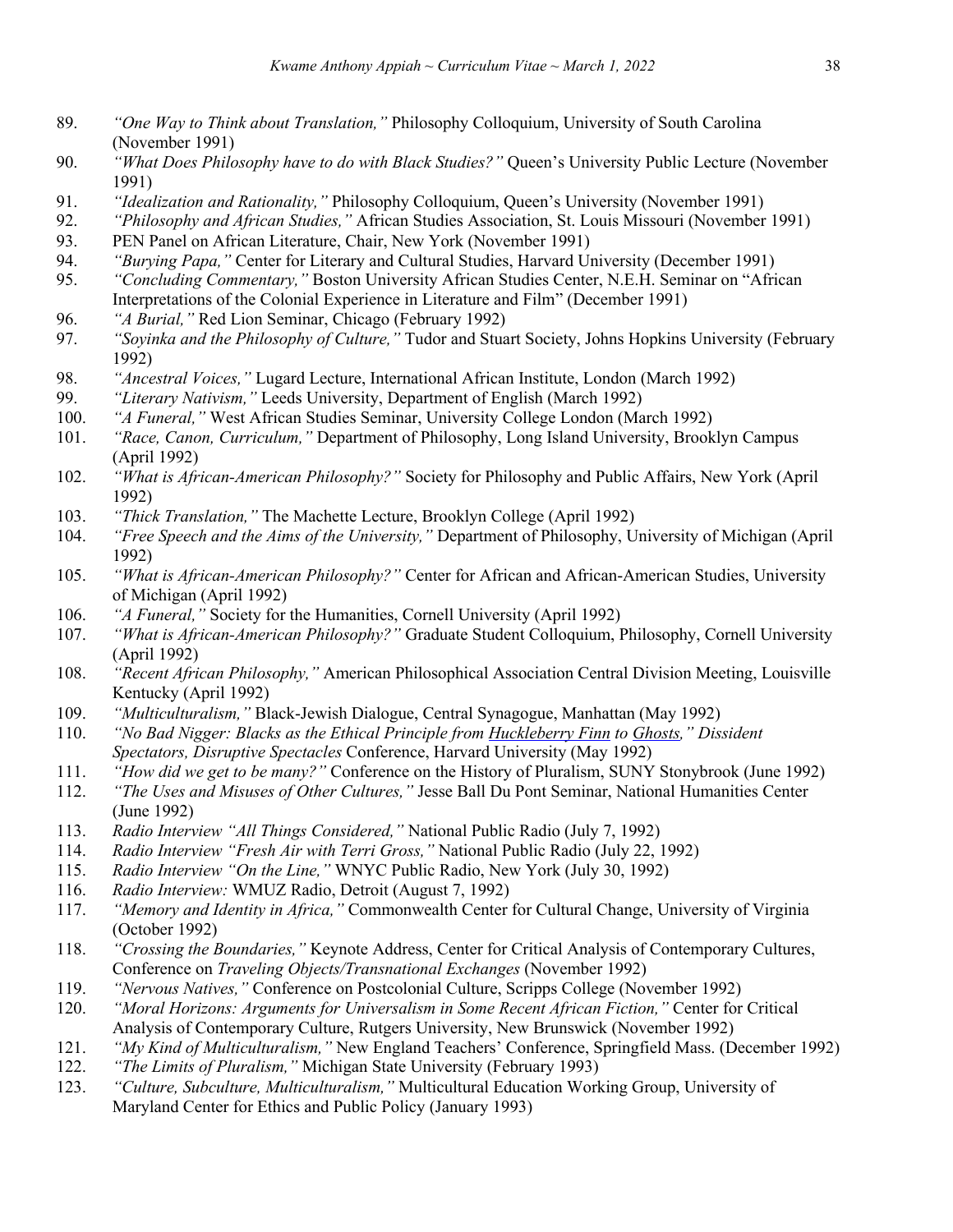- 124. *"Secrets,"* Seminar: *Secrecy, Knowledge, and Art: Approaches to Epistemology in Africa,* to open the exhibition *Secrecy: African Art that Conceals and Reveals*, The Museum for African Art, New York (January 1993)
- 125. *"Problems of Multiculturalism,"* Montclair State College (February 1993)
- 126. *"In My Father's House,"* Soundings: Radio Program (February 1993)
- 127. *"Africa's Multicultural Lessons,"* Sarah Lawrence College (March 1993)
- 128. *"Africa's Multicultural Lessons,"* Calvin College, Michigan (March 1993)
- 129. *Commentator on Professor Stanley Hoffman's Tanner Lectures on Human Values:* The University Center for Human Values, Princeton University (March 1993)
- 130. *"Africa's Multicultural Lessons,"* Center for the Humanities, University of Missouri (March 1993)
- 131. *Rational Psychology:* University of Missouri Philosophy Department (March 1993)
- 132. *"Radio Interview,"* University of Missouri NPR Station (March 1993)
- 133. *"Natives in a Nervous Condition,"* Conference on *Postcoloniality*, Yale University (April 1993)
- 134. *"Africa's Multicultural Lessons,"* Georgetown University (April 1993)
- 135. *"In My Father's House,"* Cambridge Forum Radio Talk and Discussion (April 1993)
- 136. *"In My Father's House,"* Discussion with Stuart Hall and Anil Ramdas on VPRO, Dutch Television (May 10, 1993)
- 137. *"Fallacies of Eurocentrism and Ethnocentrism,"* American Enterprise Institute, Washington DC (May 1993) (C-SPAN 2, 11 May 1993)
- 138. *"Power and Secrecy,"* Conference on *Forty Years After: The Rosenberg Case and the McCarthy Era*  Harvard University (May 1993)
- 139. *"Many Faces of Family,"* Goddard Community Center, New York (May 1993)
- 140. *"African-American Philosophy?"* Conference on African-American Intellectual History, Rockefeller Center, Bellagio (May 1993)
- 141. *"In My Father's House,"* Jesse Ball Du Pont Seminar, National Humanities Center (June 1993)
- 142. *"Fallacies of Eurocentrism and Afrocentrism,"* Jesse Ball Du Pont Seminar, National Humanities Center (June 1993)
- 143. *"Africa's Multicultural Lessons,"* SUNY, Old Waterbury, Faculty Summer Seminar (June 1993)
- 144. *"Teaching 'Race',"* Facing History and Ourselves, Summer Seminar (July 1993)
- 145. *"Afrocentrism,"* Discussion, WBAI New York, with Pleythell Benjamin (July 29, 1993)
- 146. *"Eurocentrism and Afrocentrism,"* Summer Seminar on Multiculturalism and Civic Education, Harvard School of Education (Prof. Sandra Stotsky, convener) (August 1993)
- 147. *"Dilemma's of Modernity,"* Ohio State University, N.E.H. Summer Seminar (Profs. Abiola Irele and Isaac Mowoe, conveners) (August 1993)
- 148. *Radio Interview "Multiculturalism,"* with David Brudnoy, WBZ Boston (September 6, 1993)
- 149. *"Beyond Eurocentrism and Afrocentrism,"* Community College of Philadelphia (October 1993)
- 150. *"Fallacies of Eurocentrism and Afrocentrism,"* Duke University (September 1993)
- 151. *Radio Interview "In My Father's House,"* with David Brudnoy, WBZ Boston (October 27, 1993)
- 152. *"Africa's Multicultural Lessons,"* De Paul University, Africa Quarter (October 1993)
- 153. *"Natives in a Nervous Condition,"* De Paul University, Faculty Seminar (October 1993)
- 154. *"Race: From Culture to Identity,"* University of California at Irvine, Humanities Center (October 1993)
- 155. *"The Reception of African Art in America,"* Giving Birth to Brightness, M.I.T. (October 1993)
- 156. *"Constructing Identities in Africa and America,"* Paul Desjardins Memorial Lecture, Haverford College (October 1993)
- 157. *"Akan Philosophical Psychology,"* Paul Desjardins Memorial Symposium, Haverford College (October 1993)
- 158. *"Traveling Stories,"* WGBH Fellowship Program, WGBH Boston (October 1993)
- 159. *"Multicultural Education,"* Mount Holyoke College, Department of Philosophy Public Lecture (November 1993)
- 160. *"Realizing the Virtual Library,"* Harvard Conference on the Gateway Library (November 1993)
- 161. *"Multicultural Education,"* Grace Church School in New York (November 1993)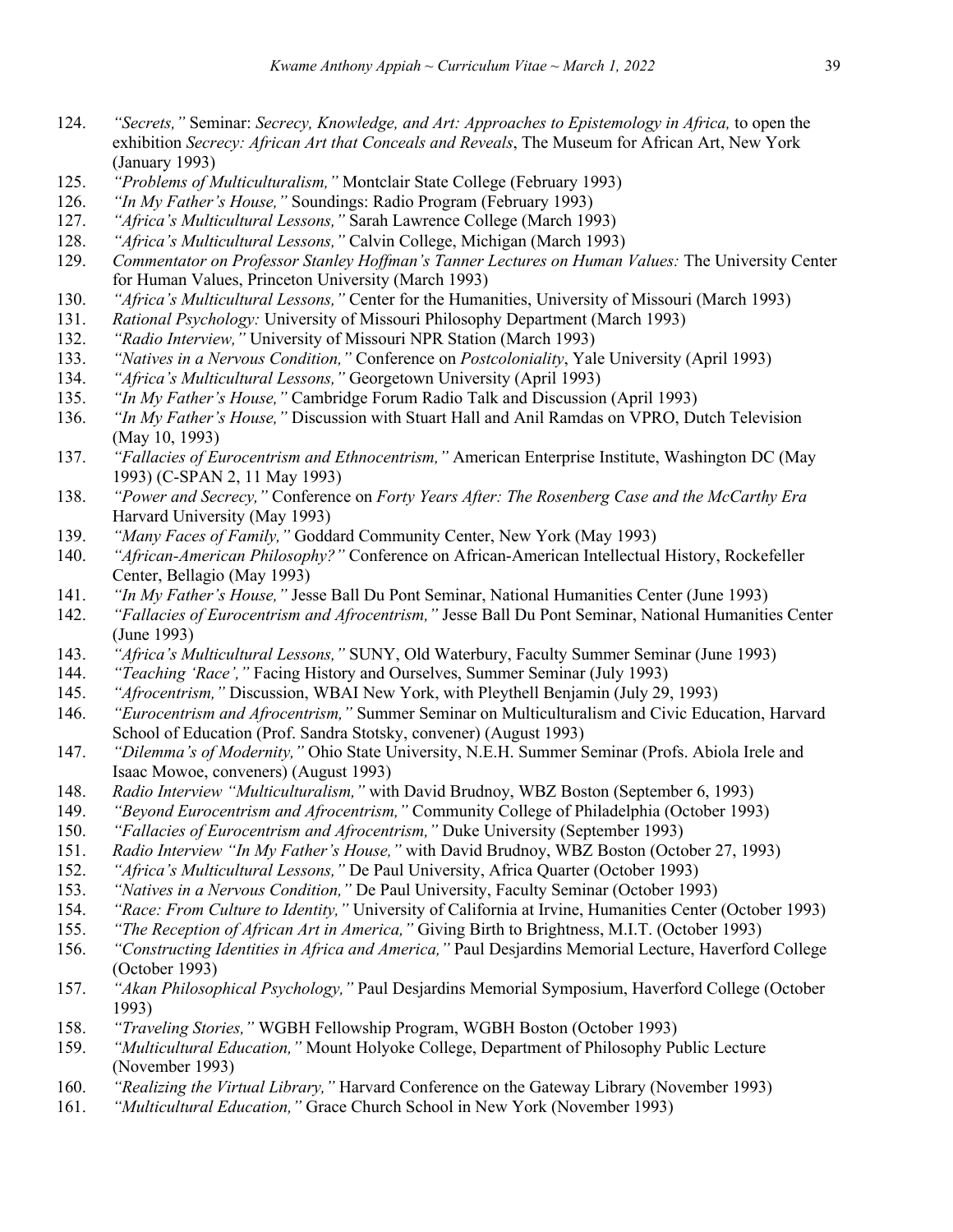- 162. *"Reading* The Tempest," ACLS seminar for High School Teachers, Harvard School of Education (December 1993)
- 163. *"Beyond Eurocentricity and Afrocentricity in the Study of African Religion,"* American Association for the Study of Religion, Annual Meeting, Washington DC (November 1993)
- 164. *"Re-conceptualizing Philosophical Practice: Is Race Relevant?"* African Studies Association Meeting, SAPINA-sponsored panel (December 1993)
- 165. *"Multiculturalism and Education,"* Amherst College, Conference on Affirmative Action (January 1994)
- 166. *"African Identities,"* Humanities Seminar, Northwestern University (January 1994)
- 167. *"Culture, Subculture, Multiculturalism,"* Public Lecture, Northwestern University (January 1994)
- 168. *"Culture, Subculture, Multiculturalism,"* Department of Philosophy, University of Toronto (January 1994)
- 169. *"African Identity at the End of the Twentieth Century,"* EPIIC Program, Tufts University (February 1994)
- 170. *"Why there are no Races,"* (Commonwealth School, Boston, February 1994)
- 171. *"Why there are no Races,"* (Black History Month Celebration, Black Medical Students Association, Harvard Medical School, February 1994)
- 172. *"Culture, Subculture, Multiculturalism,"* Department of Philosophy, Holy Cross (February 1994)
- 173. *"The Challenge of Pluralism: Multiple Cultures of Multiple Identities,"* CUNY Graduate Center, W. E. B. Du Bois Distinguished Visiting Lecture (March 1994)
- 174. *"Normative Idealizations in Descriptive Theories,"* CUNY Graduate Center, Department of Philosophy (March 1994)
- 175. *"Multiculturalism and Citizenship,"* Bohen Foundation (March 1994)
- 176. *"African Identities,"* EPIIC Program, Tufts University (March 1994)
- 177. *"Teaching 'Race',"* Facing History Institute (March 1994)
- 178. *"In My Father's House,"* Queens Evening Readings, New York (March 1994)
- 179. *"Beyond Eurocentrism and Afrocentrism: Education in An Age of Multiple Identities,"* Fordham University, New York (April 1994)
- 180. *"Culture, Subculture, Multiculturalism,"* Department of Philosophy, University of South Florida (March 1994)
- 181. *"Beyond Eurocentrism and Afrocentrism,"* Department of Philosophy, University of Massachusetts at Boston (April 1994)
- 182. *"Natives in a Nervous Condition,"* The Wetmore Lecture, Department of English, Brown University (April 1994)
- 183. *"Culture and Identity in an Age of Multiculturalism,"* Department of Anthropology, Syracuse University (April 1994)
- 184. *"In My Father's House,"* NEH Summer Seminar for College Teachers, Ramapo College (June 1994)
- 185. *"Race Through History,"* Facing History and Ourselves Teacher's Seminars: Pine Manor College, Bard College, Norwich Free Academy (July 1994)
- 186. *"Group Identities and Individual Lives,"* Summer Program, Harvard Graduate School of Education (July 1994)
- 187. *"Race Through History,"* Summer Program, Harvard Graduate School of Education (July 1994)
- 188. *"Some Confusions About Identity,"* Cultural Studies, African/Diaspora Studies, Tulane University (September 1994)
- 189. *"Identity versus Culture,"* The Avenali Lecture, University of California at Berkeley (September 1994)
- 190. *"What is a Racial Identity?"* Hannah Arendt Symposium, New School for Social Research (October 1994)
- 191. *"Race, Culture, Identity: An Essay on Human Misunderstanding,"* Tanner Lecture on Human Values, University of California at San Diego (October 1994)
- 192. *"Race and Identity,"* Panel presentation at Union College, Schenectady (November 1994)
- 193. *"Reply to My Critics,"* African Studies Association Panel on *In My Father's House*, Toronto (November 1994)
- 194. *"Race and Identity,"* Rutgers Conference on Race and Philosophy (November 1994)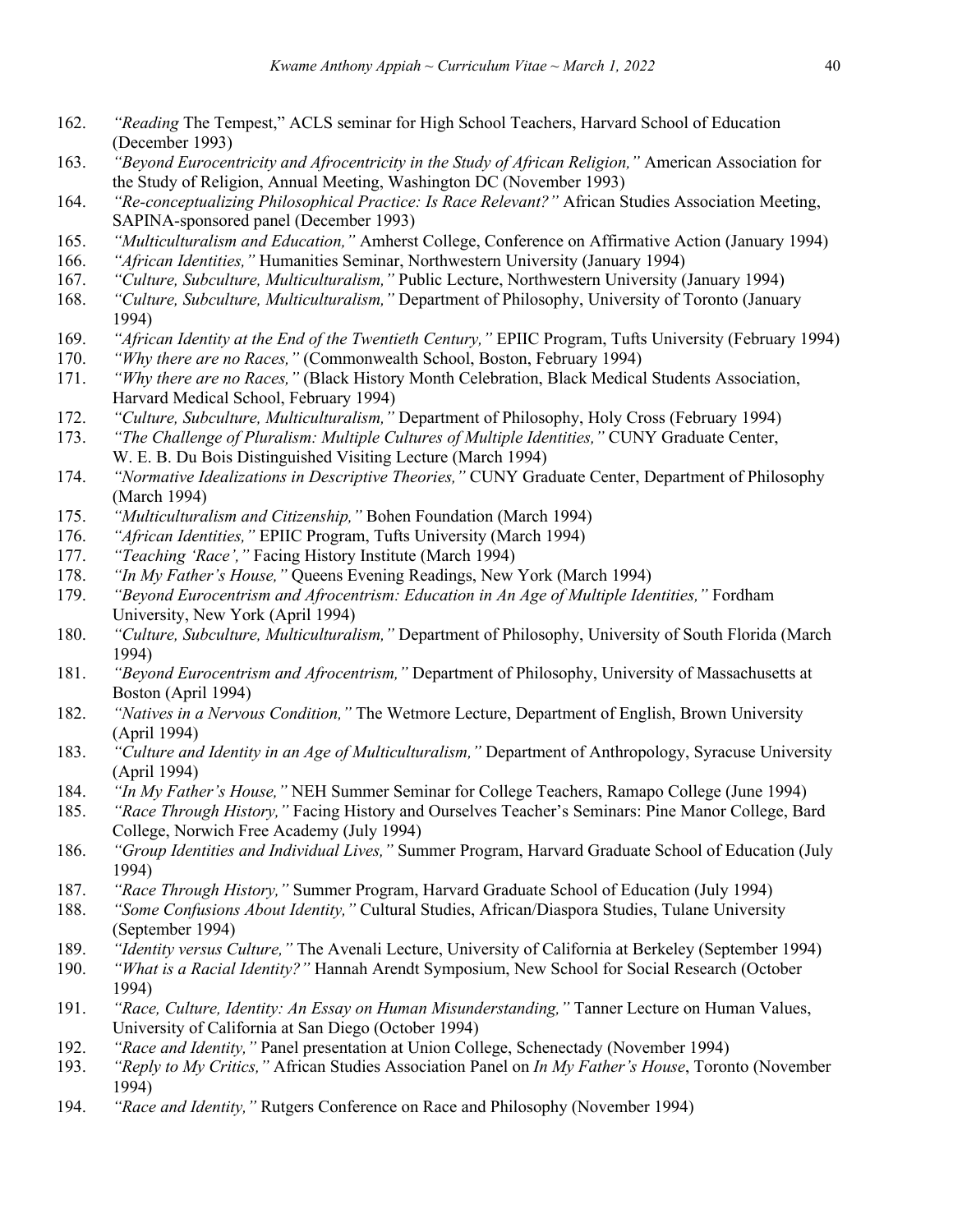- 195. *"Resistance Literature,"* Cultural Studies Colloquium, Yale University (November 1994)
- 196. *"Relations Between Elites and the Common People in Africa,"* Columbia University, African Studies Colloquium (November 1994)
- 197. *"Sustaining the Nation,"* University of Maryland, College Park (November 1994)
- 198. *"The Encyclopædia Africana: A Prototype,"* Computer Humanities User's Group, Brown University (January 1995)
- 199. *"Race Culture and Identity,"* MillerComm Lecture, University of Illinois, Urbana (March 1995)
- 200. *Radio Interview "Race Culture and Identity,"* Focus 580 WILL AM 580, Urbana (March 3, 1995)
- 201. *"Rational Psychology,"* Department of Philosophy, University of Illinois, Urbana (March 1995)
- 202. *"Identity's Pitfalls," Black Nations, Queer Nations* Conference, Center for Lesbian and Gay Studies, CUNY Graduate Center, New York (March 1995)
- 203. *"Africa's Postcolonial Condition,"* Plenary Session, African Literature Association, Columbus, Ohio (March 1995)
- 204. *"Philosophy in Postcolonial Africa,"* Panel, African Literature Association, Columbus, Ohio (March 1995)
- 205. *"Against National Culture," Text and Nation* Conference, Georgetown University (April 1995)
- 206. *"Nervous Natives,"* University of Georgia, Athens, Humanities Center Lecture (April 1995)
- 207. *Commentator on Professor Amy Gutmann's Tanner Lectures on Human Values:* Stanford University (May 1995)
- 208. *"Fuzzy Frontiers: African Identities as the Millennium Approaches,"* Interfaculty Seminar in African Studies, Oxford University (June 1995)
- 209. *"Against National Culture,"* Keynote Address, Annual Conference of the Association of University Teachers of English in South Africa (AUETSA), University of Natal, Pietermaritzburg (July 1995)
- 210. *"African Studies in North America,"* University of Namibia (July 1995)
- 211. *"Against National Culture,"* Public Lecture, University of Nebraska, Lincoln (September 1995)
- 212. *"Race, Culture, Identity: Misunderstood Connections,"* Department of Philosophy, University of Nebraska, Lincoln (September 1995)
- 213. *"Collective Memory and Individual Histories,"* Keynote Address, "The Pasts We Tell Ourselves: Remembrance, Restoration, Reconstruction," University of California, Santa Barbara Interdisciplinary Humanities Center (October 1995)
- 214. *"Against Culture,"* Emory University, ILA, Conference: "Race, Identity and Public Culture" (October 1995)
- 215. *"Against National Culture,"* Program in Ethics and the Professions, Harvard University (October 1995)
- 216. *"How Can I Remember Who I am, If I Don't Know Who We Are?"* Center for Literary and Cultural Studies, Harvard, Conference on *The Persistence of Memory* (October 1995)
- 217. *"Building a CD-ROM Encyclopædia Africana,"* Panel Discussion on New Media, African Studies Association, Orlando (November 1995)
- 218. *"Civic Nationalism,"* Response to Sheldon Hackney, Chairman of the National Endowment for the Humanities, Plenary Session, American Studies Association (November 1995)
- 219. *"Race, Culture, Identity,"* Distinguished Speaker's Series, University of Texas at Austin (December 1995)
- 220. *"Notes on Racial Identity,"* Race, Power and the Mind Symposium, University of Michigan (February 1996)
- 221. *"African Philosophy and Concepts of the Person,"* Department of Philosophy, University of Kansas, Lawrence (March 1996)
- 222. *"Against National Culture,"* Visiting Humanities Lecture, University of Kansas, Lawrence (March 1996)
- 223. *"National Conversations,"* Visiting Interdisciplinary Scholars Seminar, Humanities Center, University of Kansas, Lawrence (March 1996)
- 224. *"Racial Identities,"* Visiting Interdisciplinary Scholars Seminar, Humanities Center, University of Kansas, Lawrence (March 1996)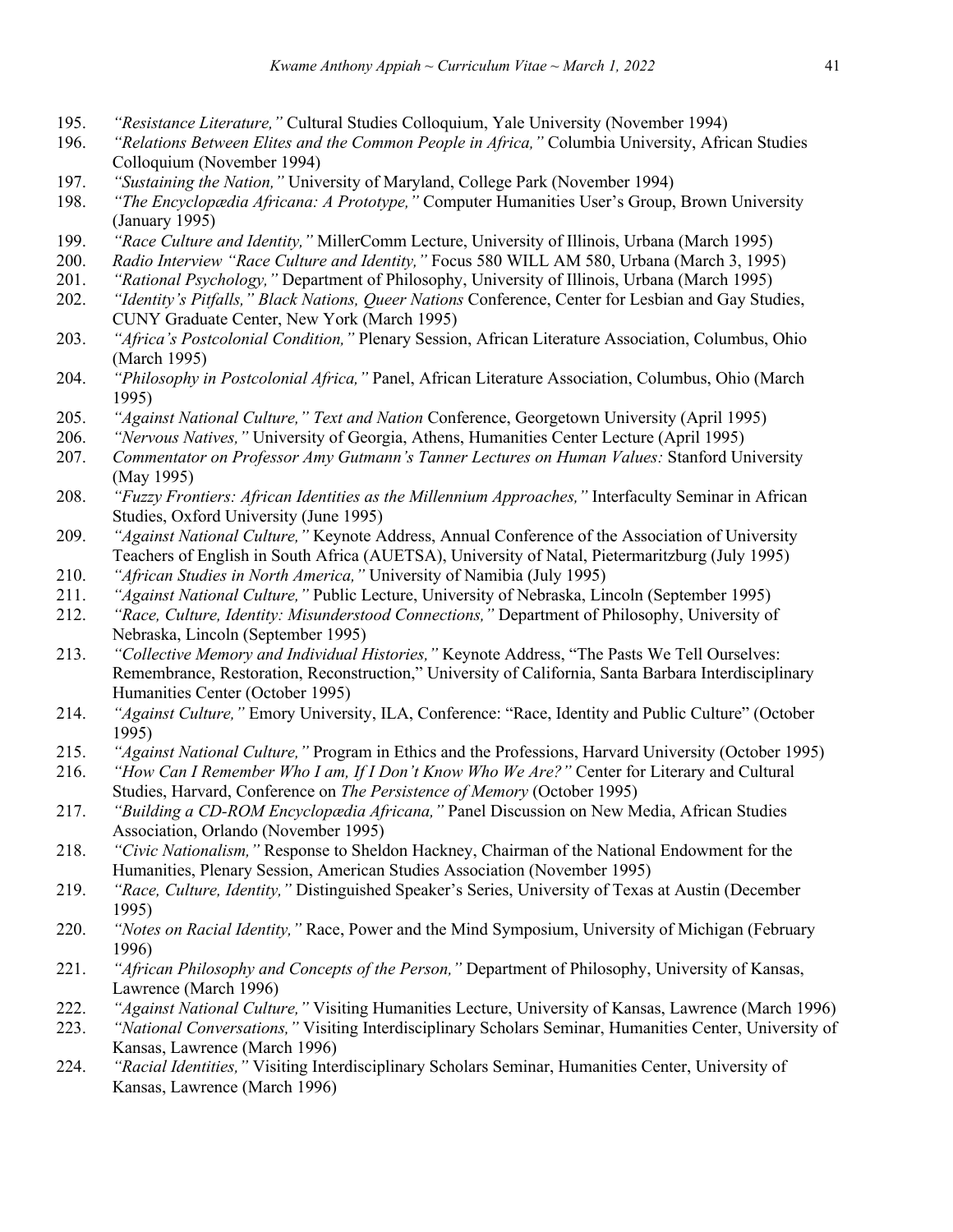- 225. *"Race, Culture, and Identity: Why Race Won't Do What We Ask Of It,"* Hamline University, St. Paul's Minnesota (April 1996)
- 226. *"Race, Culture, and Identity: Why Culture Won't Do Much Better,"* Hamline University, St. Paul's Minnesota (April 1996)
- 227. *"Cosmopolitan Patriotism,"* Philosophy Department Discussion Group, University of Idaho (April 1996)
- 228. *"Race, Culture, Identity,"* Public Lecture, University of Idaho (April 1996)
- 229. *"Rational Psychology,"* Department of Philosophy, Ohio University (May 1996)
- 230. *"Understanding Racial Identity,"* Public Lecture, Ohio University (May 1996)
- 231. *"Against National Culture,"* Kane Lecture, Ohio State University (May 1996)
- 232. *"Culture, Community, Citizenship,"* Public Lecture, Mankato University (May 1996)
- 233. *"Rational Ideals,"* Philosophy Discussion Club, Mankato University (May 1996)
- 234. *"How Do I Know Who I Am, 'Til I Know Who We Are?"* History Forum, Mankato University (May 1996)
- 235. *Interview with* HotWired *for World Wide Web on "Color Conscious"* (June 1996)
- 236. *"Race Through History,"* Facing History and Ourselves Teacher's Seminars: Columbia Teachers' College (July 1996)
- 237. *"The Identity of Africa,"* with Henry Louis Gates, Jr., and Cornel West, Guggenheim Foundation, Peter Lewis Critical Issues Forum (September 1996)
- 238. *Interview with Wole Soyinka:* The Beatification of Area Boy: Works and Process, Guggenheim Museum (September 1996)
- 239. *"The Global Beloved Community,"* Cambridge Forum: The Beloved Community (November 1996)
- 240. *"The Scholarly Essay: Writing as a Philosopher,"* The Gordon Gray Lecture in Expository Writing, Harvard University (November 1996)
- 241. *"Identité: Ni Race, Ni Culture,"* "Paris—New York: Migrations of Identities" Columbia University (November 1996)
- 242. *"Some thoughts on the relations of philosophy and history,"* Mellon Seminar in History, University of Pennsylvania (November 1996)
- 243. *"Narratives of Unity and Diversity,"* Blackside Productions Seminar, Sheraton Commander Hotel, Cambridge (November 1996)
- 244. *Comments on "Peoples and Publics" by Ben Lee:* MacArthur Fellows Program Roundtable on Creativity, Globalism and Global Creativity, Chicago (November 1996)
- 245. *Response to Charles Taylor and Shirley Williams "Disintegrating Democracies,"* Council on Foreign Relations (December 1996)
- 246. *"The History Curriculum: Modest Proposals,"* Panel at the Park School, Boston (January 1997)
- 247. *"Reply to Critics,"* Discussion of *Color Conscious*, New School for Social Research (February 1997)
- 248. *Radio Interview "The Dictionary of Global Literacy,"* Monitor Radio (Boston) (February 1997)
- 249. *Discussion of Four Films About Intellectuals of the African Diaspora: W. E. B. Du Bois, Aimé Césaire, Frantz Fanon, John H. Clarke:* Museum of Fine Arts, Boston (February 1997)
- 250. *Radio Interview "The Dictionary of Global Literacy,"* WWRL Radio (February 1997)
- 251. *Radio Interview "The Dictionary of Global Literacy,"* WCCO-AM (Minneapolis) (February 1997)
- 252. *Radio Interview "The Dictionary of Global Literacy,"* Talk of the Nation with Ray Suarez (March 1997)
- 253. *"The Liberal Idea of Education,"* Distinguished Lecture Series, Arts and Humanities, Columbia Teacher's College (March 1997)
- 254. *"In Defense of Cosmopolitanism,"* Hans Maeder Lecture, New School For Social Research (March 1997)
- 255. *"Liberalism and the Diversity of Identity,"* Center for Higher Educational Transformation, South Africa (March 1997)
- 256. *"Liberal Cosmopolitanism,"* University of Cape Town, Center for African Studies (March 1997)
- 257. *"Justice, Reparation, Truth,"* Final Panel, Facing History and Ourselves Conference (April 1997)
- 258. *"Insiders and Outsiders,"* Panel, African Literature Association Conference, Michigan State University (April 1997)
- 259. *"A Foucault for Liberals,"* Hannah Arendt/Reiner Schürmann Symposium in Political Philosophy, New School for Social Research (April 1997)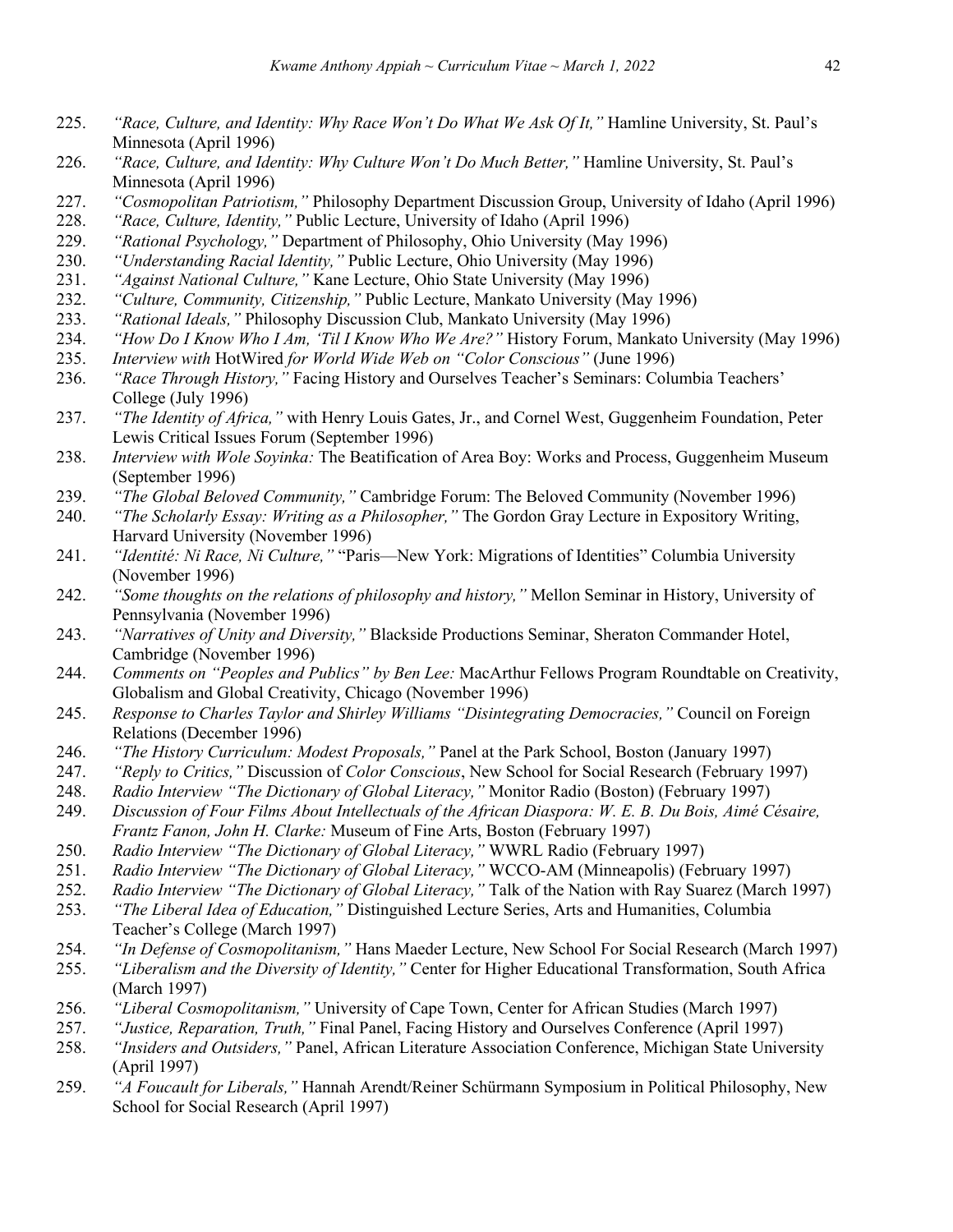- 260. *Panel Member* "Is there such a thing as race?" *Debates! Debates!* TV Program (May 1997)
- 261. *Discussion of* Color Conscious: The Political Morality of Race: *Fulani!* TV Program (May 1997)
- 262. *"Cosmopolitan Patriotism,"* Seminar, Conjunto Universitário Candido Mendes, Rio de Janeiro, Brazil (June 1997)
- 263. *"On Writing* In My Father's House," Department of History, Universidade Federal, Rio de Janeiro (June 1997)
- 264. *"Cosmopolitan Patriotism,"* Debate Series *Folha de São Paulo*, São Paulo (June 1997)
- 265. *"Race and Identity,"* Department of Sociology, Universidade de São Paulo (June 1997)
- 266. *"Race Through History,"* Facing History and Ourselves Teacher's Seminars: Columbia Teachers' College (July 1997)
- 267. *"The Responsibility of Intellectuals,"* Kumasi, Ghana (September 1997)
- 268. *"Du Bois as a Pan-Africanist Intellectual,"* USIA Center, Accra, Ghana (September 1997)
- 269. *"What Do We Talk About When We Talk About Art?"* Yale Art Museum, Conference on *Baule Art: African Art, Western Eyes* (October 1997)
- 270. *"Seminar on: 'Cosmopolitan Patriots' and 'Race, Culture, Identity: Misunderstood Connections',"* NYU Law School (October 1997)
- 271. *"Alain Locke As A Theorist of Multiculturalism,"* Philosophy Born of Struggle Conference, New School (October 1997)
- 272. *Radio Interview "The Dictionary of Global Literacy,"* WBAI with Amy Goodman, New York (October 19, 1997)
- 273. *"Race in a Postmodern Society,"* Case Western Reserve University, College Scholar's Program (October 1997)
- 274. *"Response to Charles Kesler,"* Conference on Immigration and Naturalization, Duke University (October 1997)
- 275. *"Race and Philosophy,"* Department of Philosophy, Kent State University (November 1997)
- 276. *"The Question of African Identities,"* Central State University, Wilberforce, Ohio, African Studies Center (November 1997)
- 277. *"Cosmopolitanism and Patriotism,"* Conference on Africa and Extended Security, Stockholm (November 1997)
- 278. *"A Foucault for Liberals,"* The Moffett Lecture, Princeton University (November 1997)
- 279. *"The 'Amistad' Libretto: Incorporating African Folk Culture,"* The Lyric Opera of Chicago, Symposium on the Anthony Davis and Thulani Davis Opera *Amistad*, Field Museum (November 1997)
- 280. *"Cosmopolitan Patriotism,"* Center for African Studies, Emory University (January 1998)
- 281. *"Cultural Studies and Area Studies,"* Center for African Studies, Emory University (January 1998)
- 282. *"Philosophy, Africa and the Diaspora,"* Morehouse University (January 1998)
- 283. *"The Contemporary Novel in Africa,"* Salzburg Seminar, Schloss Leopoldskrohn, Salzburg, Austria (March 1998)
- 284. *"What do we talk about when we talk about African Art?"* Art Institute of Chicago (March 1998)
- 285. *"Race and Culture,"* SUNY Purchase (April 1998)
- 286. *"The Possibilities of Afro-Liberalism,"* University of Louisville, Kentucky (April 1998)
- 287. *"Cosmopolitan Patriotism,"* Einstein Forum, Staatsbibliothek zu Berlin (April 1998)
- 288. *"Liberalism and Education,"* Einstein Forum Seminar, 7 Am Neuen Markt, Potsdam (April 1998)
- 289. *"Gay Goes Global,"* Final Plenary Queer Globalization/Local Homosexualities: Citizenship, Sexuality and the Afterlife of Colonialism, Center for Lesbian and Gay Studies, CUNY (April 1998)
- 290. *"Reply to our Critics,"* American Philosophical Association, Central Division Meeting, Chicago: Author Meets Critics: Philip Kitcher, Michelle Moody Adams discuss *Color Consciousness* by K. Anthony Appiah and Amy Gutmann (May 1998)
- 291. *"Cosmopolitan Patriots,"* Department of English and American Studies, University of Frankfurt (June 1998)
- 292. *"Theories of Postcoloniality,"* Postcolonial Studies Group, University of Frankfurt (June 1998)
- 293. *"Identity and Ethics,"* Department of Philosophy, University of Frankfurt (July 1998)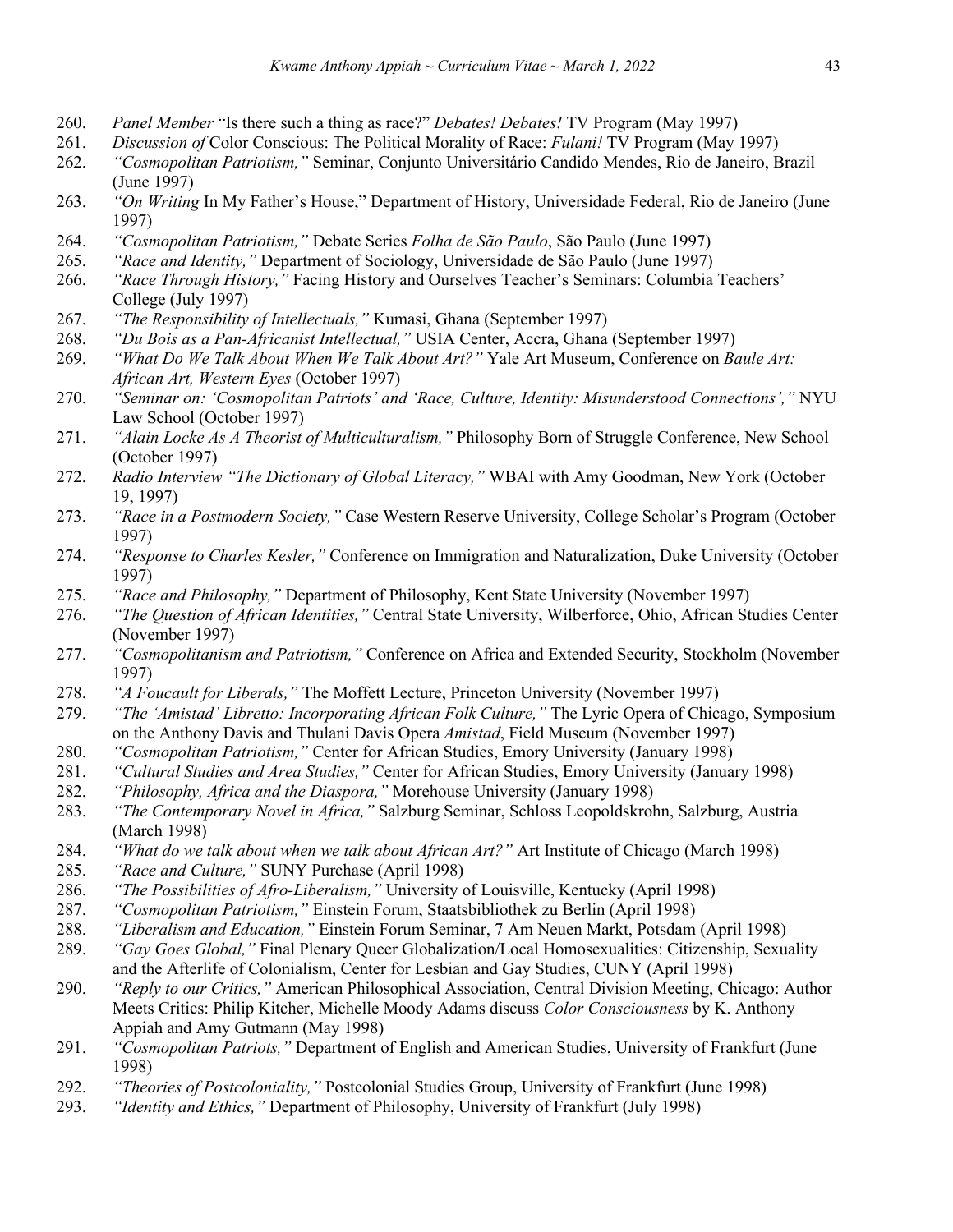- 294. *"Color Conscious,"* Seminar in American Studies, University of Frankfurt (July 1998)
- 295. *"African Novels and Global Conversation,"* African Studies Center, University of Bayreuth (July 1998)
- 296. *"How to Universalize Liberalism,"* Society for Universalism in Philosophy (August 1998) *Discussion of* Cosmopolitan Patriotism: *Fulani!* TV Program (September 1998)
- 297. *"Cosmopolitan Reading,"* English Institute (September 1998)
- 298. *"The Hyphen in 'African-American Philosophy',"* Africa in the Americas, Harvard University (October 1998)
- 299. *"Liberalism in Difficulty,"* Harry Howard Jr. Lecture, Vanderbilt University (October 1998)
- 300. *"An Argument Against (One Way of Thinking About) Rationality,"* Department of Philosophy Colloquium, Vanderbilt University (October 1998)
- 301. *"Individuality,"* New York Institute for the Humanities (December 1998)
- 302. *"Encomium for Nurrudin Farah,"* Presentation of Neustadt Prize, University of Oklahoma (October 1998)
- 303. *"Individuality,"* New York Humanities Institute (December 1998)
- 304. *"Citizens of the World?"* Amnesty Lecture, Sheldonian Theatre, Oxford (February 1999)
- 305. *"Race and Individuality,"* Global Studies, University of Wisconsin (February 1999)
- 306. *"Rewriting the African Past,"* Black History Month Lecture, Hunter College (February 1999)
- 307. *"Discussion with Wole Soyinka on Democracy in Africa,"* Africana Studies, New York University (February 1999)
- 308. *"Race and Individuality,"* Center for the Study of Race and Social Division, Boston University (March 1999)
- 309. *"Cosmopolitan Reading,"* Department of Comparative Literature, Brown University (March 1999)
- 310. *"Stereotypes and the shaping of identity,"* Response to Robert Post's Brennan Lecture *Prejudicial Appearances: The Logic of American Anti-Discrimination Law,* University of Miami (March 1999)
- 311. *"Reading Race, Class and Gender in Alice Walker's* Color Purple *and Toni Morrison's* Beloved*,"* Lock Haven University "Major Black Writers: Alice Walker Lecture" (March 1999)
- 312. *"Defending Liberal Individualism,"* Plenary Roundtable *On Violence, Money, Power & Culture: Reviewing the Internationalist Legacy*, 93rd Annual Meeting, American Society of International Law, Washington D.C. (March 1999)
- *313. "New Work in African History," Commonwealth School, Boston (April 1999)*
- 314. *"Individuality, Imagination and Community,"* Keynote Speech at Conference on "Exploring the Black Atlantic". Rutgers University (April 1999)
- 315. *"Writing Africa,"* Hemmingway Centennial, John F. Kennedy Library (April 1999)
- 316. *"African Thought, From Anthropology to Philosophy,"* Columbia University, Program in African Studies Seminar (April 1999)
- 317. *"Why Individuality Matters,"* Rutgers University Department of Philosophy (April 1999)
- 318. *"Children's Moral Education,"* Panel, Harvard University (April 1999)
- 319. *"Culture and Foreign Policy,"* Council on Foreign Relations (May 1999)
- 320. *"Contre 'la culture,'"* Musée des Arts de l'Afrique et l'Océanie (May 1999)
- 321. *"The possibilities of Afro-liberalism,"* École des Hautes Études en Sciences Sociales (May 1999)
- 322. *"American Multiculturalism and Gay Culture,"* École Normale Supérieure (May 1999)
- 323. *"L'Afrocentrisme,"* École des Hautes Études en Sciences Sociales (May 1999)
- 324. *"Individuality,"* Department of Philosophy and School of Law, University College, London (May 1999)
- *325. "Enlightenment and Cultural Dialogue: Lessons From the Novel," Volkswagen Stiftung,* Zukunftsstreit: Debates on Issues of our Common Future *7th Symposium:* Political Philosophy Today: Rethinking the Enlightenment *Hanover (June 1999)*
- 326. *"Transition: Past and Future,*" NPR Weekend Edition, with Paul Theroux (July 1999)
- 327. Discussion of Encyclopedias, Global and Local, BBC World Service Outlook (July1999)
- 328. *"American Liberalism in a Global Conversation,"* Harvard Summer School (July 1999)
- 329. *"Using the Arts to Teach About Identity,"* Facing History and Ourselves Institute (July 1999)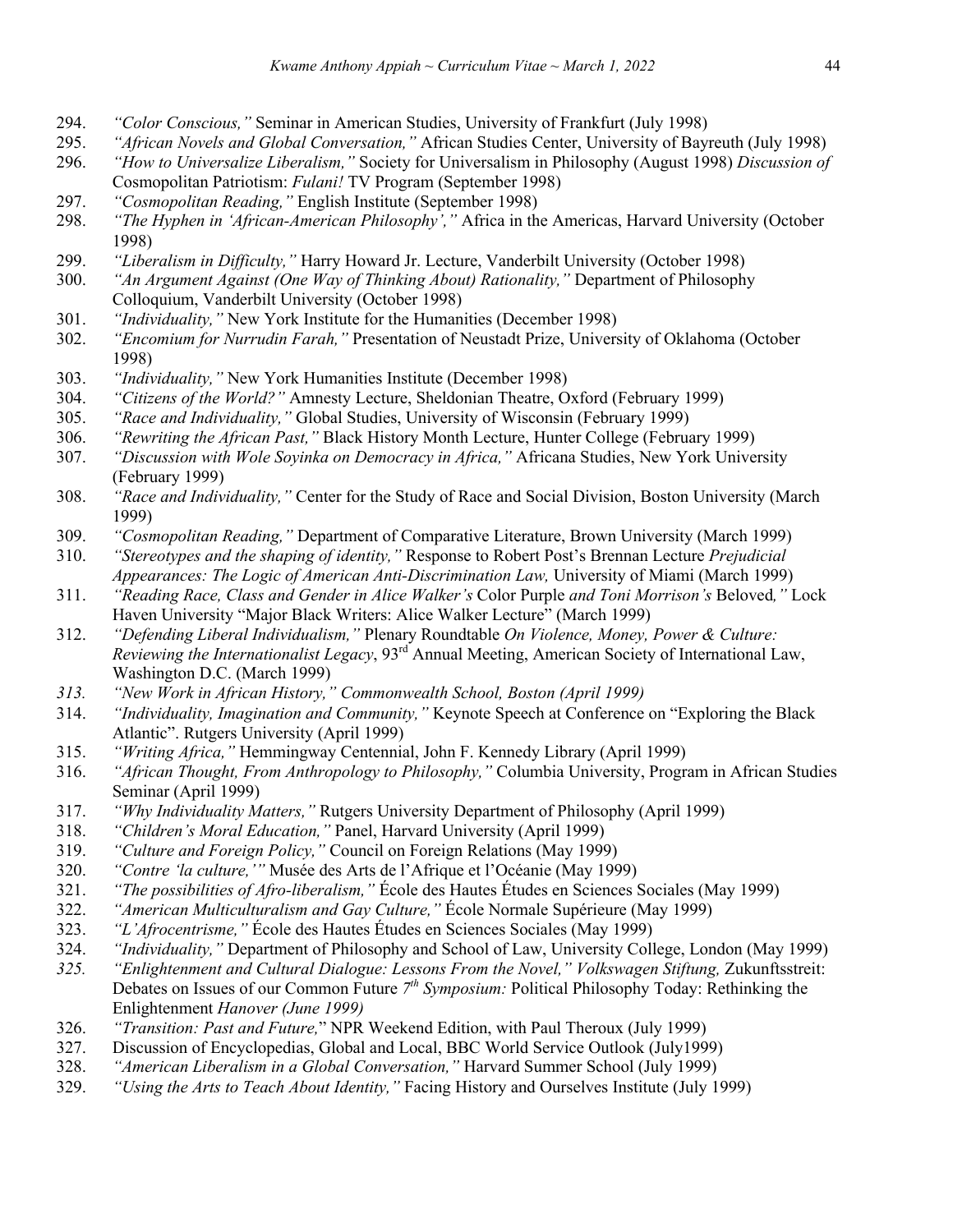- 330. *"Internationalizing Human Rights,"* Harvard Law School, Human Rights Program, 15th Anniversary (September 1999)
- 331. "*Some Problems for Liberalism,"* Sawyer Seminar, National Humanities Center, Research Triangle Park, North Carolina (September 1999)
- 332. *"The Ethics of Cosmopolitanism,"* Nexus Institute Conference: *No Place for Cosmopolitans?* Tilburg, The Netherlands (October 1999)
- 333. "*Race and Individuality,*" Florida Atlantic University, *Public Intellectuals Graduate Program*, (January 2000)
- 334. *Commentator on Michael Ignatieff's Tanner Lectures on Human Values:* The University Center for Human Values, Princeton University (April 2000)
- *335. "How should we address the greatest evils and injustices of our time?*" Contribution to panel at Tenth Anniversary Symposium, The University Center for Human Values, Princeton University *Questioning Values, Defending Values* (April 2000)
- 336. *"Africa's Muses,"* The Metropolitan Museum of Art, New York (May 2000)
- 337. *"The Cosmopolitan Scholar,"* Harvard University, Phi Beta Kappa Oration (June 2000)
- 338. *"Creating Encarta Africana,"* Solomon, Smith, Barney, Plaza Hotel, New York (June 2000)
- 339. *"Liberal Education,"* Montreal Conference on "Promoting Subgroup Identities in Public Education" (June 2000)
- 340. *"Using Encarta Africana in the Public Schools,"* Boston Public Schools Office of Information Technology (June 2000)
- 341. Africa Journal, Worldnet Television (August 2000)
- 342. *"E Pluribus Unum,"* Panel, Yale Law School Reunion (September 2000)
- 343. *"Encarta Africana: The Project of the Century,"* Conference on African-American Literature, Salt Lake City, Utah (October 2000)
- 344. *Discussion with Wole Soyinka,* Langston Hughes Festival, Schomburg Library (November 2000)
- 345. *"Education and Identity,"* Teachers as Scholars Program (November 2000)
- 346. *"The Power of the Prize,"* The Power of the Word (Conference on African Literature), Churchill College, Cambridge (November 2000)
- 347. *"Hope and Commitment,"* World AIDS Day Celebration, Trinity Church, Copley Square (December 2000)
- 348. *"Soul Making,"* Tanner Lectures on Human Values, Cambridge University (April/May 2001)
- 349. *"Individuality, Identity and Education,"* University of South Carolina (November 2001)
- 350. *"Identity, Individuality, and the State,"* University of Basel (January 2002)
- 351. *"Soul Making,"* Paul Robeson Memorial Lecture, Columbia University, New York (February 2002)
- 352. *"Race, Gender and Individuality,"* Humanities Without Boundaries Series, Center for the Humanities, University of Wisconsin, Madison (April 2002)
- 353. *"The Arts of Soul-Making*," Conference on Art, Philosophy and Politics, Institute for the Humanities, University of Wisconsin, Madison (April 2002)
- 354. *"Race and the Ethics of Identity,"* University of Maryland, College Park, Distinguished Lecturer Series (April 2002)
- 355. *"The University in an age of Globalization*," Princeton-Oxford Conference on Globalization, Oxford (June 2002)
- 356. *"Immigrants and Refugees: Individualism and the Moral Status of Strangers,"* Program in Ethics and Public Affairs, Princeton University (September 2002)
- 357. *"Reparations,"* Yale Law School Conference on "Yale, New Haven and American Slavery," Panel talk with Ronald Dworkin, Seanna Schiffrin, Charles Fried (September 2002)
- 358. *"On Being Oneself*," Distinguished Visiting Lecture, Georgetown University (October 2002)
- 359. *"Immigrants and Refugees: Individualism and the Moral Status of Strangers,"* Paper, Georgetown University Philosophy Department (October 2002)
- 360. *"Race and Individuality,"* Princeton Alumni Weekend (October 2002)
- 361. *"Why History Matters,"* 92nd Street Y, New York (October 2002)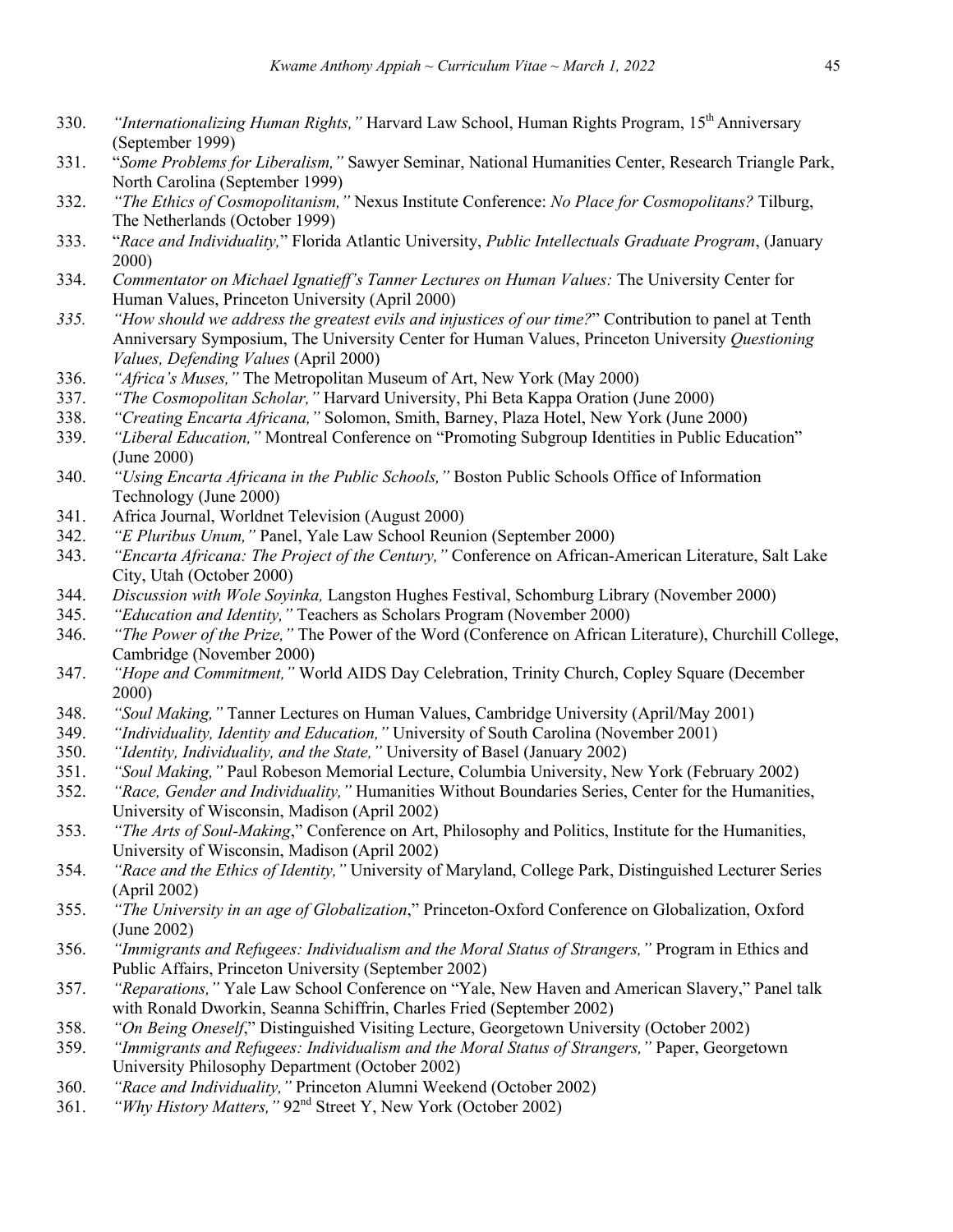- 362. *"Socratic Paradox?"* Laurance Rockefeller Fellows Seminar, University Center for Human Values, Princeton. Response to R. Weiss. (November 2002)
- 363. *"Race and Individuality,"* Geddes Hanson Lecture, Princeton Theological Seminary (December 2002)
- 364. *"Identity and Memory,"* Presidential Panel on "The Haunting of History," MLA Convention (December 2002)
- 365. *"Whose Life Is It Anyway: Identity and Individuality in Ethics and Politics*," Marc and Constance Jacobson Lecture, Institute for the Humanities, University of Michigan (March 2003).
- 366. *"Thinking It Through: What Philosophers Actually Do and Why It Matters,"* Friends of Princeton University Library (April 2003)
- 367. *"Race and Individuality,"* Benjamin E. Mays Lecture, Morehouse College (April 2003)
- 368. *"Respecting Identity,"* Fales Lecture in English and American Literature, New York University (April 2003)
- 369. *"The Ethics of Identity,"* President's Lecture Series, Princeton University (December 2003)
- 370. Panelist, Religion and Politics Discussion, World Economic Forum, Davos, Switzerland (January 2004)
- 371. *"Making a Life,"* Center for American and World Cultures, University of Miami of Ohio (January 2004)
- 372. *"Concluding Remarks,"* Princeton Workshop in the History of Science, Science Across Cultures: Historical and Philosophical Perspectives, Session II (February 2004)
- 373. *"The Ethics of Identity," The Hourani Lectures*, Department of Philosophy*,* SUNY Buffalo (September, October 2004)
- 374. *"The Ethics of Identity," Presidential Lecture,* Stanford Humanities Center (November 2004)
- 375. *"Humane, All too Humane," Presidential Forum* MLA Annual Meeting, Philadelphia (December 2004)
- 376. *"The Diversity of Identity," Martin Luther King Lecture,* Rice University (January 2005)
- 377. *"The Ethics of Identity," Presidential Lecture,* Hunter College (February 2005)
- 378. *"Does Truth Matter to Identity?"* Conference on Black and Latino Identity, SUNY Buffalo (April 2005)
- 379. *"Du Bois and the Problem of the 21st Century,"* Columbia University, Core program Humanities Lecture (April 2005)
- 380. *"The Problem of the 21st Century: Dubois and Cosmopolitanism,"* British Association for American Studies, Annual Meeting, Cambridge University. Keynote Speech (April 2005)
- 381. *Radio Interview: Start the Week*, BBC Radio Four (April 2005)
- 382. *"The Politics of Identity," British Academy* Symposium on *The Politics of Identity*, London, with Professor Ann Phillips (April 2005)
- 383. *Radio Interview: Nightwaves,* BBC Radio 3 on *The Ethics of Identity* (April 2005)
- 384. *"The Trouble with Culture,"* University of Chicago Law School, Legal Theory Seminar (April 2005)
- 385. *"The Politics of Identity,"* Russell Sage Seminar, New York (May 2005)
- 386. *"Du Bois and the Problem of the 21st Century," W. E. B. Du Bois Lecture*, Humboldt University, Berlin (May 2005)
- 387. *Radio Interview: Philosophy Talk*, KALW Public Radio on *The Ethics of Identity* (June 2005)
- 388. *"The Politics of Identity,"* Mellon Foundation/ITHAKA, New York (June 2005)
- 389. *Odyssey*, Chicago Public Radio on *The Ethics of Identity* (June 2005)
- 390. *"Folk Biology and the Genetics of Race,"* Panel on Genomics and Identity Politics, *International Society for the History, Philosophy and Social Studies of Biology*, Annual Meeting, Guelph Ontario (July 2005)
- 391. *"The Ethics of Identity,"* University of Richmond Faculty Assembly (August 2005)
- 392. *"Challenges to Cosmopolitanism,"* Freshman Assembly Lecture, Princeton University (September 2005)
- 393. *"The Trouble with Culture," Mellon Seminar,* Columbia University (September 2005)
- 394. *"Ethics in a World of Strangers," Center for Medical Law and Ethics*, University College, London (October 2005)
- 395. *"Whose Culture Is It Anyway?" British Museum*, William Fagg Memorial Lecture. (October 2005)
- 396. *"Shelley's Philosophy,"* Response to Richard Rorty "Romanticism and Pragmatism," Heyman Center Lecture, Columbia University.
- 397. *"The End of Ethics?" Flexner Lectures,* Bryn Mawr College, October, November 2005)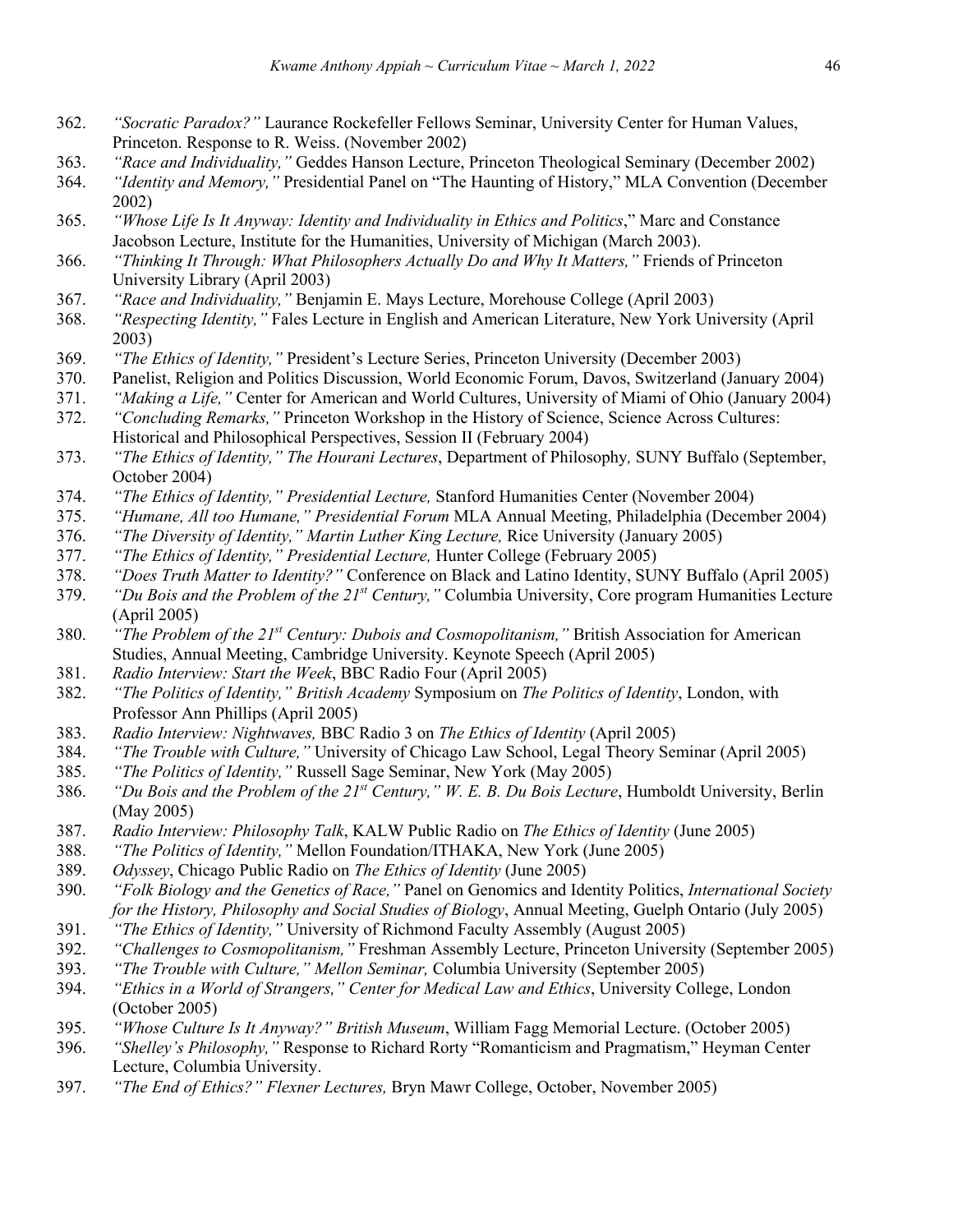- 398. *"Reply to Gracia, Moody-Adams and Nussbaum,"* Author Meets Critics: *The Ethics of Identity*, *APA Convention*, New York (December 2005)
- 399. *"How to Decide if Races Exist,"* Symposium on Race and Natural Kinds, *APA Convention*, New York (December 2005)
- 400. *Reggie Bryant on WHAT-AM,* Philadelphia, on *Cosmopolitanism: Ethics in a World of Strangers*  (December 2005)
- *401. WWRL's Morning Show with hosts Karen Hunters and Steve Feuerstein,* New York, on *Cosmopolitanism: Ethics in a World of Strangers* (January 2006)
- 402. *The Brian Lehrer Show* on *Cosmopolitanism: Ethics in a World of Strangers* (January 2006)
- 403. *Midmorning*, Minnesota Public Radio on *Cosmopolitanism: Ethics in a World of Strangers* (January 2006)
- 404. *Antena Radio,* Mexican Public Radio, on *Cosmopolitanism: Ethics in a World of Strangers* (January 2006)
- *405. "What's Wrong with Slavery?"* New York Historical Society (January 2006)
- 406. *"Addicted to Race,"* Podcast on *Cosmopolitanism: Ethics in a World of Strangers* (January 2006)
- 407. *Talk of the Nation,* National Public Radio on *Cosmopolitanism: Ethics in a World of Strangers* (January 2006)
- 408. *Marc Steiner Show, WYPR,* Baltimore, on *Cosmopolitanism: Ethics in a World of Strangers* (January 2006)
- 409. *Kojo Nnamdi Show,* WAMU, on *Cosmopolitanism: Ethics in a World of Strangers* (January 2006)
- 410. *Radio Times,* WHYY, Philadelphia, on *Cosmopolitanism: Ethics in a World of Strangers* (January 2006)
- 411. *"Ethics in a World of Strangers,"* Walter H. Capps Center Public Lecture, University of California, Santa Barbara (February 2006)
- 412. *"Ethics in a World of Strangers,"* Missouri Historical Society, St. Louis (February 2006)
- 413. *News Now,* Voice of America, on *Cosmopolitanism: Ethics in a World of Strangers* (February 2006)
- 414. *The Tavis Smiley Show*, PBS/KCET (February 2006)
- 415. *"Embracing and Excluding: The Parameters of Pluralism,"* Upper Main Line Ministerium and the Metanexus Institute for Religion and Science, United Church of Christ at Valley Forge, Wayne Pennsylvania. With commentary by Linda Peterson, Joseph Serano, Dr. Anjum Irfan, Burt Siegel. Moderator Rabbi Alan Iser. (March 2006)
- 416. *"Who Owns Art?"* The New York Times *Times Talks,* discussion with James Cuno, Phillipe de Montebello, Elizabeth C. Stone and Michael Kimmelman, New School University (March 2006)
- 417. *"Religious Cosmopolitanism,"* Religious Life Council, Princeton University (March 2006)
- 418. *"Du Bois's Cosmopolitanism,"* First James Baldwin Lecture, Princeton University (March 2006)
- 419. *"Du Bois's Cosmopolitanism," Worlding the Text: Crosscurrents in Literary Studies,* University of Virginia English Department Graduate Conference 2006 (March 2006)
- 420. *"What's Wrong with Slavery,"* Scholar for a Day: Kwame Anthony Appiah, African Studies Center, University of Pennsylvania (April 2006)
- 421. *"Identity,"* (with Amy Gutmann and Amartya Sen, Jacob Weisberg moderator), 92<sup>nd</sup> Street Y (April 2006)
- 422. *"Introducing Wole Soyinka,"* 92nd Street Y, New York City (April 2006)
- 423. *"Ethics and Cosmopolitanism,"* Beamer-Schneider Lecture in Ethics, Case Western University (April 2006)
- 424. *"The Limits of Tolerance? Multiculturalism Now,"* A conversation with Pascal Bruckner, Necla Kelek, Richard Rodriguez, and Dubravka Ugresic, PEN International Festival, New York Public Library (April 2006)
- 425. *"Culture, Identity, and Integration: A New Transatlantic Challenge,"* Brussels Forum of the German Marshall Fund of the United States, K. Anthony Appiah, Daniel Cohn-Bendit, Rob Riemen, Loretta Sanchez, Patrick Weil. Moderator: Roger Cohen (April 2006)
- 426. Discussing *Cosmopolitanism* with Ian Buruma and Akeel Bilgrami, Philosophy Department, Princeton University.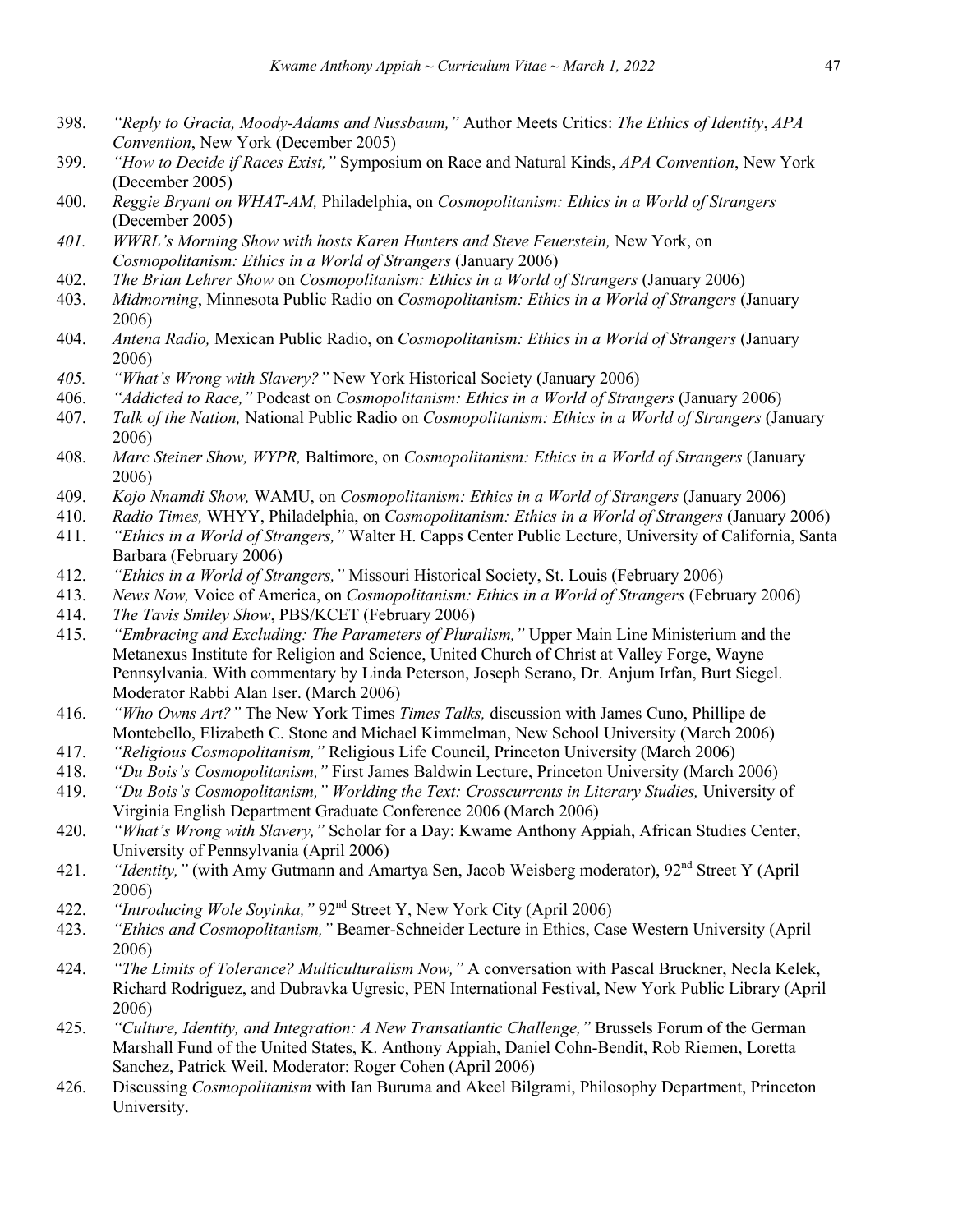- 427. *"Ethics in a World of Strangers,"* International Institute and Humanities Public Lectures, UCLA (June 2006)
- 428. *"Cosmopolitanism,"* in Session on *Social Dances: Networks, Power, and Meaning* (with Howard Rheingold, PUSH Conference *A New Life*, Minneapolis (June 2006)
- 429. *"Slavery—Some Thoughts,"* Harold Medina Seminar, Princeton University (June 2006)
- 430. *"How to Decide if Races Exist,"* Aristotelian Society, London (June 2006)
- 431. *"The question of cultural property,"* Introductory remarks for Round Table 3, *Qui possède les objets?* Opening of the Musée du Quai Branly, Paris (June 2006)
- 432. *"Globalizing and identity*, <sup>2</sup> 16<sup>th</sup> Globalization lecture, Felix Meritis, Amsterdam (June 2006)
- 433. *"Identity, Politics and the Archive,"* The Origins Centre, University of the Witwatersrand (July 2006)
- 434. *"Cosmopolitanism: Ethics in a World of Strangers,"* McCloskey Speaker Series, The Aspen Institute (August 2006)
- 435. Interview with Zeca Camargo for *Fantastico!*, TV Globo, Brazil (August 2006)
- 436. *"Cosmopolitanism: Ethics in a World of Strangers,"* Book One: Talk, Simon's Rock College of Bard (August 2006)
- 437. *"Citizenship of the World?"* University of Michigan (September 2006)
- 438. *"What's Special About Religious Disputes?"* Berkeley Center for Religion, Peace and World Affairs, Georgetown University (September 2006)
- 439. *"West of What?"* Center for Race and Ethnicity, Rutgers University (September 2006)
- 440. *"Global Citizenship?" New Dimensions of Citizenship Conference* Fordham University School of Law (September 2006)
- 441. *"Who Owns Culture?" Cultural Heritage Conference* Willamette University (October 2006)
- 442. *"Cosmopolitanism: A Dangerous Idea,"* Pop!Tech, Camden, Maine (October 2006)
- 443. *"Cosmopolitanism,"* Knox College (October 2006)
- 444. *"The Ethics of Identity,"* University of North Florida (October 2006)
- 445. *"Cosmopolitanism in the Arts,"* Art Institute of Chicago Presidential Lecture (November 2006)
- 446. *"The Cosmopolitanism of W. E. B. Du Bois,"* Grinnell College (November 2006)
- 447. *"Articulating the Value of the Humanities in Graduate Education,"* Council of Graduate Schools, Washington DC (December 2006)
- 448. *"The Difficulties of Religious Toleration,"* The Bayle Lecture, Rotterdam (December 2006)
- 449. *"Cosmopolitanism,"* Alliant University Faculty Convocation Address (January 2007)
- 450. *"Identity and the Nation,"* Department of Philosophy, Oberlin College (February 2007)
- 451. *"Cosmopolitanism: Ethics in a World of Strangers,"* Oakley Center for Humanities and Social Sciences, Williams College (February 2007)
- 452. *"On the Reception of 'African Art',"* Oakley Center Faculty Seminar, Williams College (February 2007)
- 453. *"Conversation with Nurrudin Farah,"* New York Public Library, South Court Center Auditorium, Cullman Center, NYPL, and Heyman Center for the Humanities, Columbia University (February 2007)
- *454. "Cosmopolitanism,"* Lewis and Clark College (February 2007)
- 455. *"Museums: Towards a Culture of Cosmopolitanism,"* Getty Villa, Los Angeles, USC International Museum Institute Lecture Series *Who Owns the Past in the Future?* (February 2007)
- 456. *"Cosmopolitanism: Ethics in a World of Strangers,"* President's Speakers' Series, California State University, Monterey Bay (February 2007)
- 457. *"Making Sense of Moral Conflict,"* Hall Center for the Humanities, University of Kansas (March 2007)
- 458. Panel on "Black Men and Mental Health," *The State of Black Men in America: Six Faces of Being a Black Man* Conference, Princeton University (March 2007)
- 459. *"Fifty Years Of Ghanaian Independence," Forward Ever, Backward Never: A Panel Discussion on the 50th Anniversary of Ghana's Liberation*, Princeton University (March 2007)
- 460. *"West of What?"* Mellon Distinguished Lecture in the Humanities, John Hope Franklin Humanities Institute, Duke University (March 2007)
- 461. *Seminar on "Experiments in Ethics,"* University of North Carolina, Chapel Hill (March 2007)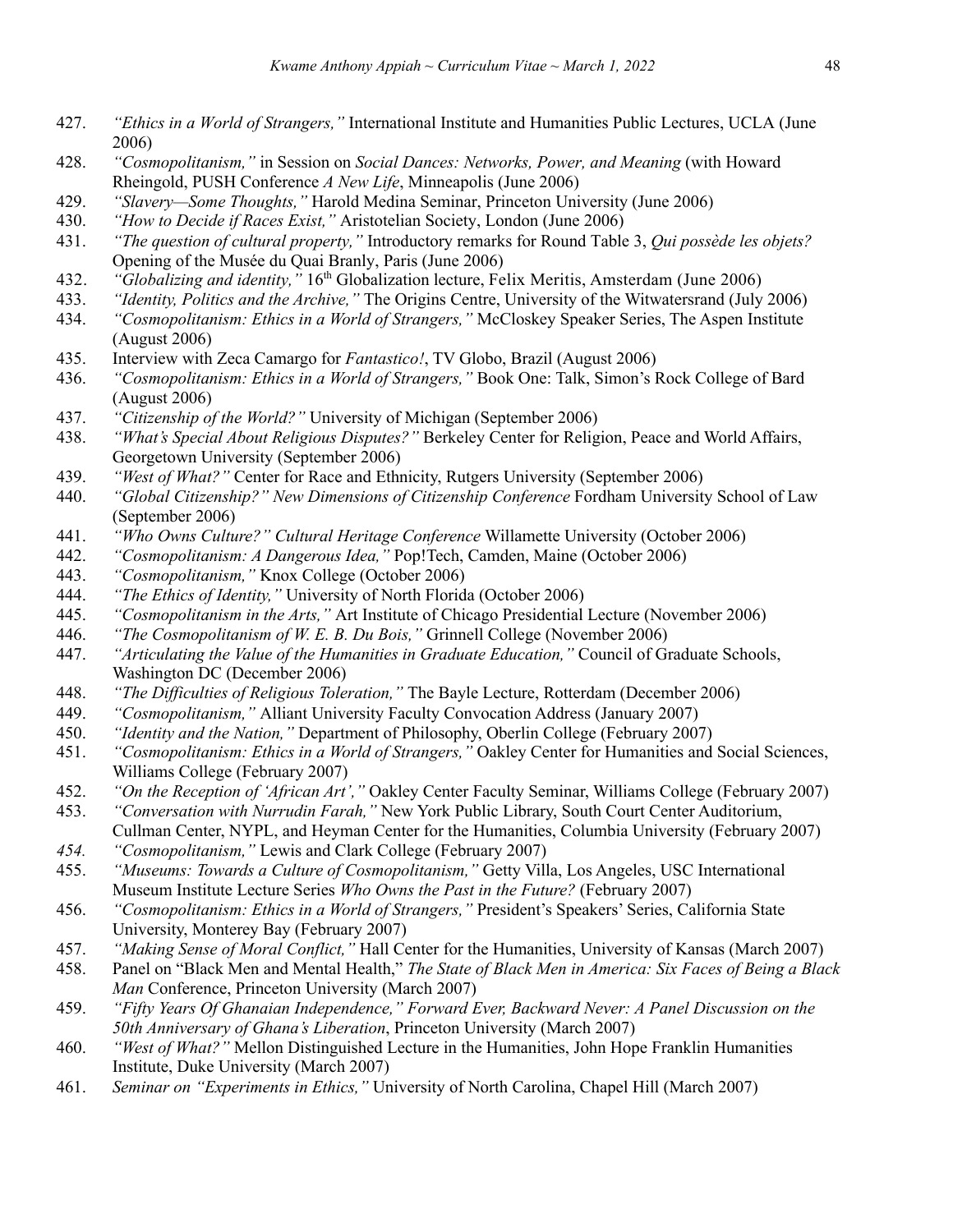- 462. *"Understanding Moral Conflict,"* Envisioning and Creating Just Societies: Perspectives from the Public Humanities Distinguished Speaker Series organized by the Center for the Study of Public Scholarship (CSPS) and the Center for Humanistic Inquiry (CHI), Emory University (April 2007)
- 463. *"Black Identity Across the Atlantic: A Historical Background,"* Conference on Diversity in Black America: Immigration and Identity in Academia and Beyond, Princeton University (May 2007)
- 464. *"The Global Academy and the Humanistic Vocation,"* Panel on *The Global Academy and the Geography of Ideas,* Annual Meeting of the American Council of Learned Societies, Montreal (May 2007)
- 465. *"The Identity of Education,"* University of Pennsylvania Graduate School of Education, Graduation Ceremony (May 2007)
- 466. *"How the World Got Smarter,"* University of Pennsylvania Baccalaureate Ceremony, University of Pennsylvania (May 2007)
- 467. *"Ethics in a World of Strangers,"* Frederic Ives Carpenter Lectures, Department of English, University of Chicago, "Global Citizenship," "Understanding Moral Disagreement," "The Cosmopolitanism of W. E. B. Du Bois" (May 2007)
- 468. *"Cosmopolitanism,"* Princeton High School, Juniors in Social Studies (June 2007)
- 469. *"Cosmopolitanism: Ethics in a World of Strangers,"* Conversation with James F. Hoge (editor, *Foreign Affairs*) at the Council on Foreign Relations, New York (June 2007)
- 470. *"Principle and Prudence,"* Seminar on The Police and Young People at All Stars, New York (May 2007)
- 471. *"Du Bois and the Africana Encyclopedia,"* Jack and Jill Regional Meeting, Orlando Florida (May 2007)
- 472. *"Responsibility in a Global Age,"* Lunch time talk to Henry Crown Fellows, Aspen Institute (June 2007)
- 473. *"The Diversity of Identity,"* 24th International Social Philosophy Conference, North American Society for Social Philosophy, Millersville University (July 2007)
- 474. *"What's so Special about Religious Disputes?*" Donald S. Brown Memorial Lecture, University of Vermont (September 2007)
- 475. *"Cosmopolitanism,"* Honors College, University of Vermont (September 2007)
- 476. *"Che cos'è l'Occidente?"* Festival Filosofia, Modena Carpi, Italy (September 2007)
- 477. *"Bending Towards Justice,"* Plenary Lecture, Human Development and Capability Association, 2007 Conference, *Ideas Changing History,* The New School (September 2007)
- 478. *"Ethics in a World of Strangers,"* Prentiss M. Brown Convocation Lecture, Albion College (September 2007)
- 479. *"Cosmopolitanism: Ethics in a World of Strangers,"* 2007 Celebration of Scholarship, Kent State University (September 2007)
- 480. *"Cosmopolitanism,"* Development School for Youth, New York, Orientation Ceremony 2007 (September 2007)
- 481. *"Cosmopolitanism: Ethics in a World of Strangers,"* Conference "Cosmopolitanism: Gender, Race, Class and the Quest for Global Justice," Gender Studies, Notre Dame University (September 2007)
- 482. *"Cosmopolitanism,"* University of Rhode Island (October 2007)
- 483. *"The Politics of Culture, the Politics of Identity,"* Eva Holtby Lecture at Royal Ontario Museum, Ontario, Canada (October 2007)
- 484. *"Ethics in a Global Age,"* American Academy in Berlin (October 2007)
- 485. *"Cosmopolitanism,"* Colorado College (November 2007)
- 486. *"My Cosmopolitanism," Senghor-Damas-Césaire* Lecture in Africana Studies in conjunction with the Villanova Center for Liberal Education, Villanova University (November 2007)
- 487. *"Global Citizenship,"* Kohlberg Memorial Lecture, Association for Moral Education, NYU. Cosponsored by Facing History and Ourselves (November 2007)
- 488. *"Cosmopolitan Roots,"* Humanities Institute of Stony Brook, SUNY Stony Brook (November 2007)
- 489. "*My Cosmopolitanism,"* Jacobs Residency Lecture, Mercersburg Academy (December 2007)
- 490. "*Experimental Philosophy*," Presidential Address to the Eastern Division of the American Philosophical Association (December 2007)
- 491. Conversation about *Experiments in Ethics* with Bob Dunning, *Across the Nation,* Sirius Radio (January 2008)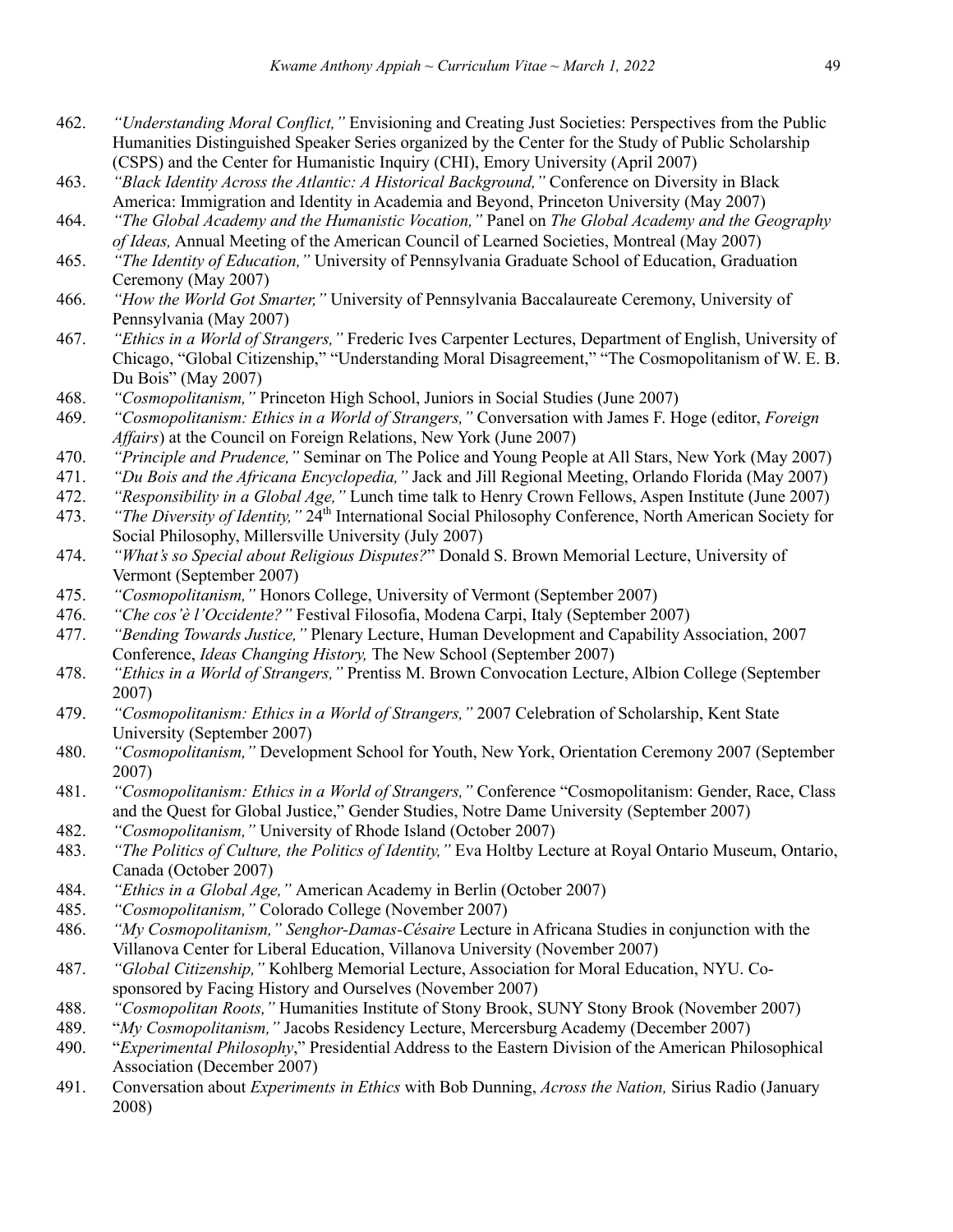- 492. Conversation about experimental philosophy with Neil Conan, *Talk of the Nation,* NPR "The Next Big Thing: What's the Big Idea?" (January 2008)
- 493. *The Life of Honour* Four Seeley Lectures, Faculty of History, Cambridge University (January 2008)
- 494. *Kojo Nnamdi Show,* WAMU, on *Experiments in Ethics* (February 2008)
- 495. *Talk of the Nation,* National Public Radio on *Experiments in Ethics* (February 2008)
- 496. *The Brian Lehrer Show* on *Experiments in Ethics* (February 2008)
- 497. *"Education for Global Citizenship,"* 2008 Global Education Summit, National Association of Independent Schools, New York (February 2008)
- 498. *"The Case Against Intuition," Yale* Legal Theory Seminar (February 2008)
- 499. *"How to Argue with Strangers,"* The Center for Democratic Deliberation, Rock Ethics Center, and Africana Research Center, Penn State University (March 2008)
- 500. *"My Cosmopolitanism,"* Lake Forest Academy (March 2008)
- 501. *"Cosmopolitan Roots,"* The Selfridge Lecture, Lehigh University (March 2008)
- 502. *"Understanding Moral Disagreement,"* Lehigh University (March 2008)
- 503. *"Experimental Ethics,"* Ethics in Society Program, Stanford University (March 2008)
- 504. *"Global Citizenship,"* Stanford Law School (March 2008)
- 505. *"My Cosmopolitanism,"* Hewlett Foundation, Palo Alto (March 2008)
- 506. *"Chinua Achebe and Professor Kwame Anthony Appiah in Conversation,"* Nassau Presbyterian Church, Princeton (cosponsored by Labyrinth Books, Princeton Public Library, Princeton University Center for African American Studies and Program in African Studies) (March 2008)
- 507. *"My Cosmopolitanism,"* SUNY Plattsburgh (March 2008)
- 508. *"Cosmopolitanism: Ethics in a World of Strangers,"* Xavier University (March 2008)
- 509. *"What Should We Do With Museums?"* Monroe Beardsley Lecture*,* American Society for Aesthetics, Philadelphia (April 2008)
- 510. *"What's Special About Religious Disputes?"* Program on Religion, Diplomacy and International Relations, Princeton University (April 2008)
- 511. *"Experiments in Ethics,"* Philosophy Department, The College of New Jersey (April 2008)
- 512. *"What Does It All Mean for My Life? Identity and Society in the New Age of Mobility,"* Public Affairs Conference, Principia College (April 2008)
- 513. *"Experimental Philosophy,"* Rockefeller College Master's Dinner, Princeton University (April 2008)
- 514. *"Becoming a Philosopher and Other Experiments,"* The Ivy Club, Princeton University (April 2008)
- 515. *"Experimental Philosophy,"* Labyrinth Books, Princeton (April 2008)
- 516. *"Experimental Philosophy,"* The American Whig-Cliosophic Society, Princeton University (April 2008)
- 517. *"My Cosmopolitanism,"* Seton Hall University (April 2008)
- 518. *"Expressive Neutrality,"* "Colloque International: Liberal Neutrality, a Re-evaluation," Centre de Recherche en Ethique de L'Université de Montréal and McGill University (May 2008)
- 519. *Commencement Address,* Dickinson College, (May 2008)
- 520. *"Cosmopolitisme. L'ètica en un món d'estranys,"* Centre de Cultura Contemporània de Barcelona (May 2008)
- 521. *Lección inaugural: "La diversidad de la identidad." Segunda lección: "Ciudadanía global." Lección de clausura: "Filosofía experimental."* Identidad y Cosmopolitismo: La filosofía de Kwame Anthony Appiah, Observatorio de Ciudadanía y Estudios Culturales, La Universidad Internacional Menéndez Pelayo, Valencia (May 2008)
- 522. *"Privileges,"* Commencement Address, Stuart Country Day School of the Sacred Heart, Princeton (June 2008)
- 523. *"Cosmopolitismo: l'etica in un mondo di estranei,"* Palazzo Ducale Fondazione per la Cultura, Genoa, Italy (June 2008)
- 524. *"Global Values Versus Cultural Relativism,"* Eckerd College (September 2008)
- 525. *"Cosmopolitan Reading,"* Purdue University, Program in Philosophy and Literature (September 2008)
- 526. *"African Identities,"* 40<sup>th</sup> Anniversary Celebration, Africana Studies, Vassar College (September 2008)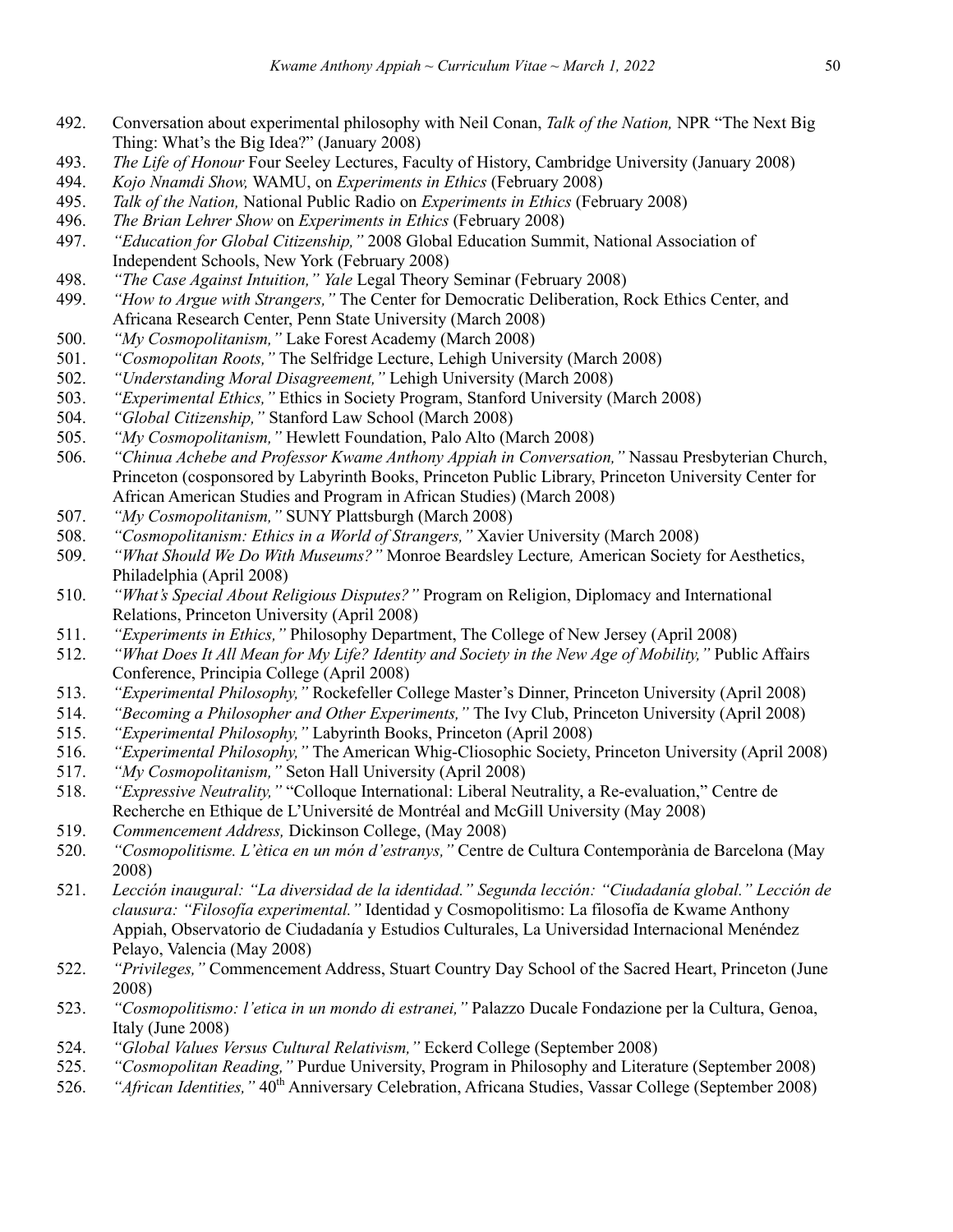- 527. *"Cosmopolitanism: Ethics in a World of Strangers,"* Conference on "Animal Research in a Global Environment: Meeting the Challenges," Institute for Laboratory Animal Research, National Academy of Sciences, Washington D.C. (September 2008)
- 528. *"Where is 'The West'?"* John W. Pope Lecture in Renewing the Western Tradition, UNC College of Arts and Sciences, University of North Carolina, Chapel Hill (October 2008)
- 529. *"The Ethics of Personal Identity,"* Symposium on "Identity and Polarization," Sheldon Chumir Foundation for Ethics in Leadership, Calgary (October 2008)
- 530. *"My Cosmopolitanism,"* Joseph B. and Toby Gittler Prize Lecture, Brandeis University (October 2008)
- 531. *"Cosmopolitan Education,"* Council of Independent Colleges, Institute for Chief Academic Officers, Seattle (November 2008)
- *532. "Experimental Ethics,"* Conference on "The Human and the Humanities," National Humanities Center, Research Triangle Park, North Carolina (November 2008)
- 533. *Conversation with Lyle Ashton Harris*, Steinhardt School of Culture, Education, and Human Development, NYU (November 2008)
- 534. *"Antiquities Wars: A conversation about loot and legitimacy,"* with James Cuno, Sharon Waxman, Kwame Anthony Appiah, Daniel Shapiro, New York Institute for the Humanities at NYU (November 2008)
- 535. *"Cosmopolitanism: Ethics in a World of Strangers,"* Department of English, University of Nevada, Las Vegas (November 2008)
- 536. Meet the Author: Amitav Ghosh ("Sea of Poppies") in Conversation with Kwame Anthony Appiah, Asia Society, New York (December 2008)
- 537. "Obama, Professor President," Radio Program, Presenter, BBC Radio 4, BBC World Service (January 2009)
- 538. *"My Cosmopolitanism,"* New York Society Library (February 2009)
- 539. "*Ethics in a World of Strangers,*" in the "Inequality" series organized by the Cultural and Intellectual Climate Committee at SUNY Cortland (February 2009)
- 540. "*How to be a Citizen of the World,"* Phillips Academy, Andover (February 2009)
- 541. "*Norms of Honor*" Marx Wartofsky Lecture, Philosophy Department, CUNY Graduate Center (February 2009)
- 542. "*Cosmopolitanism*," Jones Lecture, Lafayette College (February 2009)
- 543. *"Cosmopolitanism*," Enduring Questions: The Mark Collier Lecture Series, Baldwin Wallace College (March 2009)
- 544. *"Race and the New Genomics,"* City College (March 2009)
- 545. *"Citizens of the World? Cosmopolitanism and the Ethics of Identity," "Is There a Place for Religious States in a Globalizing World?," "Religious Identity as a Challenge for Modern Politics,"* The Leonard and Tobee Kaplan Scholar-in-Residence Program, The Center for Ethics, Yeshiva University, (March 2009)
- *546. "Africa's Diversity,"* Princeton Adult School (March 2009)
- 547. *"The Life of Honor,"* Department of Philosophy, University of Pennsylvania (March 2009)
- 548. *The Life of Honor*, The Romanell-Phi Beta Kappa Lectures, Princeton University (March 2009)
- *549. The Life of Honor,* The Page-Barbour Lectures, University of Virginia (March-April 2009)
- 550. "*Cosmopolitanism: Ethics in a World of Strangers*," Humanities without Boundaries Lecture, University of Wisconsin at Madison (April 2009)
- 551. "*Cosmopolitanism: Ethics in a World of Strangers*," Contemporary Issues Lecture Series, University of Wisconsin at Whitewater (April 2009)
- 552. "*World Citizenship*," Collegiate School, Manhattan (April 2009)
- 553. *"Cosmopolitanism, Translation and Literary Studies,"* Lunchtime Keynote for Translation Caucus (TRACALA) African Literature Association, Annual Conference (April 2009)
- 554. *Comment* on Chapter 7, "Understanding Affirmative Action," Workshop on Elizabeth Anderson, *The Imperative of Integration*, Georgia State University (May 2009)
- 555. *"The Life of Honor,"* University of Leipzig, 600-Jahr Feier (June 2009)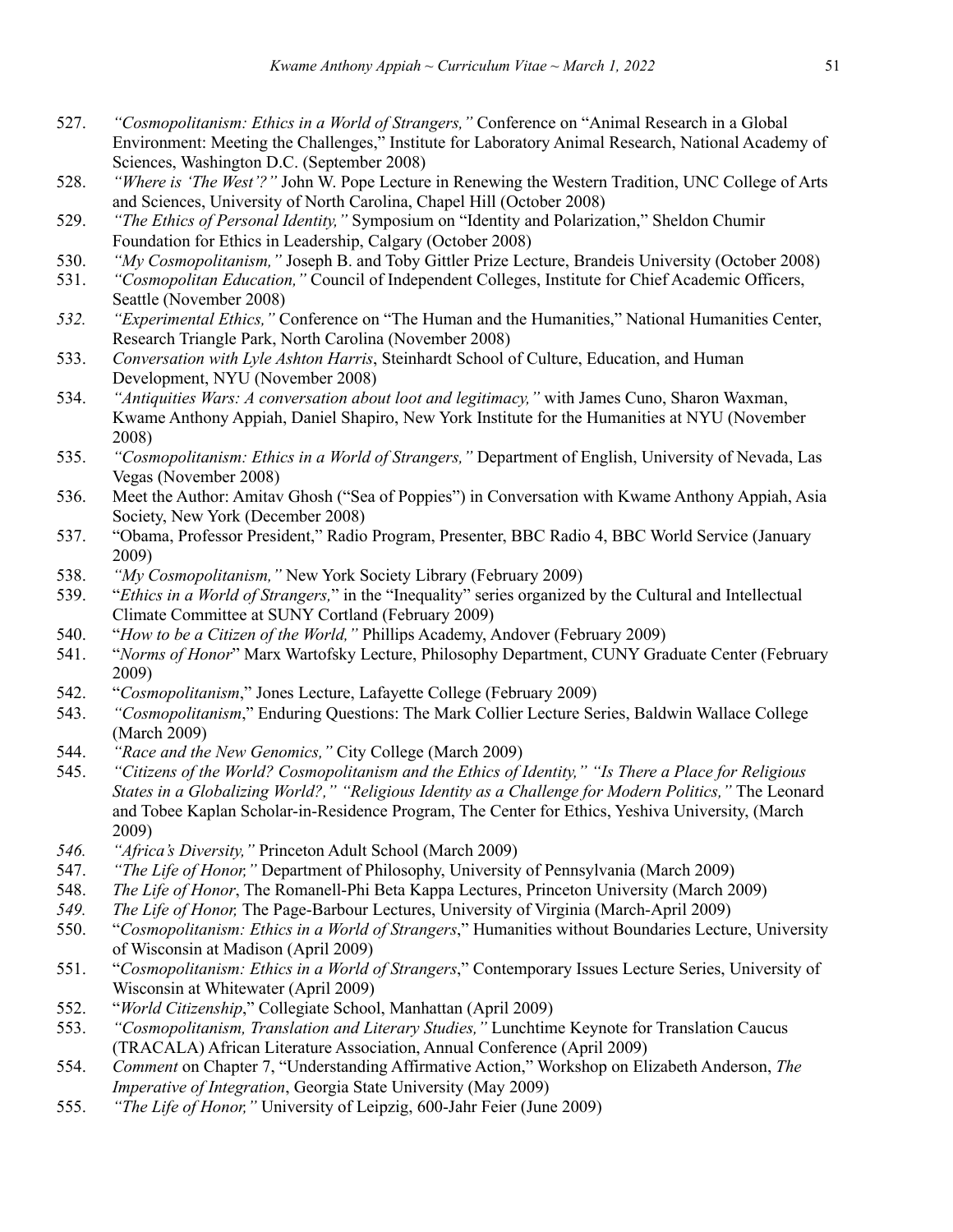- 556. *"Revisiting The Future: Being Cosmopolitan,"* The Spirit of the Haus—Opening 20 years of the Haus der Kulturen der Welt, Haus der Kulturen der Welt, Berlin (September 2009)
- 557. *"Ethics in a World of Strangers,"* Eastern Kentucky University (September 2009)
- 558. *"Dignity and Global Duty,"* Conference on Ronald Dworkin's *Justice for Hedgehogs,* Boston University Law School (September 2009)
- 559. *"Social Identity as a Source of Individuality,"* Alexa Fullerton Hamilton Speaker Series, Scripps College (October 2009)
- 560. Interview with Chinua Achebe, 92nd Street Y, New York City (October 2009)
- 561. "Anglicanism and me," Conference on "Why Homosexuality? Religion, Globalization, and the Anglican Schism," LGBT Studies, Yale University (October 2009)
- 562. *"The Life of Honor,"* Leibniz Lecture, Österreichische Akademie der Wissenschaften (November 2009)
- 563. *"Cosmopolitanism, Ethics and Politics,"* Internal Justice Day, The World Bank, Washington DC (November 2009)
- 564. *"Nations and Cultures,"* Princeton Philosophical Society (November 2009)
- 565. *"My Cosmopolitanism,"* EXCEL Program Opening Ceremony, NYU (December 2009)
- 566. *"'Group Rights' and Racial Affirmative Action,"* American Philosophical Association Eastern Division Meeting, 2009: Session on James Sterba *Affirmative Action for the Future* organized by the Committee on Black Philosophers (December 2009)
- 567. *"Cultural Property: A Cosmopolitan Perspective,"* Seminar on Issues of Cultural Property, Institute of Fine Arts, NYU (February 2010)
- *568. "The Life of Honor,"* Department of Philosophy, Brown University (February 19, 2010)
- *569. "Cosmopolitanism: Ethics in a World of Strangers,"* University of Southern Utah, Grace A. Tanner Lecture (March 9, 2010)
- 570. *"Cosmopolitanism in the Museum,"* Haverford College (March 19, 2010)
- 571. *"Global Citizenship,"* Florida International University, (April 2010)
- 572. *"Defending Freedom of Expression in the Written Word,"* Tzedek Lecture, Eugene, University of Oregon (May 2010)
- 573. *"The Life of Honor,"* Tzedek Lecture, Portland, University of Oregon (May 2010)
- 574. *"Is Race Biological?"* Department of Philosophy, Oregon State University (May 2010)
- 575. *"Cosmopolitan Education,"* The Lawrenceville School (June 10, 2010)
- 576. *"The Theory and Practice of Cosmopolitanism," Conference on Democracy and Legitimacy: Dealing with Extremism,* Central European University, Budapest (August 2010)
- 577. *"Cosmopolitanism: Ethics in a World of Strangers,"* Nadine Andreas Lecture, Minnesota State University, Mankato (September 2010)
- *578. "The Life of Honor,"* Nadine Andreas Lecture, Minnesota State University, Mankato (September 2010)
- 579. *"Cosmopolitanism: Ethics in a World of Strangers,"* Convocation Lecture, Berea College (September 2010)
- 580. *"The Honor Code," Talk of the Nation*, National Public Radio, (September 2010)
- 581. *"The Honor Code,"* Lunchtime Conversation, The Aspen Institute, Washington DC, (September 2010)
- 582. *"The Honor Code," Moncrieff with Sean Moncrieff!,* Newstalk 106-108 fm, Dublin, Ireland, (September 2010)
- 583. *"The Honor Code," Radio Times*, WHYY Philadelphia, (September 2010)
- 584. *"Social Justice and Women's Leadership,"* Panel Discussion, Inauguration of President Lynn Pasquerella, Mount Holyoke College (September 2010)
- 585. *"Cosmopolitanism: Ethics in a World of Strangers,"* Colgate University (September 2010)
- 586. *"The Honor Code," The Kojo Nnamdi Show*, WAMU Washington DC, (October 2010)
- 587. *"The Honor Code,"* Los Angeles Public Library, (October 2010)
- 588. *"The Life of Honor,"* Department of Sociology, Babson College (October 2010)
- 589. "*Cosmopolitanism,"* Paul and Gwen Leonard Lecture, University of Nebraska at Reno (October 2010)
- 590. *"The Life of Honor"* Kenan Lecture, Transylvania University (October 2010)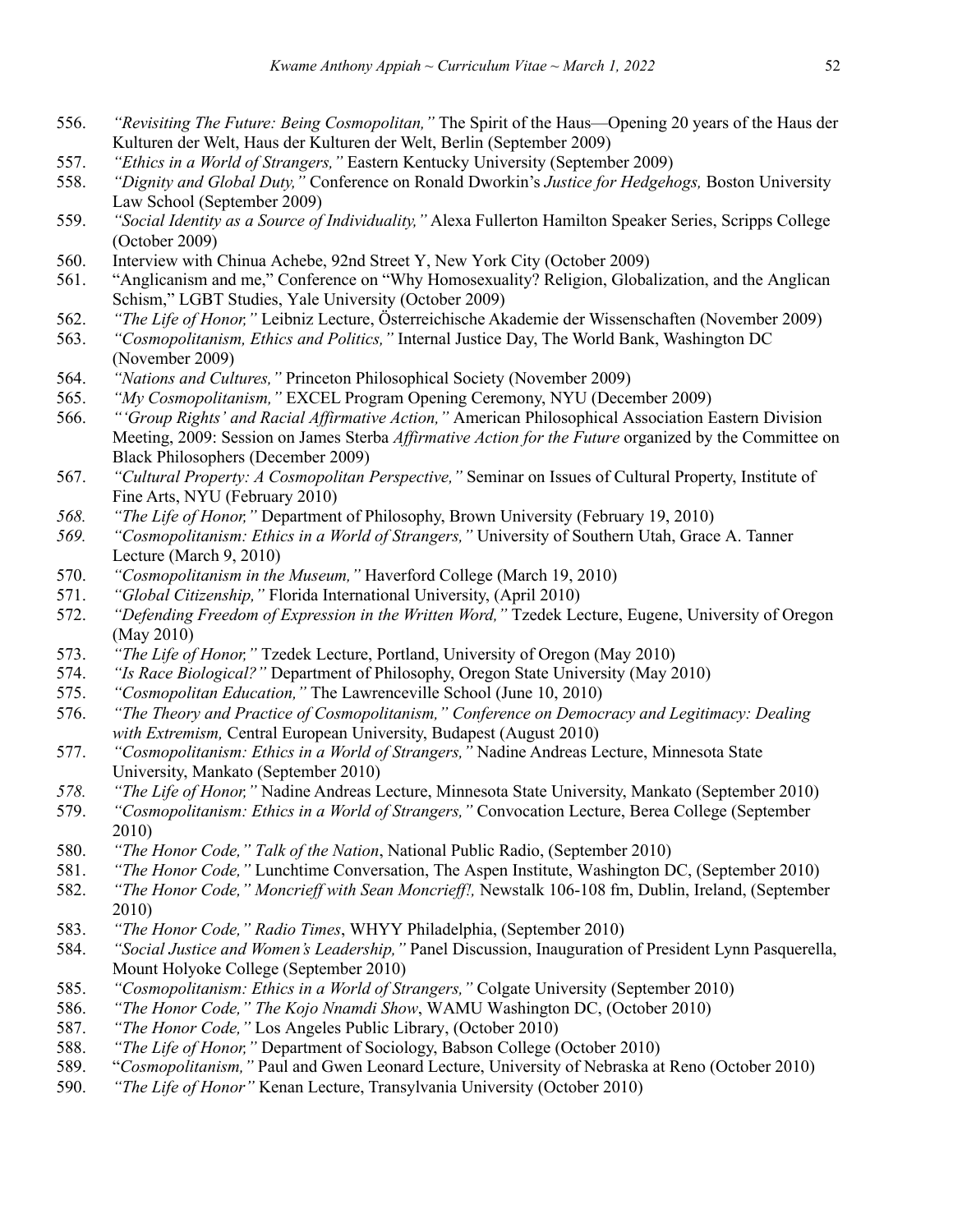- 591. *"The Honor Code,"* The Brian Lehrer Show, WNYC Public Radio, New York 11:30 am, Thursday October 28, 2010.
- 592. *"The Honor Code," Barnes and Noble*, 2289 Broadway, 82nd. Street, New York, (October 2010)
- 593. *"The W. E. B. Du Bois Lectures,"* African-American Studies, Harvard University, (November 2010)
- 594. *"The Honor Code," The Harvard Book Store*, (November 2010)
- 595. Discussion with Bridget Kendall, Anna Chen, Dimitar Sasselov on "The Forum," BBC World Service (November 2010)
- 596. *"The Honor Code,"* Discussion with Chris Lydon on Open Source (November 2010)
- 597. *"The Honor Code,"* New York State Writers Institute**,** State University of New York at Albany, (November 2010)
- 598. *"The Honor Code,"* Why? Radio," Prairie Public Radio, Grand Forks, ND, (November 2010)
- 599. *"The Honor Code,"* News and Commentary, WPRB, Princeton Public Radio (November 2010)
- 600. *"The Life and Death of Honor,"* The 15th Irving Howe Memorial Lecture, The Center for the Humanities, CUNY Graduate Center (November 2010)
- 601. *"The Honor Code,"* Veronica Rueckert Show, Wisconsin Public Radio (November 2010)
- 602. *"The Honor Code,"* Miami Book Fair, (November 2010)
- 603. *"When Honor Meets Morality," The Riz Khan Show,* Al Jazeera Television, (November 2010)
- 604. Comment on "Joshua Greene—Beyond Point-and-Shoot Morality: Why Psychology Matters for Ethics," Princeton University De Kamp Seminar, (December 2010)
- 605. *"Cosmopolitanism & The Global Museum,"* Keynote Lecture, International Art Museum Education Forum: Public Engagement and Contemporary Art New York, The Guggenheim Museum (January 2011)
- 606. *"Introducing the Amnesty Global Ethics Series,"* 50th Amnesty International Annual General Meeting, Fairmont Hotel, San Francisco, (March 2011)
- 607. *"The Humanities, the Individual, and Society,"* Symposium on the Future of the Humanities, The Council of Independent Colleges, Washington DC, (March 2011)
- 608. *"Sidling Up To Difference,"* a conversation with Krista Tippett in *"On Being"* NPR (March 2011)
- 609. *"The Honor Code,"* The Century Association, New York (April 2011)
- 610. *"What is Honor?"* Address to the All Academy Honor Conference, US Merchant Marine Academy, Kings Point, New York, (April 2011)
- 611. *"Museums: Looking Forward Ten Years,"* Association of Art Museum Curators, Metropolitan Museum of Art, (May 2011)
- 612. *"Misunderstanding Cultures: Islam and 'the West',"* Istanbul Seminars 2011: Overcoming the Trap of Resentment*,* (May 2011)
- 613. *"Cosmopolitanism,"* Katz Lecture, University of Washington, Seattle (May 2011)
- 614. *"Why should we value the Humanities?"* Congress of the Humanities and Social Sciences, Fredericton, New Brunswick, Canada (May 2011)
- 615. *"The Honor Code: Then & Now,"* Freshman Keynote Address, Rice University, (August 2011)
- 616. *"Cosmopolitanism: Culture and Identity in Modern America,"* President's Convocation Address, Illinois Wesleyan University (August 2011)
- 617. *"Identity and Identities,"* Syracuse University Humanities Forum, (September 2011)
- *618. "World Citizenship,"* Siena College Symposium on Living Philosophers, Part I, (September 2011)
- 619. *"The Honor Code,"* Rhodes College, (September 2011)
- 620. *"The Honor Code: Why Moral Revolutions Happen,"* Olin Distinguished Lecture, Cornell University, (September 2011)
- 621. *"Why African Art?"* Metropolitan Museum of Art, Grace Rainey Rogers Auditorium, (October 2011)
- 622. *"Cosmopolitanism,"* Wooster Forum, (October 2011)
- 623. *"The Honor Code,"* The Da Vinci Lecture, Marshall University, (October 2011)
- *624. "The Life of Honor,"* New Jersey Humanities Council Awards Dinner, Montclair Art Museum (October 2011)
- **625.** *"The Honor Code,"* Convocation Lecture, Earlham College, (November 2011)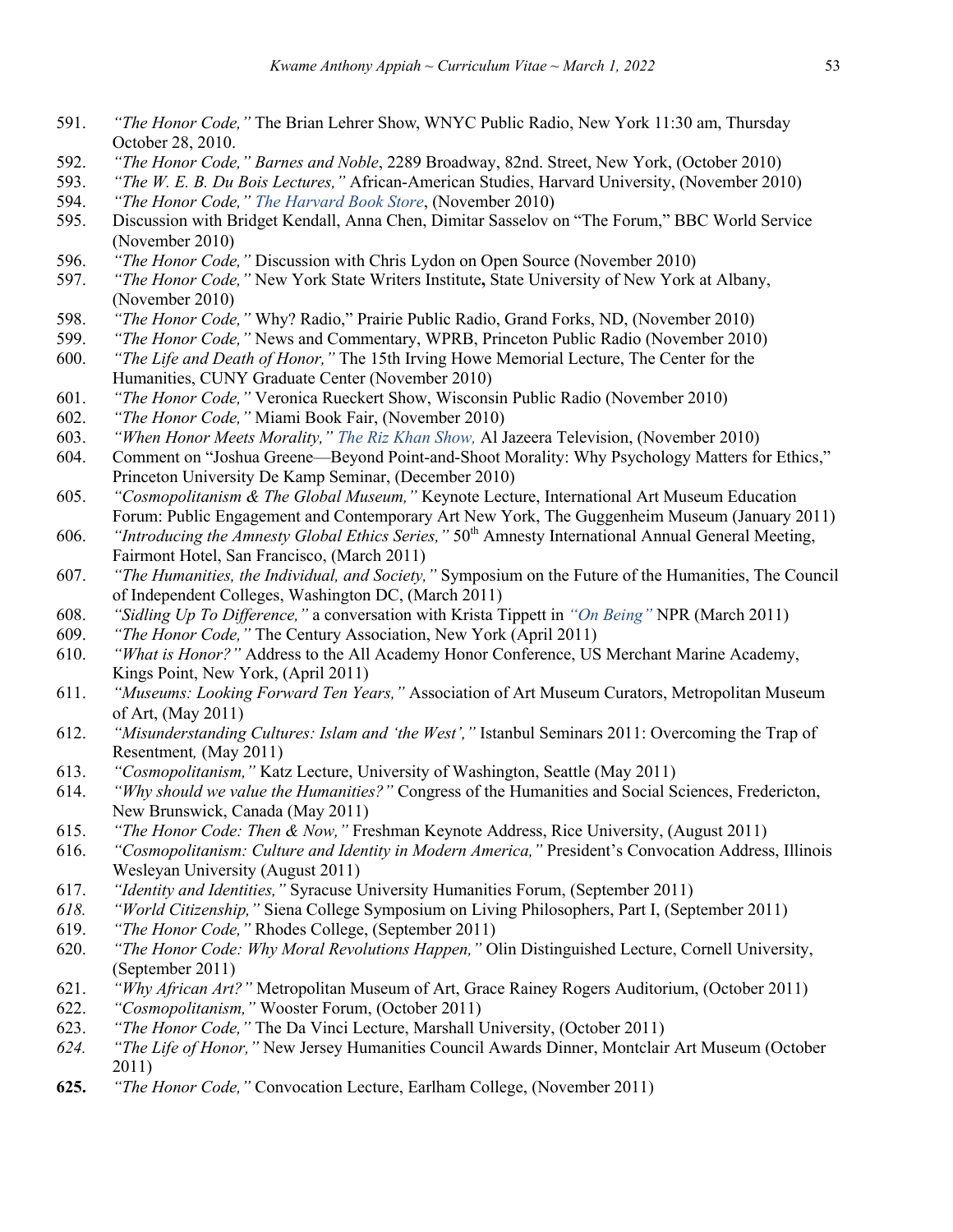- 626. *"Director's Discussion Series,"* a conversation with Johnnetta Betsch Cole, Director, at the National Museum of African Art, Smithsonian Institution (November 19)
- 627. *"The Life of Honor,"* Lewis Burke Frumke Lecture in Philosophy, New York University, (November 2011)
- 628. World Today Weekend, BBC World Service, Co-presenter, (December 3, 2011)
- 629. *"Global Citizenship,"* School of Foreign Service in Qatar, (January 2012)
- 630. *"Mistakes about Islam, Mistakes about 'the West,'"* Westminster College, Salt Lake City, Utah (February 2012)
- *631. "A Conversation about Cosmopolitanism"* on *Talk to Al Jazeera,* Interview with Sami Zeidan on *Talk to Al Jazeera Al Jazeera English* (February 2012)
- 632. "African Identities," Distinguished Visiting Humanist, University of Rochester (February 2012)
- 633. "Islam and the West," Distinguished Visiting Humanist, University of Rochester (February 2012)
- 634. *"Cosmopolitanism: Sharing with Strangers,"* Lesley University, Boston (March 2012)
- 635. *"For the Humanities,"* University of California, Merced (March 2012)
- 636. *"The Life of Honor,"* Siena College Symposium on Living Philosophers, Part II, (March 2012)
- 637. *"Self-Creation or Self-Discovery,"* International Conference in Honor of Professor Charles Taylor on the Occasion of his 80th Birthday, Musée des beaux-arts, Montreal (March 2012)
- 638. *"Codes of Honor,"* Christopher Newport University (March 2012)
- 639. *"The Honor Code,"* Philolexian Society, Columbia University (April 11, 2012)
- 640. "The Humanities: An Education for Freedom" Howard University (12, 2012)
- 641. Symposium on *The Honor Code*, Howard University (April 12, 2012)
- 642. "The Honor Code: Making Moral Revolutions," Carleton College (April 2012)
- 643. Seminar on *The Honor Code,* Program in Narrative Medicine, Columbia University (April 2012)
- 644. Conversation on cosmopolitanism with Elijah Anderson, Open Society Foundations, New York (April 2012)
- *645. "The Ethics of Reading,"* Conference on the Humanities in the Public Sphere, Center for Human Values, Princeton University
- 646. *"Honor's Past, Honor's Future,"* Class of 2012 Last Lectures Series, The Senate Chamber, Whig Hall (April 2012)
- 647. *"To Whom Are We Morally Obligated," Princeton Religious Life Council (April 2012) "The Honor Code,"* Scholar's Day, Monroe Community College, (April 2012)
- 648. *"Towards a New Cosmopolitanism,"* A conversation with David Adjaye, Stan Allen, Anthony Appiah, Teresita Fernández, Enrique Walker and Sarah Whiting, Storefront for Art and Architecture, New York City (May 2012)
- 649. *"Living with Connections,"* Commencement Address, Occidental College, (May 2012)
- *650. "Greeting Across Cultures," dOCUMENTA* (13), Kassel, Germany (June 2012)
- 651. "*Notes on Multiculturalism,"* Conference on *"Challenges to Multiculturalism. A Conference on Migration, Citizenship, and Free Speech," The New York Review of Books Foundation* and Fritt Ord, Litteraturhuset, Wergelandsveien 29, Oslo (June 2012
- 652. *"Coherence,"* Conference on the Normative Significance of Cognitive Science, Oxford University, (July 2012)
- 653. *"Moral Revolutions,"* conversation with Richard Aedy, Saturday morning, ABC Radio, Sydney (August 2012)
- 654. "The Other Africa," conversation with Uzodinma Iweala, Sefi Atta, Majok Tulba, Arnold Zable (supported by Melbourne PEN Centre), Melbourne Writer's Festival, (August 2012)
- 655. *"Literature and Global Citizenship,"* The Alan Missen Oration (supported by Liberty Victoria and the Alan Missen Foundation), Melbourne Writer's Festival, (August 2012)
- *656. "In Conversation"* with Spencer Zifcak, Melbourne Writer's Festival, (August 2012)
- 657. "Mutilation and the Media Generation," *Q&A,* with Simon Callow, Germaine Greer, and Sefi Atta, ABC Television, Melbourne (August 2012)
- 658. *"The Value of Studying Philosophy,"* Quinnipiac University, (September 2012)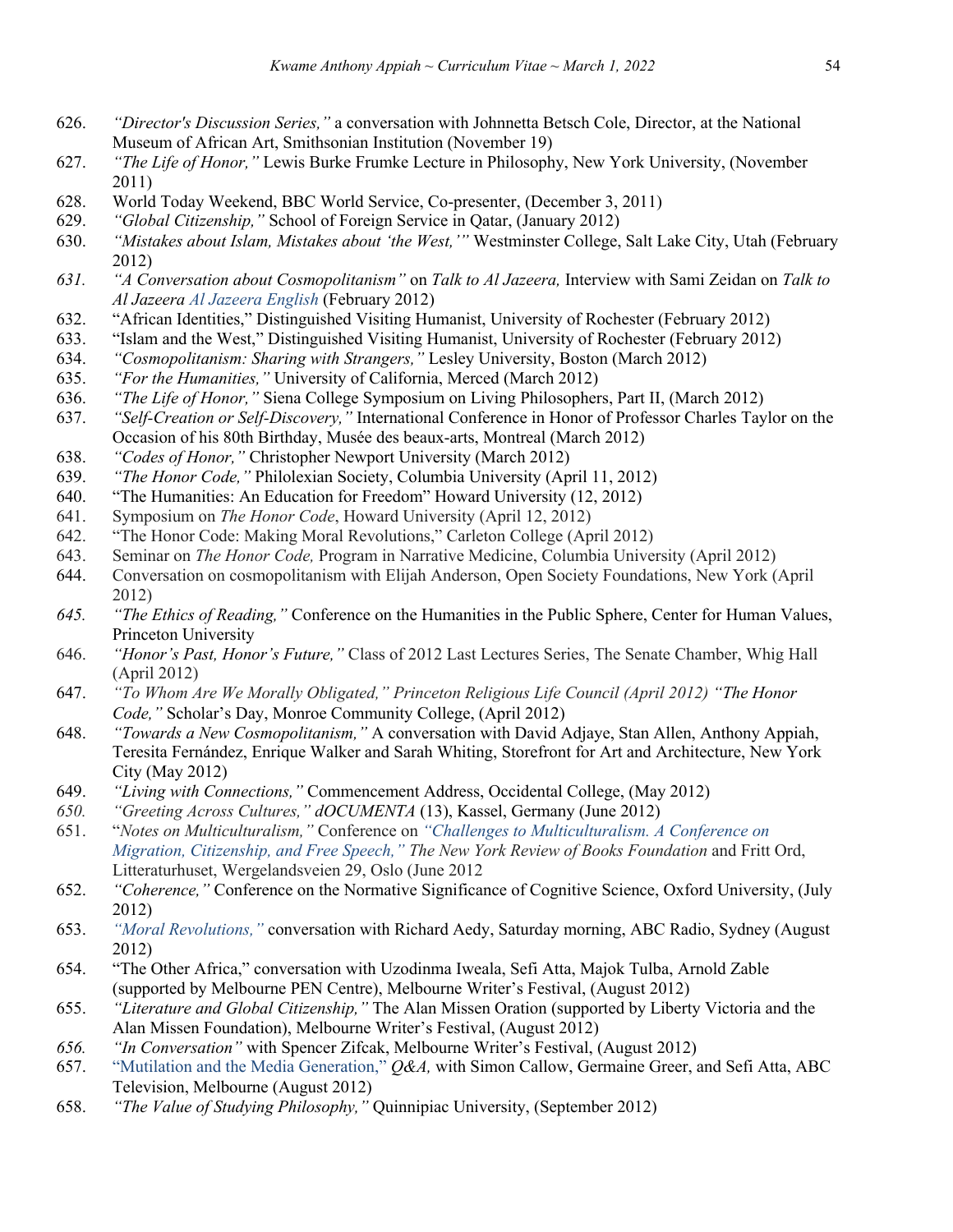- 659. *"The Life of Honor,"* University of Tennessee, Knoxville (September 2012)
- 660. *"Identity as a Problem,"* University of São Paulo, Brazil (September 2012)
- 661. *"The Honor Code,"* Youngstown State University (September 2012)
- 662. *"The Honor Code,"* Union College, Schenectady (September 2012)
- 663. *"The Honor Code,"* 2012 Intercultural Learning Conference, SUNY Geneseo, SUNY Global Center, New York (October 2012)
- 664. *"Two Cheers for Cosmopolitanism,"* The Century Association, Member's Dinner (October 2012)
- 665. *"Enthymematic Reading,"* in the symposium "An Apology for the Liberal Arts: Reasoning in Literature," in response to the work of Erika Kiss. Panel with Sandra Bermann, Peter Brooks, University Center for Human Values, Princeton (October 2012)
- *666. "An Honorable Profession,"* Symposium on the work of Dennis Thompson, Kennedy School, Harvard University (October 2012)
- 667. *"Being Du Bois: Lessons in the Management of Identities,"* First Henry Louis Gates Jr. lecture, Department of African and African-American Studies, Yale University (October 2012)
- 668. *"A Cosmopolitan Education,"* Wardlaw-Hartridge School (October 2012)
- 669. *"Cosmopolitan Conversations,"* Association of Independent Schools, New England, Natick, MA (October 2012)
- *670. "Culture and Identity,"* Walters Museum, Baltimore (October 2012)
- 671. *"Courage: A Conversation,"* with Pierre Zaoui and Caroline Fourrest, sponsored by Villa Gillet, Centre National du Livre, Paris (November 2012)
- 672. *"On Writing,"* Annual Faculty Book Day Celebration, Washington University (November2012)
- 673. *"A Decent Respect,"* The Hochelaga Lectures, Faculty of Law, University of Hong Kong Law School, (January 2013)
- 674. Convocation Series with Johnnetta Cole, Oberlin College (February 2013)
- 675. *"The Cosmopolitanism of W. E. B. Du Bois,"* Society for the Advancement of American Philosophy, 40th Annual Conference, Stockton College (March 2013)
- 676. "*L'onore e l'etica: come cambia la morale insieme ai codici d'onore,"* Parole e idee per un Mondo plurale: Un lessico interculturale (curated by Giancarlo Bossetti) Palazzo Morando, Milan (March 2013)
- 677. *"The Honor Code: Making Moral Revolutions,"* Joseph Callahan Distinguished Lecture, Case Western University (March 2013)
- 678. *"Identity, Honor and Revolutionary Change,"* 2013 Dow Visiting Artist Lecture, Saginaw Valley State University (March 2013)
- 679. *"The Cosmopolitanism of the Museum,"* Ritchie Lecture, Yale University (April 2013)
- 680. *"Cosmopolitanism: Ethics in a World of Strangers,"* Frontier Forum Lecture, University of South Florida, (April 2013)
- 681. *"La conversation transculturelle et la signification du développement,"* Alain Renaut Seminar on "Inequalities between cultures," La Sorbonne, Paris, (May 2013)
- 682. *"Cosmopolitan Reading,"* Carmel Lecture, Tel-Aviv University (June 2013)
- 683. "A Conversation about Honor," with James Linville, Freshman Scholar's Institute, Princeton University (August 2013)
- 684. "Moral Revolutions of the 21st Century," Frontiers of Thought Seminar, Porto Alegre & Sao Paulo, Brazil (August 2013)
- 685. *"Identity, Honor, Politics,"* The Robb Lectures, University of Auckland, New Zealand (August 20- August 23, 2013)
- 686. "Honor Now," Assembly for the Class of 2017, McCarter Theatre Center, Princeton University (September 2013)
- 687. *"Respecting Gay People: Justice and the Interpretation of Scriptures,"* Xavier University, (October 2013)
- 688. "Reading Together," NODA (National Association for Orientation, Transition, and Retention in Higher Education) Conference, San Antonio, Texas (November 5, 2013)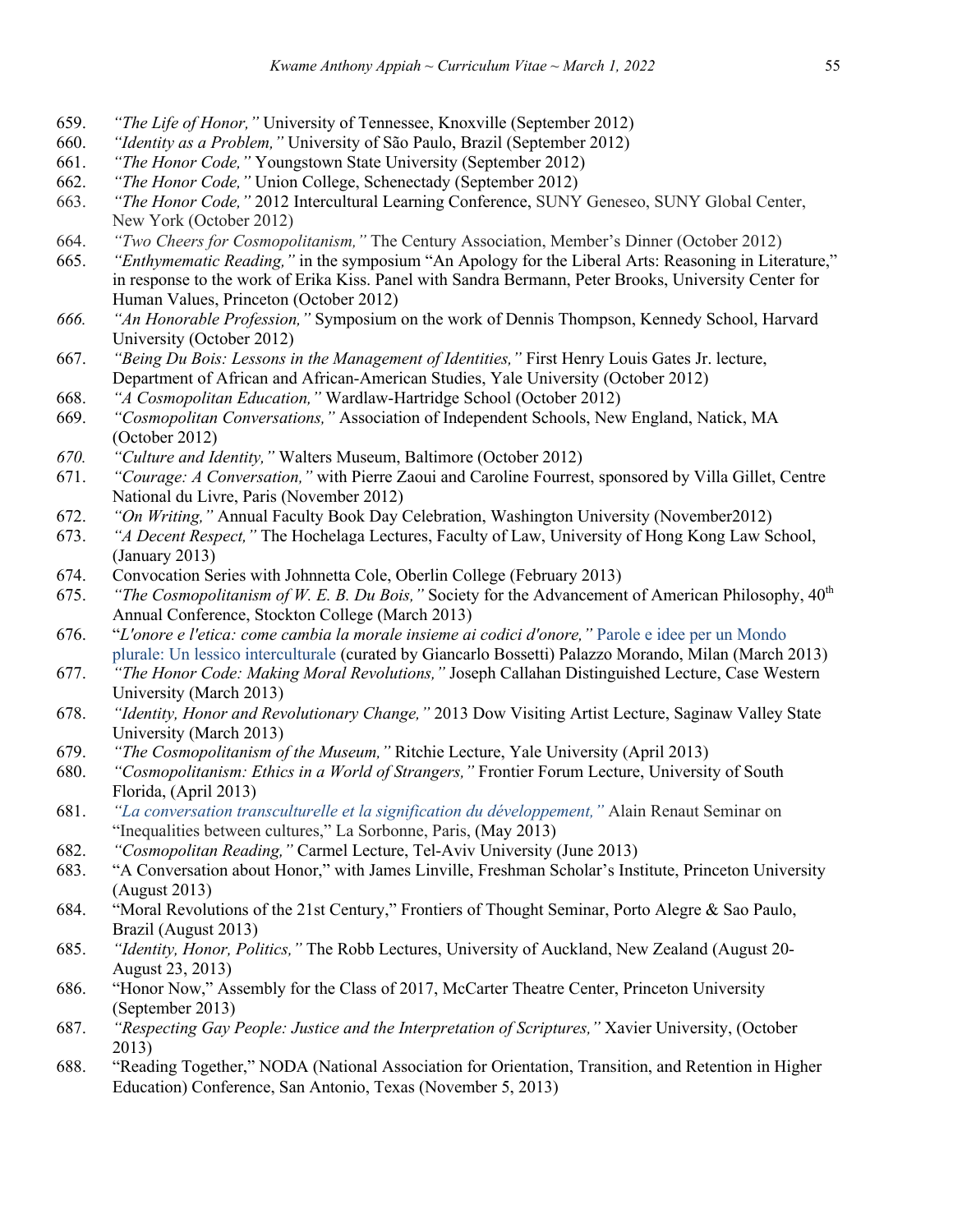- 689. "Citizenship, Within and Across Nations," Carnegie Council for Ethics in International Affairs, New York (November 2013)
- 690. *"Culture, Identity and Human Rights,"* Canadian Museum for Human Rights, Winnipeg, (November 2013)
- 691. *"The Business of Honor,"* Paduano Seminar, Stern Business School, NYU (December 2013)
- 692. Sermon, St. Peter's Lithgow, New York (December 2013)
- 693. *"Human Rights: In Theory and Practice,"* Woodrow Wilson School, Princeton University, Human Rights Day Symposium in connection with the exhibit "Justice: the Faces of Human Rights," photographs by Mariana Cook (December 2013)
- 694. Participant, Jacob Lawrence Seminar, Museum of Modern Art, New York (December 2013)
- 695. *"Ideals and Idealization,"* The Carus Lectures, Annual Meeting Eastern Division of the American Philosophical Association, Baltimore (December 2013)
- 696. *"Becoming Global Citizens: Civil Discourse Across Differences,"* The William Jewett Tucker Lecture, Dartmouth College (February 2014)
- 697. *"Education for Global Citizenship,"* Plenary Address, Association of International Education Administrators, Washington DC (February 2014)
- 698. "Reconsidering *Magiciens de la terre*," C-MAP Seminar 2014, Museum of Modern Art, New York, "Reconsidering and Reconstructing Exhibitions, Performances and Collections," (March 2014)
- 699. *"Cosmopolitan Conversation: Ethics in A World of Strangers,"* Phi Beta Kappa Lecture, University of Louisville (March 2014)
- 700. *"Human Rights in Practice,"* Panel Presentation, Human Rights and the Humanities, National Humanities Center (March 2014)
- 701. "*Capitalism and Progress,"* INSEAD Assembly on Capitalism and Ethics, Royal Society, London (April 2014)
- 702. "*Honor Now,"* Philips Andover (April 2014)
- 703. *"Evil: a short history of the Philosophy of Evil"* Facing History and Ourselves Day of Learning (April 2014)
- 704. Discussion with Cornel West of *Lines of Descent,* Labyrinth Bookstore, Princeton (April 2014)
- 705. *"Global Conversations,"* Ma'a Salama Colloquium, with the Right Honourable Gordon Brown PC MP, NYU Abu Dhabi (May 2014)
- 706. Panel discussion with John Sexton and Emma Rothschild on the work of the Global Citizenship Commission, Bonn (June 2014)
- 707. "Pat Barker: Regeneration," NYU FAS Freshman Discussion (August 2014)
- 708. "Honor: Then and Now," Lecture on Freshman Summer Reading, Liberal Studies, NYU (August 2014)
- 709. "Honor: Then and Now," Hofstra Freshman Common Reading Lecture (August 2014)
- 710. "Honor and Moral Change: At Home and Abroad," Hamilton College (September 2014)
- 711. "Citizenship within and across the border," Seminar Discussion, University of Texas, El Paso (October 2014)
- 712. "Civic Honor," University of Texas at El Paso (October 2014
- 713. Commentary on Walter-Sinnott Armstrong "Implicit Moral Attitudes," Workshop on Naturalistic Approaches to Ethics and Meta-ethics, NYU Philosophy Department (October 2014)
- 714. "The Honor Code," The James T. and Virginia M. Dresher Center for the Humanities, University of Maryland, Baltimore County (October 2014)
- 715. "Citizen of the World," Chicago Community Trust Centennial Lecture, Chicago Humanities Festival (November 2014)
- 716. "Telling Who We Are," *War Stories: Ancient and Modern Narratives of War,*
- 717. The NYU Center for Ancient Studies (November 2014)
- 718. "What (if anything) might a philosophical approach to world problems be good for?" Pennswood Village (November 2014)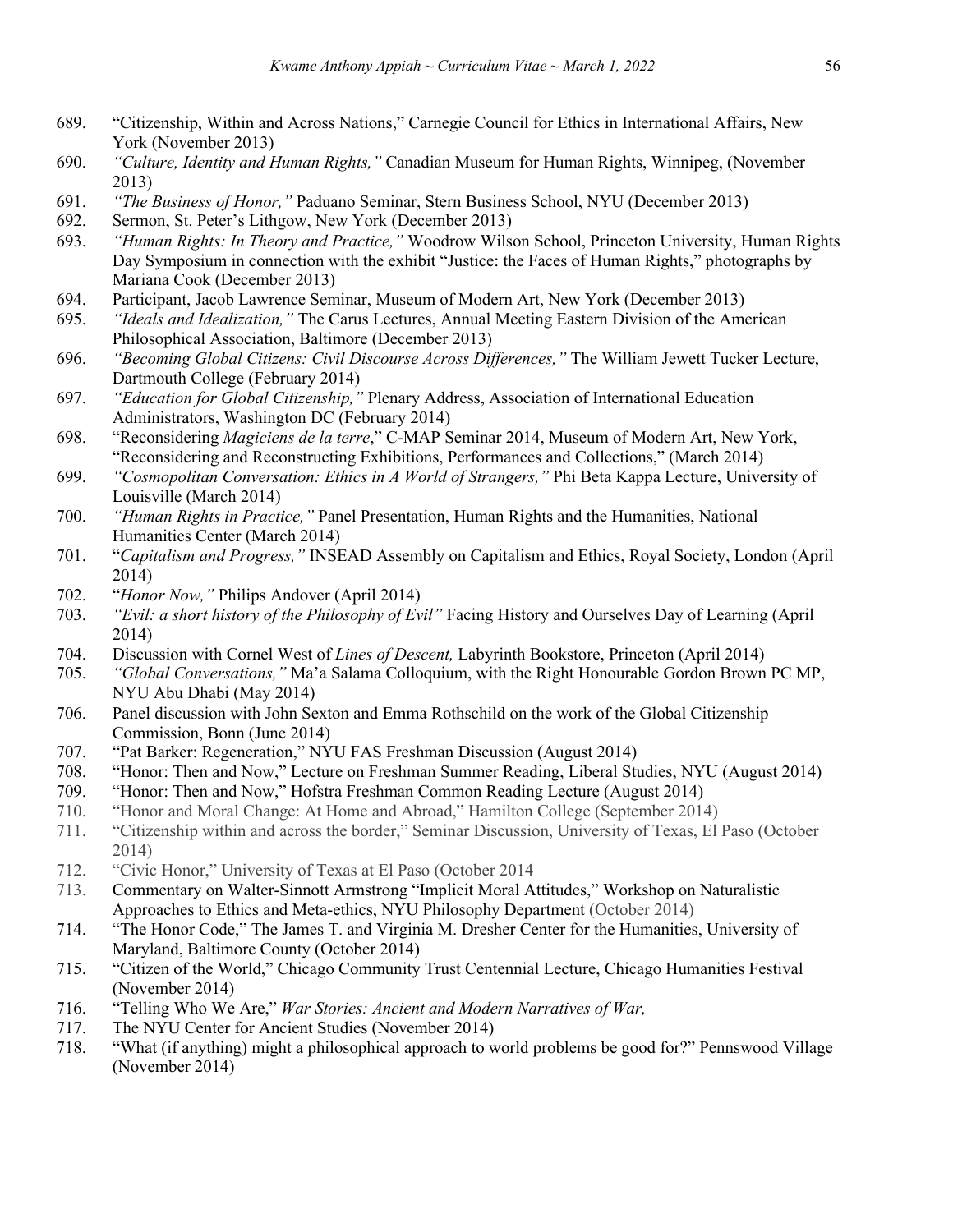- 719. "Cultural Property: A Cosmopolitan Perspective," Conference on "Cultural Properties: Ownership, Stewardship and Responsibility," The Antoinette Westphal College of Media Arts & Design at Drexel University (December 2014)
- 720. "The Philosophy of 'As If'," The Howison Lecture, University of California, Berkeley (February 2015)
- 721. "A Decent Respect: Honor and Citizenship at Home and Abroad," Lawrence University (February 2015) 722. "Global Citizenship without World Government," United Nations Association Seminar, New York
- (March 2015)
- 723. "The Ethics of Identity," a discussion via the web with students in Richard Foley's introductory philosophy class at NYU Abu Dhabi
- 724. "Cosmopolitanism," a conversation with Professor Ash Amin (CRASSH, University of Cambridge) (March 2015)
- 725. "Relativism" and "Education for Global Citizenship," two lectures via the web at NYU Shanghai
- 726. "Honor Now," A Night of Philosophy, Cultural Services of the French Embassy, Ukrainian Institute of America (April 2015)
- 727. "Rooted Cosmopolitanism," in Pankaj Ghemawat's course *GLOBE: The Globalization of Business Enterprise*, Stern Business School, NYU (May 2015)
- 728. Commencement Address, LLM/JSD Ceremony, NYU Law School (May 2015)
- 729. *"The Next Step,"* Commencement Address, Sarah Lawrence College (May 2015)
- 730. Radio Interview with Christopher Lydon "Let's Talk about Charleston," on *Open Source Radio* (June 2015)
- 731. "*Moral Revolutions*," *Le Conversazione,* Capri (July 2015)
- 732. "A Decent Respect: Honor in the Life of the Law," XXVII World Congress of the International Association for the Philosophy of Law and Social Philosophy (IVR), Washington D.C. (July 2015)
- 733. "Welcome from the Faculty," President's Welcome for Freshmen, NYU, Madison Square Garden (August 2015)
- 734. "Prejudice, Fidelity and Fidelities," Salmagundi 50<sup>th</sup> Anniversary Conference, "Belief and Unbelief," (September 2015)
- 735. "The Honor Code," National Association of Corporate Directors Annual Board Leadership Conference (September 2015)
- 736. "Honor and International Relations," Conceptual Foundations of international Politics, Columbia University School of International and Public Affairs (October 2015)
- 737. "Global Competencies," Manhattan Community College Faculty Seminar (October 2015)
- 738. "Reasons and Styles of Reasoning*,"* INSEAD Assembly on Capitalism and Ethics, Royal Society, London (November 2015)
- 739. "What's the Point of the Humanities?" Seymour Riklin Memorial Lecture, Wayne State University (November 2015)
- 740. *"The Honor Code,"* Jaipur Literature Festival, Jaipur, India, a conversation with Homi Bhabha (January 2016)
- 741. "The Shadow of the Slave Trade," a conversation on the memory of slavery in Caribbean writing, Jaipur Literature Festival, Jaipur, India, with Kei Miller, Fred D'Aguiar (January 2016)
- 742. "Lines of Descent: W.E.B. Du Bois and the Emergence of Identity," Revolution Books, New York (February 2016)
- 743. "Right to Say: Freedom, Respect, and Campus Speech," Milbank Tweed Forum, NYU Law School, conversation with Jonathan Haidt, Viviana Bonilla López, Jeannie Suk, Jeremy Waldron.
- 744. "How (Not) To Be Tolerant," Veritas Forum, with James K. A. Smith and Alfred Bishai, NYU (March 2016)
- 745. Response to Alon Agmon "Justice, Equality and the Common Good," NYU Law JSD Forum (March 2016)
- 746. "Two Cheers for Equality," Berggruen Institute Meeting on Hierarchy and Equality, Center for Advanced Study in the Behavioral Sciences, Palo Alto (March 2016).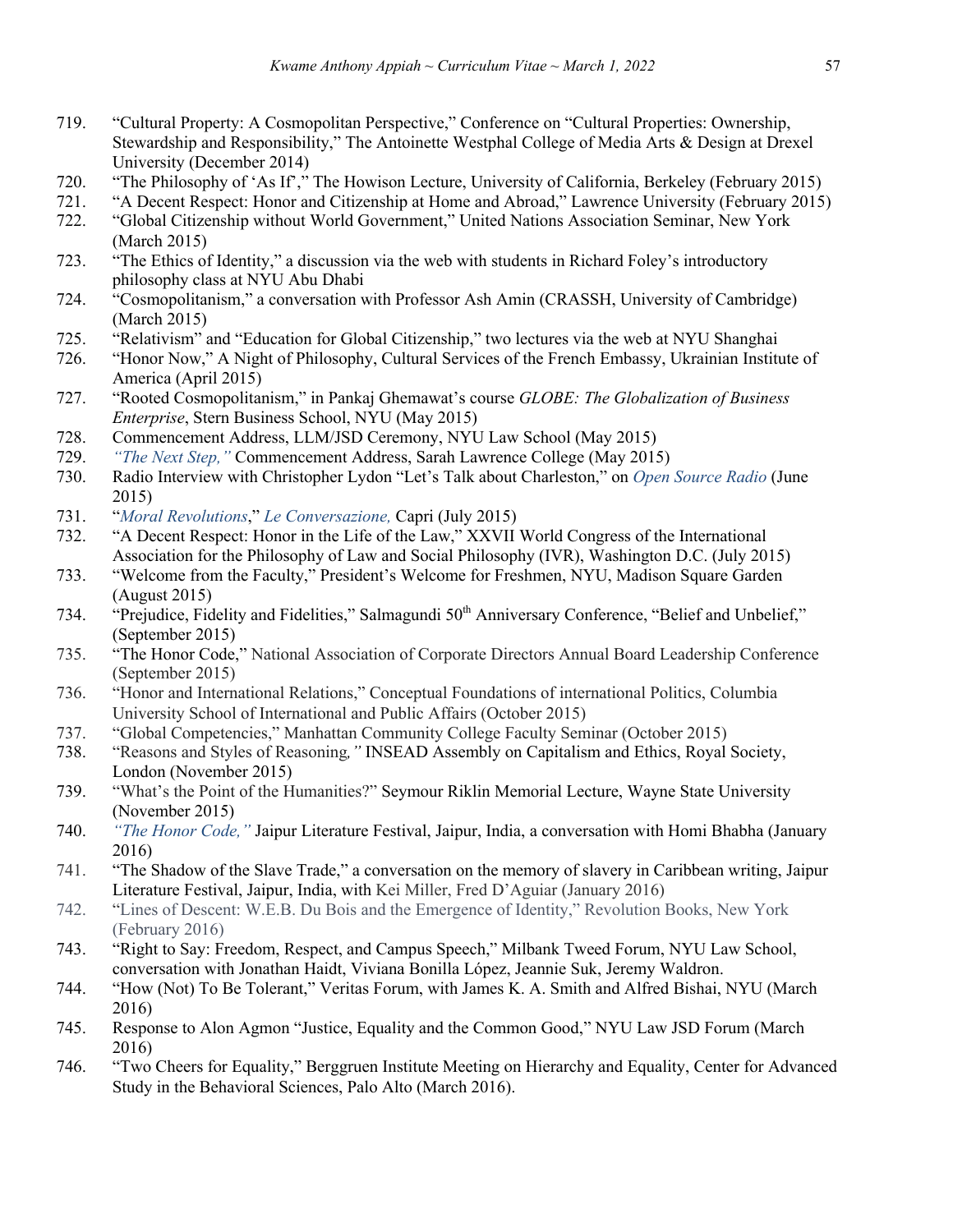- 747. "Culture, Identity and Human Rights," Visiting Lecture in Human Rights, University of Alberta (March 2016)
- 748. "Global Citizenship," Liberal Studies, NYU (March 2016)
- 749. "Identities: What they are. Why they Matter." Lunchtime talk, NYU Philosophy Department (April 2016)
- 750. "Leadership" for Sheik Zayed scholars program, NYU New York (March 2016)
- 751. "Education for Global Citizenship and the Crisis Facing Black America," Ikeda Lecture, DePaul University (March 2016)
- 752. "African Identity and Identities," NYU Abu Dhabi, African Studies Seminar (April 2016)
- 753. "Leadership in Action: Understanding Identity" in conversation with Kevin Jennings, Annual Conference, Council on Foundations, Washington D.C. (April 2016)
- 754. "Of Our Spiritual Strivings: W. E. B. Du Bois as a German Philosopher," Harold Janz Memorial Lecture, Oberlin College (April 2016)
- 755. "Every Picture is Imperfect," A discussion with Maria Hinajosa on *Latino USA* (April 2016)
- 756. "Le Conversazioni: An Evening with Kwame Anthony Appiah," Bernard and Irene Schwartz Distinguished Speakers Series, a conversation with Antonio Monda, New York Historical Society (May 2016)
- 757. Opening Remarks, "Constructive Approaches for Adjunct Faculty," Breakout Session, ACLS Annual Meeting, Washington D.C. (May 2016)
- 758. Research Collaboration with African Institutions, Neubauer Collegium for Culture and Society, University of Chicago (May 2016)
- 759. "Perstare et praestare," Remarks at the hooding of graduate students at NYU (May 2016)
- 760. "Getting invited back," Remarks at the Wesleyan graduation (May 2016)
- 761. "Religious Determinism," Fellow's talk at the Rockefeller Foundation Bellagio Center (June 2016)
- 762. "Cosmopolitan Contamination: Learning World Citizenship," Isaiah Berlin Memorial Lecture, Wolfson College, Oxford (June 2016)
- 763. "Cosmopolitanism: A Conversation," with Susan Neiman, MLA International Symposium, "Other Europes: Migrations, Translations, Transformations," Düsseldorf (June 2016)
- 764. "Ethics Among the Humanities," Parr Center for Ethics Inaugural Chancellor's Lecture (September 2016)
- 765. "Two Cheers for Equality," The President and Provost's Diversity Lecture & Cultural Arts Series, Ohio State University (September 2016)
- 766. "*Mistaken Identities,"* The 2016 BBC Reith Lectures, London, Glasgow, Accra, New York (October 2016)
- 767. "Philosophy among the Humanities," Keynote Lecture, Conference: Why Humanities Matter, Mid-Atlantic Center for the Humanities, Rutgers University-Camden (October 2016)
- 768. "Art and Identity," The International Council of The Museum of Modern Art (October 2016)
- 769. "Rooted Cosmopolitanism," West Point English 101, (November 2016)
- 770. "Challenges of Identity," University of Louvain (November 2016)
- 771. "Challenges of Identity," Spinozalens Laureate Lecture, Rode Hoed, Amsterdam (November 2016)
- 772. "Challenges of Identity," Radboud University, Nijmegen (November 2016)
- 773. "Boundaries of Culture," *Presidential Address*, MLA Convention, Philadelphia (January 2017)
- 774. "*Indigenous Rights as Human Rights*," Lecture by Skype, Benito Juárez Autonomous University of Oaxaca, Mexico (January 2017)
- 775. "The Cultural Defense in European Law." Reply to: Giacomo Tagiuri "The Cultural Implications of Market Regulation: Does the EU Destroy the Texture of National Life?" JSD Forum, NYU School of Law (February 2017)
- 776. *"Person, Place, Thing,"* a discussion with Randy Cohen, Princeton Public Library (March 2017).
- 777. "The Humanities and Global Issues," University of Nebraska-Lincoln (March 2017)
- 778. "*Mistaken Identities: Culture, Color, Country, Creed,"* Villa La Pietra, NYU Florence (March 2017)
- 779. "*Honour, Citizenship and the Law,"* the third Cotterell Lecture in Sociological Jurisprudence, Queen Mary University, London (March 2017)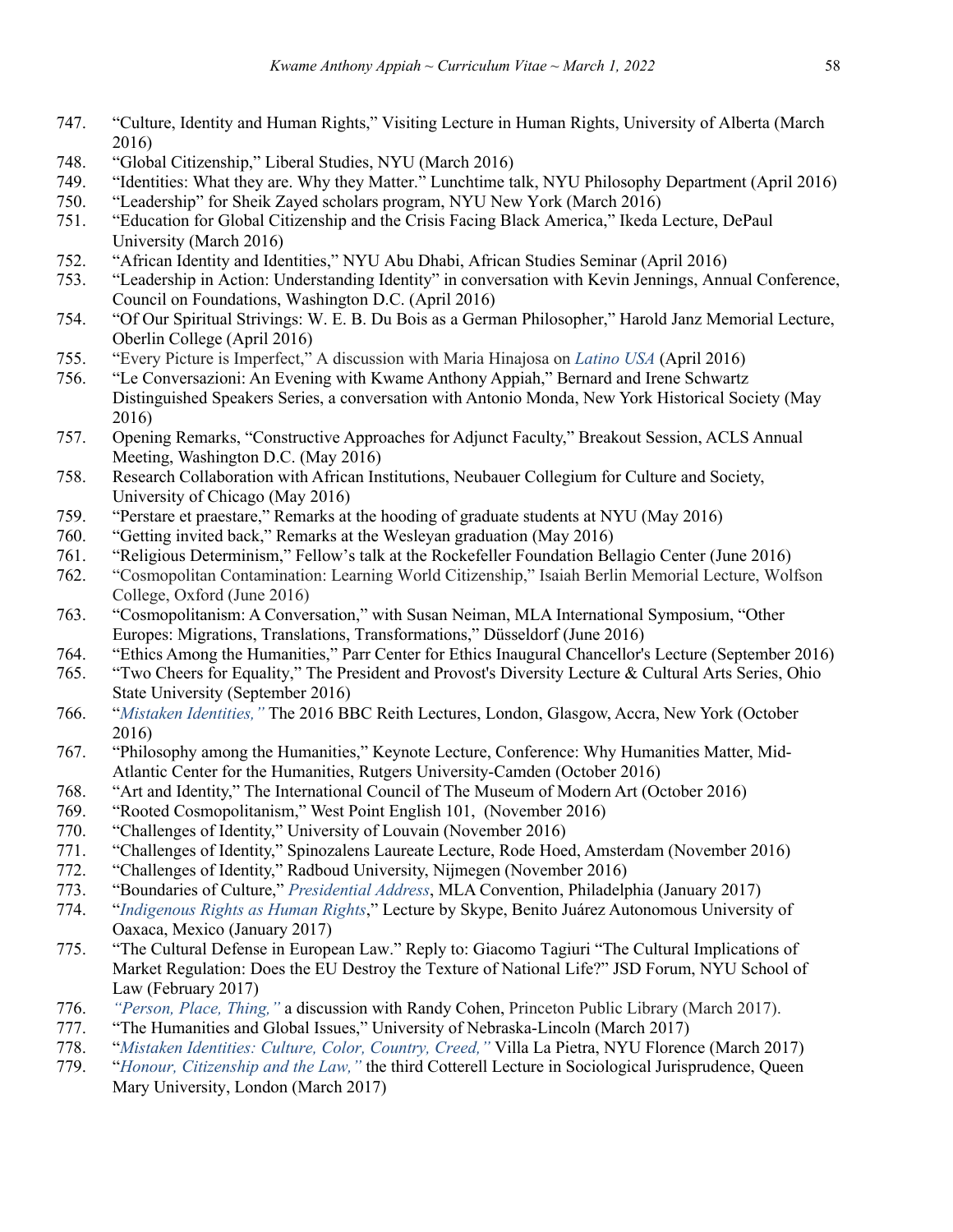- 780. "*Sharing with Strangers: Compassion through the Arts and Humanities in an Age of Globalization,"* Canadian Centre for Ethics in Public Affairs, Halifax, Nova Scotia (March 2017)
- 781. "What on Earth is a Citizen of the World?" NYU Abu Dhabi Institute, in conversation with Cyrus R.K. Patell, Matthew Silverstein, Chiran Raj Pandey (April 2017)
- 782. *The Dwight H. Terry Lectures,* Yale University (April 2017)
- 783. "Thinking About Global Justice," Ideas in Action Summit, NYU Law School (April 2017)
- 784. "Germ Line Editing: The Challenge Model," CRISPR Open Forum, *Editorial Aspirations: Human Integrity at the Frontiers of Biology,* Harvard University, Program on Science, Technology and Society (April 2017)
- 785. "The End of Identity Politics?" The Jean Monnet Center for International and Regional Economic Law & Justice (April 2017)
- 786. "Trust and Entrustment," Liechtenstein Colloquium (LCM) on "Rebuilding Trust: Dialogue–Interaction– Crisis Management," Liechtenstein Garden Palace, Vienna, The Liechtenstein Institute on Self-Determination at Princeton University and the Austrian OSCE (Organization for Security and Cooperation in Europe) Chairmanship, in cooperation with the OSCE Academic Network (May 2017)
- 787. "The Cosmopolitan Nationalism of W. E. B. Du Bois," week-long seminar, Institute for Critical Social Inquiry (ICSI), The New School for Social Research, (June 2017)
- 788. "Honor, Citizenship and the Law," ICSI Public Lecture, New School for Social Research (June 2017)
- 789. "An Honorable Business," PepsiCo Global Compliance and Ethics Meeting, Purchase, New York (June 2017)
- 790. "Mistaken Identities," "On Day One," Foresight Conference 2017, Center for Strategic Futures, Office of the Prime Minister, Singapore (July 2017)
- 791. "Two Cheers for Democracy," European Conference of Analytic Philosophy 9, Munich (August 2017)
- 792. "Nation, Race, Culture, Class," Scripps Presents, Scripps College (September 2017)
- 793. "W. E. B. Du Bois and the Ideal of a Liberal Education," Providence College (September 2017)
- 794. "How Not to Think About Race, Culture and Class," Amherst College (November 2017)
- 795. "Varieties of Ethical Attention," Virtues of Attention Conference, NYU Abu Dhabi (December 2017)
- 796. "Identity and Dignity," *Migration and the Humanities: A Conference*, Andrew Mellon Foundation Seminar, Harvard University (February 2018)
- 797. Panel on the Rohingya Crisis, *Rise for Rohingya*, New York University (February 2018)
- 798. Panel on "What does a robust and inclusive public sphere look like?" with Jill Lepore and Jonathan Haidt, Middlebury College (March 2018)
- 799. "Cosmopolitan Roots," *The Jemison Visiting Professor Lecture*, Department of Philosophy, University of Alabama, Birmingham (March 2018)
- 800. "Mistakes About Identity," *The Jones Lecture*, Lafayette College (March 2018)
- 801. A conversation with Stephen Greenblatt on "The Outsiders Within: Shylock, Othello, And Shakespeare's Strangers," moderated by Public Shakespeare Initiative Director Michael Sexton, with selected readings from the plays performed by Mark Nelson, Peter Francis James, and Merritt Janson, New York Public Theater (March 2018)
- 802. Discussion on *"The Philosophy of Race,"* with Priyamvada Gopal, Reader in Anglophone and Related Literature, University of Cambridge; Nasar Meer, Professor of Sociology, University of Edinburgh, Forum for European Philosophy, London School of Economics (March 2018)
- 803. "What is a science of religion?," Royal Institute of Philosophy Annual Lecture, London (March 2018)
- 804. "Ethics, Rights and Duties," NYU Refugee Awareness Week, Discussion with Imam Khalid Latif, Professor Faiza Patel, Mayor Mohamed T. Khairullah, Firad Kayal, moderated by Mohammed Ali Hojaij (April 2018)
- 805. "Theory and the Arts … Beginning with Marcel Duchamp" "Are the Arts Essential," Brademas Center Conference, NYU Florence (April 2018)
- 806. "Cosmopolitan Roots," Stanford Humanities Center (May 2018)
- 807. "Working at Both Ends," Commencement Address, NYU School of Medicine Graduation (May 2018)
- 808. "An Age of Reckoning," Commencement Address, Elizabethtown College Graduation (May 2018)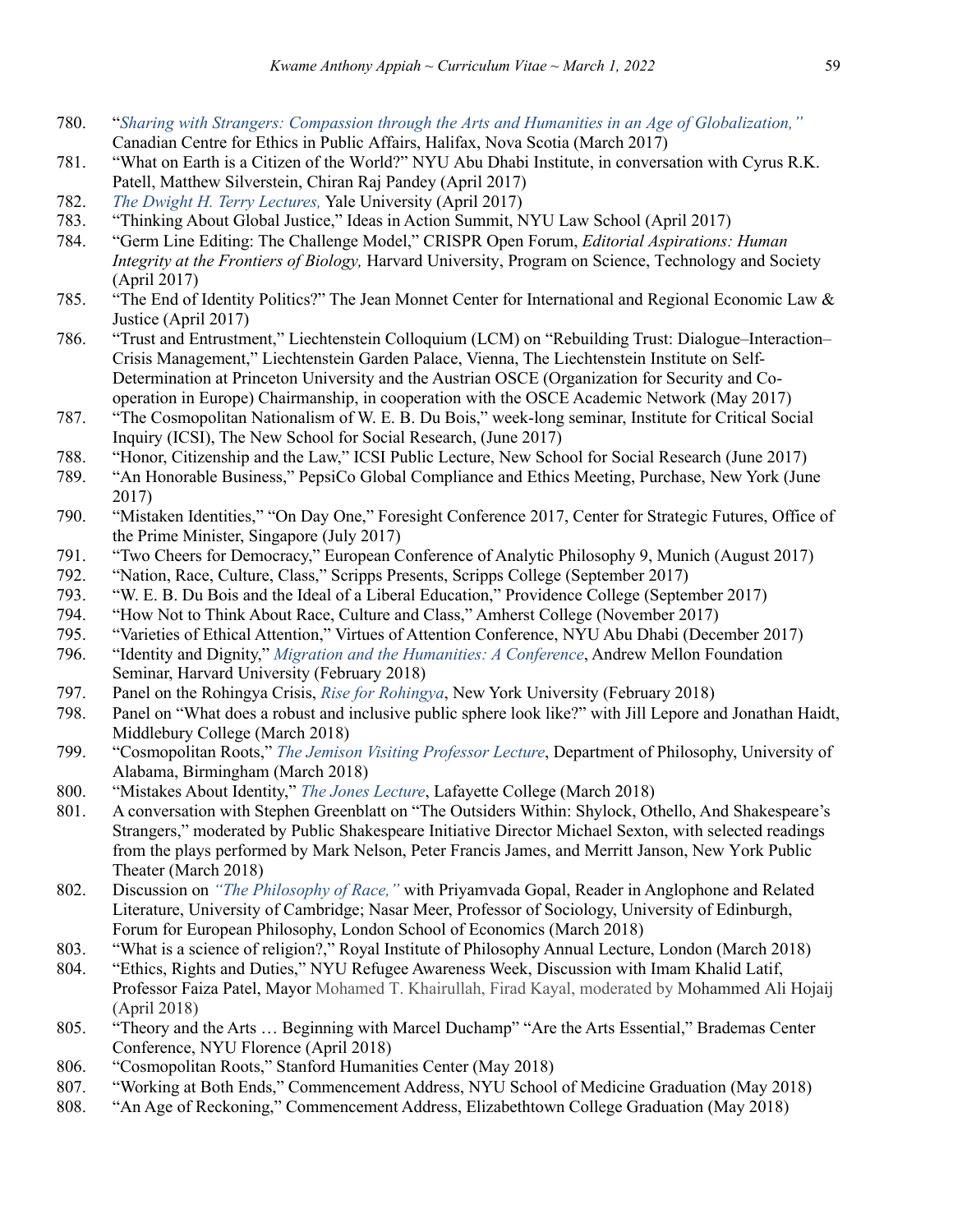- 809. "What does philosophy offer to business leaders?" Society for Progress Assembly 2018, INSEAD, Fontainebleau (June 2018)
- 810. "The Lies That Bind: Rethinking Identity," discussion with Robert Mass, *Talks at GS,* Goldman Sachs, 200 West Street, New York (August 2018)
- 811. *"Identifying Identity,"* The Brian Lehrer Show, New York Public Radio, WNYC New York (August 2018)
- 812. *"The Lies that Bind: Rethinking Identity,"* discussion with Robert Wright on *"The Wright Show," bloggingheads.tv,* (August 2018)
- 813. "The Lies That Bind: Rethinking Identity," Roundtable Morning Show on Northeast Public Radio, WAMC Albany (August 2018)
- 814. *"The Uses and Misuses of Identity,"* Interview with Pamela Paul, *New York Times Book Review Podcast,* (September 2018)
- 815. "The Lies that Bind," discussion with Michael Shermer on "Science Salon," *The Skeptic website,* (September 2018)
- 816. "The Lies That Bind: Rethinking Identity," Interview with David Remnick, *The New Yorker Radio Hour,*  (September 2018)
- 817. *"Literature Matters: The Stories that Shape Us," Royal Society of Literature, Literature Matters: The Stories that Shape Us*, British Library, London (September 2018)
- 818. "Identity Matters," Financial Times Festival, *Books Stage with Afua Hirsch*, Kenwood House, London, (September 2018)
- 819. "The Lies That Bind: Rethinking Identity," *"Think" Host: Krys Boyd,* KERA, Dallas, TX, (September 2018)
- 820. "*Is Identity a Mirage?*" Prospect Magazine Podcast conversation with Sameer Rahim (September 2018)
- 821. *"Anthony Appiah on 'The Lies That Bind'"* conversation with Robert Boynton at New York Institute for the Humanities at NYU (September 2018)
- 822. *Conversation with Annette Gordon-Reed*, New York Public Library, (September 2018)
- 823. *"The Lies That Bind: Rethinking Identity"*, Bristol Festival of Ideas, We The Curious, Bristol, Friday, (September 2018)
- 824. Guardian Live event with David Reich, chaired by Adam Rutherford, Amnesty International UK, London, (September 2018)
- 825. "The Lies That Bind: Rethinking Identity," *Thinking Allowed*, BBC Radio Four, (October 2018)
- 826. "Government Ethics," conversation with Walter Shaub, moderated by Susan Glasser, *New Yorker Festival,* (October 2018)
- 827. *Conversation on the ethics of immigration* with Jess Benhabib at NYU Global Institute for Advanced Studies Oct 13th Conference, "The Economics and Ethics of Immigration (October 2018)
- 828. *"Mistaken Identities: The Conflict Over Culture, Class, Gender and Nation,"* conversation with John Gray, moderated by Ritula Shah, *Intelligence Squared*, Emmanuel Centre, London, (October 2018)
- 829. BBC World Tonight, with John Gray, interviewed by Ritula Shah (October 2018)
- 830. *Hard Talk,* conversation with Stephen Sackur, BBC World Service (October 2018)
- 831. "The Lies That Bind: Rethinking Identity," in conversation with Njideka Akunyili Crosby, moderated by Erin Christovale, *Los Angeles Public Library*, (October 2018)
- 832. "The Lies That Bind," Seattle Public Library, co-sponsored by Elliott Bay Books, (October 2018)
- 833. Conversation with Bill Radke, "The Record," KUOW-FM, Seattle Public Radio (October 2018)
- 834. "The Lies That Bind: Rethinking Identity," conversation with Clara Jeffery, Editor in Chief of Mother Jones, Jewish Community Center Of San Francisco, Taube Center for Jewish Life, (October 2018)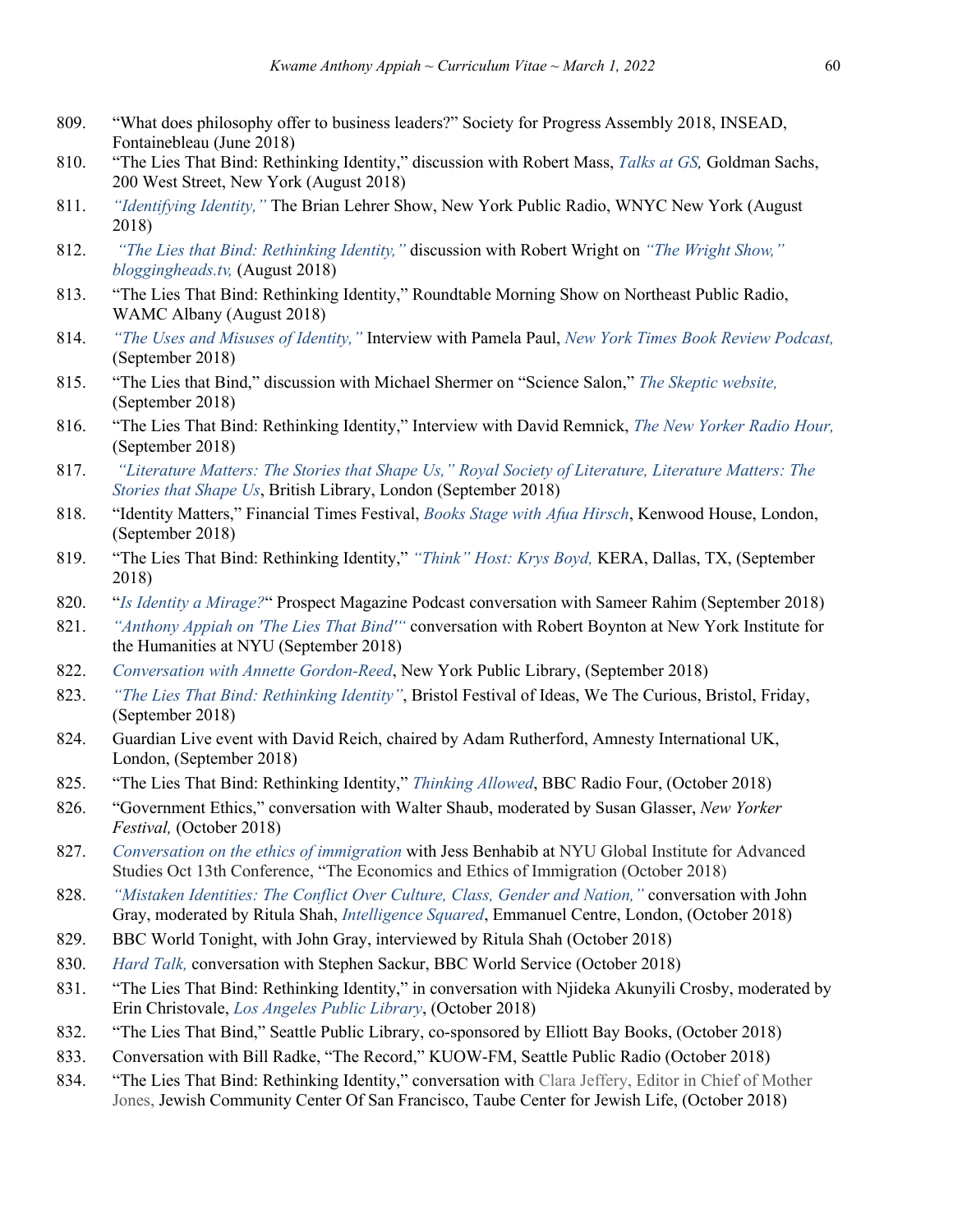- 835. "The Ethicist Speaks of Identity" The Ethics Project, University of Texas, Austin (November 2018)
- 836. *"Rethinking Identity,"* conversation with Niala Boodhoo, Host/Executive Producer for the radio show "The 21st," *Chicago Humanities Festival*, (November 2018)
- 837. *"Cultures globales, identités communautaires et médias sociaux après les midterms aux États-Unis,"* conversation with Frédéric Martel on "Soft Power," France Culture (November 2018)
- 838. "*Rethinking Identity with Kwame Anthony Appiah,"* Los Angeles Review of Books (LARB) Radio Hour: Conversation with Eric Newman, Los Angeles (November 2018)
- 839. "The Lies That Bind: Rethinking Identity," *Labyrinth Books*, Princeton, NJ, (November 2018)
- 840. "The Lies That Bind," Whittle Talks: Reading and Conversation with Dr. Kwame Anthony Appiah, Whittle School and Studios, Washington DC (November 2018)
- 841. Roundtable on Global Citizenship, Council on Foreign Relations, New York (November 2018)
- 842. "Identity Now," Board of Scholars Meeting, Facing History and Ourselves, Brookline MA (December 2018)
- 843. Gay Lecture in Medical Ethics, Harvard Medical School (December 2018)
- 844. "What's the Point of a Liberal Education?" Association of American Colleges and Universities, Annual Meeting, Atlanta (January 2019)
- 845. Discussing *The Lies that Bind* with Roger Brooks, President, NY Board Retreat, Facing History and Ourselves (January 2019)
- 846. "Defeating Tribalism," *A Night of Philosophy and Ideas,* Brooklyn Public Library & Cultural Services of the French Embassy (February 2019)
- 847. *On Identity and the Law*, a conversation with Emerson Sykes, ACLU Podcast: At Liberty, recorded at A Night of Philosophy and Ideas (February 2019)
- 848. "Cosmopolitanism Today," Syracuse Symposium Lecture, Humanities Research Center, Georgia State University (February 2019)
- 849. "Art and Identity," Michael C. Carlos Museum, Emory University (February 2019)
- 850. "Identity and Genetics," Cross-Divisional Symposium on "Genetics and Identity," NYU Abu Dhabi (February 2019)
- 851. "The Honor Code: Making Moral Revolutions," The Harper Lecture, University of Denver (February 2019)
- 852. "Beyond Identity," Reasons for Hope Lecture, Central European University, Budapest (March 2019)
- 853. "Against Tribalism," The Trap of Polarization: The Erosion of Democratic Discourse, The Italian Academy for Advanced Studies in America, Columbia University (March 2019)
- 854. "The Lies that Bind," The Gambaccini Lecture, Eagleton Institute of Politics, Rutgers University (March 2019)
- 855. *"Rethinking Identity with Kwame Anthony Appiah,"* Why is this Happening? Podcast, a conversation with Chris Hayes (March 2019)
- 856. Conversation on Identity and Politics, Liechtenstein Institute, Princeton University (March 2019)
- 857. "The Lies that Bind," The Burke Lecture, Oakland University (March 2019)
- 858. Presentations on Organization Theory and Leadership and Governance, Assembly 2019, Society for Progress, Kennedy School, Harvard University (March 2019)
- 859. *"The Importance of Elsewhere,"* Australian Broadcasting Corporation, Counterpoint with Amanda Vanstone (April 2019)
- 860. Public Forum: "Of, By & For The People," conversation with Susan Lori Parks and Oskar Eustis, the Public Theater, New York (April 2019)
- 861. "What about the Workers?" Kant Lectures, Stanford University (April 2018)
- 862. "What about the Workers?" Whitehead Lectures, Harvard University Department of Philosophy (May 2018)
- 863. "Who Owns Heritage?" Annual European Heads of Heritage Forum meeting Stockholm (May 2019)
- 864. "The Humanities as a Resource for Negotiating Identity," The Diversity, Civility, and the Liberal Arts Institute, The Council of Independent Colleges Meeting, Atlanta (June 2019)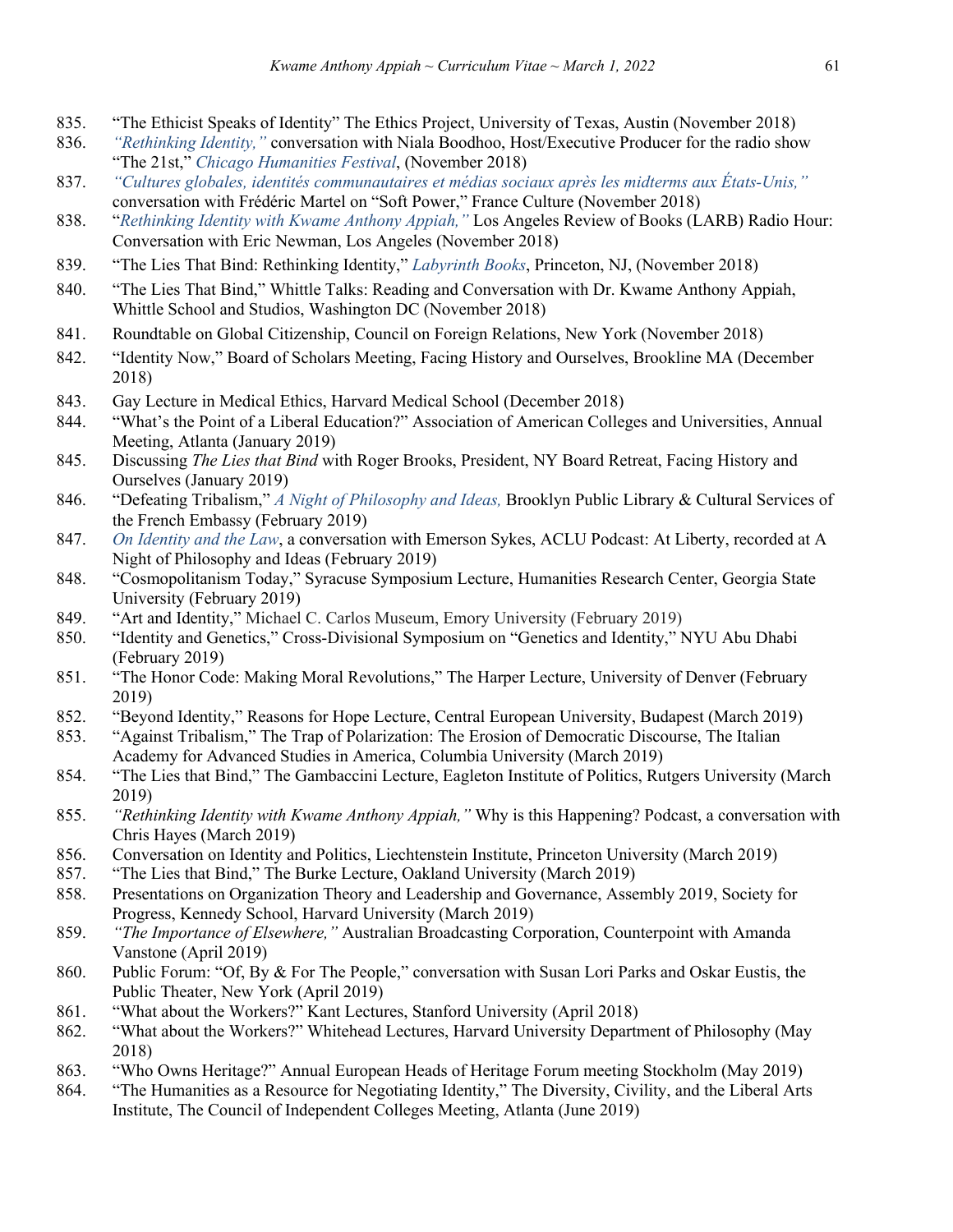- 865. "The Lies that Bind: Identity in Our Age," Sun Valley Writer's Conference, July 21 2019.
- 866. "The Ethicist," Sun Valley Writer's Conference, July 22 2019.
- 867. "Kwame Anthony Appiah on Pictures of the World," *Conversations with Tyler Cowen* July 31 2019.
- 868. *"*Is It O.K. for a Chinese Restaurant to Favor Chinese Patrons?" Discussion on *Marketing Matters*, hosted by Wharton Marketing Professors Barbara Kahn and Americus Reed, SiriusXM Satellite Radio's Business Radio Powered by the Wharton School, August 7, 2019.
- 869. "What about the workers?" Workshop for Oxford Studies in Political Philosophy, Syracuse University, August 21, 2019.
- 870. "Identity at Home and in the Wider World," The Morgan Lecture, Clarke Forum for Contemporary Issues, Dickinson College (September 19, 2019)
- 871. "Mistaken Identities: The Myths That Define Who We Are," Center for Diversity, Inclusion, and Belonging speaker series with Kenji Yoshino, NYU Law School (September 26, 2019)
- 872. "Identity at Home and in the Wider World," The Lawson Lecture, Vanderbilt University (September 29, **2**019)
- 873. "The Lies that Bind," Noesis Lecture, Eudaimonia Institute, Wake Forest University (October 17, 2019)
- 874. *"Vem är du?: Identitet, personlighet och populism,"* conversation with Åsa Wikforss, Merve Emre, and Christer Sturmark, Maximteatern, Stockholm (October 24, 2019)
- 875. *"Identitetsillusionen,"* Fri Tanke podcast #95 with Christer Sturmark (October 24, 2019)
- 876. "On Identity," with Wayne Modest, Zihni Özdil and Karin Amatmoekrim, Tropenmuseum, Lecture and Discussion, Brainwash Festival, Amsterdam (October 25, 2019)
- 877. "The Lies that Bind," conversation with Pooyan Tamimi Arab, Brainwash Festival, Der Kleine Komedie, Amsterdam (October 26, 2019)
- 878. *"Filosoof Kwame Anthony Appiah: 'Bijt je niet vast in identiteit'"* Interview with Peter Giesen, de Volkskrant, Amsterdam (18 October 2019)
- 879. *Interview* with Pieter Jan Hagens, Buitenhof, NPO 1 TV Station (October 27, 2019)
- 880. *"*Ideale," Woorden waarmee we worstelen, conversation with Stijn Sieckelinck, Philip Blom, Marli Huijer, and Clairy Polak on Het Filosofisch Kwintet, NPO 1 TV Station (October 27, 2019)
- 881. "*Een leven zonder identiteit bestaat niet, maar til er niet te zwaar aan*," Interview with Sybilla Claus, Trouw (October 27, 2019)
- 882. *"Rethinking identity,"* with Armen Hakhverdian, Senior Lecturer in Political Science University of Amsterdam, *Stuk Rood Vlees* Podcast, episode 46 (October 28, 2019)
- 883. "The Lies that Bind," Seminar Luiss, Libera Università Internazionale degli Studi Sociali Guido Carli, Rome (November 21, 2019
- 884. "Global Citizenship Today," Lectio magistralis, *Cerimonia d'Inaugurazione dell'Anno Accademico 20*19- 2020, Luiss, Libera Università Internazionale degli Studi Sociali Guido Carli (November 22, 2019)
- 885. "Cosmopolitanism Ethics in a World of Strangers: Reflections on Global Citizenship," Lowell Humanities Series Lecture, Boston College (December 5, 2019)
- 886. *Discussion of "Self-Portrait in Black and White,"* on *Afterwords* with Thomas Chatterton Williams on CSPAN BookTV (December 27 2019)
- 887. "Identity and Identities," Presidential Colloquium, Smith College (February 3, 2020)
- 888. "Empirical Moral Psychology in the Philosophy Curriculum," Respondent with Valerie Tiberius, University Center for Human Values, Princeton University (February 14, 2020)
- 889. Discussion with Gwyneth Williams, former Controller BBC Radio 4, Student Seminar: The Power of Ideas and Why They Are Needed, Shorenstein Center on Media, Politics and Public Policy, Kennedy School, Harvard University (February 27, 2020)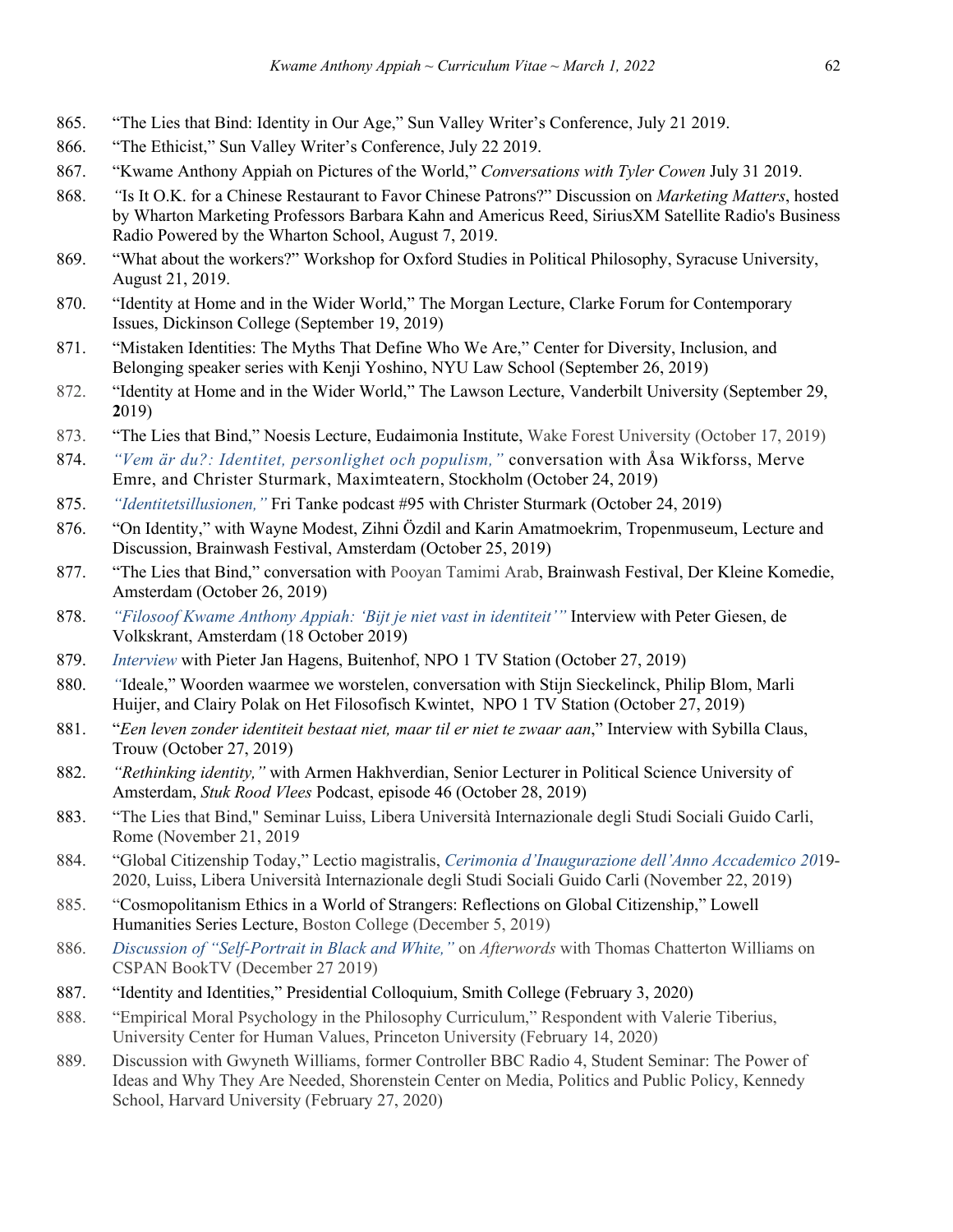- 890. "Ethics, Identity and Cosmopolitanism," Batalden Seminar in Applied Ethics, Augsburg University-Minneapolis, Minnesota (March 5, 2020)
- 891. "The Uses and Abuses of Identity," The 9th Biennial Wang Center Symposium, "Disarming Polarization: Navigating Conflict and Difference in the 21st Century," Pacific-Lutheran University—Tacoma, Washington (March 6, 2020)
- 892. "Who am I? Who are we? Identity and Global Citizenship" Zoom lecture *for* International School of Geneva (March 16, 2020)
- 893. *"Human Dignity and Cosmopolitanism,"* conversation with Rabbi Dr. *Shmuly Yanklowitz* of Valley Beit Midrash (March 17, 2020)
- 894. *"Global Citizenship and Local Autonomy: Catholic and Calvinist Perspectives*," Zoom lecture *for* St. Thomas Church, Manhattan, (April 21, 2020)
- 895. "Who am I? Who are we? Identity and Global Citizenship," Aga Khan University (June 11, 2020)
- 896. *"Rethinking the power of small actions,"* BBC Rethink Essay (June 26, 2020)
- 897. "Personal Ethics in the Covid-19 Pandemic" Century Salon Via Zoom: Conversation with Frederick Wright Hamlin (June 29, 2020)
- 898. "The Future of Inclusion for All," Lecture for Vodafone, Google, Sky Business Conference (July 14, 2020)
- 899. "Unrest at Home and U.S. Foreign Policy," "Council on Foreign Relations Virtual Meeting, Chair: Kal Penn, with Mary Dudziak and Uzra Zeya (July 13, 2020)
- 900. "The Lies that Bind," Humanities Lecture Series, University of Kansas Hall Center for the Humanities, (July 14, 2020)
- 901. "Black Lives Matter," *Healing the Nations,* The Next Century Foundation (London) (July 30, 2020)
- 902. *"Identity and Cosmopolitanism,"* Conversation with Oxford Political Review, (August 12, 2020)
- 903. *Narratives Roundtable*, World Economic Forum (September 4, 2020)
- 904. "Lecture on Western Civilization and Identity," Faculty of Columbia's Core Course: Masterpieces of Western Art (September 17, 2020)
- 905. *"Being Seen to be Good,"* How the Light Gets In, Global Festival, conversation with Crystal Fleming and David Goodhart (September 20, 2020)
- 906. *"What About the Workers?"* Moffett Lecture, University Center for Human Values, Princeton (September 24, 2020)
- 907. "Identity at Home and in the Wider World," Rockefeller Insight Lecture (September 29, 2020)
- 908. *Five Questions*, with Kieran Setiya (September 29, 2020)
- 909. "The Lies That Bind: Rethinking Identity," Friends of Princeton University Library (October 11, 2020)
- 910. "The Philosophy of Work," Moral Sciences Club, Cambridge (October 13, 2020)
- 911. *"Looking Backwards Looking Forwards: From 'the Problem of the Colour Line' to Black Lives Matter"* Keynote Address, Pan African Congress 75th Anniversary Celebrations, Manchester Metropolitan University (October 16, 2020)
- 912. "Art in theory … or beginning with Marcel Duchamp," Pocantico roundtable meeting on "Are the Arts Essential?" (October 26, 2020)
- 913. "Understanding 'Racisms' and Racialism: What is racism and what can we do about it," Northern Plains Ethics Institute, North Dakota State University (October 27, 2020)
- 914. "Solving America's Identity Crisis," Center for Science Writings, Stevens Institute of Technology, (October 28, 2020)
- 915. Conversations with Alex Byrne on Du Bois on Race, *DuBois and My Father*, *Races and Racial Identity*, *Race and Gender*, *Identities.* (November 8, 2020)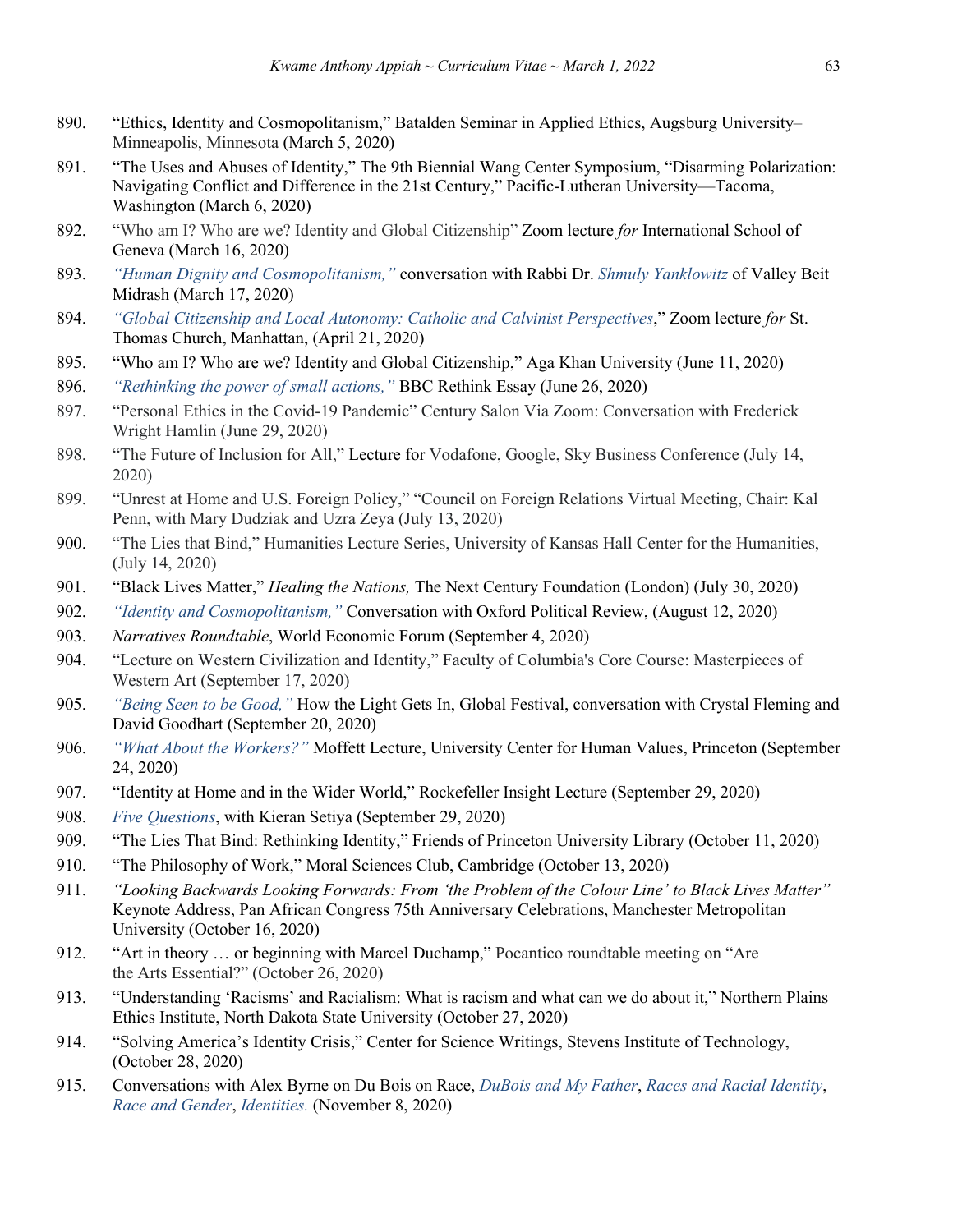- 916. "COVID Ethics," Philosophy Forum (November 11, 2020)
- 917. "Re-envisioning the Museum Together," Reframing Museums," A Louvre Abu Dhabi and NYU Abu Dhabi Symposium (November 16, 2020)
- 918. Conversation with Chrystal Genesis on Episode 42 of the podcast *Stance.* (Starts at Minute 29.)
- 919. "Teaching 'What is a religion?' online," presentation for NYU Trustees about a new asynchronous online course created in response to the pandemic (February 24, 2021)
- 920. Metropolitan Museum Planning Committee for "People!" Symposium.
- 921. *Conversation with Jamie Ryerson* about writing for a public audience. *Line Edit* (February 9, 2021)
- 922. "What About the Workers?" Research Group on Constitutional Studies, McGill University (February 25, 2021)
- 923. Guest discussion of Cosmopolitanism for Joshua Greene's GEN ED 1046 "Evolving Morality: From Primordial Soup to Superintelligent Machines," Harvard University (March 3, 2021)
- 924. "The Ethics of Work," Bentson Dean's Lecture, NYU (March 3, 2021)
- 925. "Identity and Individuality," Frances Steloff Lecture, English Department, Skidmore College (March 4, 2021)
- 926. Living in Diaspora, African Students Association, NYU School of Law (March 10, 2021)
- 927. "The Invention of Religion," ("Gods and Other Minds," "Churches, Morals, Symbols," "Identities Evolving") Hempel Lectures, Princeton University (March 17, 18, 19, 2021)
- 928. On "Cosmopolitanism," Visiting Class at University of New Hampshire (March 22, 2021)
- 929. A conversation about the philosophical lessons of the COVID-19 pandemic with Stine Jensen, *Groningen Night of Philosophy* (April 16, 2021)
- 930. "One Way to Think about Racism," Karl Taylor Compton Lecture, M.I.T. (April 22, 2021)
- 931. *In Conversation – Tristram Hunt and Kwame Anthony Appiah,* The Victoria and Albert Museum (April 26, 2021)
- 932. "Who Knows? Who Decides? Identity, Authority & Trust," Spring 2021 Association of Research Libraries Meeting (April 28, 2021)
- 933. *"Making the World a Better Place: Q&A with Kwame Anthony Appiah*," Ta'seel Commons (May 6, 2021)
- 934. "Honor in the World," Graduation Ceremony, Master or Arts in International Relations, NYU (May 18, 2021)
- 935. "The Philosophy of Work," discussion of paper at the Institute for Law, Philosophy, and Politics Colloquium, University College London (May 18, 2021)
- 936. "Political Identities," Induction Ceremony Cum Laude Society, Poly Prep Country Day School New York (May 19, 2021)
- 937. "Comments on African Diversity," African Diversity: A Radically Interdisciplinary Conversation," online with Radcliffe Institute and the Africa Center (May 21, 2021)
- 938. *Conversations about ideas, identity and influence*, Institute of Arts and Ideas (May 21, 2021)
- 939. Panel on the importance of bioethics, with Kwame Anthony Appiah, Nancy Berlinger, S. Matthew Liao, and Keisha Ray, 2021 1<sup>st</sup> Annual Undergraduate Philosophy Conference, NYU (May 23, 2021)
- 940. "Ethical Modularity: A Museum Guide," C.E.O. Summit, American Alliance of Museums (June 9, 2021)
- 941. "*Human Rights Crisis: Arresting LGBTQ People in Ghana*" conversation with Rabbi Dr. *Shmuly Yanklowitz* of Valley Beit Midrash (June 19, 2021)
- 942. "Pandemic Lessons: The Philosophy of Work and the Modularity of Professional Ethics," *The Tanner Lecture on Human Values,* University of Michigan (September 16, 2021)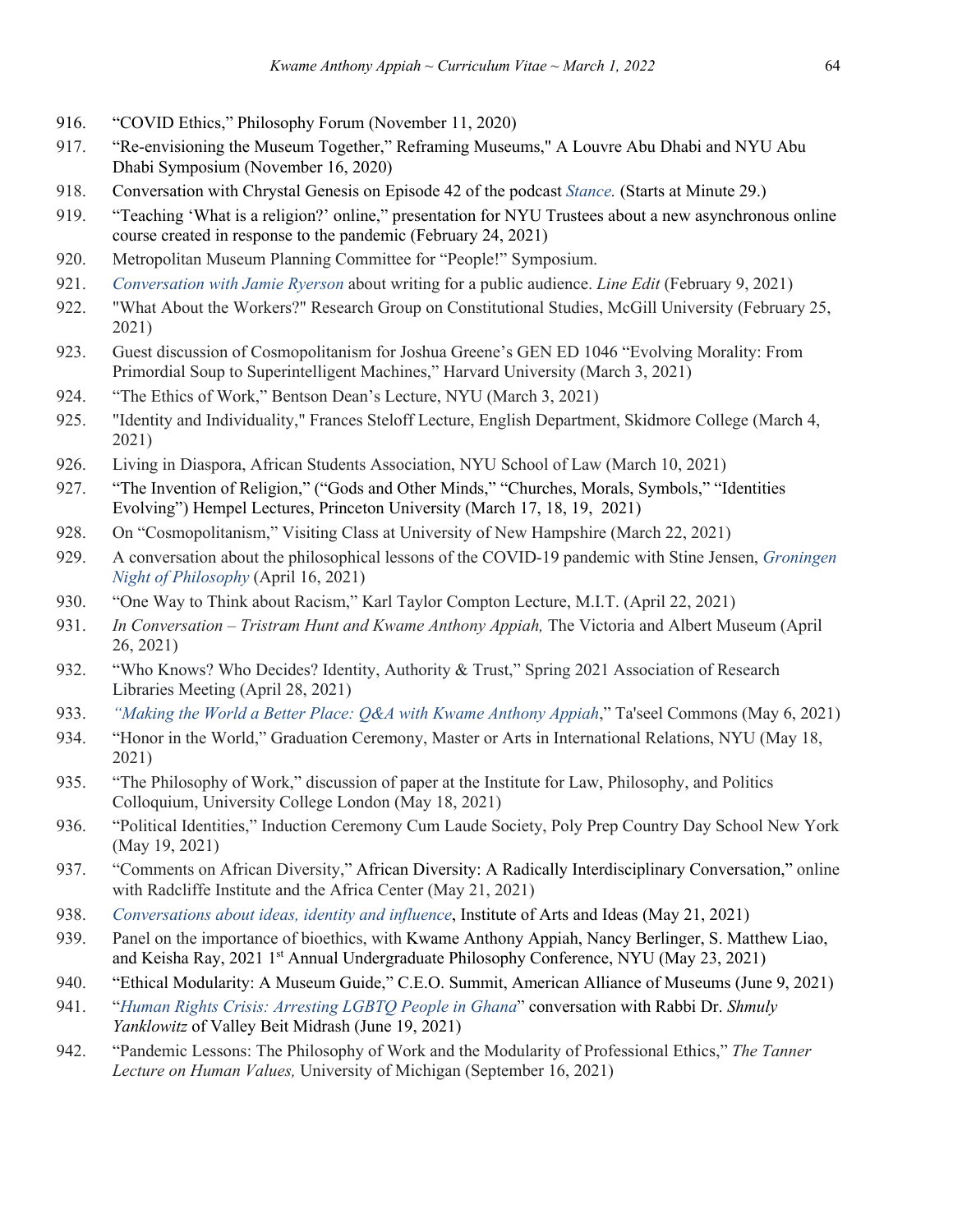- 943. Panel Discussion, "Re-Framing International: Ethics, Sustainability, and Equity in a Global Context," with Chika Okeke-Agulu and Deborah Yashar, Betts Auditorium, Princeton University (September 22, 2021)
- 944. *A Question of Trust,* Prologue, Global Forum: A Question of Trust, Athens Democracy Forum (Thursday September 30)
- 945. "Capitalism and the Social Good," Thomas W. Dunfee Distinguished Lecture Series in Ethics, Carol and Lawrence Zicklin Center for Business Ethics Research, The Wharton School, University of Pennsylvania (September 30, 2021)
- 946. "What is Racism?" Stefanopoulos Lecture in Applied Philosophy and Ethics, Marist College October 1, 2021)
- 947. "Democratizing Work," Plenary Lecture, Global Forum on Democratizing Work (October 5, 2021)
- 948. "What is Racism: One Story," Presidential Scholars Lecture, Amherst College (October 28-31, 2021)
- 949. "The metaphor of world citizenship," Koninklijk Nederlands Historisch Genootschap (Royal Netherlands Historical Society) Annual Conference, "World citizenship in motion," in partnership with the Huygens ING for the History of the Netherlands The Hague (November 12, 2021)
- 950. "What Universities Owe Democracy," a conversation with Ron Daniels, Live from the New York Public Library (November 16 2021)
- 951. *"La diversité culturelle américaine et ses contradictions,"* a conversation with Frederic Martel on France Culture, Soft Power (December 5, 2021)
- 952. *"Facing Hate. Antisemitism, Race, and White Supremacy,"* a conversation with Anthony Appiah and Paola Tartakoff. Facing History Webinar (December 8, 2021)
- 953. "Trust and Entrustment," UN Secretary-General's Senior Management Group, with Timothy Snyder and Baroness Shafik (Feb 1, 2022)
- 954. Conversation with George J. Makari about *Of Fear and Strangers: A History of Xenophobia*, The Association for Psychoanalytic Medicine, Center for Psychoanalytic Training and Research, Department of Psychiatry, Columbia University (Feb 1, 2022)
- 955. "What about the workers?" Leeds Ethics Seminar (Feb 9, 2022)
- 956. "Civility," The Civility Project, The Brademas Center, NYU (Feb 9, 2022)
- 957. "Living Well: The Humanities as a Preparation for Life," Humanities Week Keynote Address, Virginia Tech (February 10, 2022)
- 958. "The Lies that Bind," Elizabeth Rockwell Center for Ethics and Leadership, University of Houston (February 17, 2022)
- 959. "Are the Arts Essential," a conversation with Mary Schmidt Campbell, Oskar Eustis, Deborah Willis, Brademas Center, NYU (March 21, 2022)
- 960. "Engineering "Race," Conceptual Engineering Online Seminar: Arché Philosophical Research Centre, University of St. Andrews (March 29, 2022)
- 961. "Honor as a Challenge for the Law," Dunbar Lecture in Philosophy, University of Mississippi (March 31, 2022)
- 962. "Liberalism, Pluralism, and Polarization," a conversation with Emily Chamlee-Wright, The Institute for Humane Studies at Georgetown University, (April 5, 2022)
- 963. "The place of identity in ethics and politics," Applied Ethics Lecture, Calgary Institute for the Humanities, University of Calgary (April 8, 2022)